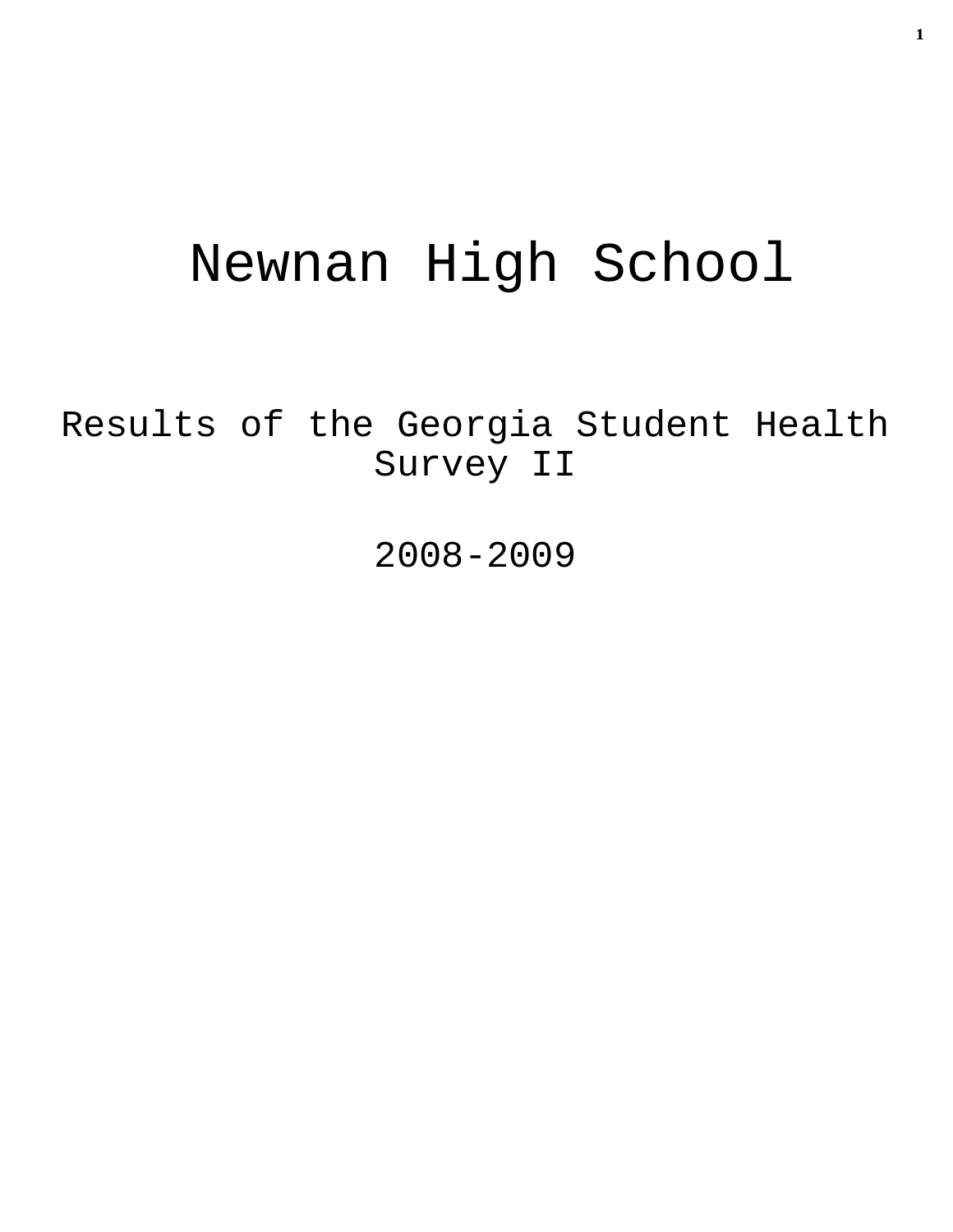# *Demographics* **2**

| Grade                    |     |  |  |
|--------------------------|-----|--|--|
| <b>Grade   Frequency</b> |     |  |  |
| 10                       | 240 |  |  |
| 12                       | 222 |  |  |

| Frequency      | <b>Table of Gender by Grade</b> |              |              |              |  |  |
|----------------|---------------------------------|--------------|--------------|--------------|--|--|
| <b>Col Pct</b> |                                 | Grade(Grade) |              |              |  |  |
|                | Gender(Gender)                  | 10           | 12           | <b>Total</b> |  |  |
|                | <b>Female</b>                   | 137<br>57.08 | 133<br>59.91 | 270          |  |  |
|                | <b>Male</b>                     | 103<br>42.92 | 89<br>40.09  | 192          |  |  |
|                | <b>Total</b>                    | 240          | 222          | 462          |  |  |

| Frequency<br>Col Pct |
|----------------------|
|                      |

| <b>Table of Ethnicity by Grade</b> |              |              |              |  |  |  |
|------------------------------------|--------------|--------------|--------------|--|--|--|
|                                    | Grade(Grade) |              |              |  |  |  |
| <b>Ethnicity</b> (Ethnicity)       | 10           | 12           | <b>Total</b> |  |  |  |
| <b>Black</b>                       | 59<br>24.58  | 63<br>28.38  | 122          |  |  |  |
| <b>Hispanic</b>                    | 10<br>4.17   | 3<br>1.35    | 13           |  |  |  |
| White                              | 163<br>67.92 | 152<br>68.47 | 315          |  |  |  |
| <b>Asian</b>                       | 3<br>1.25    | 0<br>0.00    | 3            |  |  |  |
| <b>Other</b>                       | 5<br>2.08    | 4<br>1.80    | 9            |  |  |  |
| <b>Total</b>                       | 240          | 222          | 462          |  |  |  |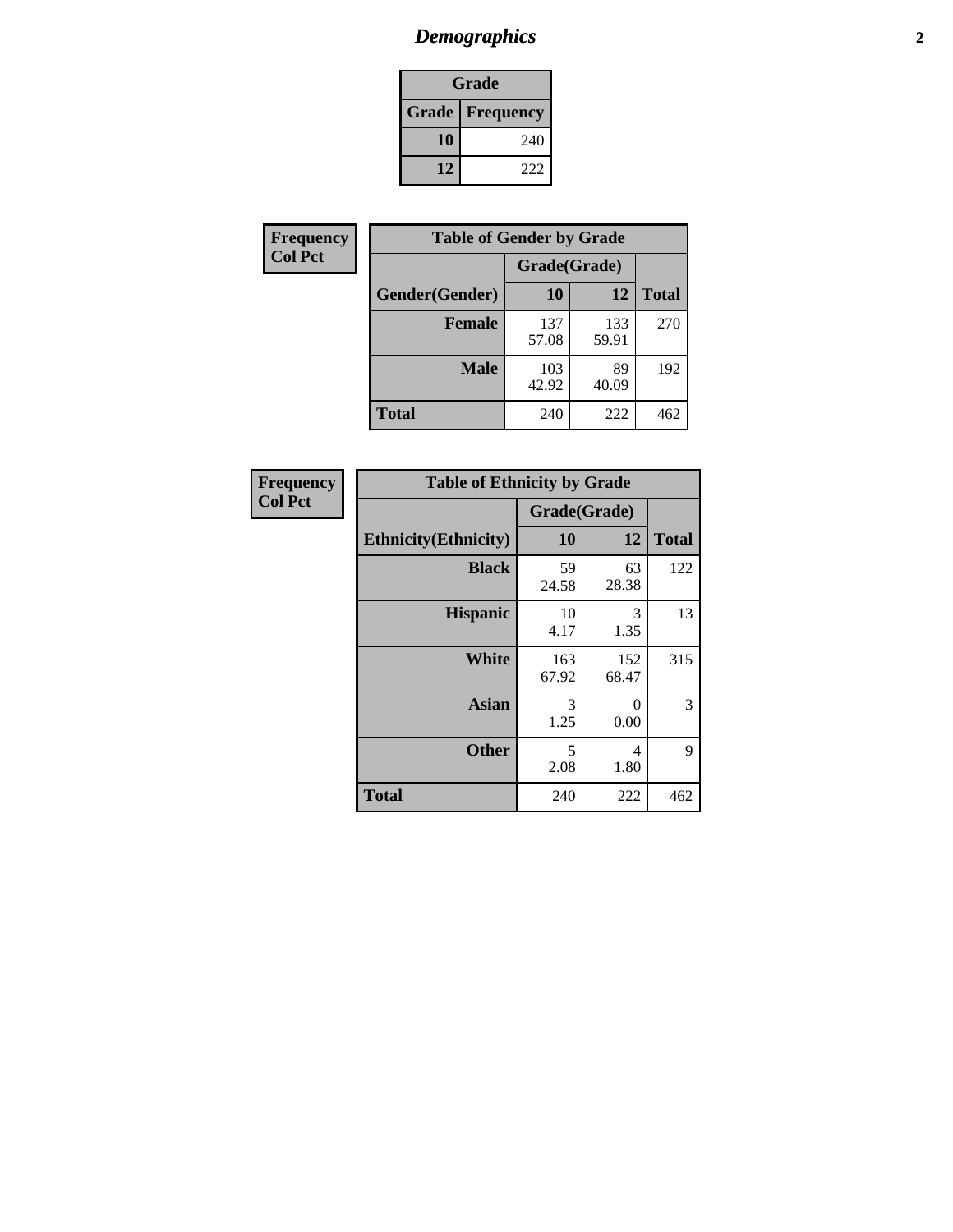#### *Title IV, Part A, Schedule A* **3** *Goal 1: Ensure that all schools are drug-free Baseline Data: Year 2008-2009 Prevalence of Drug Use*

| Frequency<br><b>Col Pct</b> | <b>Table of AlcoholAlt by Grade</b> |              |              |              |  |  |
|-----------------------------|-------------------------------------|--------------|--------------|--------------|--|--|
|                             | AlcoholAlt(Alcohol                  | Grade(Grade) |              |              |  |  |
|                             | use, past 30 days)                  | 10           | 12           | <b>Total</b> |  |  |
|                             | Yes                                 | 47<br>19.58  | 55<br>24.77  | 102          |  |  |
|                             | N <sub>0</sub>                      | 193<br>80.42 | 167<br>75.23 | 360          |  |  |
|                             | <b>Total</b>                        | 240          | 222          | 462          |  |  |

| Frequency      | <b>Table of TobaccoAny by Grade</b> |              |              |              |  |  |
|----------------|-------------------------------------|--------------|--------------|--------------|--|--|
| <b>Col Pct</b> | <b>TobaccoAny(Tobacco</b>           | Grade(Grade) |              |              |  |  |
|                | use, past 30 days)                  | 10           | 12           | <b>Total</b> |  |  |
|                | Yes                                 | 52<br>21.67  | 35<br>15.77  | 87           |  |  |
|                | N <sub>0</sub>                      | 188<br>78.33 | 187<br>84.23 | 375          |  |  |
|                | Total                               | 240          | 222          | 462          |  |  |

| Frequency<br><b>Col Pct</b> | <b>Table of MarijuanaAlt by Grade</b> |              |              |              |  |
|-----------------------------|---------------------------------------|--------------|--------------|--------------|--|
|                             | MarijuanaAlt(Marijuana                | Grade(Grade) |              |              |  |
|                             | use, past 30 days)                    | <b>10</b>    | 12           | <b>Total</b> |  |
|                             | <b>Yes</b>                            | 27<br>11.25  | 15<br>6.76   | 42           |  |
|                             | N <sub>0</sub>                        | 213<br>88.75 | 207<br>93.24 | 420          |  |
|                             | <b>Total</b>                          | 240          | 222          | 462          |  |

| Frequency<br><b>Col Pct</b> | <b>Table of OtherDrugAny by Grade</b>  |              |              |              |  |
|-----------------------------|----------------------------------------|--------------|--------------|--------------|--|
|                             | <b>OtherDrugAny(Other</b><br>drug use, |              | Grade(Grade) |              |  |
|                             | past 30 days)                          | 10           | 12           | <b>Total</b> |  |
|                             | Yes                                    | 18<br>7.50   | 12<br>5.41   | 30           |  |
|                             | N <sub>0</sub>                         | 222<br>92.50 | 210<br>94.59 | 432          |  |
|                             | <b>Total</b>                           | 240          | 222          | 462          |  |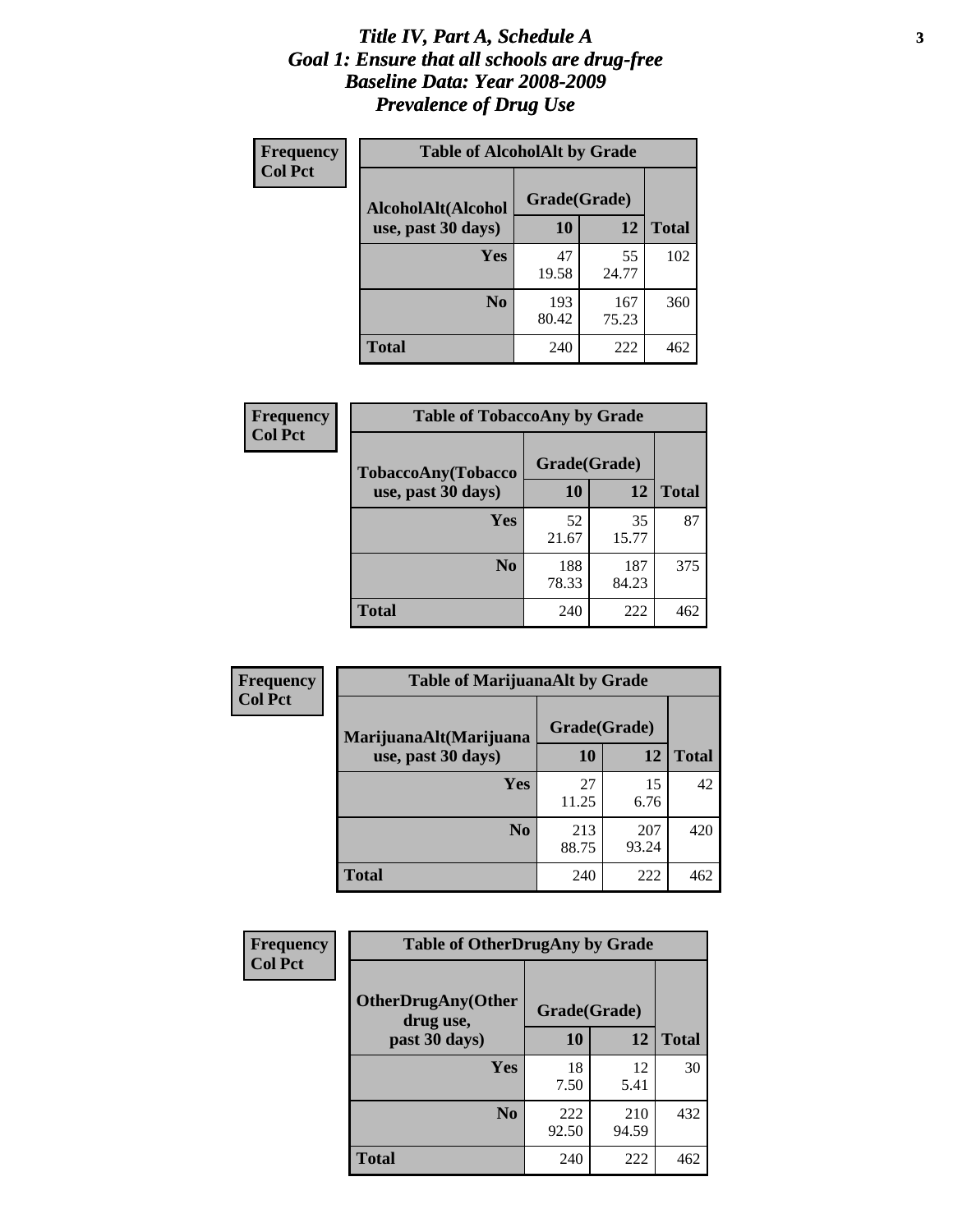#### *Average Age of Onset of Use* **4** *Results for "Average Age of Onset of Use" questions exclude students who said they did not use that substance*

| <b>Variable</b>       | Label                                                              | <b>Mean</b> |
|-----------------------|--------------------------------------------------------------------|-------------|
| Alcoholinit2          | I started using alcohol when I was                                 | 13.62       |
| Cigarettesinit2       | I started smoking tobacco when I was                               | 13.76       |
| Smokelessinit2        | I started chewing tobacco when I was                               | 13.15       |
| Marijuanainit2        | I started using marijuana when I was                               | 14.07       |
| Cocaineinit2          | I started using cocaine when I was                                 | 12.17       |
| Inhalantsinit2        | I started using inhalants when I was                               | 11.40       |
| Steroidsinit2         | I started using steroids when I was                                | 10.75       |
| Ecstasyinit2          | I started using ecstasy when I was                                 | 13.64       |
| Methinit <sub>2</sub> | I started using methamphetamines when I was                        | 11.60       |
| Hallucinogensinit2    | I started using hallucinogens when I was                           | 13.00       |
| Prescriptioninit2     | I started using prescription drugs not prescribed to me when I was | 13.32       |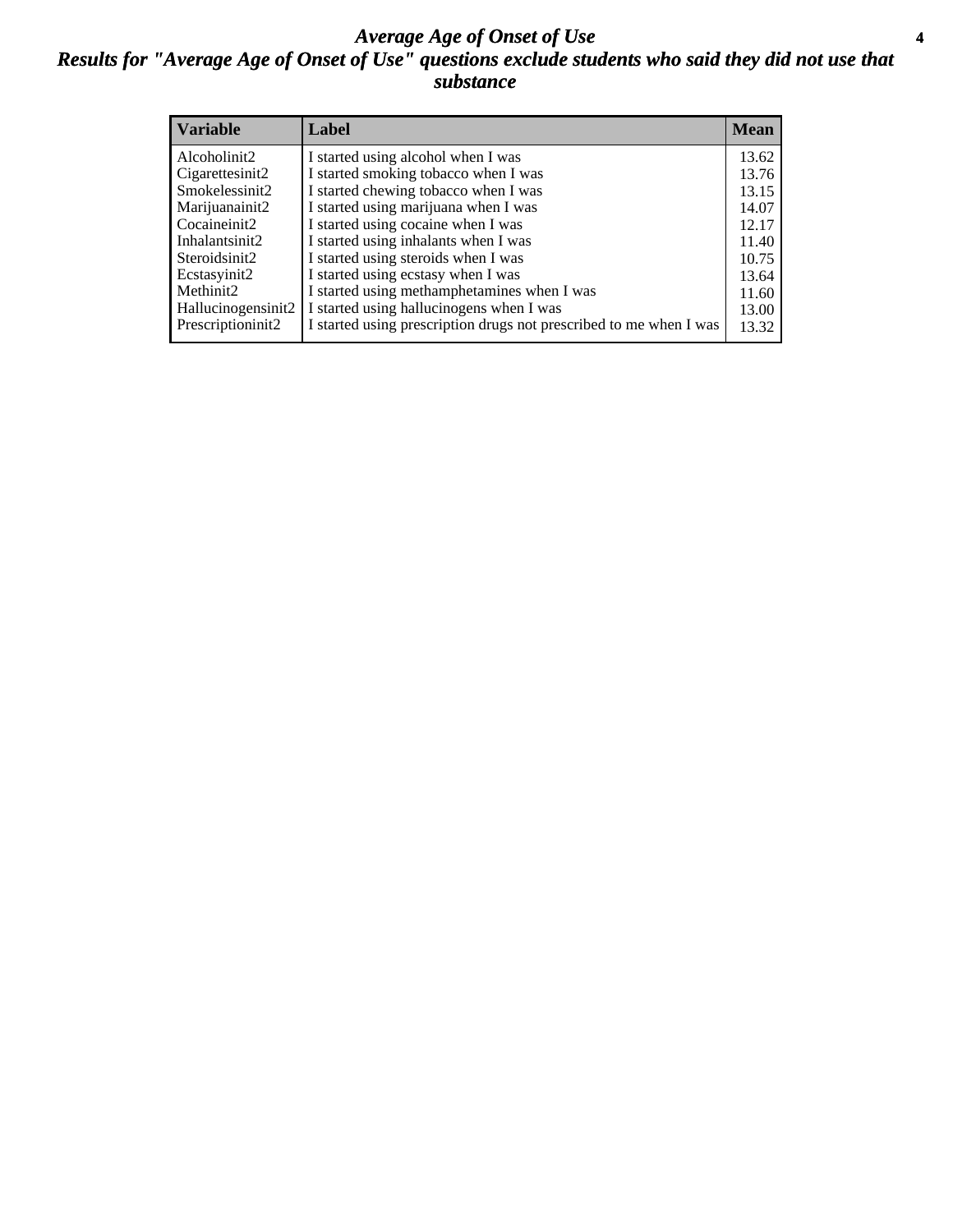# *Perception of Health Risk* **5**

| Frequency      | <b>Table of Alcoholharmdich by Grade</b> |              |              |              |  |
|----------------|------------------------------------------|--------------|--------------|--------------|--|
| <b>Col Pct</b> | Alcoholharmdich(I<br>think alcohol is    | Grade(Grade) |              |              |  |
|                | harmful)                                 | 10           | 12           | <b>Total</b> |  |
|                | <b>Yes</b>                               | 177<br>73.75 | 180<br>81.08 | 357          |  |
|                | N <sub>0</sub>                           | 63<br>26.25  | 42<br>18.92  | 105          |  |
|                | <b>Total</b>                             | 240          | 222          | 462          |  |

| <b>Frequency</b>                                                    | <b>Table of Tobaccoharmdich by Grade</b> |              |              |     |
|---------------------------------------------------------------------|------------------------------------------|--------------|--------------|-----|
| <b>Col Pct</b><br>Tobaccoharmdich(I<br>think tobacco is<br>harmful) |                                          | Grade(Grade) |              |     |
|                                                                     | 10                                       | 12           | <b>Total</b> |     |
|                                                                     | Yes                                      | 216<br>90.00 | 216<br>97.30 | 432 |
|                                                                     | N <sub>0</sub>                           | 24<br>10.00  | 6<br>2.70    | 30  |
|                                                                     | Total                                    | 240          | 222          | 462 |

| <b>Frequency</b> | <b>Table of Marijuanaharmdich by Grade</b>                |              |              |              |  |  |
|------------------|-----------------------------------------------------------|--------------|--------------|--------------|--|--|
| <b>Col Pct</b>   | Marijuanaharmdich(I<br>Grade(Grade)<br>think marijuana is |              |              |              |  |  |
|                  | harmful)                                                  | 10           | 12           | <b>Total</b> |  |  |
|                  | Yes                                                       | 178<br>74.17 | 188<br>84.68 | 366          |  |  |
|                  | N <sub>0</sub>                                            | 62<br>25.83  | 34<br>15.32  | 96           |  |  |
|                  | <b>Total</b>                                              | 240          | 222          | 462          |  |  |

| Frequency      | <b>Table of Otherdrugharmdich by Grade</b>   |              |              |              |  |  |  |  |
|----------------|----------------------------------------------|--------------|--------------|--------------|--|--|--|--|
| <b>Col Pct</b> | Otherdrugharmdich(I<br>think other drugs are | Grade(Grade) |              |              |  |  |  |  |
|                | harmful)                                     | 10           | 12           | <b>Total</b> |  |  |  |  |
|                | <b>Yes</b>                                   | 223<br>92.92 | 215<br>96.85 | 438          |  |  |  |  |
|                | N <sub>0</sub>                               | 17<br>7.08   | 3.15         | 24           |  |  |  |  |
|                | <b>Total</b>                                 | 240          | 222          | 462          |  |  |  |  |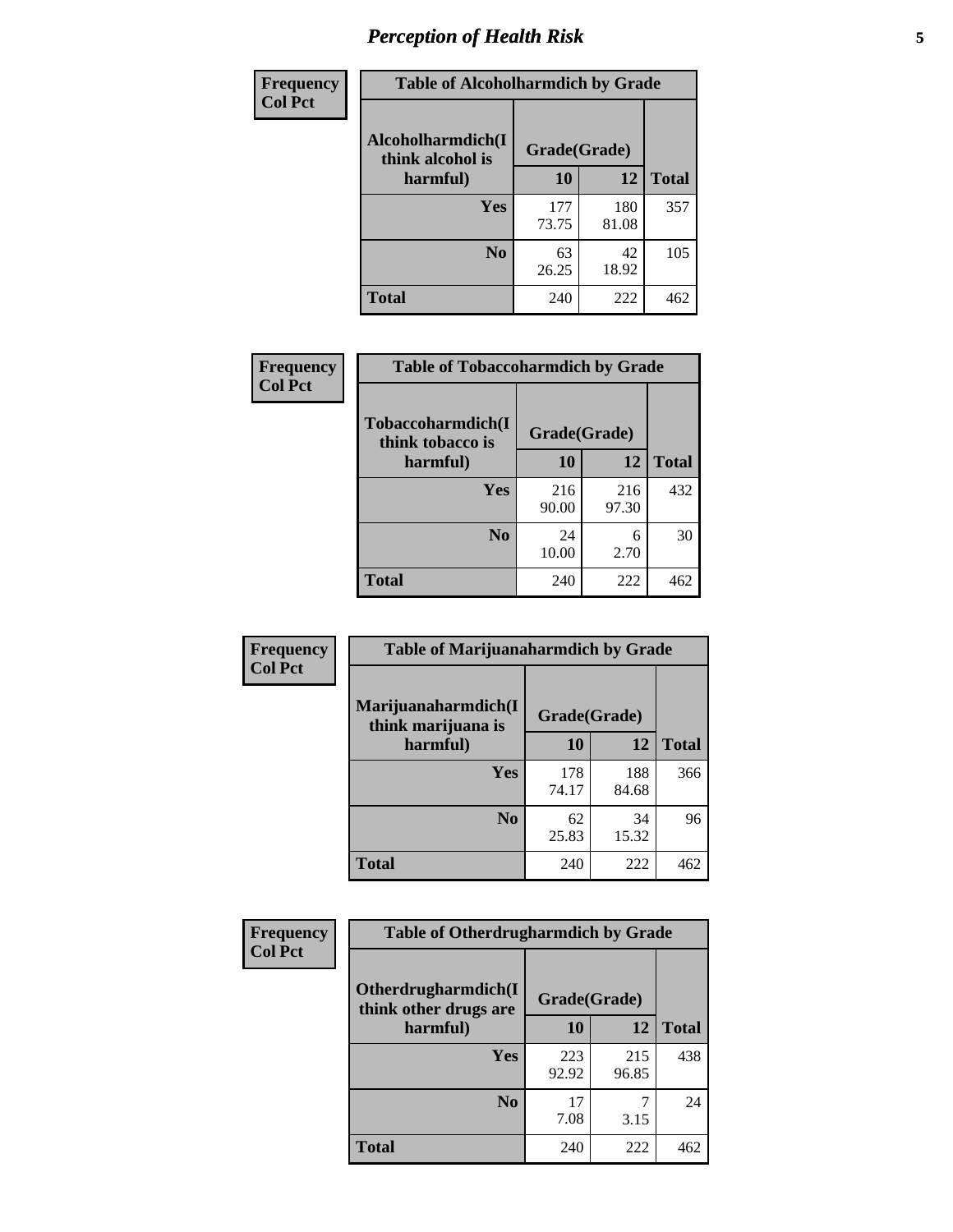# *Social Disapproval* **6**

| Frequency                                                                     | <b>Table of Alcoholpeerdich by Grade</b> |              |              |              |
|-------------------------------------------------------------------------------|------------------------------------------|--------------|--------------|--------------|
| <b>Col Pct</b><br>Alcoholpeerdich(My<br>friends would<br>disapprove if I used |                                          | Grade(Grade) |              |              |
|                                                                               | alcohol)                                 | 10           | 12           | <b>Total</b> |
|                                                                               | <b>Yes</b>                               | 112<br>46.67 | 95<br>42.79  | 207          |
|                                                                               | N <sub>0</sub>                           | 128<br>53.33 | 127<br>57.21 | 255          |
|                                                                               | <b>Total</b>                             | 240          | 222          | 462          |

| <b>Frequency</b> |
|------------------|
| <b>Col Pct</b>   |

| <b>Table of Tobaccopeerdich by Grade</b>                    |              |              |              |  |  |  |
|-------------------------------------------------------------|--------------|--------------|--------------|--|--|--|
| Tobaccopeerdich(My<br>friends would<br>disapprove if I used | Grade(Grade) |              |              |  |  |  |
| tobacco)                                                    | 10           | 12           | <b>Total</b> |  |  |  |
| Yes                                                         | 136<br>56.67 | 129<br>58.11 | 265          |  |  |  |
| N <sub>0</sub>                                              | 104<br>43.33 | 93<br>41.89  | 197          |  |  |  |
| <b>Total</b>                                                | 240          | 222          |              |  |  |  |

| Frequency      | <b>Table of Marijuanapeerdich by Grade</b>                    |              |              |              |  |  |  |  |
|----------------|---------------------------------------------------------------|--------------|--------------|--------------|--|--|--|--|
| <b>Col Pct</b> | Marijuanapeerdich(My<br>friends would<br>disapprove if I used | Grade(Grade) |              |              |  |  |  |  |
|                | marijuana)                                                    | 10           | 12           | <b>Total</b> |  |  |  |  |
|                | <b>Yes</b>                                                    | 151<br>62.92 | 133<br>59.91 | 284          |  |  |  |  |
|                | N <sub>0</sub>                                                | 89<br>37.08  | 89<br>40.09  | 178          |  |  |  |  |
|                | <b>Total</b>                                                  | 240          | 222          | 462          |  |  |  |  |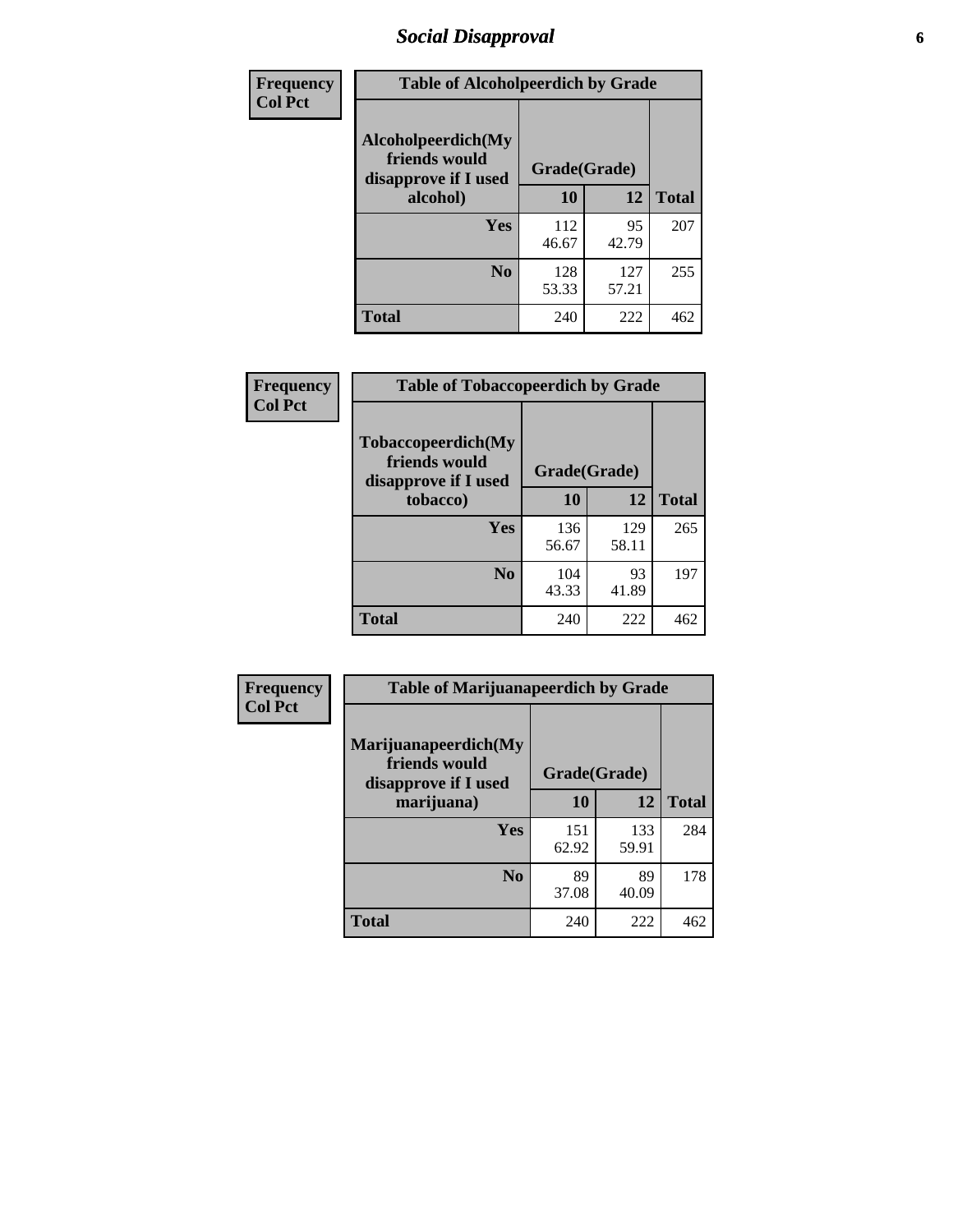# *Social Disapproval* **7**

| Frequency      | <b>Table of Otherdrugpeerdich by Grade</b>                    |              |              |              |  |  |  |
|----------------|---------------------------------------------------------------|--------------|--------------|--------------|--|--|--|
| <b>Col Pct</b> | Otherdrugpeerdich(My<br>friends would<br>disapprove if I used | Grade(Grade) |              |              |  |  |  |
|                | other drugs)                                                  | 10           | 12           | <b>Total</b> |  |  |  |
|                | Yes                                                           | 176<br>73.33 | 178<br>80.18 | 354          |  |  |  |
|                | N <sub>0</sub>                                                | 64<br>26.67  | 44<br>19.82  | 108          |  |  |  |
|                | <b>Total</b>                                                  | 240          | 222          | 462          |  |  |  |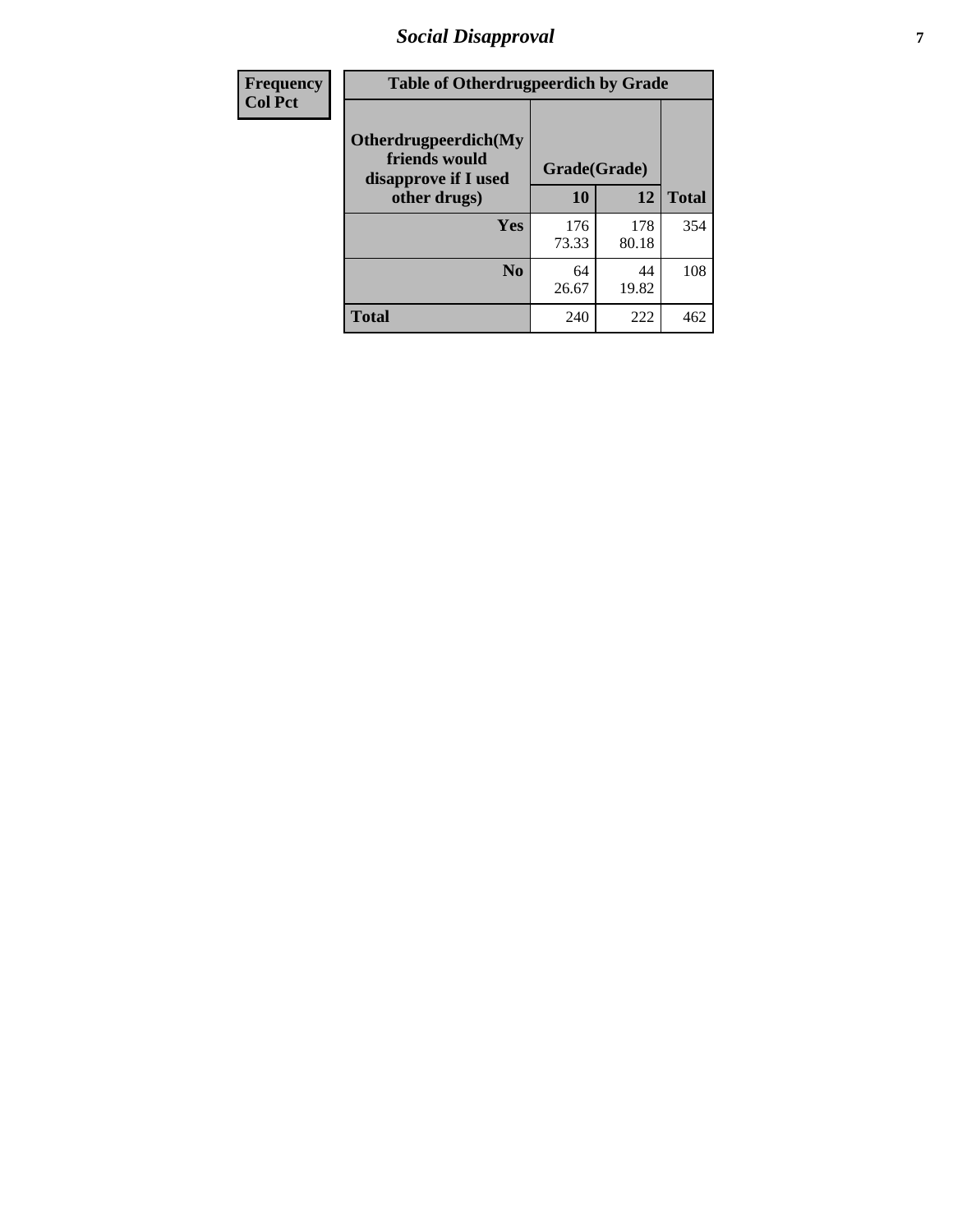#### Title IV, Part A, Schedule A **8** *Goal 2: To help ensure that all schools are safe and disciplined Baseline Data: Year 2008-2009 Student Involvement in Gang Activity*

| Frequency      | <b>Table of Gangself by Grade</b>                                                                 |                    |              |              |
|----------------|---------------------------------------------------------------------------------------------------|--------------------|--------------|--------------|
| <b>Col Pct</b> | Gangself(I<br>have<br>participated<br>in illegal<br>gang<br>activities in<br>the past 30<br>days) | Grade(Grade)<br>10 | 12           | <b>Total</b> |
|                | Yes                                                                                               | 8<br>3.33          | 5<br>2.25    | 13           |
|                | N <sub>0</sub>                                                                                    | 232<br>96.67       | 217<br>97.75 | 449          |
|                | <b>Total</b>                                                                                      | 240                | 222          | 462          |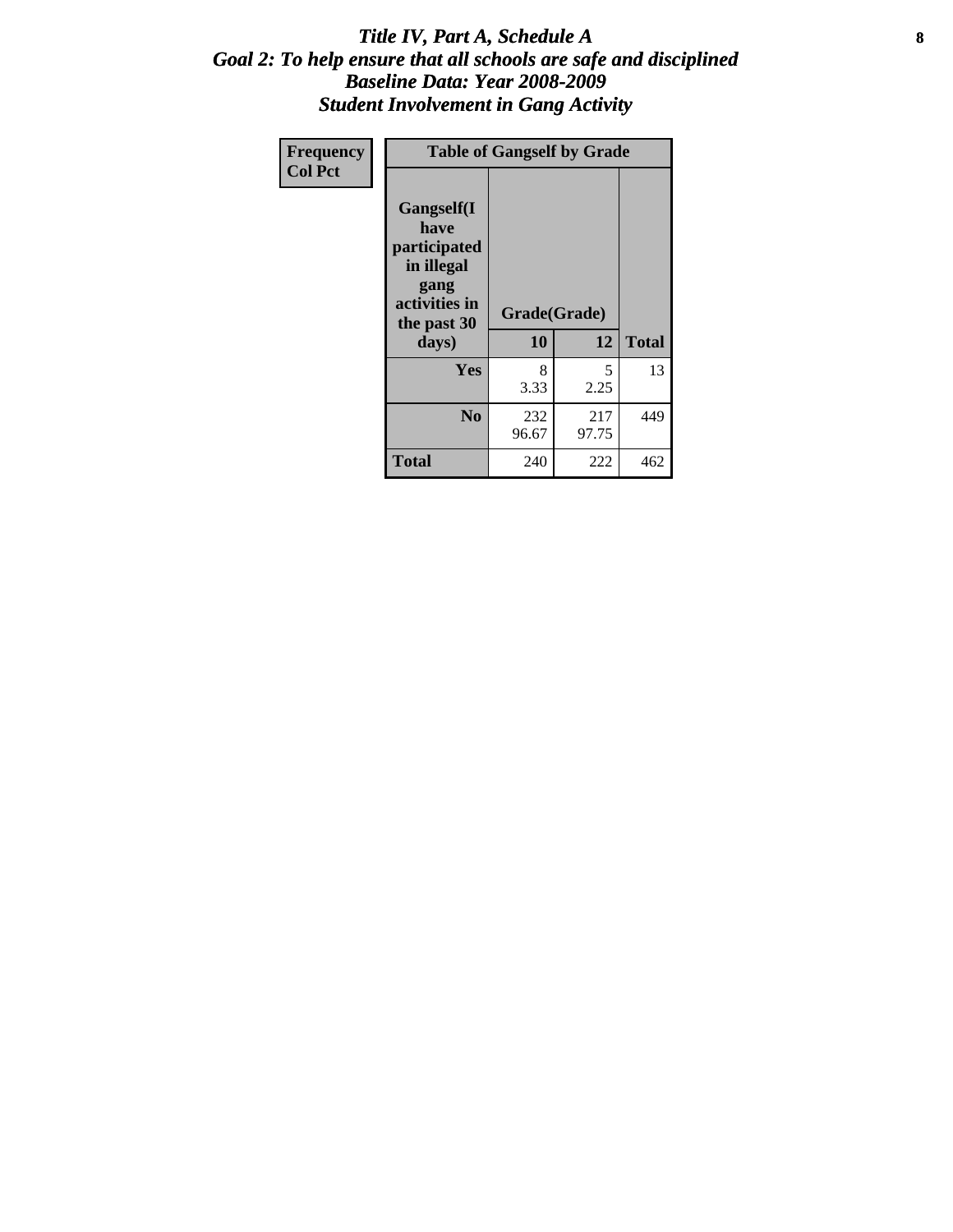# *Student Perception of School Safety* **9**

| <b>Frequency</b><br>Row Pct |
|-----------------------------|
|                             |

| <b>Table of Grade by Safeschool</b> |                                                        |                          |                                    |                                    |              |  |  |
|-------------------------------------|--------------------------------------------------------|--------------------------|------------------------------------|------------------------------------|--------------|--|--|
|                                     | Safeschool (School is a place at which I feel<br>safe) |                          |                                    |                                    |              |  |  |
| Grade(Grade)                        | <b>Strongly</b><br>Agree                               | <b>Somewhat</b><br>Agree | <b>Somewhat</b><br><b>Disagree</b> | <b>Strongly</b><br><b>Disagree</b> | <b>Total</b> |  |  |
| <b>10</b>                           | 47<br>19.58                                            | 126<br>52.50             | 40<br>16.67                        | 27<br>11.25                        | 240          |  |  |
| 12                                  | 36<br>16.22                                            | 132<br>59.46             | 38<br>17.12                        | 16<br>7.21                         | 222          |  |  |
| <b>Total</b>                        | 83                                                     | 258                      | 78                                 | 43                                 | 462          |  |  |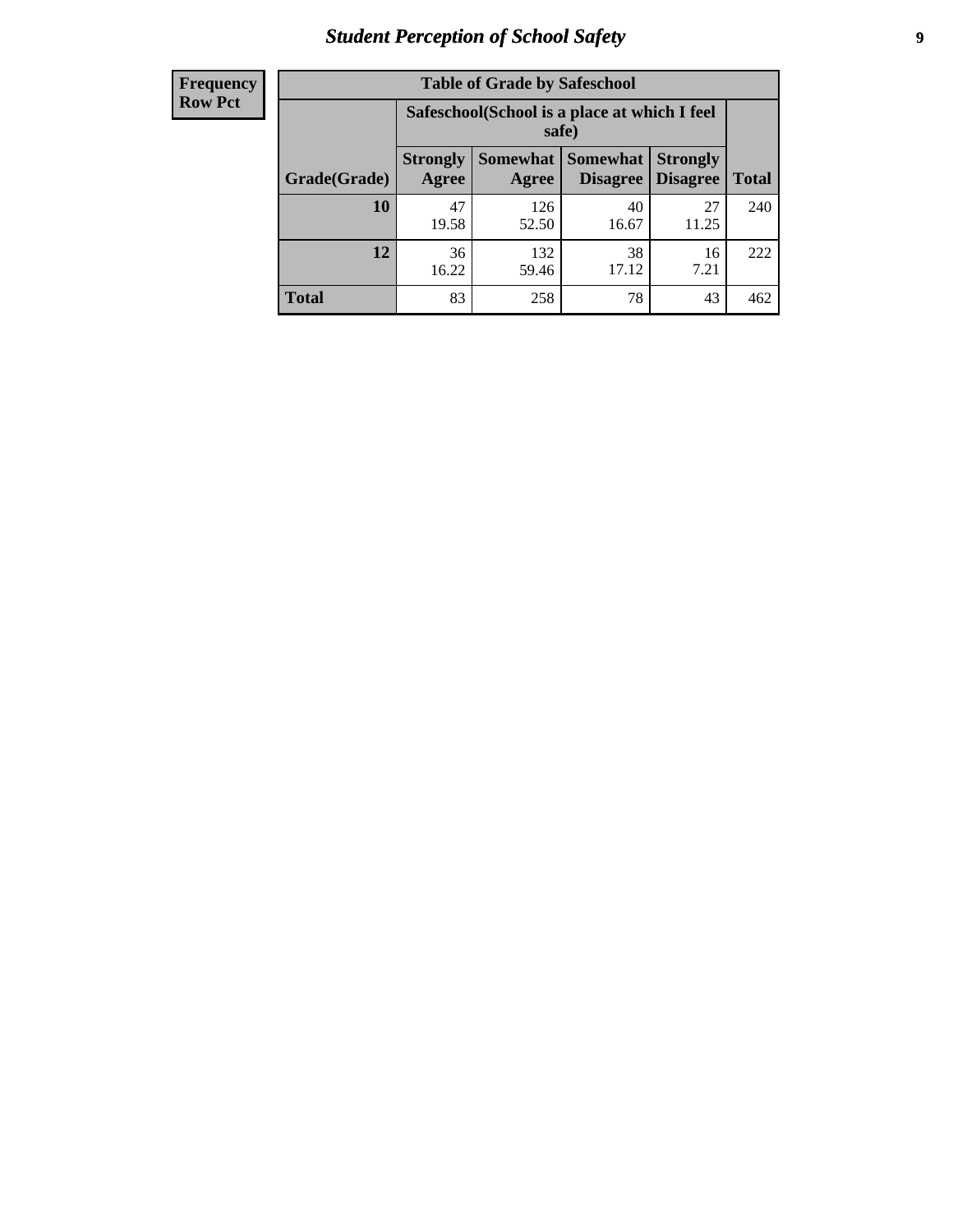#### *Students Who Have Been Bullied* **10**

| <b>Frequency</b> |
|------------------|
| Row Pct          |

| <b>Table of Grade by Bullied</b> |                             |                                                                               |                     |                          |                        |                        |                                 |              |
|----------------------------------|-----------------------------|-------------------------------------------------------------------------------|---------------------|--------------------------|------------------------|------------------------|---------------------------------|--------------|
|                                  |                             | <b>Bullied</b> (I have been bullied by other<br>students in the past 30 days) |                     |                          |                        |                        |                                 |              |
| Grade(Grade)                     | $\mathbf{0}$<br><b>Days</b> | 1 or<br>2<br>days                                                             | $3$ to<br>5<br>days | <b>6 to</b><br>9<br>days | 10<br>to<br>19<br>days | 20<br>to<br>29<br>days | <b>All</b><br><b>30</b><br>days | <b>Total</b> |
| 10                               | 213<br>88.75                | 14<br>5.83                                                                    | 5<br>2.08           | 2<br>0.83                | 0.42                   | $\theta$<br>0.00       | 5<br>2.08                       | 240          |
| 12                               | 201<br>90.54                | 10<br>4.50                                                                    | 3<br>1.35           | 3<br>1.35                | 2<br>0.90              | 0.45                   | $\mathfrak{D}$<br>0.90          | 222          |
| <b>Total</b>                     | 414                         | 24                                                                            | 8                   | 5                        | 3                      | 1                      | 7                               | 462          |

 $\blacksquare$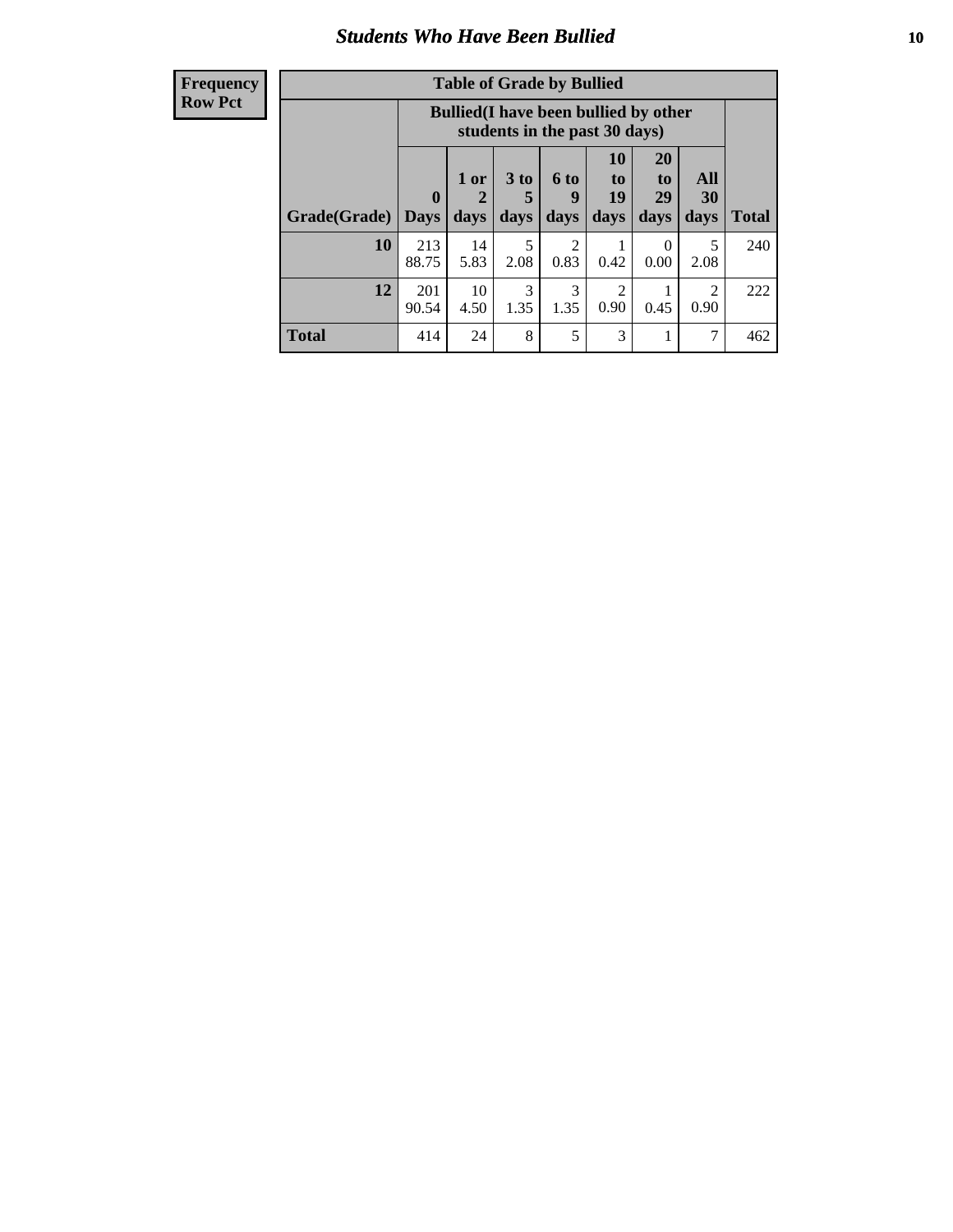### *School Climate* **11**

| <b>Frequency</b> | <b>Table of SchoolClimate1 by Grade</b> |                    |              |              |  |  |  |
|------------------|-----------------------------------------|--------------------|--------------|--------------|--|--|--|
| <b>Col Pct</b>   | SchoolClimate1(I<br>like school)        | Grade(Grade)<br>10 | 12           | <b>Total</b> |  |  |  |
|                  | <b>Strongly Agree</b>                   | 39<br>16.25        | 59<br>26.58  | 98           |  |  |  |
|                  | <b>Somewhat Agree</b>                   | 154<br>64.17       | 128<br>57.66 | 282          |  |  |  |
|                  | <b>Somewhat Disagree</b>                | 31<br>12.92        | 21<br>9.46   | 52           |  |  |  |
|                  | <b>Strongly Disagree</b>                | 16<br>6.67         | 14<br>6.31   | 30           |  |  |  |
|                  | <b>Total</b>                            | 240                | 222          | 462          |  |  |  |

| <b>Frequency</b> |  |
|------------------|--|
| <b>Col Pct</b>   |  |

| <b>Table of SchoolClimate2 by Grade</b>           |                    |              |              |  |
|---------------------------------------------------|--------------------|--------------|--------------|--|
| SchoolClimate2(I<br>feel successful at<br>school) | Grade(Grade)<br>10 | 12           | <b>Total</b> |  |
| <b>Strongly Agree</b>                             | 76<br>31.67        | 92<br>41.44  | 168          |  |
| <b>Somewhat Agree</b>                             | 136<br>56.67       | 117<br>52.70 | 253          |  |
| <b>Somewhat Disagree</b>                          | 20<br>8.33         | 9<br>4.05    | 29           |  |
| <b>Strongly Disagree</b>                          | 8<br>3.33          | 4<br>1.80    | 12           |  |
| <b>Total</b>                                      | 240                | 222          | 462          |  |

| Frequency      | <b>Table of SchoolClimate3 by Grade</b>                                      |                    |              |              |
|----------------|------------------------------------------------------------------------------|--------------------|--------------|--------------|
| <b>Col Pct</b> | <b>SchoolClimate3(My</b><br>school has high<br>standards for<br>achievement) | Grade(Grade)<br>10 | 12           | <b>Total</b> |
|                |                                                                              |                    |              |              |
|                | <b>Strongly Agree</b>                                                        | 79<br>32.92        | 83<br>37.39  | 162          |
|                | <b>Somewhat Agree</b>                                                        | 126<br>52.50       | 107<br>48.20 | 233          |
|                | <b>Somewhat Disagree</b>                                                     | 30<br>12.50        | 26<br>11.71  | 56           |
|                | <b>Strongly Disagree</b>                                                     | 5<br>2.08          | 6<br>2.70    | 11           |
|                | Total                                                                        | 240                | 222          | 462          |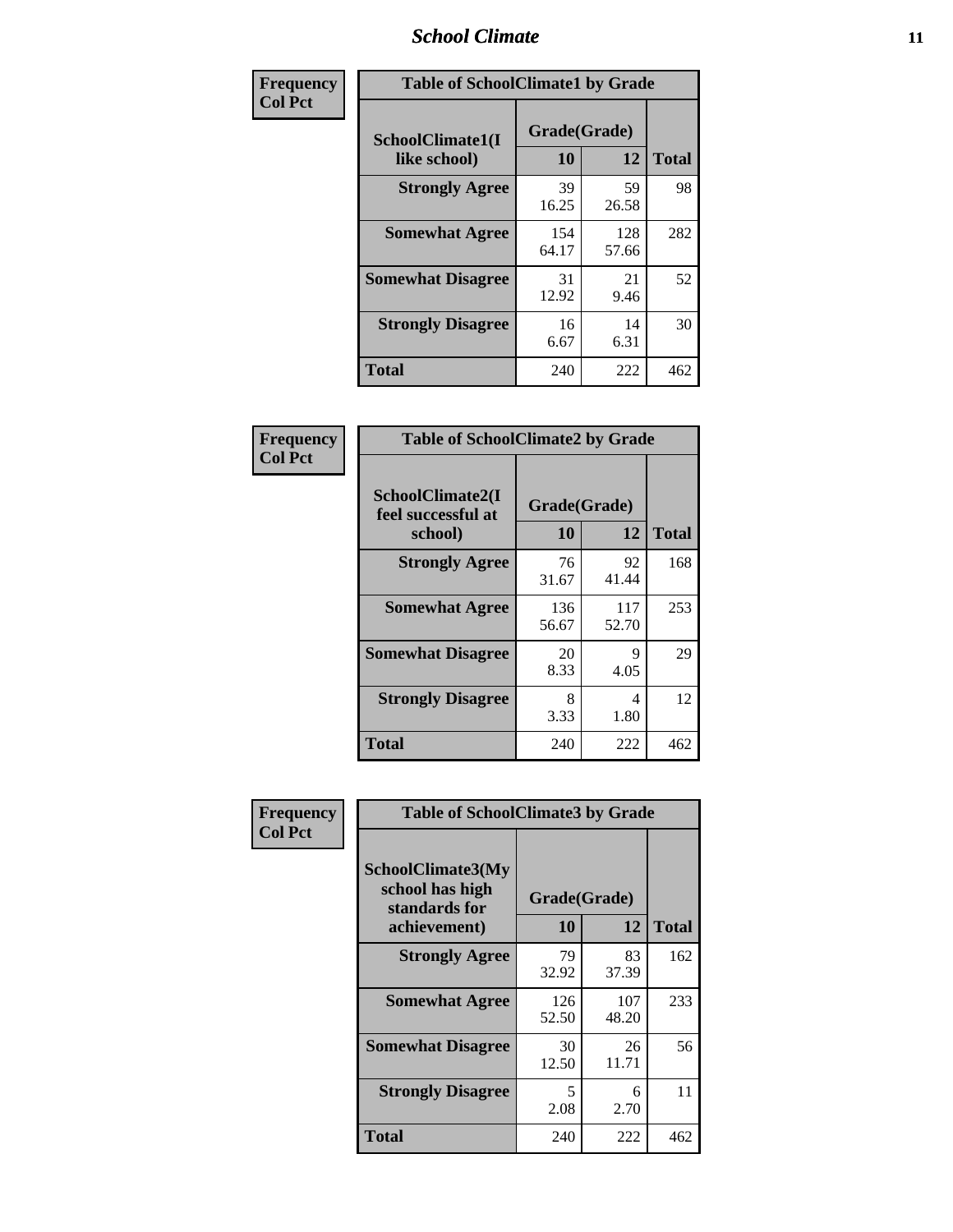### *School Climate* **12**

| Frequency      | <b>Table of SchoolClimate4 by Grade</b>                       |                    |              |              |
|----------------|---------------------------------------------------------------|--------------------|--------------|--------------|
| <b>Col Pct</b> | SchoolClimate4(My<br>school sets clear<br>rules for behavior) | Grade(Grade)<br>10 | 12           | <b>Total</b> |
|                | <b>Strongly Agree</b>                                         | 109<br>45.42       | 107<br>48.20 | 216          |
|                | <b>Somewhat Agree</b>                                         | 94<br>39.17        | 90<br>40.54  | 184          |
|                | <b>Somewhat Disagree</b>                                      | 25<br>10.42        | 17<br>7.66   | 42           |
|                | <b>Strongly Disagree</b>                                      | 12<br>5.00         | 8<br>3.60    | 20           |
|                | <b>Total</b>                                                  | 240                | 222          | 462          |

| <b>Table of SchoolClimate5 by Grade</b>                              |                    |              |     |  |  |
|----------------------------------------------------------------------|--------------------|--------------|-----|--|--|
| SchoolClimate5(I<br>know what to do in<br>an emergency at<br>school) | Grade(Grade)<br>10 | <b>Total</b> |     |  |  |
|                                                                      |                    | 12           |     |  |  |
| <b>Strongly Agree</b>                                                | 124<br>51.67       | 122<br>54.95 | 246 |  |  |
| <b>Somewhat Agree</b>                                                | 83<br>34.58        | 81<br>36.49  | 164 |  |  |
| <b>Somewhat Disagree</b>                                             | 27<br>11.25        | 10<br>4.50   | 37  |  |  |
| <b>Strongly Disagree</b>                                             | 6<br>2.50          | 9<br>4.05    | 15  |  |  |
| Total                                                                | 240                | 222          | 462 |  |  |

| Frequency      | <b>Table of SchoolClimate6 by Grade</b>                  |                          |              |              |  |
|----------------|----------------------------------------------------------|--------------------------|--------------|--------------|--|
| <b>Col Pct</b> | <b>SchoolClimate6(Teachers</b><br>treat me with respect) | Grade(Grade)<br>10<br>12 |              | <b>Total</b> |  |
|                | <b>Strongly Agree</b>                                    | 82<br>34.17              | 80<br>36.04  | 162          |  |
|                | <b>Somewhat Agree</b>                                    | 91<br>37.92              | 107<br>48.20 | 198          |  |
|                | <b>Somewhat Disagree</b>                                 | 46<br>19.17              | 22<br>9.91   | 68           |  |
|                | <b>Strongly Disagree</b>                                 | 21<br>8.75               | 13<br>5.86   | 34           |  |
|                | <b>Total</b>                                             | 240                      | 222          | 462          |  |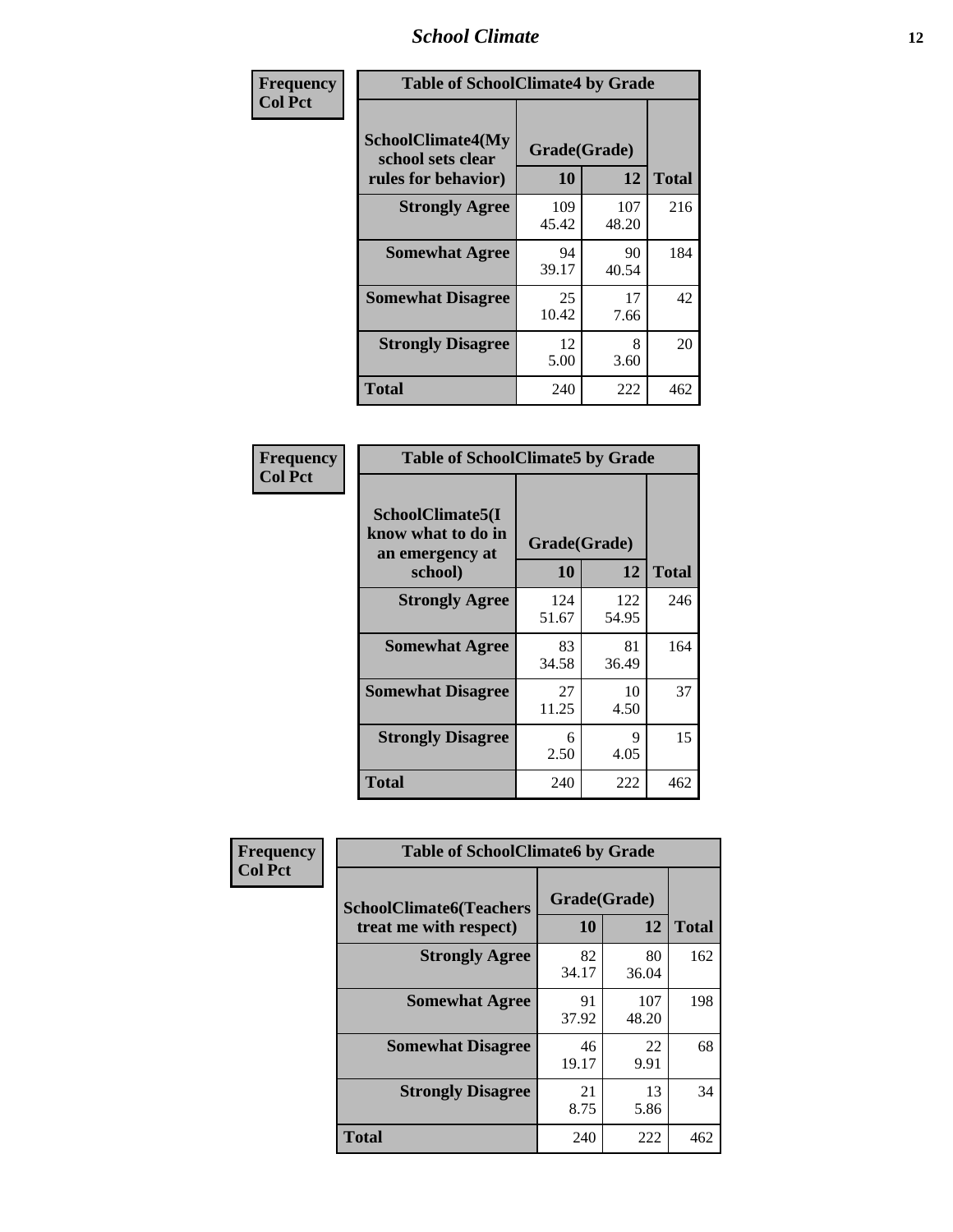### *School Climate* **13**

| Frequency      | <b>Table of SchoolClimate7 by Grade</b>                                       |                    |              |              |  |
|----------------|-------------------------------------------------------------------------------|--------------------|--------------|--------------|--|
| <b>Col Pct</b> | <b>SchoolClimate7(Behaviors</b><br>in my class allow the<br>teacher to teach) | Grade(Grade)<br>10 | 12           | <b>Total</b> |  |
|                | <b>Strongly Agree</b>                                                         | 61<br>25.42        | 49<br>22.07  | 110          |  |
|                | <b>Somewhat Agree</b>                                                         | 110<br>45.83       | 126<br>56.76 | 236          |  |
|                | <b>Somewhat Disagree</b>                                                      | 55<br>22.92        | 36<br>16.22  | 91           |  |
|                | <b>Strongly Disagree</b>                                                      | 14<br>5.83         | 11<br>4.95   | 25           |  |
|                | <b>Total</b>                                                                  | 240                | 222          | 462          |  |

| Frequency      | <b>Table of SchoolClimate8 by Grade</b>                                              |                    |             |              |  |
|----------------|--------------------------------------------------------------------------------------|--------------------|-------------|--------------|--|
| <b>Col Pct</b> | <b>SchoolClimate8(Students</b><br>are frequently<br>recognized for good<br>behavior) | Grade(Grade)<br>10 | 12          | <b>Total</b> |  |
|                | <b>Strongly Agree</b>                                                                | 28<br>11.67        | 41<br>18.47 | 69           |  |
|                | <b>Somewhat Agree</b>                                                                | 107<br>44.58       | 82<br>36.94 | 189          |  |
|                | <b>Somewhat Disagree</b>                                                             | 66<br>27.50        | 66<br>29.73 | 132          |  |
|                | <b>Strongly Disagree</b>                                                             | 39<br>16.25        | 33<br>14.86 | 72           |  |
|                | <b>Total</b>                                                                         | 240                | 222         | 462          |  |

| Frequency      | <b>Table of SchoolClimate9 by Grade</b>                                           |                    |              |              |  |
|----------------|-----------------------------------------------------------------------------------|--------------------|--------------|--------------|--|
| <b>Col Pct</b> | SchoolClimate9(School<br>counselor would be<br>helpful if I needed<br>assistance) | Grade(Grade)<br>10 | 12           | <b>Total</b> |  |
|                | <b>Strongly Agree</b>                                                             | 104<br>43.33       | 117<br>52.70 | 221          |  |
|                | <b>Somewhat Agree</b>                                                             | 83<br>34.58        | 69<br>31.08  | 152          |  |
|                | <b>Somewhat Disagree</b>                                                          | 35<br>14.58        | 21<br>9.46   | 56           |  |
|                | <b>Strongly Disagree</b>                                                          | 18<br>7.50         | 15<br>6.76   | 33           |  |
|                | <b>Total</b>                                                                      | 240                | 222          | 462          |  |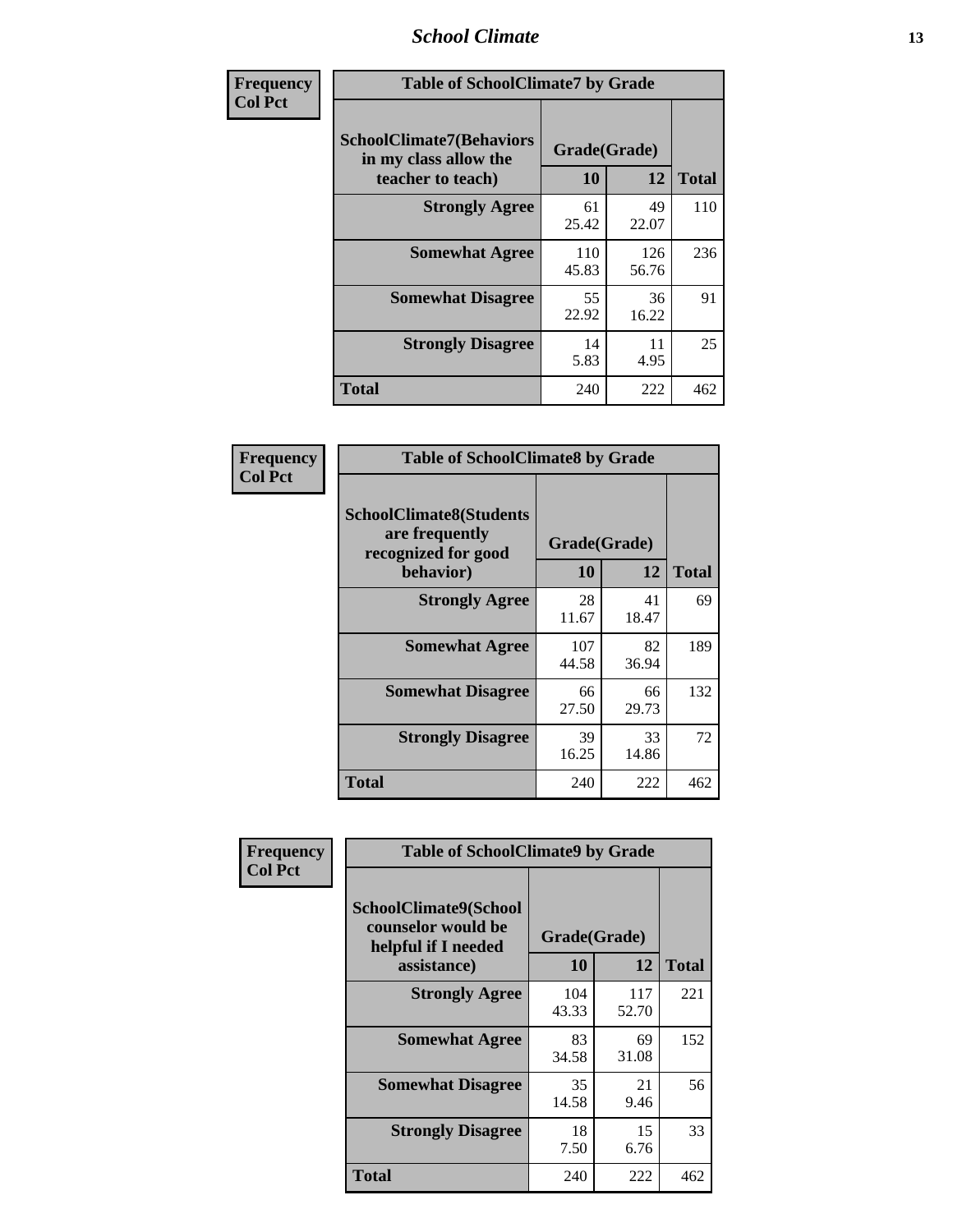### *Reasons for Dropping Out* **14**

| Frequency      | <b>Table of Dropoutreason by Grade</b>                                   |                           |                        |              |
|----------------|--------------------------------------------------------------------------|---------------------------|------------------------|--------------|
| <b>Col Pct</b> | Dropoutreason(If<br>I dropped out the<br>reason would<br>most likely be) | Grade(Grade)<br><b>10</b> | 12                     | <b>Total</b> |
|                | Won't Drop out                                                           | 140<br>58.33              | 159<br>71.62           | 299          |
|                | <b>Bored</b>                                                             | 34<br>14.17               | 21<br>9.46             | 55           |
|                | <b>Family Reasons</b>                                                    | 18<br>7.50                | 10<br>4.50             | 28           |
|                | <b>Being Bullied</b>                                                     | 5<br>2.08                 | $\mathfrak{D}$<br>0.90 | 7            |
|                | <b>Other</b>                                                             | 43<br>17.92               | 30<br>13.51            | 73           |
|                | <b>Total</b>                                                             | 240                       | 222                    | 462          |

| Frequency      | <b>Table of Dropout by Grade</b>                                       |                    |              |              |  |
|----------------|------------------------------------------------------------------------|--------------------|--------------|--------------|--|
| <b>Col Pct</b> | Dropout(I<br>have<br>thought<br>about<br>dropping<br>out of<br>school) | Grade(Grade)<br>10 | 12           | <b>Total</b> |  |
|                |                                                                        |                    |              |              |  |
|                | Yes                                                                    | 72                 | 47           | 119          |  |
|                |                                                                        | 30.00              | 21.17        |              |  |
|                | N <sub>0</sub>                                                         | 168<br>70.00       | 175<br>78.83 | 343          |  |
|                | <b>Total</b>                                                           | 240                | 222          | 462          |  |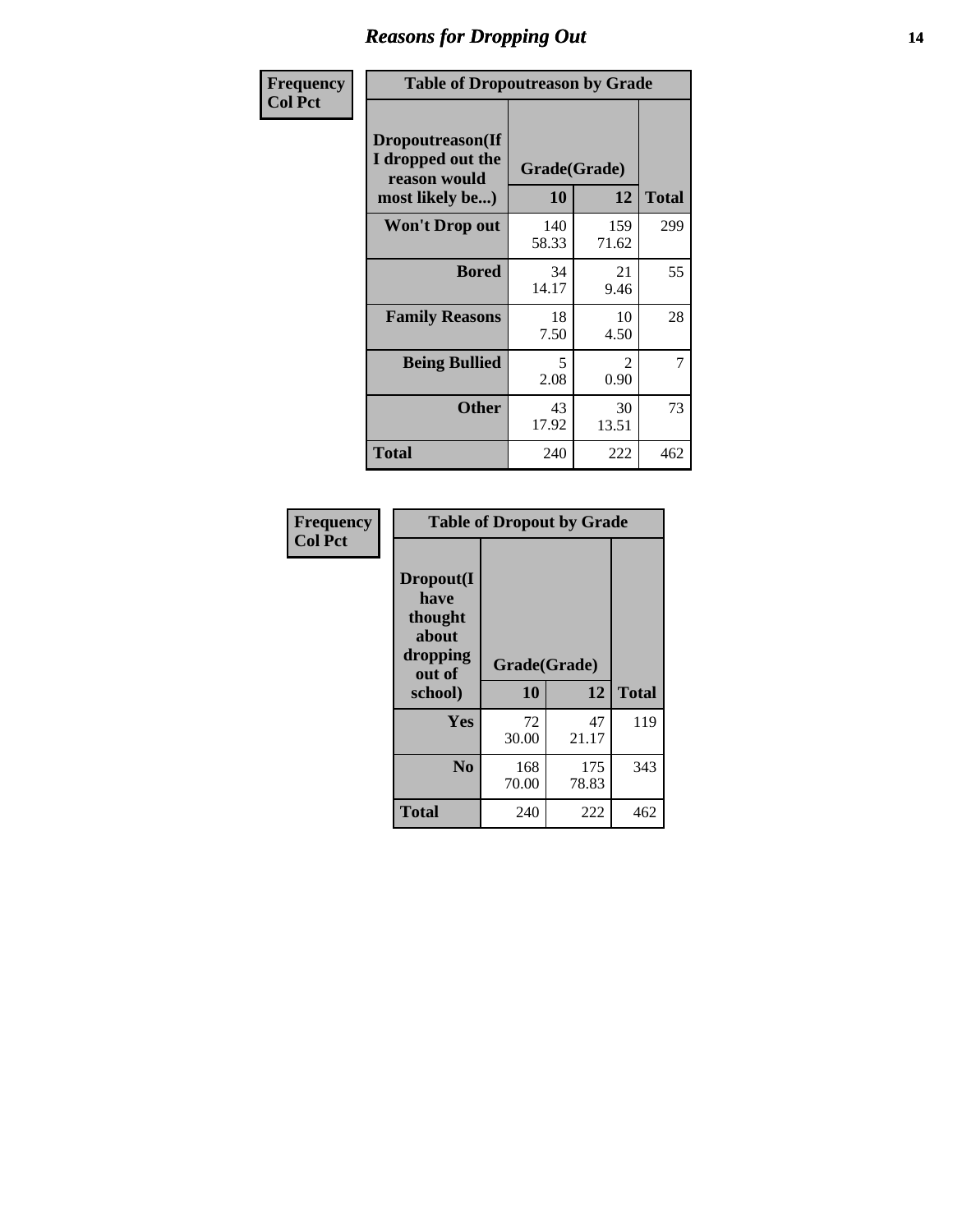*School Safety* **15**

| Frequency      | <b>Table of Gangself by Grade</b>                                                                 |                    |              |              |  |
|----------------|---------------------------------------------------------------------------------------------------|--------------------|--------------|--------------|--|
| <b>Col Pct</b> | Gangself(I<br>have<br>participated<br>in illegal<br>gang<br>activities in<br>the past 30<br>days) | Grade(Grade)<br>10 | 12           | <b>Total</b> |  |
|                | Yes                                                                                               | 8<br>3.33          | 5<br>2.25    | 13           |  |
|                | N <sub>0</sub>                                                                                    | 232<br>96.67       | 217<br>97.75 | 449          |  |
|                | <b>Total</b>                                                                                      | 240                | 222          | 462          |  |

| Frequency<br><b>Col Pct</b> | <b>Table of Gangpeers by Grade</b>                                                                                             |                    |              |              |  |  |  |  |  |
|-----------------------------|--------------------------------------------------------------------------------------------------------------------------------|--------------------|--------------|--------------|--|--|--|--|--|
|                             | <b>Gangpeers</b> (I<br>have friends<br>who have<br>participated<br>in illegal<br>gang<br>activities in<br>the past 30<br>days) | Grade(Grade)<br>10 | 12           | <b>Total</b> |  |  |  |  |  |
|                             | <b>Yes</b>                                                                                                                     | 53<br>22.08        | 37<br>16.67  | 90           |  |  |  |  |  |
|                             | N <sub>0</sub>                                                                                                                 | 187<br>77.92       | 185<br>83.33 | 372          |  |  |  |  |  |
|                             | <b>Total</b>                                                                                                                   | 240                | 222          | 462          |  |  |  |  |  |

| Frequency      |                                                                    | <b>Table of Pickedon by Grade</b> |             |              |  |  |  |  |  |  |  |
|----------------|--------------------------------------------------------------------|-----------------------------------|-------------|--------------|--|--|--|--|--|--|--|
| <b>Col Pct</b> | <b>Pickedon(I have</b><br>been picked on or<br>teased at school in | Grade(Grade)                      |             |              |  |  |  |  |  |  |  |
|                | the past 30 days)                                                  | 10                                | 12          | <b>Total</b> |  |  |  |  |  |  |  |
|                | <b>Strongly Agree</b>                                              | 21<br>8.75                        | 17<br>7.66  | 38           |  |  |  |  |  |  |  |
|                | <b>Somewhat Agree</b>                                              | 44<br>18.33                       | 40<br>18.02 | 84           |  |  |  |  |  |  |  |
|                | <b>Somewhat Disagree</b>                                           | 38<br>15.83                       | 30<br>13.51 | 68           |  |  |  |  |  |  |  |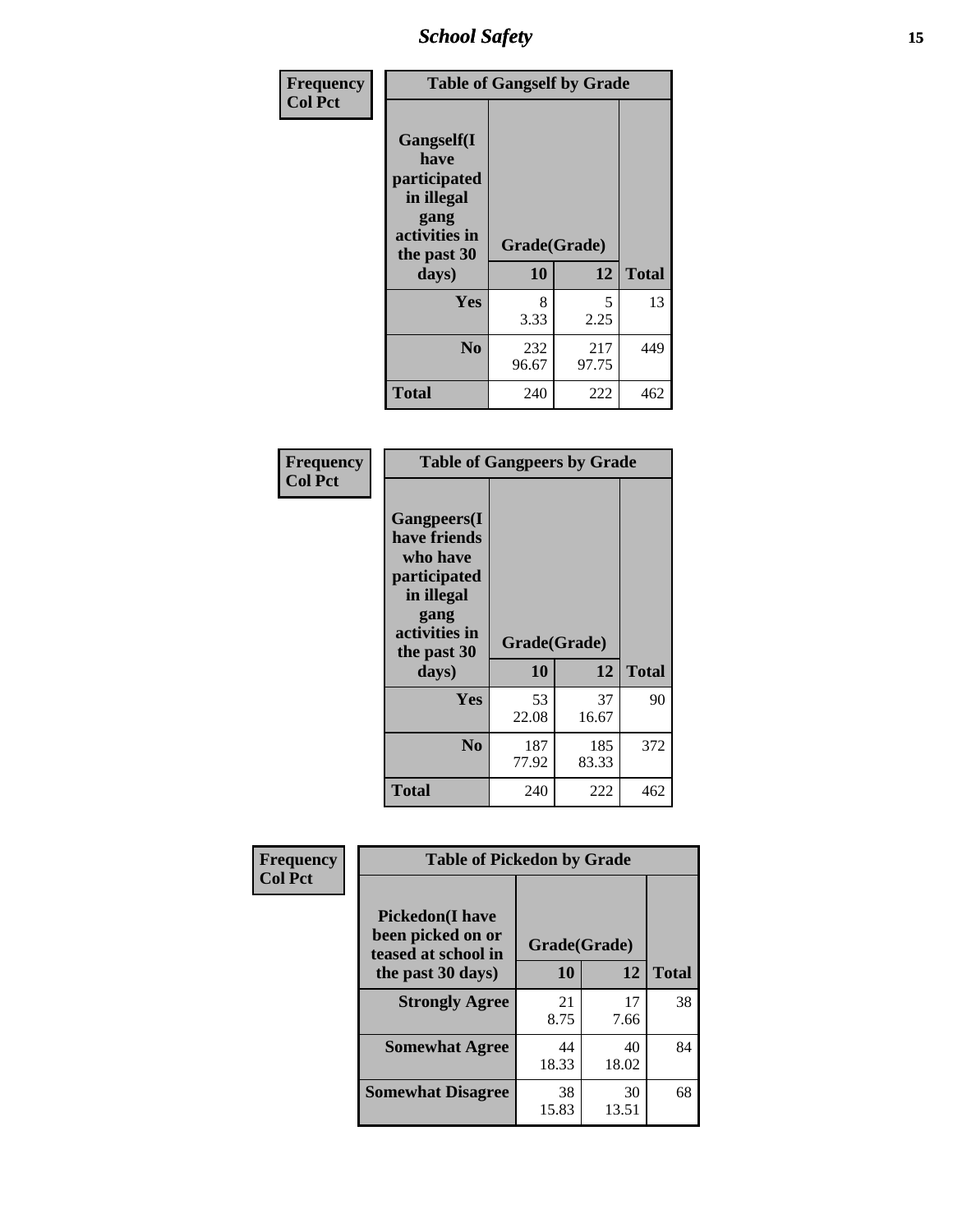# *School Safety* **16**

| <b>Frequency</b> | <b>Table of Pickedon by Grade</b>                                                       |                    |              |              |
|------------------|-----------------------------------------------------------------------------------------|--------------------|--------------|--------------|
| <b>Col Pct</b>   | <b>Pickedon(I have</b><br>been picked on or<br>teased at school in<br>the past 30 days) | Grade(Grade)<br>10 | 12           | <b>Total</b> |
|                  | <b>Strongly Disagree</b>                                                                | 137<br>57.08       | 135<br>60.81 | 272          |
|                  | Total                                                                                   | 240                | 222          | 462          |

| Frequency      | <b>Table of Safeschool by Grade</b>                      |                    |              |     |
|----------------|----------------------------------------------------------|--------------------|--------------|-----|
| <b>Col Pct</b> | Safeschool(School<br>is a place at which I<br>feel safe) | Grade(Grade)<br>10 | <b>Total</b> |     |
|                | <b>Strongly Agree</b>                                    | 47<br>19.58        | 36<br>16.22  | 83  |
|                | <b>Somewhat Agree</b>                                    | 126<br>52.50       | 132<br>59.46 | 258 |
|                | <b>Somewhat Disagree</b>                                 | 40<br>16.67        | 38<br>17.12  | 78  |
|                | <b>Strongly Disagree</b>                                 | 27<br>11.25        | 16<br>7.21   | 43  |
|                | <b>Total</b>                                             | 240                | 222          | 462 |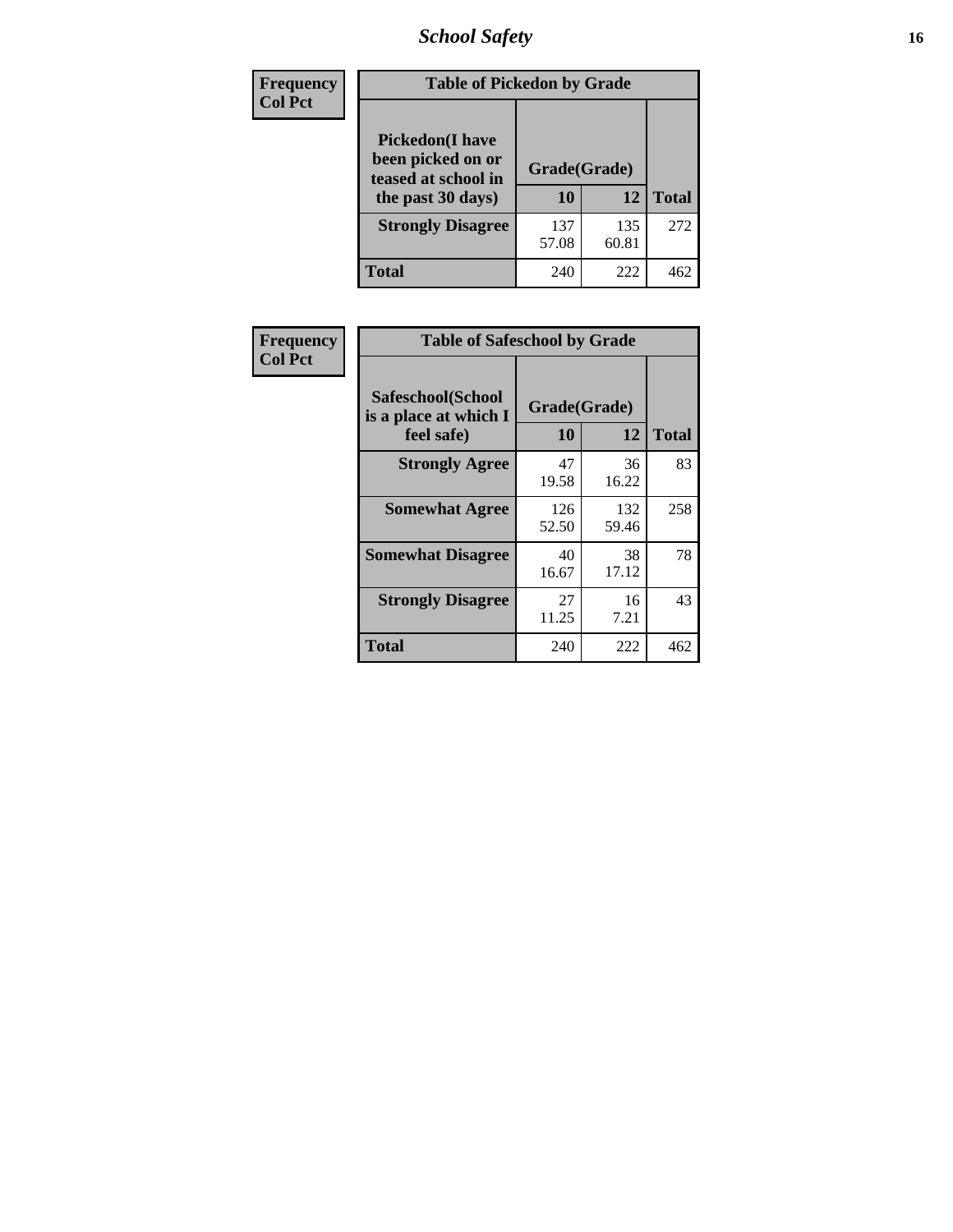*School Safety* **17**

| Frequency      |
|----------------|
| <b>Row Pct</b> |

| <b>Table of Grade by Bullied</b> |                                 |                                                                               |                       |                       |                        |                               |                                     |              |  |  |  |  |
|----------------------------------|---------------------------------|-------------------------------------------------------------------------------|-----------------------|-----------------------|------------------------|-------------------------------|-------------------------------------|--------------|--|--|--|--|
|                                  |                                 | <b>Bullied</b> (I have been bullied by other<br>students in the past 30 days) |                       |                       |                        |                               |                                     |              |  |  |  |  |
| Grade(Grade)                     | $\boldsymbol{0}$<br><b>Days</b> | 1 or<br>$\overline{2}$<br>days                                                | 3 to<br>5<br>days     | 6 to<br>9<br>days     | 10<br>to<br>19<br>days | <b>20</b><br>to<br>29<br>days | All<br><b>30</b><br>days            | <b>Total</b> |  |  |  |  |
| 10                               | 213<br>88.75                    | 14<br>5.83                                                                    | 5<br>2.08             | $\mathcal{D}$<br>0.83 | 0.42                   | 0<br>0.00                     | 5<br>2.08                           | 240          |  |  |  |  |
| 12                               | 201<br>90.54                    | 10<br>4.50                                                                    | $\mathcal{R}$<br>1.35 | 3<br>1.35             | $\mathfrak{D}$<br>0.90 | 0.45                          | $\mathcal{D}_{\mathcal{L}}$<br>0.90 | 222          |  |  |  |  |
| <b>Total</b>                     | 414                             | 24                                                                            | 8                     | 5                     | 3                      |                               | 7                                   | 462          |  |  |  |  |

| Frequency      | <b>Table of Grade by Bulliedothers</b> |                                               |            |                        |                |                       |                        |              |  |  |  |
|----------------|----------------------------------------|-----------------------------------------------|------------|------------------------|----------------|-----------------------|------------------------|--------------|--|--|--|
| <b>Row Pct</b> |                                        | <b>Bulliedothers</b> (I bullied others in the |            |                        |                |                       |                        |              |  |  |  |
|                | <b>Grade</b> (Grade) Days              | $\mathbf{0}$                                  | 1 or       | 3 <sub>to</sub>        | 10<br>to<br>19 | <b>20</b><br>to<br>29 | All<br>30<br>days      | <b>Total</b> |  |  |  |
|                |                                        |                                               | days       | days                   | days           | days                  |                        |              |  |  |  |
|                | 10                                     | 215<br>89.58                                  | 15<br>6.25 | 3<br>1.25              | 0.42           | 3<br>1.25             | 3<br>1.25              | 240          |  |  |  |
|                | 12                                     | 204<br>91.89                                  | 9<br>4.05  | $\mathfrak{D}$<br>0.90 | 0<br>0.00      | 3<br>1.35             | $\overline{4}$<br>1.80 | 222          |  |  |  |
|                | <b>Total</b>                           | 419                                           | 24         | 5                      |                | 6                     | 7                      | 462          |  |  |  |

| <b>Frequency</b> |              |                                     |                        | <b>Table of Grade by Weaponschool</b> |                  |                       |                       |                  |              |
|------------------|--------------|-------------------------------------|------------------------|---------------------------------------|------------------|-----------------------|-----------------------|------------------|--------------|
| <b>Row Pct</b>   |              | Weaponschool (I brought a weapon to |                        |                                       |                  |                       |                       |                  |              |
|                  |              | $\mathbf{0}$                        | $1$ or                 | 3 <sub>to</sub>                       | 6 to<br>9        | <b>10</b><br>to<br>19 | <b>20</b><br>to<br>29 | All<br>30        |              |
|                  | Grade(Grade) | <b>Days</b>                         | days                   | days                                  | days             | days                  | days                  | days             | <b>Total</b> |
|                  | 10           | 236<br>98.33                        | 0.42                   | $\Omega$<br>0.00                      | $\Omega$<br>0.00 | 0.42                  | 0.42                  | 0.42             | 240          |
|                  | 12           | 217<br>97.75                        | $\mathfrak{D}$<br>0.90 | 0.45                                  | 0.45             | 0.45                  | $\Omega$<br>0.00      | $\Omega$<br>0.00 | 222          |
|                  | <b>Total</b> | 453                                 | 3                      |                                       |                  | $\overline{2}$        |                       |                  | 462          |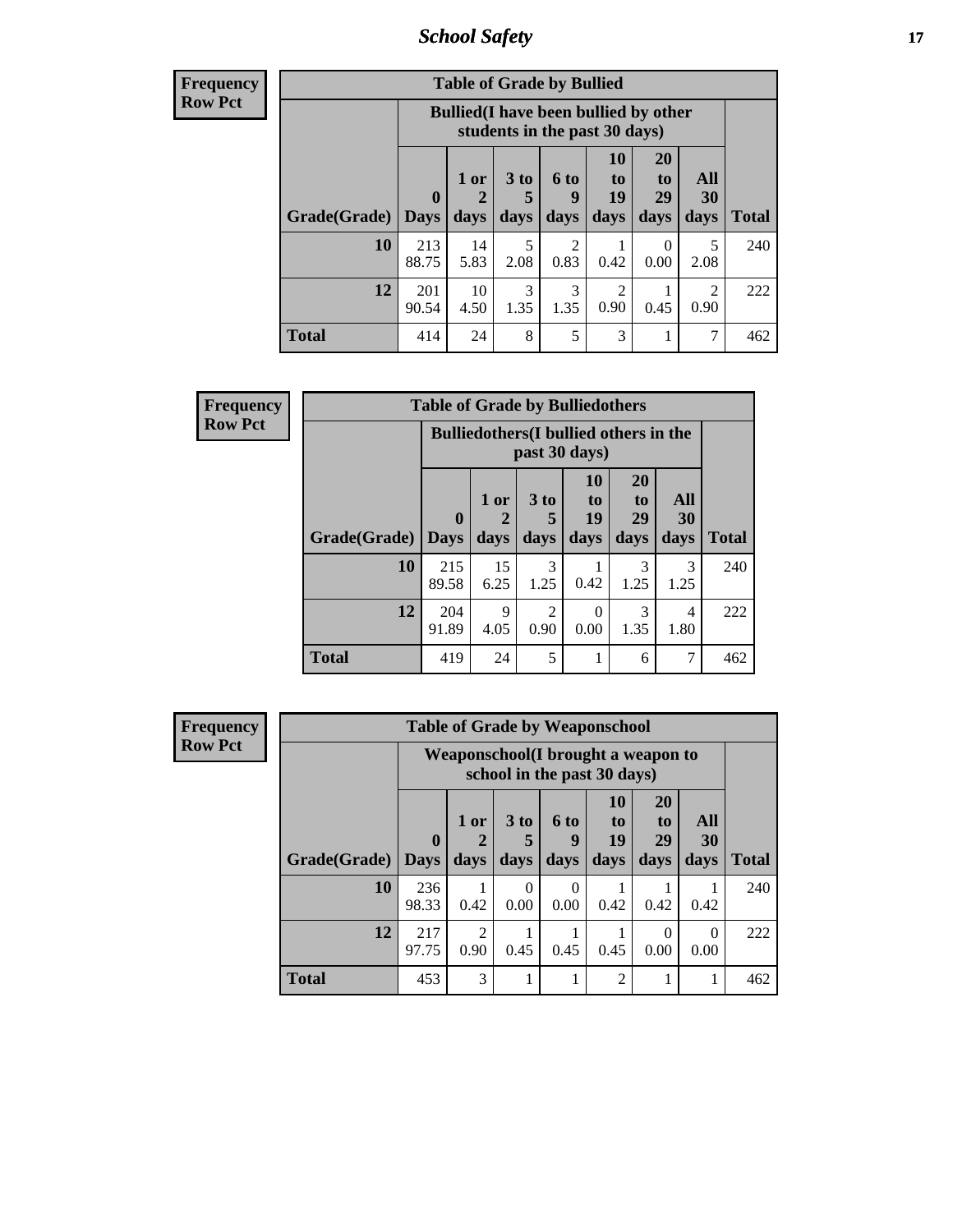*School Safety* **18**

| <b>Frequency</b> | <b>Table of Grade by Absentunsafe</b> |                                                                           |                             |                          |                               |                                           |                        |              |  |  |
|------------------|---------------------------------------|---------------------------------------------------------------------------|-----------------------------|--------------------------|-------------------------------|-------------------------------------------|------------------------|--------------|--|--|
| <b>Row Pct</b>   |                                       | Absentunsafe(I have missed school<br>because I felt unsafe in the past 30 |                             |                          |                               |                                           |                        |              |  |  |
|                  | Grade(Grade)                          | $\mathbf 0$<br><b>Days</b>                                                | 1 or<br>$\mathbf 2$<br>days | <b>6 to</b><br>9<br>days | <b>10</b><br>to<br>19<br>days | <b>20</b><br>t <sub>0</sub><br>29<br>days | All<br>30<br>days      | <b>Total</b> |  |  |
|                  | 10                                    | 230<br>95.83                                                              | 5<br>2.08                   | 0.42                     | $\mathfrak{D}$<br>0.83        | 0<br>0.00                                 | $\mathfrak{D}$<br>0.83 | 240          |  |  |
|                  | 12                                    | 219<br>98.65                                                              | 0.45                        | 0<br>0.00                | 0<br>0.00                     | 0.45                                      | 0.45                   | 222          |  |  |
|                  | <b>Total</b>                          | 449                                                                       | 6                           |                          | $\overline{c}$                |                                           | 3                      | 462          |  |  |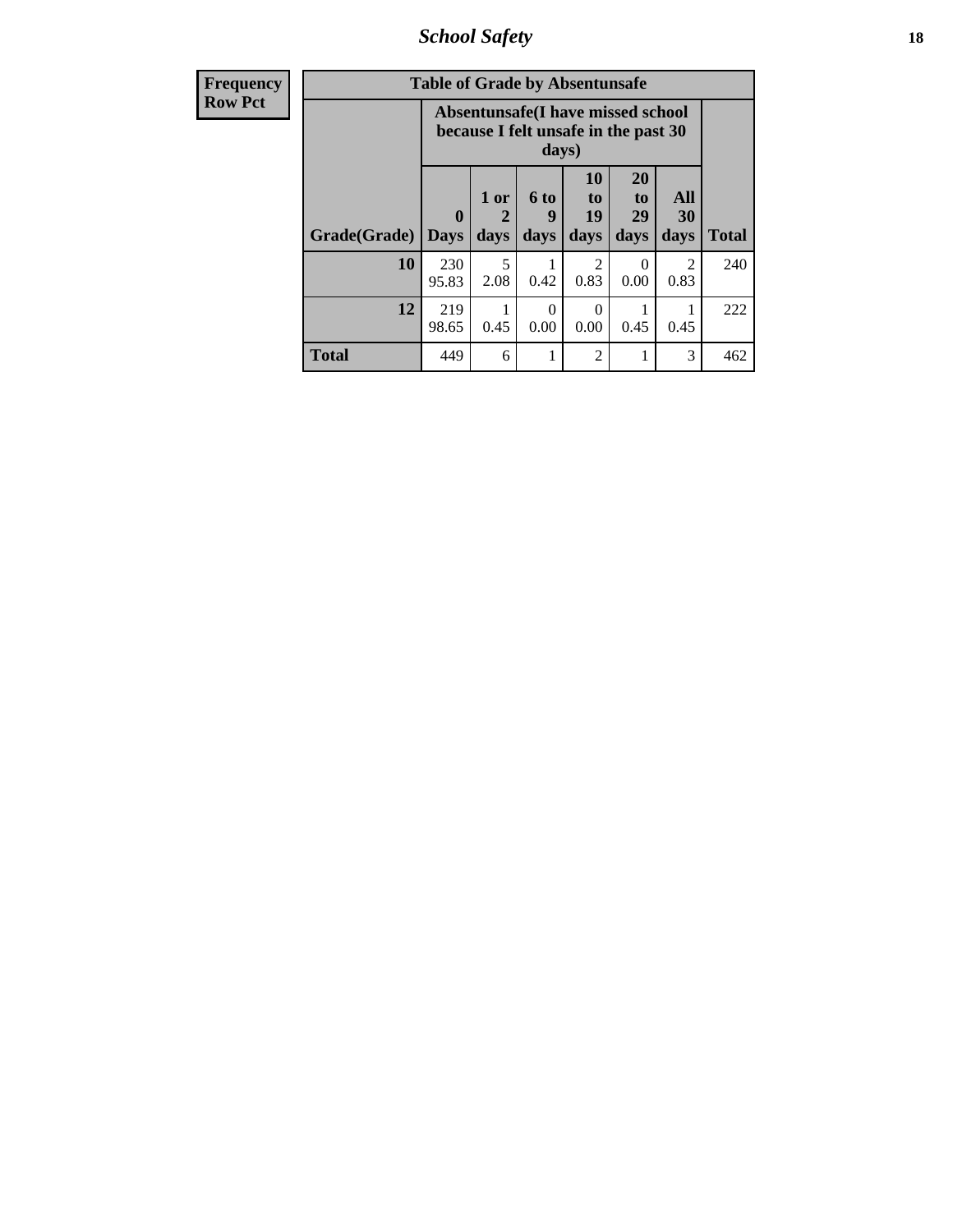# *Drug Use During Last 30 Days* **19**

#### **Frequency Row Pct**

| <b>Table of Grade by Alcohol</b> |                                 |                                    |                 |               |                 |                   |              |              |  |  |  |
|----------------------------------|---------------------------------|------------------------------------|-----------------|---------------|-----------------|-------------------|--------------|--------------|--|--|--|
|                                  |                                 | Alcohol(Alcohol use, past 30 days) |                 |               |                 |                   |              |              |  |  |  |
| Grade(Grade)                     | <b>Did</b><br>not<br><b>use</b> | $1 - 2$<br>days                    | $3 - 5$<br>days | $6-9$<br>days | $10-19$<br>days | $20 - 29$<br>days | Every<br>day | <b>Total</b> |  |  |  |
| 10                               | 193<br>80.42                    | 15<br>6.25                         | 6<br>2.50       | 8<br>3.33     | 2.92            | 5<br>2.08         | 6<br>2.50    | 240          |  |  |  |
| 12                               | 167<br>75.23                    | 17<br>7.66                         | 13<br>5.86      | 7<br>3.15     | 7<br>3.15       | 4<br>1.80         | 7<br>3.15    | 222          |  |  |  |
| <b>Total</b>                     | 360                             | 32                                 | 19              | 15            | 14              | 9                 | 13           | 462          |  |  |  |

#### **Frequency Row Pct**

| <b>Table of Grade by Cigarettes</b> |                                 |                                                          |                 |                        |                 |               |                     |              |  |  |  |
|-------------------------------------|---------------------------------|----------------------------------------------------------|-----------------|------------------------|-----------------|---------------|---------------------|--------------|--|--|--|
|                                     |                                 | <b>Cigarettes</b> (Smoking tobacco use,<br>past 30 days) |                 |                        |                 |               |                     |              |  |  |  |
| Grade(Grade)                        | <b>Did</b><br>not<br><b>use</b> | $1 - 2$<br>days                                          | $3 - 5$<br>days | $6-9$<br>days          | $10-19$<br>days | 20-29<br>days | <b>Every</b><br>day | <b>Total</b> |  |  |  |
| 10                                  | 192<br>80.00                    | 17<br>7.08                                               | 5<br>2.08       | $\overline{c}$<br>0.83 | 2<br>0.83       | 8<br>3.33     | 14<br>5.83          | 240          |  |  |  |
| 12                                  | 187<br>84.23                    | 15<br>6.76                                               | 7<br>3.15       | $\overline{c}$<br>0.90 | 4<br>1.80       | 4<br>1.80     | 3<br>1.35           | 222          |  |  |  |
| <b>Total</b>                        | 379                             | 32                                                       | 12              | $\overline{4}$         | 6               | 12            | 17                  | 462          |  |  |  |

**Frequency Row Pct**

| <b>Table of Grade by Smokeless</b> |                                 |                                                        |                        |                  |                 |                   |              |              |  |  |  |
|------------------------------------|---------------------------------|--------------------------------------------------------|------------------------|------------------|-----------------|-------------------|--------------|--------------|--|--|--|
|                                    |                                 | <b>Smokeless</b> (Chewing tobaccouse,<br>past 30 days) |                        |                  |                 |                   |              |              |  |  |  |
| Grade(Grade)                       | <b>Did</b><br>not<br><b>use</b> | $1 - 2$<br>days                                        | $3 - 5$<br>days        | $6-9$<br>days    | $10-19$<br>days | $20 - 29$<br>days | Every<br>day | <b>Total</b> |  |  |  |
| 10                                 | 221<br>92.08                    | 4<br>1.67                                              | $\overline{c}$<br>0.83 | 0.42             | 4<br>1.67       | 0.83              | 6<br>2.50    | 240          |  |  |  |
| 12                                 | 215<br>96.85                    | 4<br>1.80                                              | 0<br>0.00              | $\Omega$<br>0.00 | 0.45            | 0.90              | 0<br>0.00    | 222          |  |  |  |
| <b>Total</b>                       | 436                             | 8                                                      | $\overline{2}$         |                  | 5               | 4                 | 6            | 462          |  |  |  |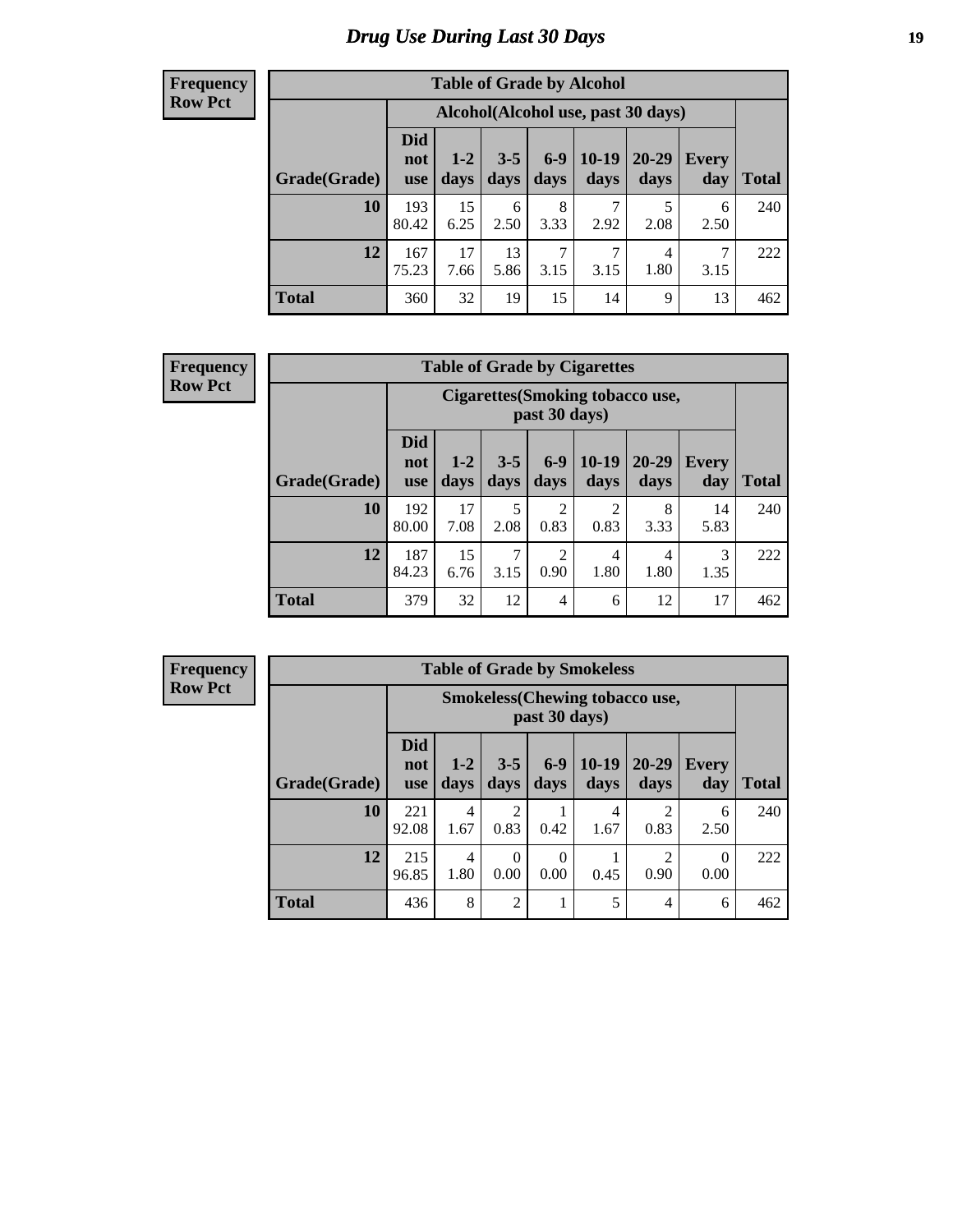#### **Frequency Row Pct**

| <b>Table of Grade by Marijuana</b>                                                                                                                                  |              |                                         |                        |                        |                        |           |           |     |  |  |
|---------------------------------------------------------------------------------------------------------------------------------------------------------------------|--------------|-----------------------------------------|------------------------|------------------------|------------------------|-----------|-----------|-----|--|--|
|                                                                                                                                                                     |              | Marijuana (Marijuana use, past 30 days) |                        |                        |                        |           |           |     |  |  |
| <b>Did</b><br>$6-9$<br>$10-19$<br>20-29<br>$3 - 5$<br>$1 - 2$<br>Every<br>not<br>Grade(Grade)<br>days<br>days<br>Total<br>days<br>days<br>day<br>days<br><b>use</b> |              |                                         |                        |                        |                        |           |           |     |  |  |
| 10                                                                                                                                                                  | 213<br>88.75 | 6<br>2.50                               | 6<br>2.50              | $\overline{c}$<br>0.83 | $\overline{c}$<br>0.83 | 6<br>2.50 | 5<br>2.08 | 240 |  |  |
| 12                                                                                                                                                                  | 207<br>93.24 | 8<br>3.60                               | $\overline{2}$<br>0.90 | $\overline{c}$<br>0.90 | $\theta$<br>0.00       | 0<br>0.00 | 3<br>1.35 | 222 |  |  |
| <b>Total</b>                                                                                                                                                        | 420          | 14                                      | 8                      | $\overline{4}$         | $\overline{2}$         | 6         | 8         | 462 |  |  |

| <b>Frequency</b> |              |                                 |                 |                  |                        | <b>Table of Grade by Cocaine</b>    |                     |              |  |  |  |  |
|------------------|--------------|---------------------------------|-----------------|------------------|------------------------|-------------------------------------|---------------------|--------------|--|--|--|--|
| <b>Row Pct</b>   |              |                                 |                 |                  |                        | Cocaine (Cocaine use, past 30 days) |                     |              |  |  |  |  |
|                  | Grade(Grade) | <b>Did</b><br>not<br><b>use</b> | $1 - 2$<br>days | $6-9$<br>days    | $10-19$<br>days        | $20 - 29$<br>days                   | <b>Every</b><br>day | <b>Total</b> |  |  |  |  |
|                  | 10           | 234<br>97.50                    | 0<br>0.00       | 0.42             | $\overline{2}$<br>0.83 | 0.42                                | 2<br>0.83           | 240          |  |  |  |  |
|                  | 12           | 221<br>99.55                    | 0.45            | $\Omega$<br>0.00 | $\Omega$<br>0.00       | 0.00                                | $\theta$<br>0.00    | 222          |  |  |  |  |
|                  | <b>Total</b> | 455                             | -               |                  | $\overline{2}$         |                                     | $\overline{2}$      | 462          |  |  |  |  |

| <b>Frequency</b> |              |                                 |                  |                        | <b>Table of Grade by Inhalants</b> |                        |              |  |  |  |
|------------------|--------------|---------------------------------|------------------|------------------------|------------------------------------|------------------------|--------------|--|--|--|
| <b>Row Pct</b>   |              | <b>Inhalants</b> (Inhalant use, |                  |                        |                                    |                        |              |  |  |  |
|                  | Grade(Grade) | <b>Did</b><br>not<br><b>use</b> | $1 - 2$<br>days  | $3 - 5$<br>days        | $10-19$<br>days                    | <b>Every</b><br>day    | <b>Total</b> |  |  |  |
|                  | 10           | 234<br>97.50                    | $\Omega$<br>0.00 | $\mathfrak{D}$<br>0.83 | $\mathfrak{D}$<br>0.83             | $\mathfrak{D}$<br>0.83 | 240          |  |  |  |
|                  | 12           | 221<br>99.55                    | 0.45             | 0<br>0.00              | 0<br>0.00                          | $\Omega$<br>0.00       | 222          |  |  |  |
|                  | <b>Total</b> | 455                             |                  | $\overline{2}$         | $\overline{2}$                     | $\overline{2}$         | 462          |  |  |  |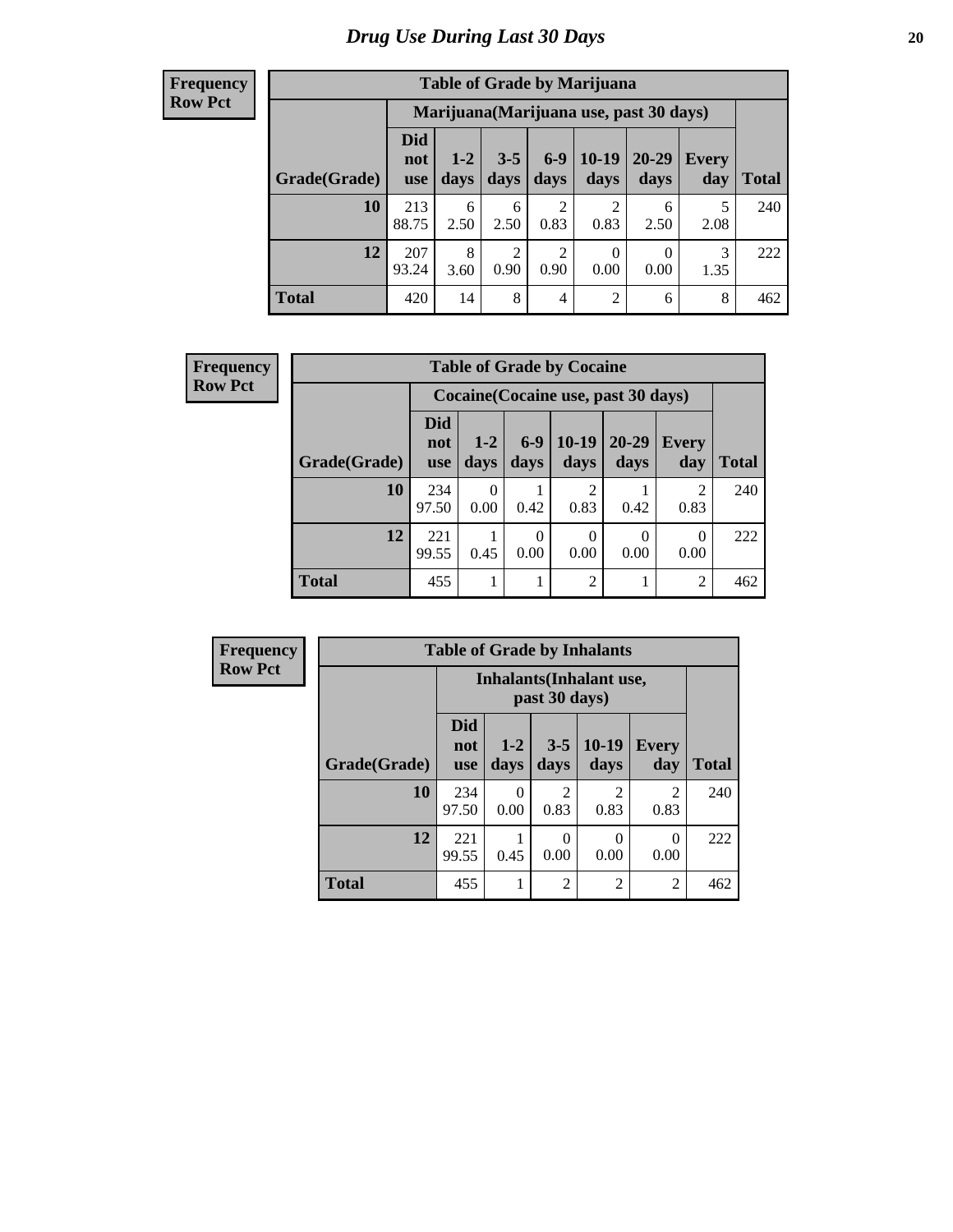# *Drug Use During Last 30 Days* **21**

| <b>Frequency</b> |              |                          |                 |                  | <b>Table of Grade by Steroids</b> |                        |              |  |  |  |
|------------------|--------------|--------------------------|-----------------|------------------|-----------------------------------|------------------------|--------------|--|--|--|
| <b>Row Pct</b>   |              |                          |                 | past 30 days)    | Steroids (Steroid use,            |                        |              |  |  |  |
|                  | Grade(Grade) | Did<br>not<br><b>use</b> | $1 - 2$<br>days | $6 - 9$<br>days  | $10-19$<br>days                   | <b>Every</b><br>day    | <b>Total</b> |  |  |  |
|                  | 10           | 234<br>97.50             | 0.42            | 0.42             | $\mathcal{D}$<br>0.83             | $\mathfrak{D}$<br>0.83 | 240          |  |  |  |
|                  | 12           | 221<br>99.55             | 0.45            | $\theta$<br>0.00 | 0<br>0.00                         | $\Omega$<br>0.00       | 222          |  |  |  |
|                  | <b>Total</b> | 455                      | $\overline{c}$  |                  | $\overline{c}$                    | $\overline{2}$         | 462          |  |  |  |

| Frequency      | <b>Table of Grade by Ecstasy</b> |                                 |               |                 |                        |                                     |                     |              |  |
|----------------|----------------------------------|---------------------------------|---------------|-----------------|------------------------|-------------------------------------|---------------------|--------------|--|
| <b>Row Pct</b> |                                  |                                 |               |                 |                        | Ecstasy (Ecstasy use, past 30 days) |                     |              |  |
|                | Grade(Grade)                     | <b>Did</b><br>not<br><b>use</b> | $1-2$<br>days | $3 - 5$<br>days | $10-19$<br>days        | $20 - 29$<br>days                   | <b>Every</b><br>day | <b>Total</b> |  |
|                | 10                               | 235<br>97.92                    | 0<br>0.00     | 0.42            | $\mathfrak{D}$<br>0.83 | 0.42                                | 0.42                | 240          |  |
|                | 12                               | 220<br>99.10                    | 0.45          | 0<br>0.00       | $\Omega$<br>0.00       | $\Omega$<br>0.00                    | 0.45                | 222          |  |
|                | <b>Total</b>                     | 455                             |               |                 | 2                      |                                     | $\overline{2}$      | 462          |  |

| <b>Frequency</b> | <b>Table of Grade by Meth</b> |                                 |                                            |               |                        |              |  |  |  |
|------------------|-------------------------------|---------------------------------|--------------------------------------------|---------------|------------------------|--------------|--|--|--|
| <b>Row Pct</b>   |                               |                                 | Meth(Methamphetamine use,<br>past 30 days) |               |                        |              |  |  |  |
|                  | Grade(Grade)                  | <b>Did</b><br>not<br><b>use</b> | $1-2$<br>days                              | $6-9$<br>days | <b>Every</b><br>day    | <b>Total</b> |  |  |  |
|                  | 10                            | 237<br>98.75                    | 0<br>0.00                                  | 0.42          | $\mathfrak{D}$<br>0.83 | 240          |  |  |  |
|                  | 12                            | 221<br>99.55                    | 0.45                                       | 0<br>0.00     | 0<br>0.00              | 222          |  |  |  |
|                  | <b>Total</b>                  | 458                             |                                            | 1             | $\mathfrak{D}$         | 462          |  |  |  |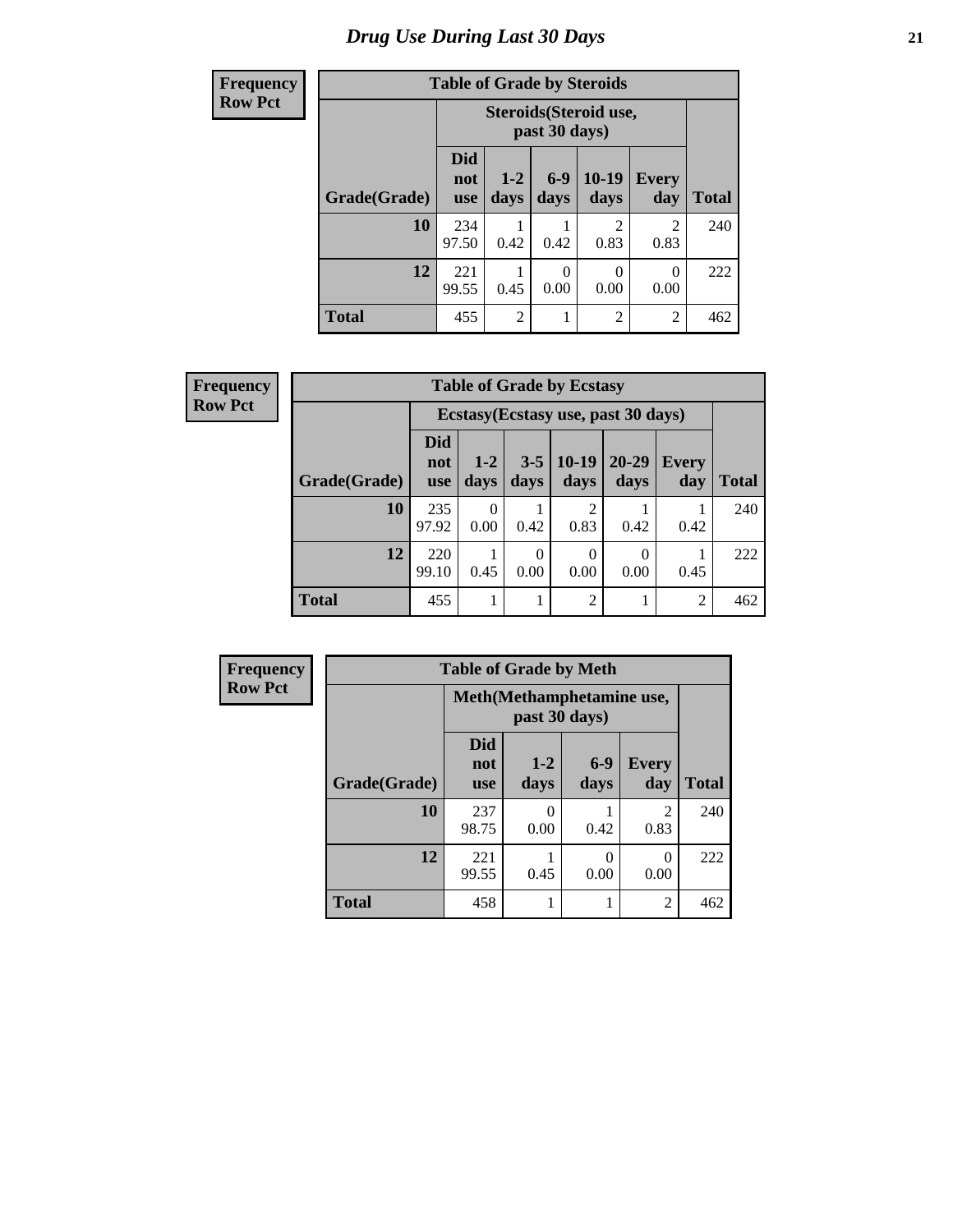# *Drug Use During Last 30 Days* **22**

| <b>Frequency</b> | <b>Table of Grade by Hallucinogens</b> |                                  |                 |                  |                   |                        |              |
|------------------|----------------------------------------|----------------------------------|-----------------|------------------|-------------------|------------------------|--------------|
| <b>Row Pct</b>   |                                        | Hallucinogens (Hallucinogen use, |                 |                  |                   |                        |              |
|                  | Grade(Grade)                           | <b>Did</b><br>not<br><b>use</b>  | $1 - 2$<br>days | $6-9$<br>days    | $20 - 29$<br>days | <b>Every</b><br>day    | <b>Total</b> |
|                  | 10                                     | 234<br>97.50                     | 2<br>0.83       | 0.42             | 0.42              | $\mathfrak{D}$<br>0.83 | 240          |
|                  | 12                                     | 221<br>99.55                     | 0.45            | $\Omega$<br>0.00 | 0<br>0.00         | 0<br>0.00              | 222          |
|                  | <b>Total</b>                           | 455                              | 3               |                  | 1                 | $\overline{2}$         | 462          |

| <b>Frequency</b> |
|------------------|
| <b>Row Pct</b>   |

| <b>Table of Grade by Prescription</b> |                          |                                                                                                                             |           |                |                        |                |           |     |  |  |
|---------------------------------------|--------------------------|-----------------------------------------------------------------------------------------------------------------------------|-----------|----------------|------------------------|----------------|-----------|-----|--|--|
|                                       |                          | <b>Prescription</b> (Prescription drugs not<br>prescribed to me, past 30 days)                                              |           |                |                        |                |           |     |  |  |
| Grade(Grade)                          | Did<br>not<br><b>use</b> | $10-19$<br>$6-9$<br>$20 - 29$<br>$3 - 5$<br>$1 - 2$<br><b>Every</b><br>days<br>days<br>days<br>days<br>Total<br>day<br>days |           |                |                        |                |           |     |  |  |
| 10                                    | 229<br>95.42             | 5<br>2.08                                                                                                                   | 0<br>0.00 | 0.42           | 3<br>1.25              | 0.42           | 0.42      | 240 |  |  |
| 12                                    | 211<br>95.05             | 6<br>2.70                                                                                                                   | 0.45      | 0.45           | $\overline{2}$<br>0.90 | 0.45           | 0<br>0.00 | 222 |  |  |
| <b>Total</b>                          | 440                      | 11                                                                                                                          |           | $\overline{2}$ | 5                      | $\mathfrak{D}$ |           | 462 |  |  |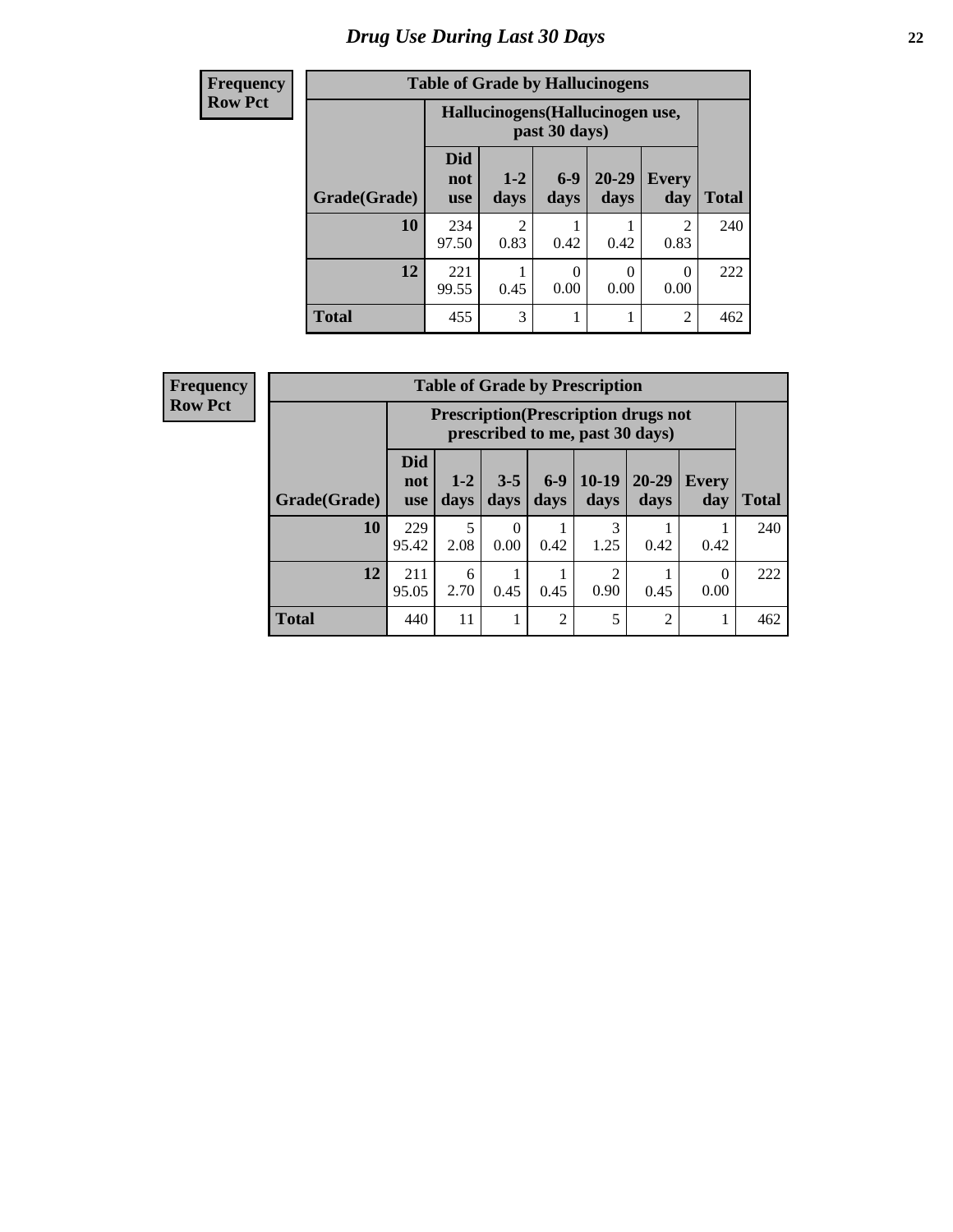| Frequency      | <b>Table of Alcoholease by Grade</b>              |                    |             |              |
|----------------|---------------------------------------------------|--------------------|-------------|--------------|
| <b>Col Pct</b> | <b>Alcoholease</b> (It is<br>easy to get alcohol) | Grade(Grade)<br>10 | 12          | <b>Total</b> |
|                | <b>Strongly Agree</b>                             | 83<br>34.58        | 81<br>36.49 | 164          |
|                | <b>Somewhat Agree</b>                             | 68<br>28.33        | 90<br>40.54 | 158          |
|                | <b>Somewhat Disagree</b>                          | 37<br>15.42        | 20<br>9.01  | 57           |
|                | <b>Strongly Disagree</b>                          | 52<br>21.67        | 31<br>13.96 | 83           |
|                | <b>Total</b>                                      | 240                | 222         | 462          |

| Frequency      | <b>Table of Cigarettesease by Grade</b>                  |                    |              |              |  |  |  |
|----------------|----------------------------------------------------------|--------------------|--------------|--------------|--|--|--|
| <b>Col Pct</b> | Cigarettesease (It is<br>easy to get smoking<br>tobacco) | Grade(Grade)<br>10 | 12           | <b>Total</b> |  |  |  |
|                | <b>Strongly Agree</b>                                    | 105<br>43.75       | 124<br>55.86 | 229          |  |  |  |
|                | <b>Somewhat Agree</b>                                    | 45<br>18.75        | 51<br>22.97  | 96           |  |  |  |
|                | <b>Somewhat Disagree</b>                                 | 31<br>12.92        | 20<br>9.01   | 51           |  |  |  |
|                | <b>Strongly Disagree</b>                                 | 59<br>24.58        | 27<br>12.16  | 86           |  |  |  |
|                | <b>Total</b>                                             | 240                | 222          | 462          |  |  |  |

| Frequency      | <b>Table of Smokelessease by Grade</b>                         |                    |              |              |
|----------------|----------------------------------------------------------------|--------------------|--------------|--------------|
| <b>Col Pct</b> | <b>Smokelessease</b> (It is<br>easy to get chewing<br>tobacco) | Grade(Grade)<br>10 | 12           | <b>Total</b> |
|                | <b>Strongly Agree</b>                                          | 93<br>38.75        | 101<br>45.50 | 194          |
|                | <b>Somewhat Agree</b>                                          | 41<br>17.08        | 64<br>28.83  | 105          |
|                | <b>Somewhat Disagree</b>                                       | 30<br>12.50        | 19<br>8.56   | 49           |
|                | <b>Strongly Disagree</b>                                       | 76<br>31.67        | 38<br>17.12  | 114          |
|                | <b>Total</b>                                                   | 240                | 222          | 462          |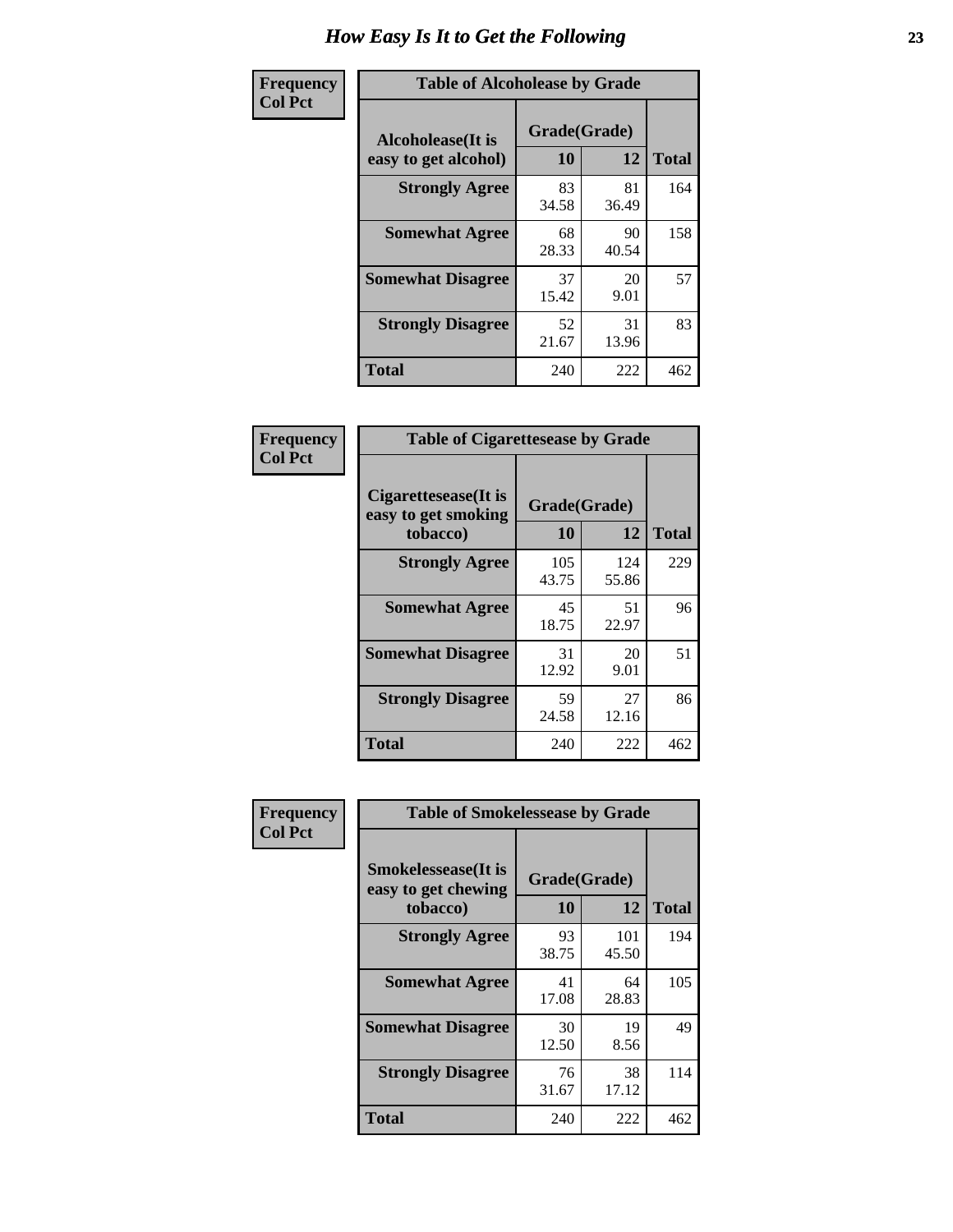| Frequency      | <b>Table of Marijuanaease by Grade</b>           |                    |             |              |  |  |  |
|----------------|--------------------------------------------------|--------------------|-------------|--------------|--|--|--|
| <b>Col Pct</b> | Marijuanaease(It is<br>easy to get<br>marijuana) | Grade(Grade)<br>10 | 12          | <b>Total</b> |  |  |  |
|                | <b>Strongly Agree</b>                            | 83<br>34.58        | 93<br>41.89 | 176          |  |  |  |
|                | <b>Somewhat Agree</b>                            | 47<br>19.58        | 69<br>31.08 | 116          |  |  |  |
|                | <b>Somewhat Disagree</b>                         | 38<br>15.83        | 20<br>9.01  | 58           |  |  |  |
|                | <b>Strongly Disagree</b>                         | 72<br>30.00        | 40<br>18.02 | 112          |  |  |  |
|                | <b>Total</b>                                     | 240                | 222         | 462          |  |  |  |

| <b>Table of Cocaineease by Grade</b>              |              |                    |     |  |  |  |
|---------------------------------------------------|--------------|--------------------|-----|--|--|--|
| <b>Cocaineease</b> (It is<br>easy to get cocaine) | 10           | Grade(Grade)<br>12 |     |  |  |  |
| <b>Strongly Agree</b>                             | 36<br>15.00  | 37<br>16.67        | 73  |  |  |  |
| <b>Somewhat Agree</b>                             | 49<br>20.42  | 66<br>29.73        | 115 |  |  |  |
| <b>Somewhat Disagree</b>                          | 49<br>20.42  | 56<br>25.23        | 105 |  |  |  |
| <b>Strongly Disagree</b>                          | 106<br>44.17 | 63<br>28.38        | 169 |  |  |  |
| <b>Total</b>                                      | 240          | 222                | 462 |  |  |  |

| Frequency      | <b>Table of Inhalantsease by Grade</b>     |              |             |              |  |  |  |  |  |
|----------------|--------------------------------------------|--------------|-------------|--------------|--|--|--|--|--|
| <b>Col Pct</b> | <b>Inhalantsease</b> (It is<br>easy to get | Grade(Grade) |             |              |  |  |  |  |  |
|                | inhalants)                                 | 10           | 12          | <b>Total</b> |  |  |  |  |  |
|                | <b>Strongly Agree</b>                      | 79<br>32.92  | 84<br>37.84 | 163          |  |  |  |  |  |
|                | <b>Somewhat Agree</b>                      | 44<br>18.33  | 51<br>22.97 | 95           |  |  |  |  |  |
|                | <b>Somewhat Disagree</b>                   | 39<br>16.25  | 37<br>16.67 | 76           |  |  |  |  |  |
|                | <b>Strongly Disagree</b>                   | 78<br>32.50  | 50<br>22.52 | 128          |  |  |  |  |  |
|                | <b>Total</b>                               | 240          | 222         | 462          |  |  |  |  |  |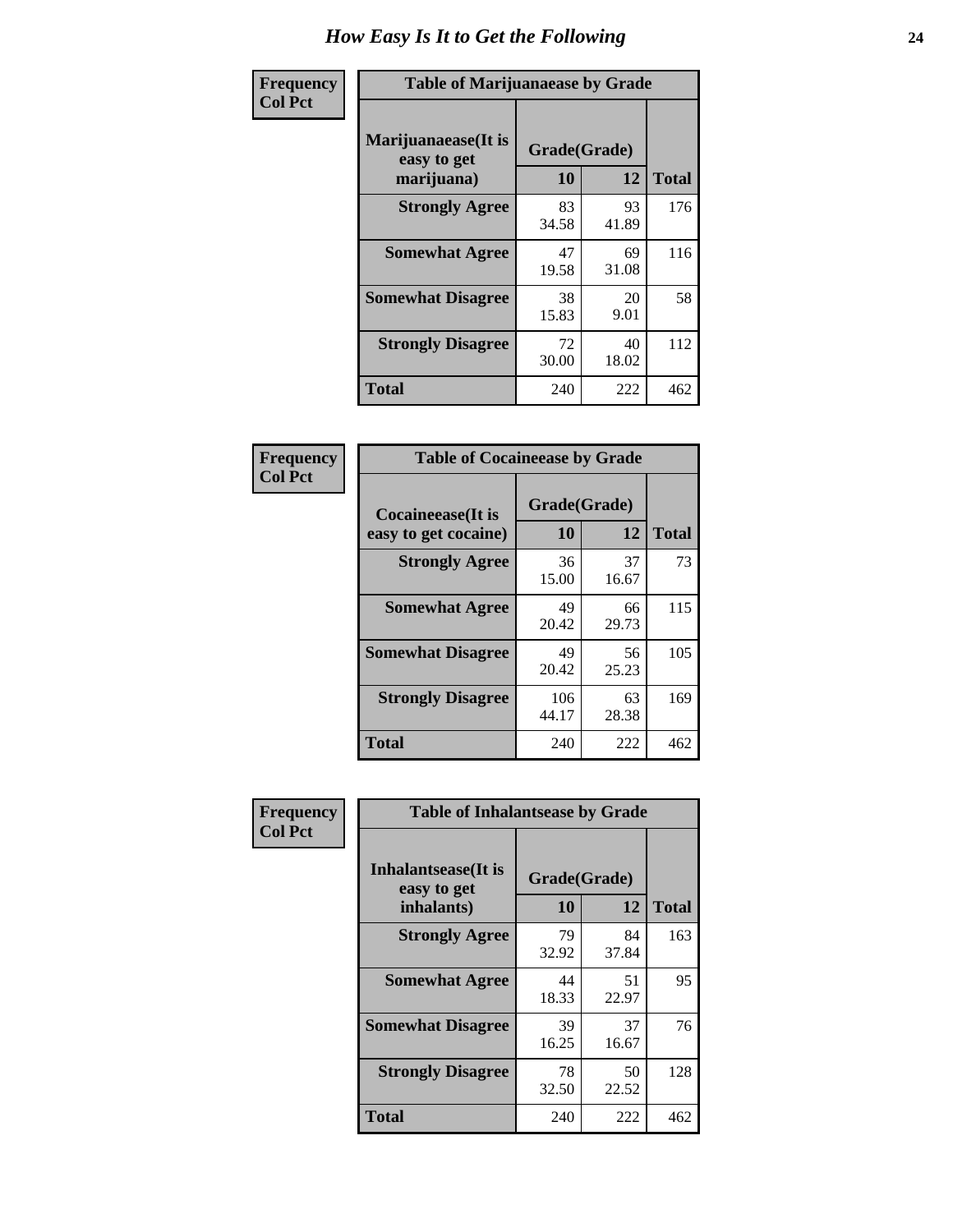| Frequency      | <b>Table of Steroidsease by Grade</b>               |                    |             |              |  |  |  |  |
|----------------|-----------------------------------------------------|--------------------|-------------|--------------|--|--|--|--|
| <b>Col Pct</b> | <b>Steroidsease</b> (It is<br>easy to get steroids) | Grade(Grade)<br>10 | 12          | <b>Total</b> |  |  |  |  |
|                | <b>Strongly Agree</b>                               | 31<br>12.92        | 39<br>17.57 | 70           |  |  |  |  |
|                | <b>Somewhat Agree</b>                               | 41<br>17.08        | 58<br>26.13 | 99           |  |  |  |  |
|                | <b>Somewhat Disagree</b>                            | 58<br>24.17        | 54<br>24.32 | 112          |  |  |  |  |
|                | <b>Strongly Disagree</b>                            | 110<br>45.83       | 71<br>31.98 | 181          |  |  |  |  |
|                | <b>Total</b>                                        | 240                | 222         | 462          |  |  |  |  |

| Frequency      | <b>Table of Ecstasyease by Grade</b>              |                    |             |              |  |  |  |  |
|----------------|---------------------------------------------------|--------------------|-------------|--------------|--|--|--|--|
| <b>Col Pct</b> | <b>Ecstasyease</b> (It is<br>easy to get ecstasy) | Grade(Grade)<br>10 | 12          | <b>Total</b> |  |  |  |  |
|                | <b>Strongly Agree</b>                             | 44<br>18.33        | 43<br>19.37 | 87           |  |  |  |  |
|                | <b>Somewhat Agree</b>                             | 34<br>14.17        | 60<br>27.03 | 94           |  |  |  |  |
|                | <b>Somewhat Disagree</b>                          | 46<br>19.17        | 46<br>20.72 | 92           |  |  |  |  |
|                | <b>Strongly Disagree</b>                          | 116<br>48.33       | 73<br>32.88 | 189          |  |  |  |  |
|                | Total                                             | 240                | 222         | 462          |  |  |  |  |

| <b>Frequency</b><br>Col Pct |
|-----------------------------|
|                             |

| <b>Table of Methease by Grade</b>                          |                    |              |     |  |  |  |  |
|------------------------------------------------------------|--------------------|--------------|-----|--|--|--|--|
| <b>Methease</b> (It is easy<br>to get<br>methamphetamines) | Grade(Grade)<br>10 | <b>Total</b> |     |  |  |  |  |
| <b>Strongly Agree</b>                                      | 30<br>12.50        | 33<br>14.86  | 63  |  |  |  |  |
| <b>Somewhat Agree</b>                                      | 36<br>15.00        | 48<br>21.62  | 84  |  |  |  |  |
| <b>Somewhat Disagree</b>                                   | 51<br>21.25        | 56<br>25.23  | 107 |  |  |  |  |
| <b>Strongly Disagree</b>                                   | 123<br>51.25       | 85<br>38.29  | 208 |  |  |  |  |
| Total                                                      | 240                | 222          | 462 |  |  |  |  |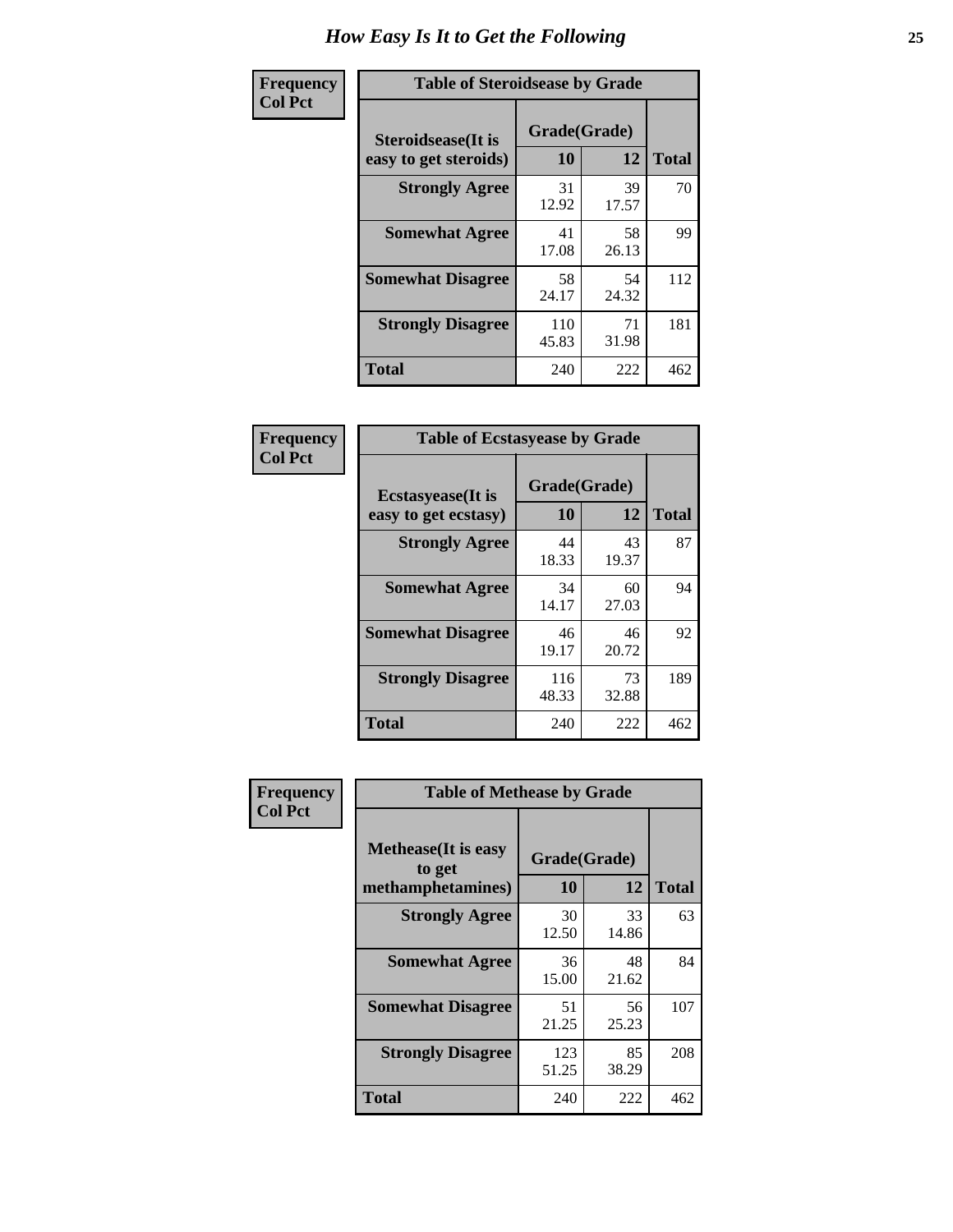| <b>Frequency</b> | <b>Table of Hallucinogensease by Grade</b>                |                    |             |              |  |  |  |
|------------------|-----------------------------------------------------------|--------------------|-------------|--------------|--|--|--|
| <b>Col Pct</b>   | Hallucinogensease(It)<br>is easy to get<br>hallucinogens) | Grade(Grade)<br>10 | 12          | <b>Total</b> |  |  |  |
|                  | <b>Strongly Agree</b>                                     | 34<br>14.17        | 35<br>15.77 | 69           |  |  |  |
|                  | <b>Somewhat Agree</b>                                     | 40<br>16.67        | 57<br>25.68 | 97           |  |  |  |
|                  | <b>Somewhat Disagree</b>                                  | 52<br>21.67        | 49<br>22.07 | 101          |  |  |  |
|                  | <b>Strongly Disagree</b>                                  | 114<br>47.50       | 81<br>36.49 | 195          |  |  |  |
|                  | <b>Total</b>                                              | 240                | 222         | 462          |  |  |  |

| Frequency<br>Col Pct |
|----------------------|
|                      |

| <b>Table of Prescriptionease by Grade</b>                                                |              |             |              |  |  |
|------------------------------------------------------------------------------------------|--------------|-------------|--------------|--|--|
| <b>Prescriptionease</b> (It<br>is easy to get<br>prescription drugs<br>not prescribed to | Grade(Grade) |             |              |  |  |
| me)                                                                                      | 10           | 12          | <b>Total</b> |  |  |
| <b>Strongly Agree</b>                                                                    | 89<br>37.08  | 81<br>36.49 | 170          |  |  |
| <b>Somewhat Agree</b>                                                                    | 52<br>21.67  | 75<br>33.78 | 127          |  |  |
| <b>Somewhat Disagree</b>                                                                 | 20<br>8.33   | 15<br>6.76  | 35           |  |  |
| <b>Strongly Disagree</b>                                                                 | 79<br>32.92  | 51<br>22.97 | 130          |  |  |
| Total                                                                                    | 240          | 222         | 462          |  |  |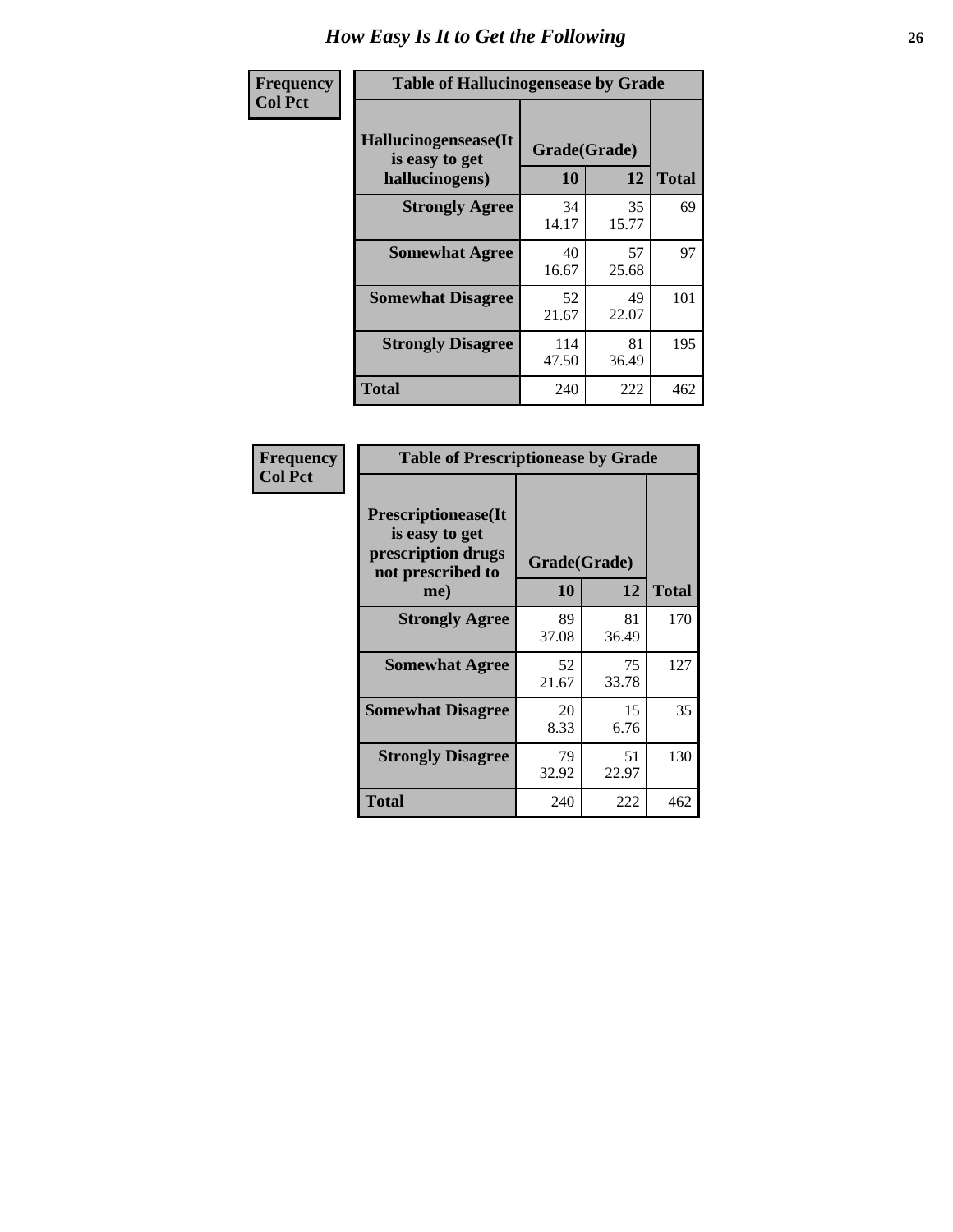*Age at Onset of Use* **27** *Results for "Age at Onset of Use" questions exclude students who said they did not use that substance*

| <b>Frequency</b> | <b>Table of Grade by Alcoholinit</b> |                        |                                                  |           |           |           |             |             |             |             |             |                       |              |
|------------------|--------------------------------------|------------------------|--------------------------------------------------|-----------|-----------|-----------|-------------|-------------|-------------|-------------|-------------|-----------------------|--------------|
| <b>Row Pct</b>   |                                      |                        | Alcoholinit (I started using alcohol when I was) |           |           |           |             |             |             |             |             |                       |              |
|                  | Grade(Grade)                         | <b>8</b> or<br>vounger | 9                                                | 10        | 11        | 12        | 13          | 14          | 15          | 16          | 17          | <b>18 or</b><br>older | <b>Total</b> |
|                  | 10                                   | 11<br>11.96            | ◠<br>2.17                                        | 2<br>2.17 | 6<br>6.52 | 7.61      | 14<br>15.22 | 22<br>23.91 | 23<br>25.00 | 4<br>4.35   | 1.09        | 0.00                  | 92           |
|                  | 12                                   | 6<br>5.94              | 0.99                                             | 3<br>2.97 | 3<br>2.97 | 8<br>7.92 | 11<br>10.89 | 8<br>7.92   | 26<br>25.74 | 21<br>20.79 | 13<br>12.87 | 0.99                  | 101          |
|                  | <b>Total</b>                         | 17                     | 3                                                | 5.        | 9         | 15        | 25          | 30          | 49          | 25          | 14          |                       | 193          |
|                  | Frequency Missing $= 269$            |                        |                                                  |           |           |           |             |             |             |             |             |                       |              |

| Frequency<br>Row Pct |
|----------------------|

|                           | <b>Table of Grade by Cigarettesinit</b>                                                   |                                                      |           |           |           |                        |                        |             |             |                  |                  |              |
|---------------------------|-------------------------------------------------------------------------------------------|------------------------------------------------------|-----------|-----------|-----------|------------------------|------------------------|-------------|-------------|------------------|------------------|--------------|
|                           |                                                                                           | Cigarettesinit(I started smoking tobacco when I was) |           |           |           |                        |                        |             |             |                  |                  |              |
| Grade(Grade)   younger    | <b>18 or</b><br><b>8 or</b><br>15<br>older<br>12<br>13<br>14<br>9<br>10<br>11<br>17<br>16 |                                                      |           |           |           |                        |                        |             |             |                  |                  | <b>Total</b> |
| 10                        | 7.25                                                                                      | 1.45                                                 | 2<br>2.90 | 6<br>8.70 | 4<br>5.80 | 11<br>15.94            | 14<br>20.29            | 21<br>30.43 | 7.25        | $\Omega$<br>0.00 | $\Omega$<br>0.00 | 69           |
| 12                        | 3<br>6.00                                                                                 | $\Omega$<br>0.00                                     | 3<br>6.00 | 2.00      | 4<br>8.00 | $\overline{4}$<br>8.00 | $\overline{2}$<br>4.00 | 9<br>18.00  | 16<br>32.00 | 7<br>14.00       | 2.00             | 50           |
| <b>Total</b>              | 8                                                                                         |                                                      | 5         | 7         | 8         | 15                     | 16                     | 30          | 21          | 7                |                  | 119          |
| Frequency Missing $=$ 343 |                                                                                           |                                                      |           |           |           |                        |                        |             |             |                  |                  |              |

**Frequency Row Pct**

|                           | <b>Table of Grade by Smokelessinit</b> |                                                     |                  |                  |                  |                  |                 |            |            |                |              |
|---------------------------|----------------------------------------|-----------------------------------------------------|------------------|------------------|------------------|------------------|-----------------|------------|------------|----------------|--------------|
|                           |                                        | Smokelessinit(I started chewing tobacco when I was) |                  |                  |                  |                  |                 |            |            |                |              |
| Grade(Grade)              | 8 or<br>younger                        | 9                                                   | 10               | 11               | <b>12</b>        | 13               | 14 <sup>1</sup> | 15         | 16         | 17             | <b>Total</b> |
| 10                        | $\mathfrak{D}$<br>7.41                 | 3.70                                                | 7.41             | 2<br>7.41        | 3.70             | 3<br>11.11       | 6<br>22.22      | 8<br>29.63 | 3.70       | 3.70           | 27           |
| 12                        | $\mathfrak{D}$<br>16.67                | 2<br>16.67                                          | $\Omega$<br>0.00 | $\Omega$<br>0.00 | $\Omega$<br>0.00 | $\Omega$<br>0.00 | 8.33            | 3<br>25.00 | 3<br>25.00 | 8.33           | 12           |
| <b>Total</b>              | 4                                      | 3                                                   | $\mathfrak{D}$   | $\overline{2}$   |                  | 3                | 7               | 11         | 4          | $\mathfrak{D}$ | 39           |
| Frequency Missing $= 423$ |                                        |                                                     |                  |                  |                  |                  |                 |            |            |                |              |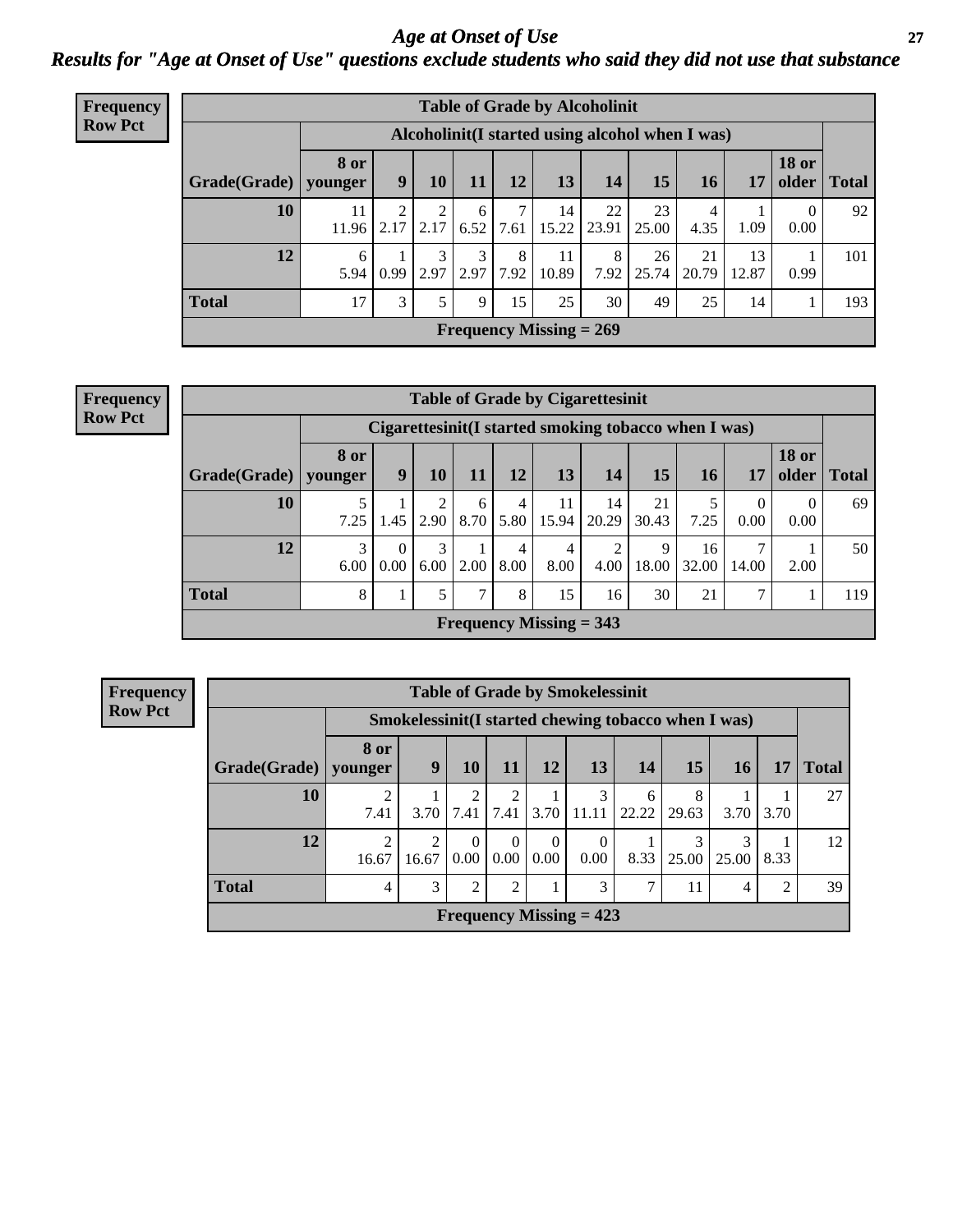#### *Age at Onset of Use* **28**

*Results for "Age at Onset of Use" questions exclude students who said they did not use that substance*

| Frequency      |                           |                        |                        |                  | <b>Table of Grade by Marijuanainit</b> |           |            |                                                      |            |            |                       |              |
|----------------|---------------------------|------------------------|------------------------|------------------|----------------------------------------|-----------|------------|------------------------------------------------------|------------|------------|-----------------------|--------------|
| <b>Row Pct</b> |                           |                        |                        |                  |                                        |           |            | Marijuanainit (I started using marijuana when I was) |            |            |                       |              |
|                | Grade(Grade)              | <b>8 or</b><br>younger | 10 <sup>1</sup>        | <b>11</b>        | <b>12</b>                              | 13        | 14         | 15                                                   | 16         | 17         | <b>18 or</b><br>older | <b>Total</b> |
|                | 10                        | 2.27                   | 3<br>6.82              | $\Omega$<br>0.00 | 6<br>13.64                             | 11.36     | 9<br>20.45 | 16<br>36.36                                          | 3<br>6.82  | 2.27       | $\Omega$<br>0.00      | 44           |
|                | 12                        | 3<br>6.38              | $\overline{2}$<br>4.26 | 2.13             | 4<br>8.51                              | 4<br>8.51 | 3<br>6.38  | 13<br>27.66                                          | 9<br>19.15 | 6<br>12.77 | 2<br>4.26             | 47           |
|                | <b>Total</b>              | 4                      | 5                      |                  | 10                                     | 9         | 12         | 29                                                   | 12         | ⇁          | 2                     | 91           |
|                | Frequency Missing $= 371$ |                        |                        |                  |                                        |           |            |                                                      |            |            |                       |              |

| <b>Frequency</b> |              | <b>Table of Grade by Cocaineinit</b>      |                  |                                             |                  |                  |                         |              |  |  |
|------------------|--------------|-------------------------------------------|------------------|---------------------------------------------|------------------|------------------|-------------------------|--------------|--|--|
| <b>Row Pct</b>   |              | Cocaineinit (I started using cocaine when |                  | I was)                                      |                  |                  |                         |              |  |  |
|                  | Grade(Grade) | 8 or<br>younger                           | 9                | 11                                          | 14               | 15               | <b>16</b>               | <b>Total</b> |  |  |
|                  | 10           | 16.67                                     | $\Omega$<br>0.00 | $\overline{2}$<br>33.33                     | $\Omega$<br>0.00 | 3<br>50.00       | $\Omega$<br>0.00        | 6            |  |  |
|                  | 12           | $\mathfrak{D}$<br>33.33                   | 16.67            | $\Omega$<br>0.00                            | 16.67            | $\Omega$<br>0.00 | $\overline{2}$<br>33.33 | 6            |  |  |
|                  | <b>Total</b> | 3                                         |                  | 2                                           |                  | 3                | $\mathfrak{D}$          | 12           |  |  |
|                  |              |                                           |                  | <b>Frequency Missing <math>= 450</math></b> |                  |                  |                         |              |  |  |

| Frequency      |  |
|----------------|--|
| <b>Row Pct</b> |  |
|                |  |
|                |  |

| <b>Table of Grade by Inhalantsinit</b> |                         |                                                        |            |       |       |       |              |  |  |  |
|----------------------------------------|-------------------------|--------------------------------------------------------|------------|-------|-------|-------|--------------|--|--|--|
|                                        |                         | Inhalantsinit(I started using inhalants<br>when I was) |            |       |       |       |              |  |  |  |
| Grade(Grade)                           | 8 or<br>younger         | 11                                                     | 14         | 15    | 16    | 17    | <b>Total</b> |  |  |  |
| 10                                     | 5<br>50.00              | 10.00                                                  | 2<br>20.00 | 0.00  | 10.00 | 10.00 | 10           |  |  |  |
| 12                                     | $\mathfrak{D}$<br>40.00 | 0<br>0.00                                              | 2<br>40.00 | 20.00 | 0.00  | 0.00  |              |  |  |  |
| <b>Total</b>                           | 7                       |                                                        | 4          |       |       |       | 15           |  |  |  |
| Frequency Missing $= 447$              |                         |                                                        |            |       |       |       |              |  |  |  |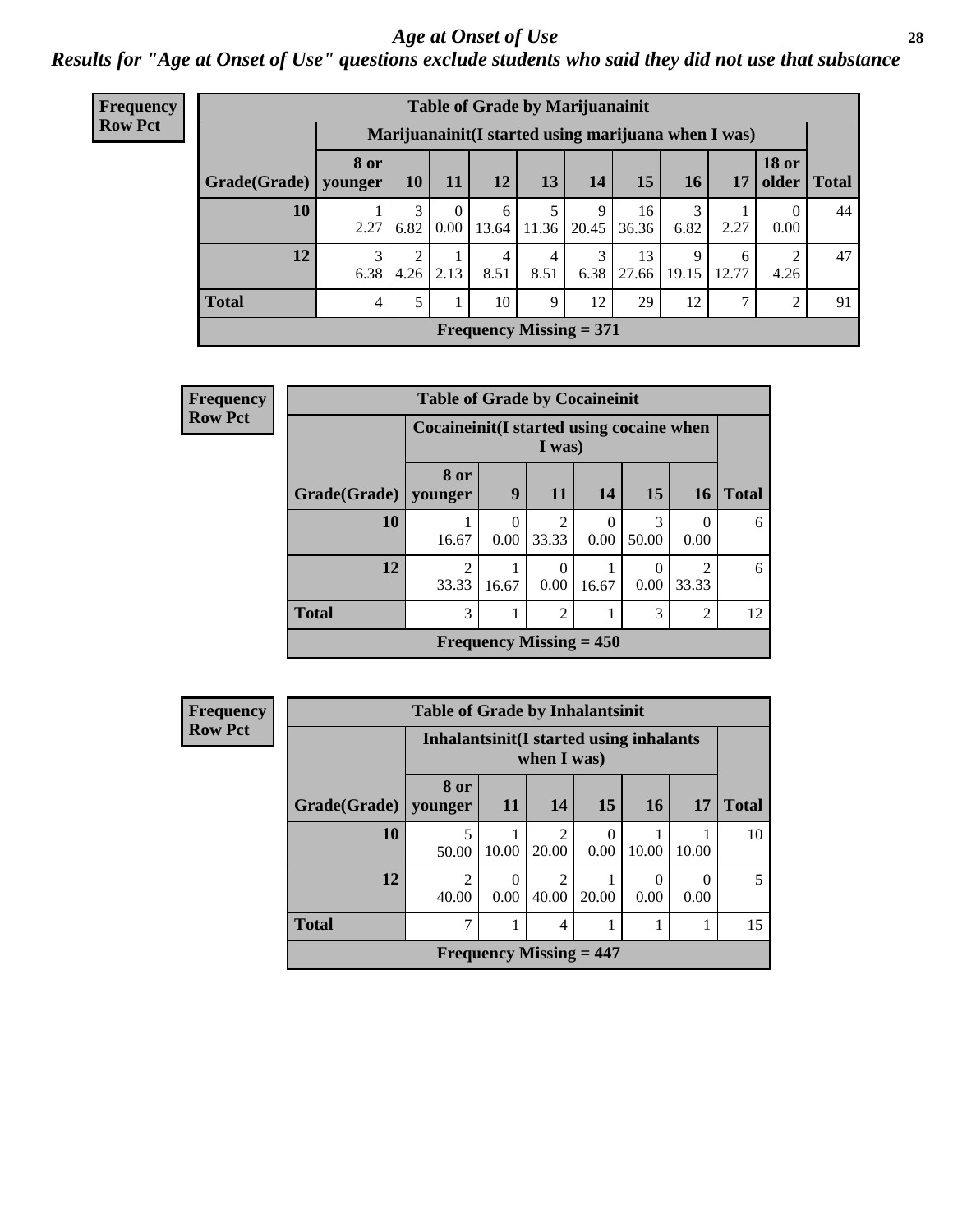#### *Age at Onset of Use* **29**

### *Results for "Age at Onset of Use" questions exclude students who said they did not use that substance*

| Frequency      |                        | <b>Table of Grade by Steroidsinit</b> |           |                                                             |           |          |                  |              |
|----------------|------------------------|---------------------------------------|-----------|-------------------------------------------------------------|-----------|----------|------------------|--------------|
| <b>Row Pct</b> |                        |                                       |           | <b>Steroidsinit(I started using steroids</b><br>when I was) |           |          |                  |              |
|                | Grade(Grade)   younger | <b>8 or</b>                           | 9         | <b>11</b>                                                   | 12        | 13       | 17               | <b>Total</b> |
|                | 10                     | 2<br>40.00                            | 0<br>0.00 | 20.00                                                       | 20.00     | 20.00    | $\Omega$<br>0.00 | 5            |
|                | 12                     | 33.33                                 | 33.33     | 0<br>0.00                                                   | 0<br>0.00 | $0.00\,$ | 33.33            | 3            |
|                | <b>Total</b>           | 3                                     | 1         |                                                             | 1         |          |                  | 8            |
|                |                        |                                       |           | Frequency Missing $= 454$                                   |           |          |                  |              |

| Frequency      | <b>Table of Grade by Ecstasyinit</b> |                                            |                  |             |            |            |              |  |  |  |
|----------------|--------------------------------------|--------------------------------------------|------------------|-------------|------------|------------|--------------|--|--|--|
| <b>Row Pct</b> |                                      | <b>Ecstasyinit(I started using ecstasy</b> |                  | when I was) |            |            |              |  |  |  |
|                | Grade(Grade)                         | 8 or<br>vounger                            | <b>12</b>        | 14          | 15         | 16         | <b>Total</b> |  |  |  |
|                | 10                                   | 11.11                                      | 11.11            | 11.11       | 3<br>33.33 | 3<br>33.33 | 9            |  |  |  |
|                | 12                                   | $\mathfrak{D}$<br>40.00                    | $\Omega$<br>0.00 | 0<br>0.00   | 0.00       | 3<br>60.00 | 5            |  |  |  |
|                | <b>Total</b>                         | 3                                          | 14               |             |            |            |              |  |  |  |
|                |                                      | Frequency Missing $= 448$                  |                  |             |            |            |              |  |  |  |

| <b>Frequency</b> | <b>Table of Grade by Methinit</b> |                                                             |           |       |           |                |
|------------------|-----------------------------------|-------------------------------------------------------------|-----------|-------|-----------|----------------|
| <b>Row Pct</b>   |                                   | <b>Methinit</b> (I started using<br>methamphetamines when I | was)      |       |           |                |
|                  | Grade(Grade)                      | 8 or<br>younger                                             | 13        | 14    | 15        | <b>Total</b>   |
|                  | 10                                | 33.33                                                       | 0<br>0.00 | 33.33 | 33.33     | 3              |
|                  | 12                                | 50.00                                                       | 50.00     | 0.00  | ∩<br>0.00 | $\mathfrak{D}$ |
|                  | <b>Total</b>                      | $\overline{2}$                                              |           |       |           | 5              |
|                  |                                   | Frequency Missing $= 457$                                   |           |       |           |                |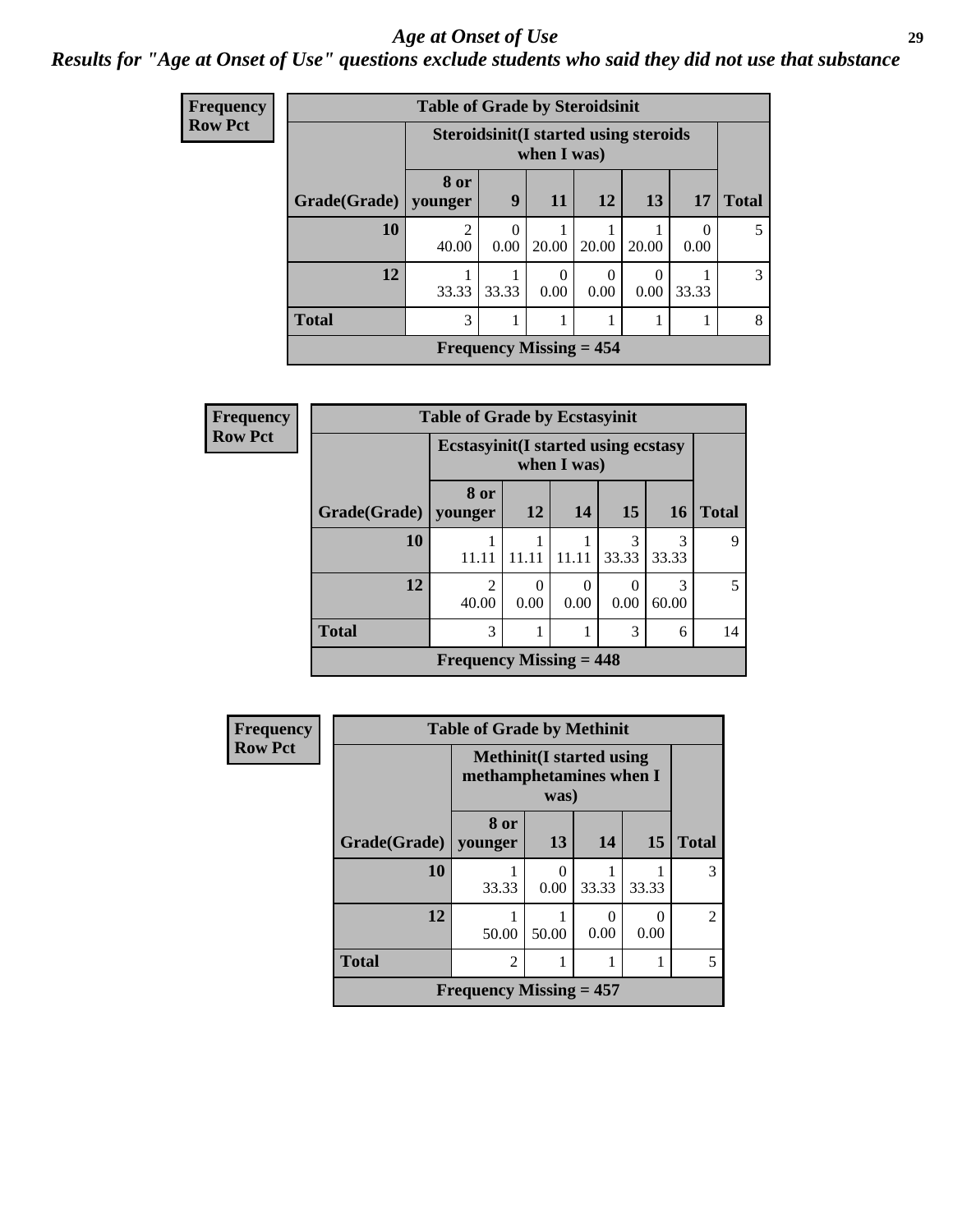#### Age at Onset of Use **30**

### *Results for "Age at Onset of Use" questions exclude students who said they did not use that substance*

| Frequency      |              | <b>Table of Grade by Hallucinogensinit</b> |                                                                 |                  |            |                         |              |  |  |  |  |
|----------------|--------------|--------------------------------------------|-----------------------------------------------------------------|------------------|------------|-------------------------|--------------|--|--|--|--|
| <b>Row Pct</b> |              |                                            | Hallucinogensinit (I started using<br>hallucinogens when I was) |                  |            |                         |              |  |  |  |  |
|                | Grade(Grade) | 8 or<br>vounger                            | 9                                                               | 13               | 15         | 16                      | <b>Total</b> |  |  |  |  |
|                | 10           | 12.50                                      | 12.50                                                           | $\left($<br>0.00 | 4<br>50.00 | $\mathfrak{D}$<br>25.00 | 8            |  |  |  |  |
|                | 12           | $\mathcal{D}_{\mathcal{L}}$<br>40.00       | 0.00                                                            | 20.00            | 20.00      | 20.00                   | 5            |  |  |  |  |
|                | <b>Total</b> | 3                                          | 13                                                              |                  |            |                         |              |  |  |  |  |
|                |              | Frequency Missing $= 449$                  |                                                                 |                  |            |                         |              |  |  |  |  |

| <b>Frequency</b> |                        |                                                            |                      |                  |                  | <b>Table of Grade by Prescriptioninit</b> |            |            |           |              |
|------------------|------------------------|------------------------------------------------------------|----------------------|------------------|------------------|-------------------------------------------|------------|------------|-----------|--------------|
| <b>Row Pct</b>   |                        | <b>Prescriptioninit(I started using prescription drugs</b> |                      |                  |                  | not prescribed to me when I was)          |            |            |           |              |
|                  | Grade(Grade)   younger | 8 or                                                       | <b>10</b>            | <b>11</b>        | <b>12</b>        | <b>13</b>                                 | 14         | 15         | <b>16</b> | <b>Total</b> |
|                  | 10                     | 5.00                                                       | 5.00                 | $\theta$<br>0.00 | $\Omega$<br>0.00 | 4<br>20.00                                | 5<br>25.00 | 4<br>20.00 | 25.00     | 20           |
|                  | 12                     | 4<br>28.57                                                 | $\Omega$<br>$0.00-1$ | 7.14             | 7.14             | $\theta$<br>0.00                          | 4<br>28.57 | 2<br>14.29 | 14.29     | 14           |
|                  | <b>Total</b>           | 5                                                          |                      |                  |                  | 4                                         | 9          | 6          | ⇁         | 34           |
|                  |                        |                                                            |                      |                  |                  | Frequency Missing $= 428$                 |            |            |           |              |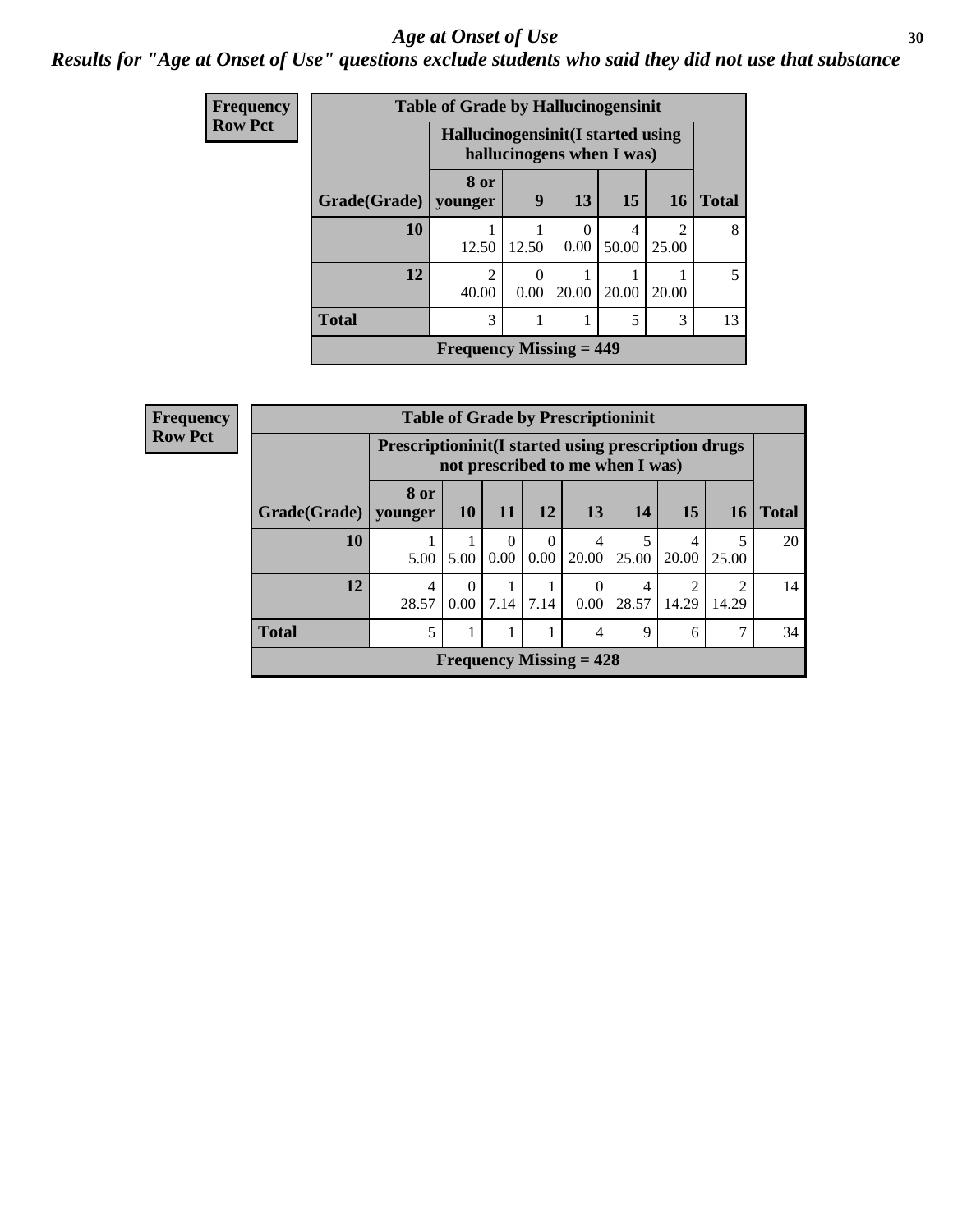| Frequency      |                                               | <b>Table of Alcoholharm by Grade</b> |              |              |  |  |  |  |  |  |  |  |  |
|----------------|-----------------------------------------------|--------------------------------------|--------------|--------------|--|--|--|--|--|--|--|--|--|
| <b>Col Pct</b> | Alcoholharm(I<br>think alcohol is<br>harmful) | Grade(Grade)<br>10                   | 12           | <b>Total</b> |  |  |  |  |  |  |  |  |  |
|                | <b>Strongly Agree</b>                         | 108<br>45.00                         | 110<br>49.55 | 218          |  |  |  |  |  |  |  |  |  |
|                | <b>Somewhat Agree</b>                         | 69<br>28.75                          | 70<br>31.53  | 139          |  |  |  |  |  |  |  |  |  |
|                | <b>Somewhat Disagree</b>                      | 36<br>15.00                          | 33<br>14.86  | 69           |  |  |  |  |  |  |  |  |  |
|                | <b>Strongly Disagree</b>                      | 27<br>11.25                          | 9<br>4.05    | 36           |  |  |  |  |  |  |  |  |  |
|                | <b>Total</b>                                  | 240                                  | 222          | 462          |  |  |  |  |  |  |  |  |  |

| <b>Table of Cigarettesharm by Grade</b>                  |                    |              |              |  |  |
|----------------------------------------------------------|--------------------|--------------|--------------|--|--|
| Cigarettesharm(I<br>think smoking<br>tobacco is harmful) | Grade(Grade)<br>10 | 12           | <b>Total</b> |  |  |
| <b>Strongly Agree</b>                                    | 182<br>75.83       | 187<br>84.23 | 369          |  |  |
| <b>Somewhat Agree</b>                                    | 29<br>12.08        | 26<br>11.71  | 55           |  |  |
| <b>Somewhat Disagree</b>                                 | 10<br>4.17         | 4<br>1.80    | 14           |  |  |
| <b>Strongly Disagree</b>                                 | 19<br>7.92         | 5<br>2.25    | 24           |  |  |
| <b>Total</b>                                             | 240                | 222          | 462          |  |  |

| Frequency      | <b>Table of Smokelessharm by Grade</b>                  |                    |              |              |
|----------------|---------------------------------------------------------|--------------------|--------------|--------------|
| <b>Col Pct</b> | Smokelessharm(I<br>think chewing<br>tobacco is harmful) | Grade(Grade)<br>10 | <b>12</b>    | <b>Total</b> |
|                | <b>Strongly Agree</b>                                   | 183<br>76.25       | 190<br>85.59 | 373          |
|                | <b>Somewhat Agree</b>                                   | 29<br>12.08        | 25<br>11.26  | 54           |
|                | <b>Somewhat Disagree</b>                                | 10<br>4.17         | 0.45         | 11           |
|                | <b>Strongly Disagree</b>                                | 18<br>7.50         | 6<br>2.70    | 24           |
|                | Total                                                   | 240                | 222          | 462          |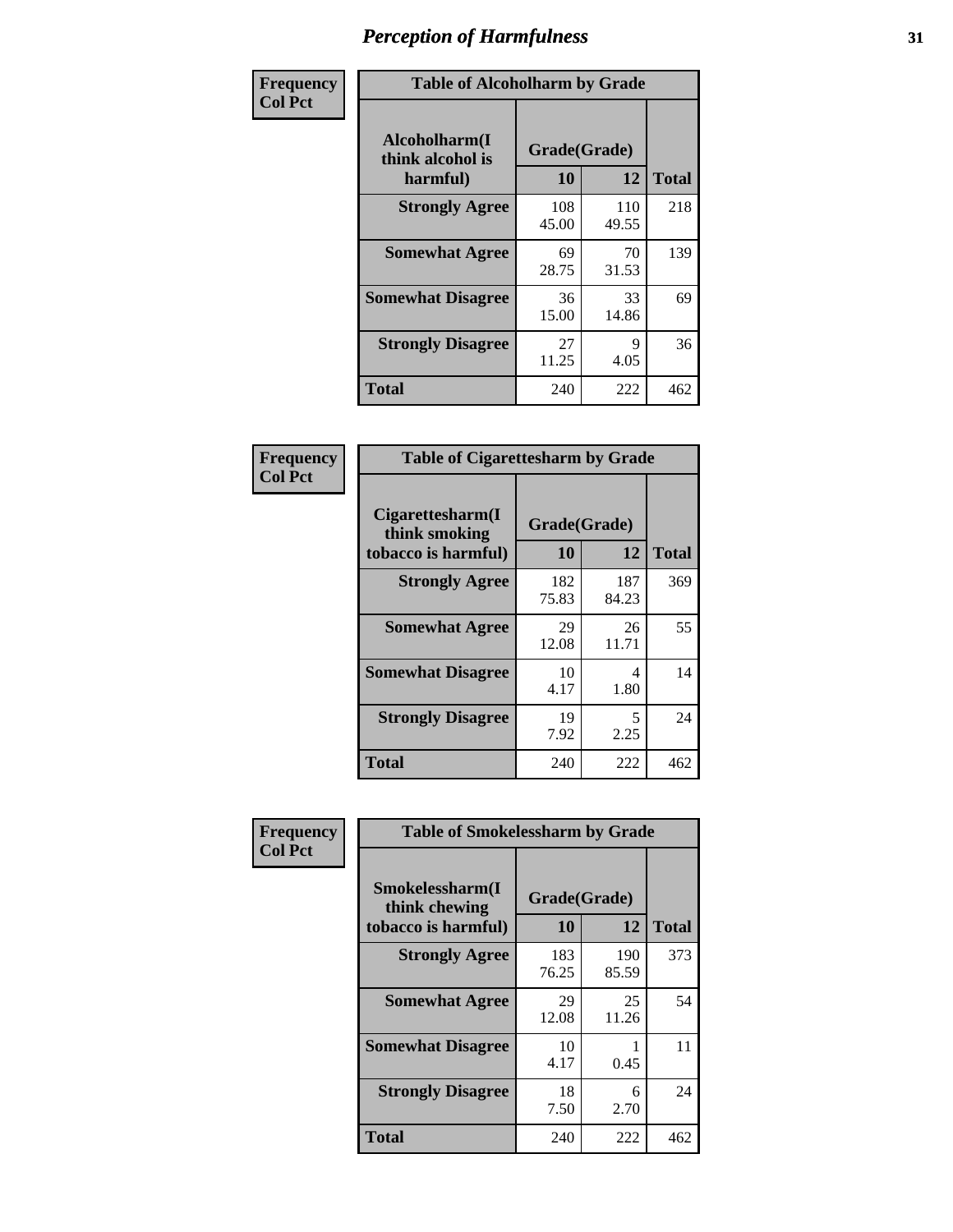| Frequency      | <b>Table of Marijuanaharm by Grade</b>            |                    |              |              |
|----------------|---------------------------------------------------|--------------------|--------------|--------------|
| <b>Col Pct</b> | Marijuanaharm(I<br>think marijuana is<br>harmful) | Grade(Grade)<br>10 | 12           | <b>Total</b> |
|                | <b>Strongly Agree</b>                             | 167<br>69.58       | 151<br>68.02 | 318          |
|                | <b>Somewhat Agree</b>                             | 11<br>4.58         | 37<br>16.67  | 48           |
|                | <b>Somewhat Disagree</b>                          | 28<br>11.67        | 14<br>6.31   | 42           |
|                | <b>Strongly Disagree</b>                          | 34<br>14.17        | 20<br>9.01   | 54           |
|                | <b>Total</b>                                      | 240                | 222          | 462          |

| <b>Table of Cocaineharm by Grade</b>          |              |              |     |  |  |
|-----------------------------------------------|--------------|--------------|-----|--|--|
| Cocaineharm(I<br>think cocaine is<br>harmful) | <b>Total</b> |              |     |  |  |
| <b>Strongly Agree</b>                         | 208<br>86.67 | 208<br>93.69 | 416 |  |  |
| <b>Somewhat Agree</b>                         | 8<br>3.33    | 7<br>3.15    | 15  |  |  |
| <b>Somewhat Disagree</b>                      | 7<br>2.92    | 0.45         | 8   |  |  |
| <b>Strongly Disagree</b>                      | 17<br>7.08   | 6<br>2.70    | 23  |  |  |
| <b>Total</b>                                  | 240          | 222          | 462 |  |  |

| Frequency      | <b>Table of Inhalantsharm by Grade</b>              |                           |                       |              |
|----------------|-----------------------------------------------------|---------------------------|-----------------------|--------------|
| <b>Col Pct</b> | Inhalantsharm(I)<br>think inhalants are<br>harmful) | Grade(Grade)<br><b>10</b> | 12                    | <b>Total</b> |
|                | <b>Strongly Agree</b>                               | 206<br>85.83              | 201<br>90.54          | 407          |
|                | <b>Somewhat Agree</b>                               | 10<br>4.17                | 13<br>5.86            | 23           |
|                | <b>Somewhat Disagree</b>                            | 8<br>3.33                 | $\mathcal{L}$<br>0.90 | 10           |
|                | <b>Strongly Disagree</b>                            | 16<br>6.67                | 6<br>2.70             | 22           |
|                | <b>Total</b>                                        | 240                       | 222                   | 462          |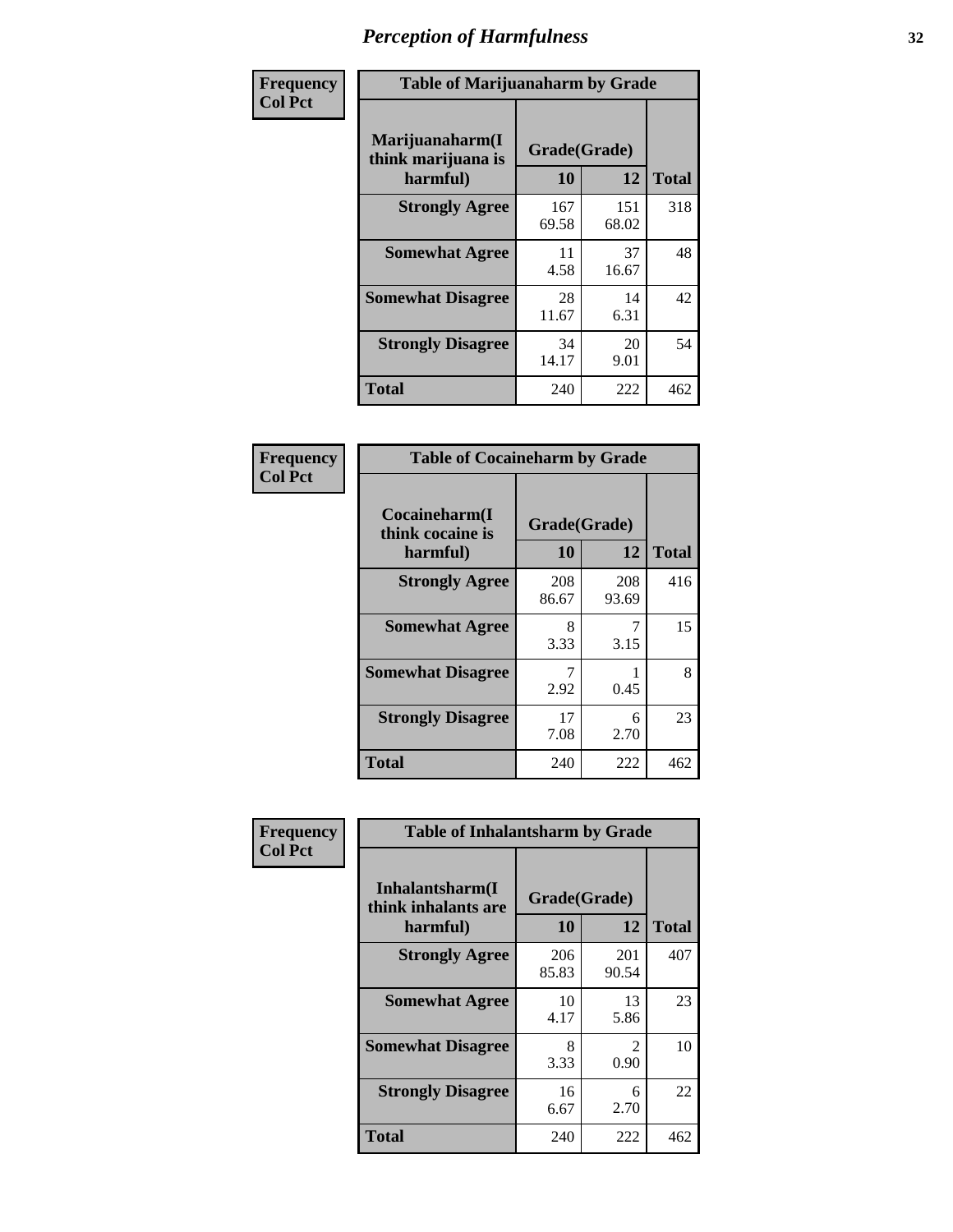| Frequency      | <b>Table of Steroidsharm by Grade</b>            |                    |              |              |
|----------------|--------------------------------------------------|--------------------|--------------|--------------|
| <b>Col Pct</b> | Steroidsharm(I<br>think steroids are<br>harmful) | Grade(Grade)<br>10 | 12           | <b>Total</b> |
|                | <b>Strongly Agree</b>                            | 192<br>80.00       | 186<br>83.78 | 378          |
|                | <b>Somewhat Agree</b>                            | 20<br>8.33         | 26<br>11.71  | 46           |
|                | <b>Somewhat Disagree</b>                         | 10<br>4.17         | 4<br>1.80    | 14           |
|                | <b>Strongly Disagree</b>                         | 18<br>7.50         | 6<br>2.70    | 24           |
|                | <b>Total</b>                                     | 240                | 222          | 462          |

| <b>Table of Ecstasyharm by Grade</b>                |                    |              |     |  |  |
|-----------------------------------------------------|--------------------|--------------|-----|--|--|
| $E$ cstasyharm $(I$<br>think ecstasy is<br>harmful) | Grade(Grade)<br>10 | <b>Total</b> |     |  |  |
| <b>Strongly Agree</b>                               | 198<br>82.50       | 202<br>90.99 | 400 |  |  |
| <b>Somewhat Agree</b>                               | 10<br>4.17         | 12<br>5.41   | 22  |  |  |
| <b>Somewhat Disagree</b>                            | 11<br>4.58         | 1<br>0.45    | 12  |  |  |
| <b>Strongly Disagree</b>                            | 21<br>8.75         | 7<br>3.15    | 28  |  |  |
| Total                                               | 240                | 222          | 462 |  |  |

| Frequency      | <b>Table of Methharm by Grade</b>                            |                           |              |              |
|----------------|--------------------------------------------------------------|---------------------------|--------------|--------------|
| <b>Col Pct</b> | <b>Methharm</b> (I think<br>methamphetamines<br>are harmful) | Grade(Grade)<br><b>10</b> | 12           | <b>Total</b> |
|                | <b>Strongly Agree</b>                                        | 211<br>87.92              | 207<br>93.24 | 418          |
|                | <b>Somewhat Agree</b>                                        | 5<br>2.08                 | 8<br>3.60    | 13           |
|                | <b>Somewhat Disagree</b>                                     | 6<br>2.50                 | 0.45         |              |
|                | <b>Strongly Disagree</b>                                     | 18<br>7.50                | 6<br>2.70    | 24           |
|                | <b>Total</b>                                                 | 240                       | 222          | 462          |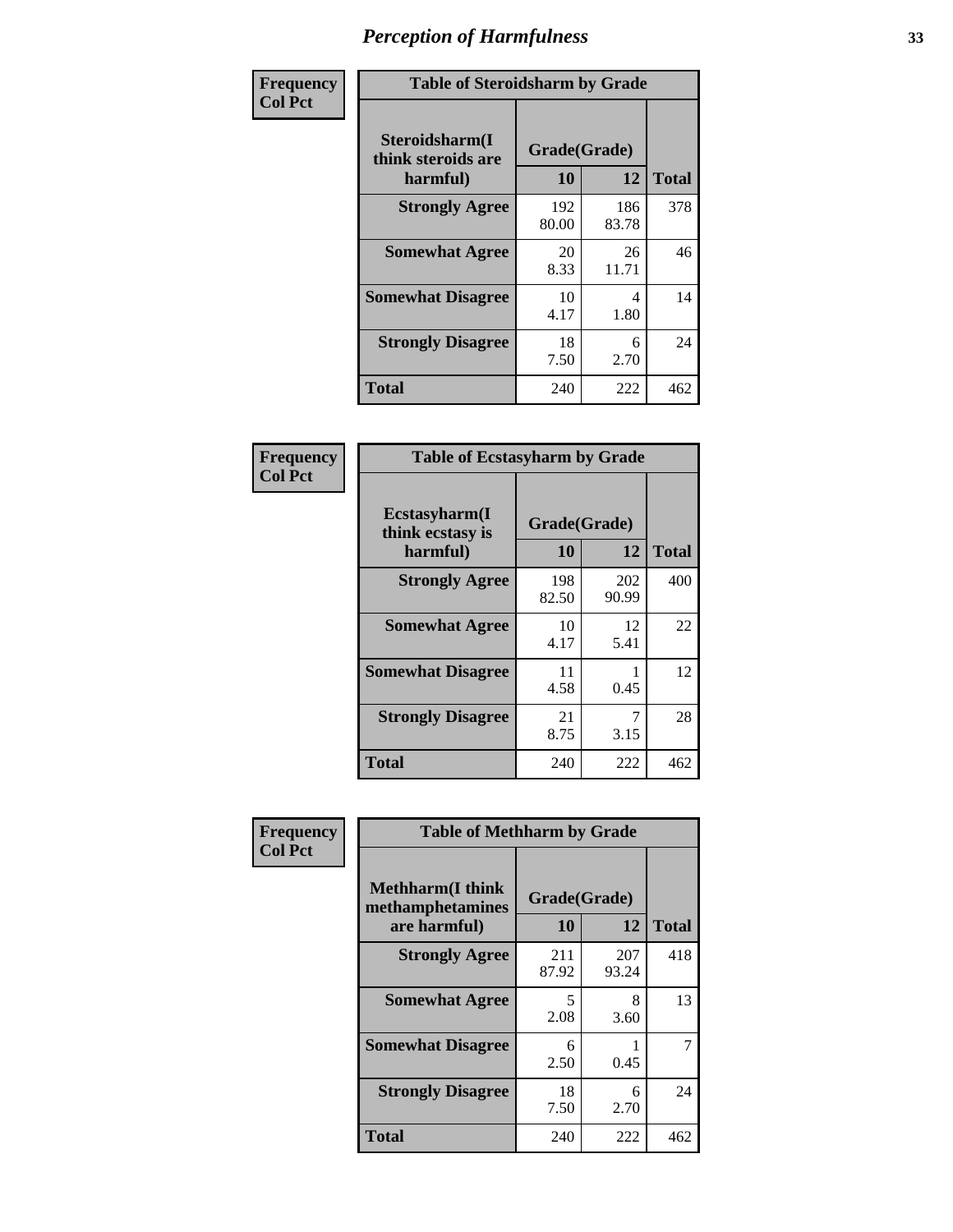| Frequency      | <b>Table of Hallucinogensharm by Grade</b>                 |                    |              |              |
|----------------|------------------------------------------------------------|--------------------|--------------|--------------|
| <b>Col Pct</b> | Hallucinogensharm(I<br>think hallucinogens<br>are harmful) | Grade(Grade)<br>10 | 12           | <b>Total</b> |
|                | <b>Strongly Agree</b>                                      | 198<br>82.50       | 203<br>91.44 | 401          |
|                | <b>Somewhat Agree</b>                                      | 10<br>4.17         | 11<br>4.95   | 21           |
|                | <b>Somewhat Disagree</b>                                   | 9<br>3.75          | 0.45         | 10           |
|                | <b>Strongly Disagree</b>                                   | 23<br>9.58         | 7<br>3.15    | 30           |
|                | <b>Total</b>                                               | 240                | 222          | 462          |

| <b>Table of Prescriptionharm by Grade</b>                                         |              |              |              |  |
|-----------------------------------------------------------------------------------|--------------|--------------|--------------|--|
| <b>Prescriptionharm</b> (I<br>think prescription<br>drugs not<br>prescribed to me | Grade(Grade) |              |              |  |
| are harmful)                                                                      | 10           | 12           | <b>Total</b> |  |
| <b>Strongly Agree</b>                                                             | 172<br>71.67 | 169<br>76.13 | 341          |  |
| <b>Somewhat Agree</b>                                                             | 36<br>15.00  | 33<br>14.86  | 69           |  |
| <b>Somewhat Disagree</b>                                                          | 11<br>4.58   | 13<br>5.86   | 24           |  |
| <b>Strongly Disagree</b>                                                          | 21<br>8.75   | 7<br>3.15    | 28           |  |
| <b>Total</b>                                                                      | 240          | 222          | 462          |  |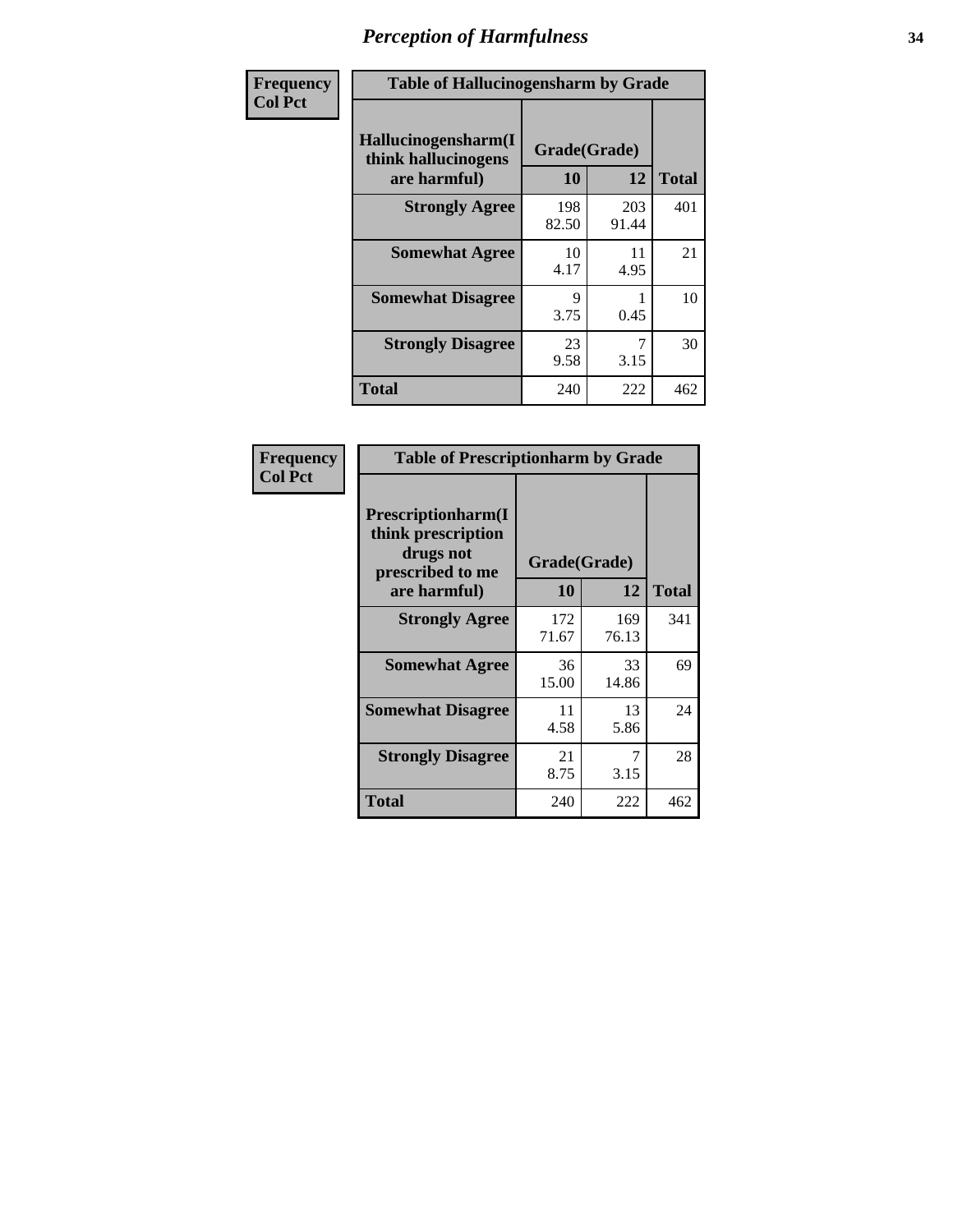# *Disapproval by Adults* **35**

| Frequency      | <b>Table of Alcoholadult by Grade</b>                                 |                    |              |              |
|----------------|-----------------------------------------------------------------------|--------------------|--------------|--------------|
| <b>Col Pct</b> | <b>Alcoholadult</b> (Adults<br>would disapprove if<br>I used alcohol) | Grade(Grade)<br>10 | 12           | <b>Total</b> |
|                | <b>Strongly Agree</b>                                                 | 129<br>53.75       | 127<br>57.21 | 256          |
|                | <b>Somewhat Agree</b>                                                 | 70<br>29.17        | 56<br>25.23  | 126          |
|                | <b>Somewhat Disagree</b>                                              | 28<br>11.67        | 33<br>14.86  | 61           |
|                | <b>Strongly Disagree</b>                                              | 13<br>5.42         | 6<br>2.70    | 19           |
|                | <b>Total</b>                                                          | 240                | 222          | 462          |

| <b>Table of Tobaccoadult by Grade</b>                                 |                    |              |       |  |  |
|-----------------------------------------------------------------------|--------------------|--------------|-------|--|--|
| <b>Tobaccoadult</b> (Adults<br>would disapprove if<br>I used tobacco) | Grade(Grade)<br>10 | 12           | Total |  |  |
| <b>Strongly Agree</b>                                                 | 175<br>72.92       | 166<br>74.77 | 341   |  |  |
| <b>Somewhat Agree</b>                                                 | 33<br>13.75        | 34<br>15.32  | 67    |  |  |
| <b>Somewhat Disagree</b>                                              | 12<br>5.00         | 14<br>6.31   | 26    |  |  |
| <b>Strongly Disagree</b>                                              | 20<br>8.33         | 8<br>3.60    | 28    |  |  |
| <b>Total</b>                                                          | 240                | 222          | 462   |  |  |

| Frequency      | <b>Table of Marijuanaadult by Grade</b>                           |                    |                     |              |  |
|----------------|-------------------------------------------------------------------|--------------------|---------------------|--------------|--|
| <b>Col Pct</b> | Marijuanaadult(Adults<br>would disapprove if I<br>used marijuana) | Grade(Grade)<br>10 | 12                  | <b>Total</b> |  |
|                | <b>Strongly Agree</b>                                             | 194<br>80.83       | 189<br>85.14        | 383          |  |
|                | <b>Somewhat Agree</b>                                             | 28<br>11.67        | 14<br>6.31          | 42           |  |
|                | <b>Somewhat Disagree</b>                                          | 5<br>2.08          | 10<br>4.50          | 15           |  |
|                | <b>Strongly Disagree</b>                                          | 13<br>5.42         | $\mathbf Q$<br>4.05 | 22           |  |
|                | <b>Total</b>                                                      | 240                | 222                 | 462          |  |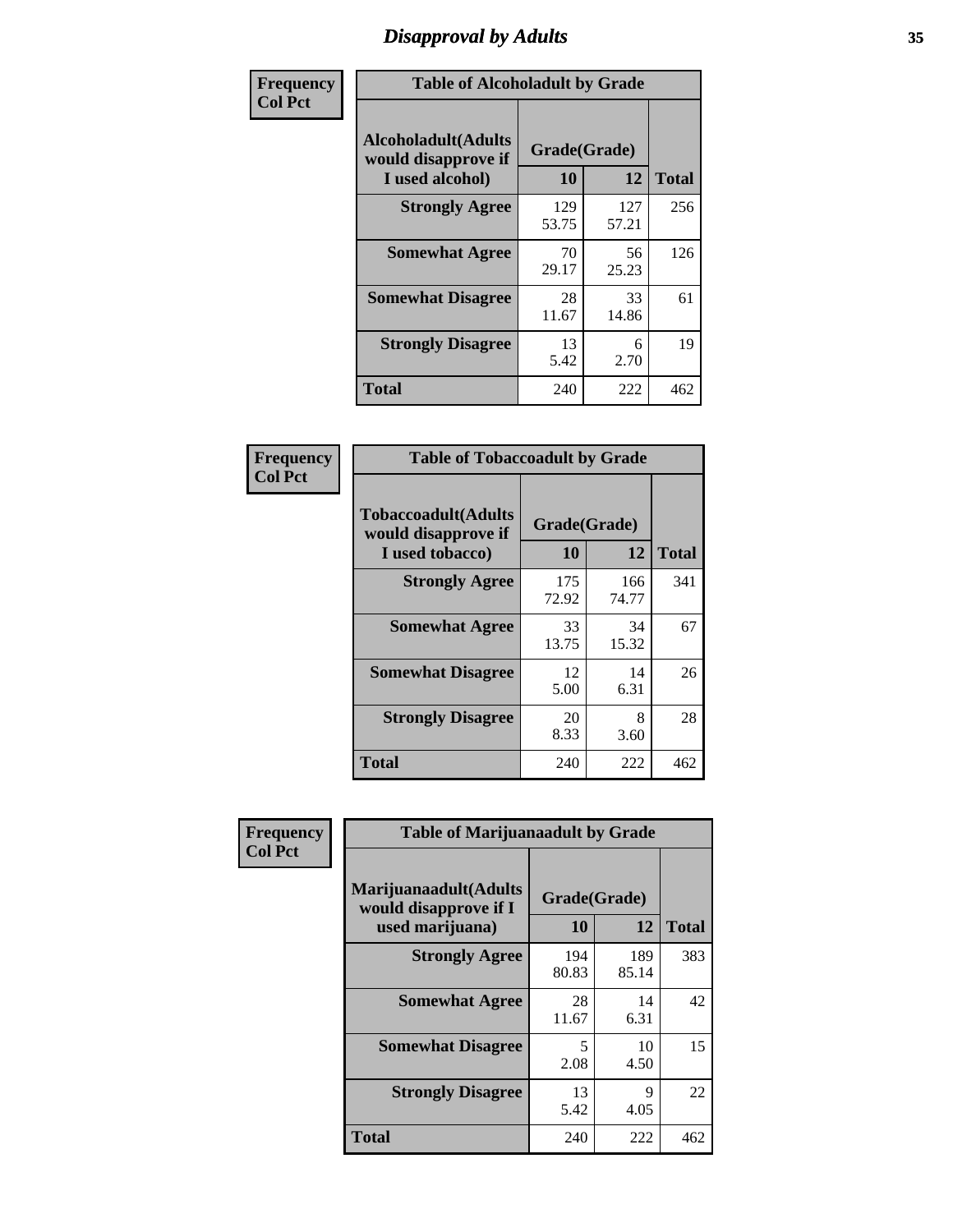# *Disapproval by Adults* **36**

| Frequency      | <b>Table of Otherdrugadult by Grade</b>                                     |                                     |              |              |  |
|----------------|-----------------------------------------------------------------------------|-------------------------------------|--------------|--------------|--|
| <b>Col Pct</b> | <b>Otherdrugadult</b> (Adults<br>would disapprove if I<br>used other drugs) | Grade(Grade)<br>10                  | 12           | <b>Total</b> |  |
|                | <b>Strongly Agree</b>                                                       | 216<br>90.00                        | 199<br>89.64 | 415          |  |
|                | <b>Somewhat Agree</b>                                                       | 8<br>3.33                           | 9<br>4.05    | 17           |  |
|                | <b>Somewhat Disagree</b>                                                    | $\mathcal{D}_{\mathcal{L}}$<br>0.83 | 3<br>1.35    | 5            |  |
|                | <b>Strongly Disagree</b>                                                    | 14<br>5.83                          | 11<br>4.95   | 25           |  |
|                | <b>Total</b>                                                                | 240                                 | 222          | 462          |  |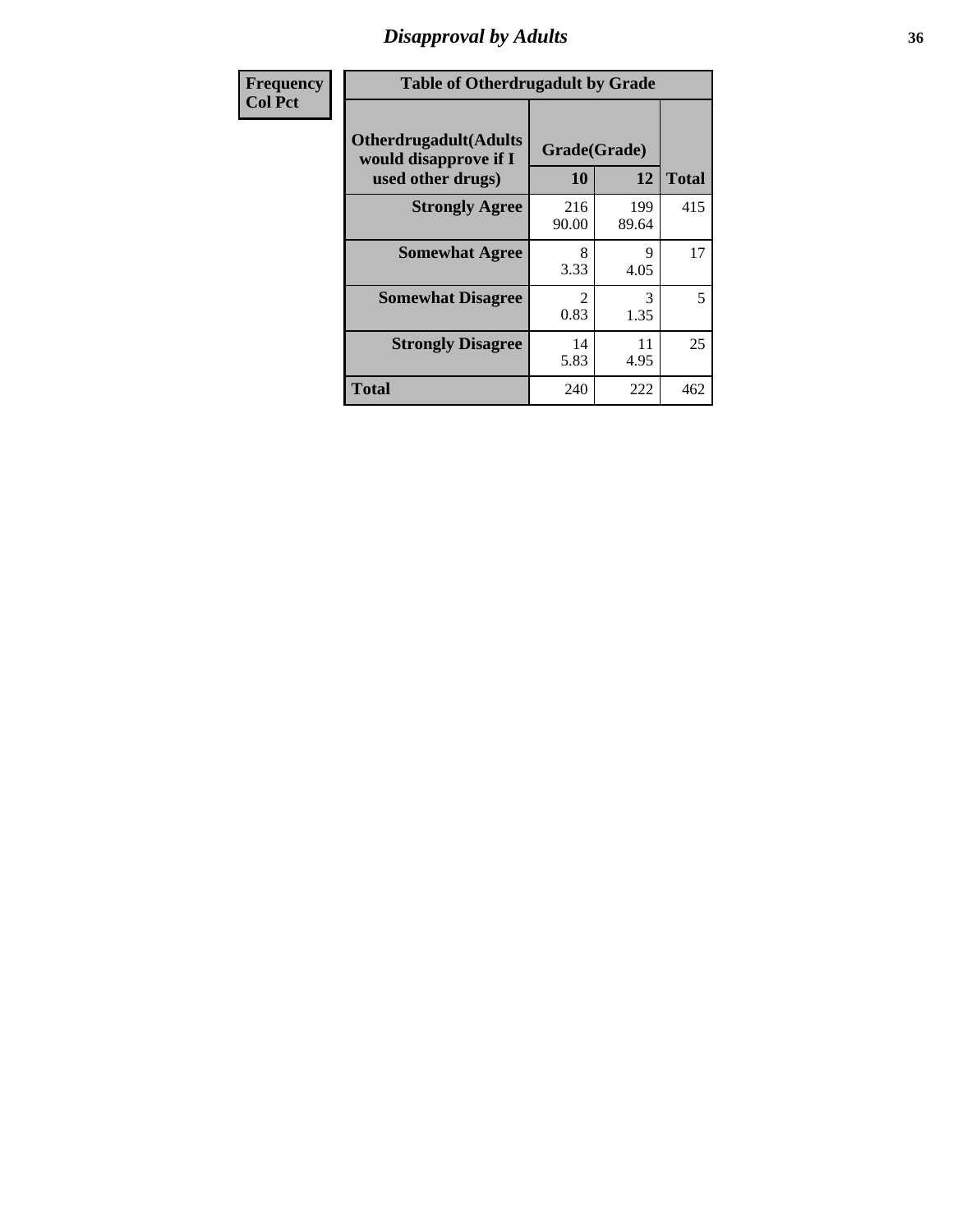# *Disapproval by Peers* **37**

| Frequency      | <b>Table of Alcoholpeer by Grade</b>                    |              |             |              |
|----------------|---------------------------------------------------------|--------------|-------------|--------------|
| <b>Col Pct</b> | Alcoholpeer(My<br>friends would<br>disapprove if I used | Grade(Grade) |             |              |
|                | alcohol)                                                | 10           | 12          | <b>Total</b> |
|                | <b>Strongly Agree</b>                                   | 47<br>19.58  | 50<br>22.52 | 97           |
|                | <b>Somewhat Agree</b>                                   | 65<br>27.08  | 45<br>20.27 | 110          |
|                | <b>Somewhat Disagree</b>                                | 70<br>29.17  | 61<br>27.48 | 131          |
|                | <b>Strongly Disagree</b>                                | 58<br>24.17  | 66<br>29.73 | 124          |
|                | Total                                                   | 240          | 222         | 462          |

| Frequency      | <b>Table of Tobaccopeer by Grade</b>                                |                    |             |              |  |
|----------------|---------------------------------------------------------------------|--------------------|-------------|--------------|--|
| <b>Col Pct</b> | Tobaccopeer(My<br>friends would<br>disapprove if I used<br>tobacco) | Grade(Grade)<br>10 | 12          | <b>Total</b> |  |
|                | <b>Strongly Agree</b>                                               | 85<br>35.42        | 89<br>40.09 | 174          |  |
|                | <b>Somewhat Agree</b>                                               | 51<br>21.25        | 40<br>18.02 | 91           |  |
|                | <b>Somewhat Disagree</b>                                            | 55<br>22.92        | 46<br>20.72 | 101          |  |
|                | <b>Strongly Disagree</b>                                            | 49<br>20.42        | 47<br>21.17 | 96           |  |
|                | Total                                                               | 240                | 222         | 462          |  |

| Frequency      | <b>Table of Marijuanapeer by Grade</b>                                  |                    |             |              |
|----------------|-------------------------------------------------------------------------|--------------------|-------------|--------------|
| <b>Col Pct</b> | Marijuanapeer(My<br>friends would<br>disapprove if I used<br>marijuana) | Grade(Grade)<br>10 | 12          | <b>Total</b> |
|                | <b>Strongly Agree</b>                                                   | 102<br>42.50       | 96<br>43.24 | 198          |
|                | <b>Somewhat Agree</b>                                                   | 49<br>20.42        | 37<br>16.67 | 86           |
|                | <b>Somewhat Disagree</b>                                                | 38<br>15.83        | 43<br>19.37 | 81           |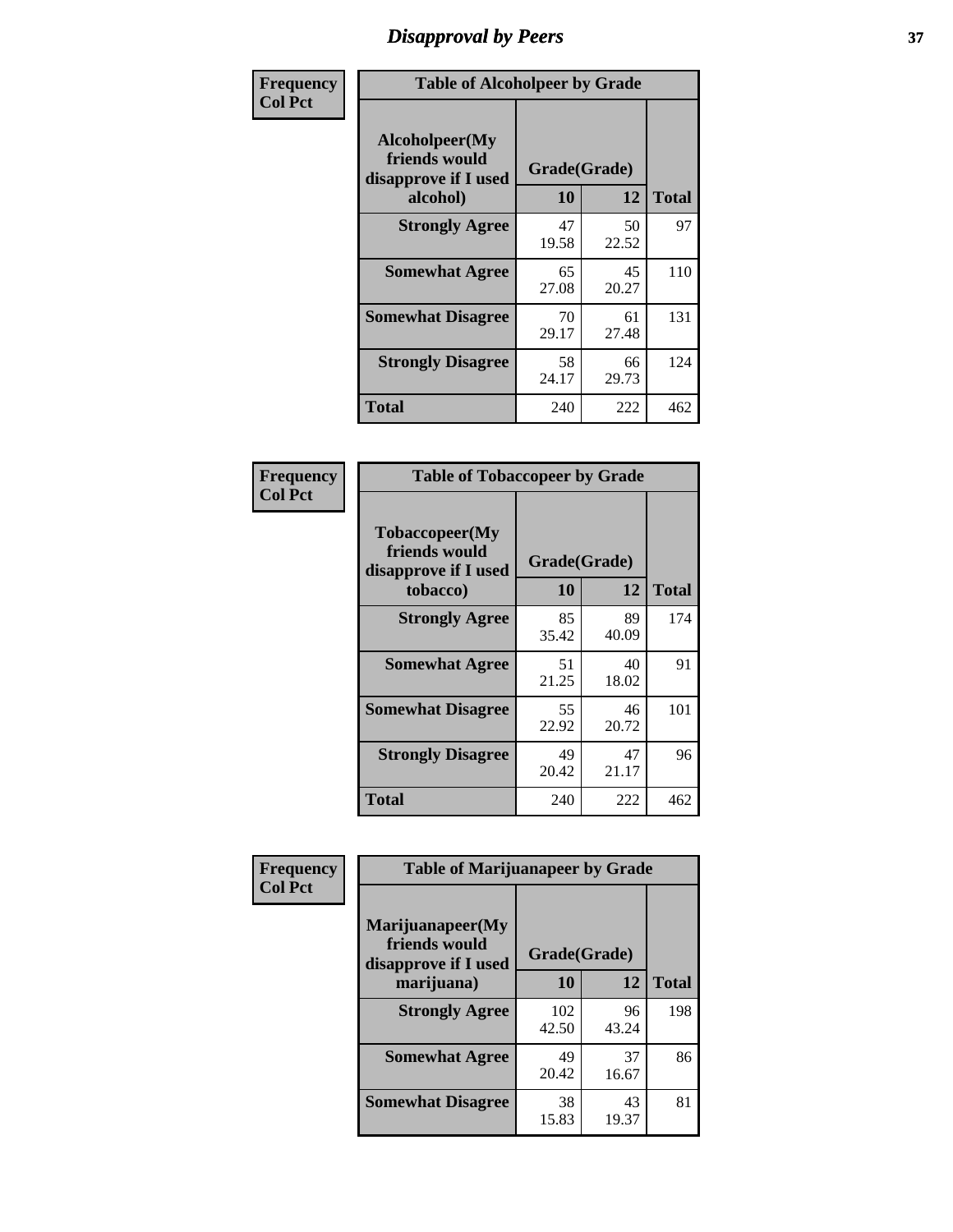# *Disapproval by Peers* **38**

| <b>Frequency</b> | <b>Table of Marijuanapeer by Grade</b>                                  |                           |             |              |  |
|------------------|-------------------------------------------------------------------------|---------------------------|-------------|--------------|--|
| <b>Col Pct</b>   | Marijuanapeer(My<br>friends would<br>disapprove if I used<br>marijuana) | Grade(Grade)<br><b>10</b> | 12          | <b>Total</b> |  |
|                  | <b>Strongly Disagree</b>                                                | 51<br>21.25               | 46<br>20.72 | 97           |  |
|                  | <b>Total</b>                                                            | 240                       | 222         | 462          |  |

| Frequency      | <b>Table of Otherdrugpeer by Grade</b>                                    |                    |              |              |
|----------------|---------------------------------------------------------------------------|--------------------|--------------|--------------|
| <b>Col Pct</b> | Otherdrugpeer(My<br>friends would<br>disapprove if I used<br>other drugs) | Grade(Grade)<br>10 | 12           | <b>Total</b> |
|                | <b>Strongly Agree</b>                                                     | 135<br>56.25       | 134<br>60.36 | 269          |
|                | <b>Somewhat Agree</b>                                                     | 41<br>17.08        | 44<br>19.82  | 85           |
|                | <b>Somewhat Disagree</b>                                                  | 32<br>13.33        | 19<br>8.56   | 51           |
|                | <b>Strongly Disagree</b>                                                  | 32<br>13.33        | 25<br>11.26  | 57           |
|                | <b>Total</b>                                                              | 240                | 222          | 462          |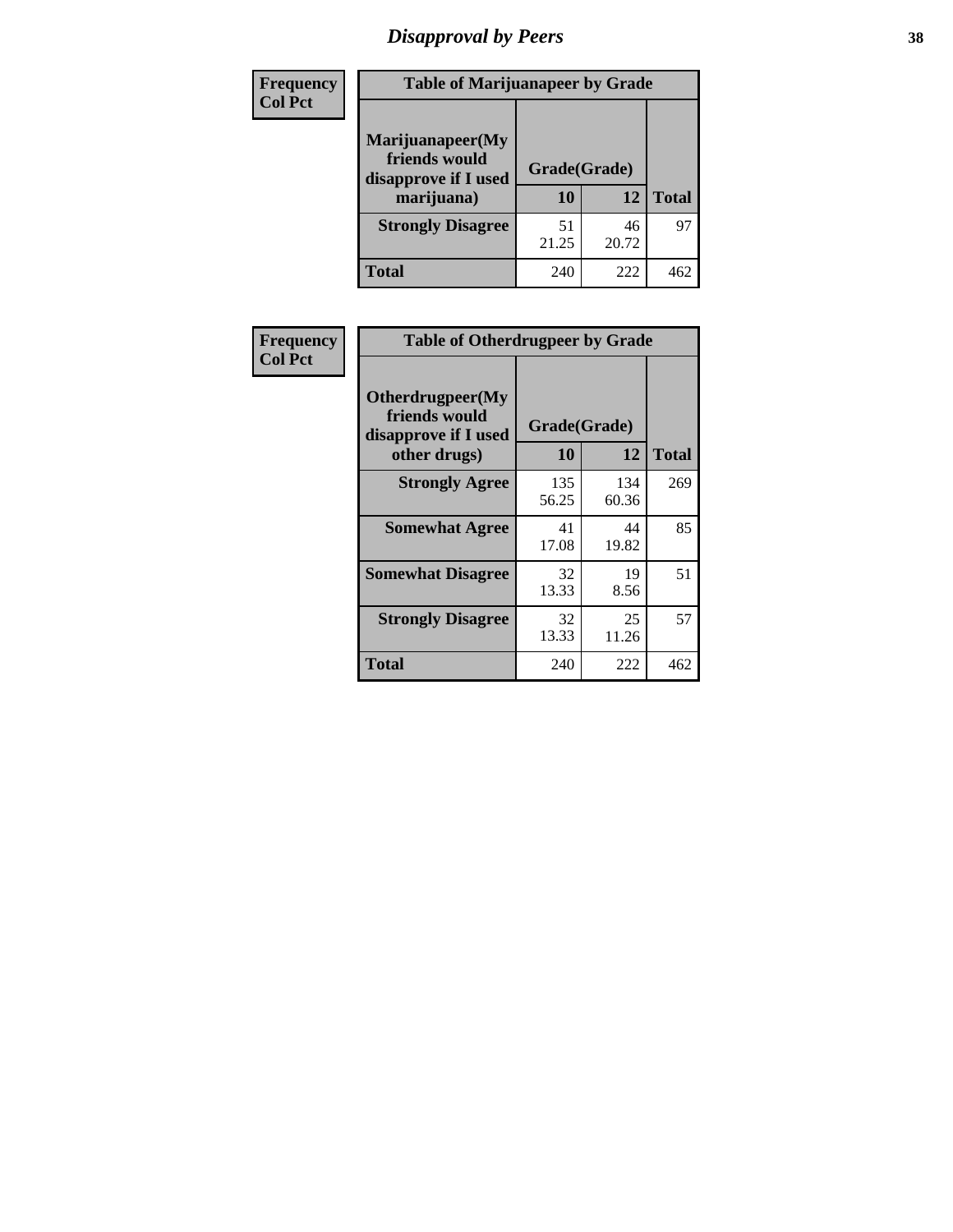| Frequency      | <b>Table of Alcohollocation1 by Grade</b> |              |              |              |
|----------------|-------------------------------------------|--------------|--------------|--------------|
| <b>Col Pct</b> | <b>Alcohollocation1(Places</b>            | Grade(Grade) |              |              |
|                | <b>Friends Use Alcohol)</b>               | 10           | 12           | <b>Total</b> |
|                |                                           | 142<br>59.17 | 146<br>65.77 | 288          |
|                | Do Not Use                                | 98<br>40.83  | 76<br>34.23  | 174          |
|                | <b>Total</b>                              | 240          | 222          | 462          |

| Frequency      | <b>Table of Alcohollocation2 by Grade</b>                     |                    |              |              |
|----------------|---------------------------------------------------------------|--------------------|--------------|--------------|
| <b>Col Pct</b> | <b>Alcohollocation2(Places</b><br><b>Friends Use Alcohol)</b> | Grade(Grade)<br>10 | 12           | <b>Total</b> |
|                |                                                               | 143<br>59.58       | 116<br>52.25 | 259          |
|                | Home                                                          | 97<br>40.42        | 106<br>47.75 | 203          |
|                | Total                                                         | 240                | 222          | 462          |

| <b>Frequency</b> | <b>Table of Alcohollocation 3 by Grade</b> |              |              |              |
|------------------|--------------------------------------------|--------------|--------------|--------------|
| <b>Col Pct</b>   | <b>Alcohollocation3(Places</b>             | Grade(Grade) |              |              |
|                  | <b>Friends Use Alcohol)</b>                | <b>10</b>    | 12           | <b>Total</b> |
|                  |                                            | 225<br>93.75 | 211<br>95.05 | 436          |
|                  | <b>School</b>                              | 15<br>6.25   | 11<br>4.95   | 26           |
|                  | <b>Total</b>                               | 240          | 222          | 462          |

| <b>Frequency</b> | <b>Table of Alcohollocation4 by Grade</b> |              |              |              |  |
|------------------|-------------------------------------------|--------------|--------------|--------------|--|
| <b>Col Pct</b>   | <b>Alcohollocation4(Places</b>            | Grade(Grade) |              |              |  |
|                  | <b>Friends Use Alcohol)</b>               | 10           | 12           | <b>Total</b> |  |
|                  |                                           | 215<br>89.58 | 196<br>88.29 | 411          |  |
|                  | Car                                       | 25<br>10.42  | 26<br>11.71  | 51           |  |
|                  | <b>Total</b>                              | 240          | 222          | 462          |  |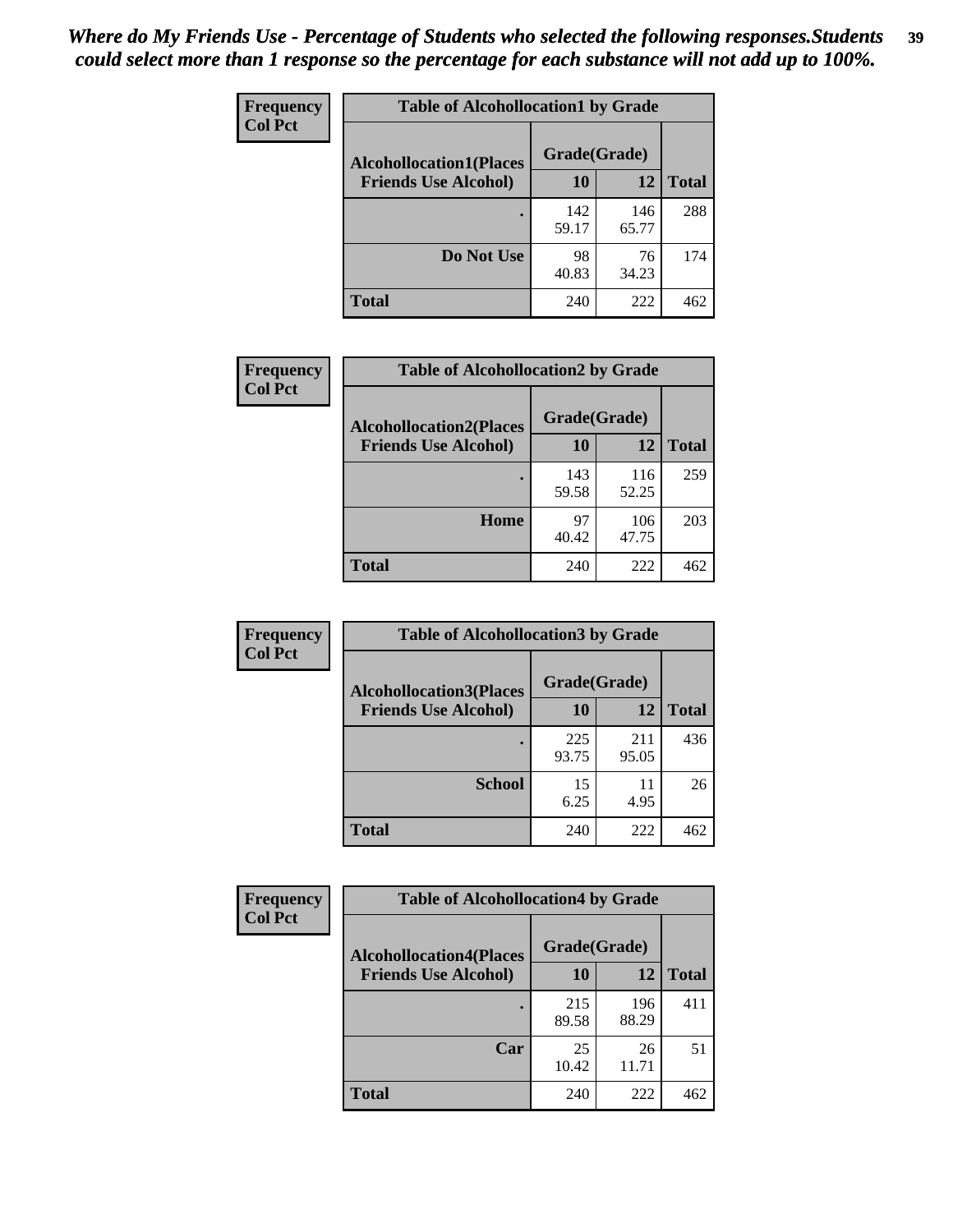| <b>Frequency</b><br><b>Col Pct</b> | <b>Table of Alcohollocation5 by Grade</b> |              |              |              |  |
|------------------------------------|-------------------------------------------|--------------|--------------|--------------|--|
|                                    | <b>Alcohollocation5</b> (Places           | Grade(Grade) |              |              |  |
|                                    | <b>Friends Use Alcohol)</b>               | 10           | 12           | <b>Total</b> |  |
|                                    |                                           | 125<br>52.08 | 89<br>40.09  | 214          |  |
|                                    | <b>Friend's House</b>                     | 115<br>47.92 | 133<br>59.91 | 248          |  |
|                                    | <b>Total</b>                              | 240          | 222          | 462          |  |

| Frequency      | <b>Table of Alcohollocation6 by Grade</b>                     |                    |              |              |
|----------------|---------------------------------------------------------------|--------------------|--------------|--------------|
| <b>Col Pct</b> | <b>Alcohollocation6(Places</b><br><b>Friends Use Alcohol)</b> | Grade(Grade)<br>10 | 12           | <b>Total</b> |
|                |                                                               | 178<br>74.17       | 142<br>63.96 | 320          |
|                | <b>Other</b>                                                  | 62<br>25.83        | 80<br>36.04  | 142          |
|                | Total                                                         | 240                | 222          | 462          |

| Frequency<br><b>Col Pct</b> | <b>Table of Tobaccolocation1 by Grade</b> |              |              |              |
|-----------------------------|-------------------------------------------|--------------|--------------|--------------|
|                             | <b>Tobaccolocation1(Places</b>            | Grade(Grade) |              |              |
|                             | <b>Friends Use Tobacco)</b>               | 10           | <b>12</b>    | <b>Total</b> |
|                             |                                           | 110<br>45.83 | 114<br>51.35 | 224          |
|                             | Do Not Use                                | 130<br>54.17 | 108<br>48.65 | 238          |
|                             | <b>Total</b>                              | 240          | 222          | 462          |

| <b>Frequency</b> | <b>Table of Tobaccolocation2 by Grade</b> |              |              |              |  |
|------------------|-------------------------------------------|--------------|--------------|--------------|--|
| <b>Col Pct</b>   | <b>Tobaccolocation2(Places</b>            | Grade(Grade) |              |              |  |
|                  | <b>Friends Use Tobacco)</b>               | 10           | 12           | <b>Total</b> |  |
|                  |                                           | 148<br>61.67 | 125<br>56.31 | 273          |  |
|                  | Home                                      | 92<br>38.33  | 97<br>43.69  | 189          |  |
|                  | <b>Total</b>                              | 240          | 222          | 462          |  |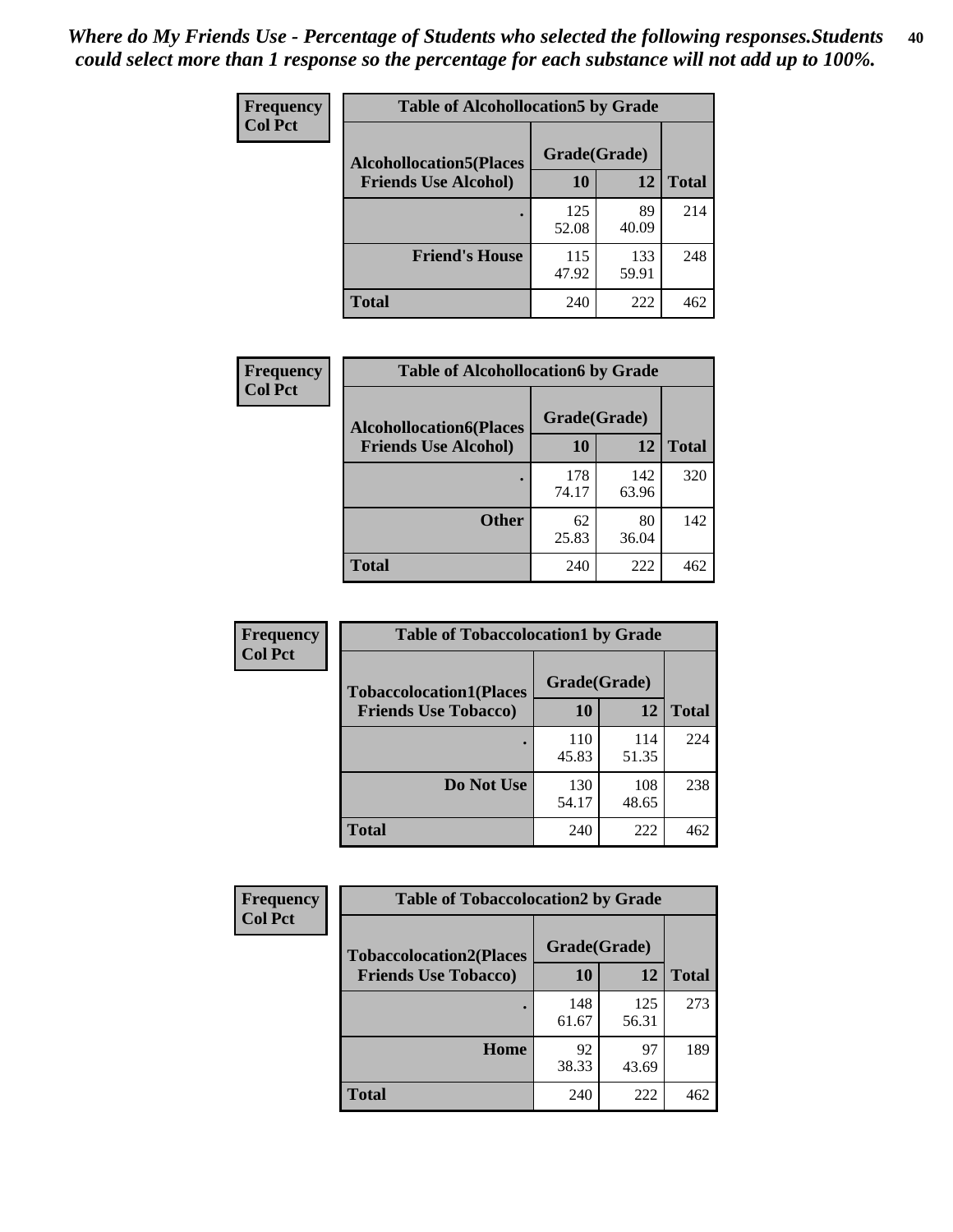| Frequency      | <b>Table of Tobaccolocation 3 by Grade</b> |              |              |              |
|----------------|--------------------------------------------|--------------|--------------|--------------|
| <b>Col Pct</b> | <b>Tobaccolocation3(Places</b>             | Grade(Grade) |              |              |
|                | <b>Friends Use Tobacco)</b>                | 10           | 12           | <b>Total</b> |
|                |                                            | 193<br>80.42 | 165<br>74.32 | 358          |
|                | <b>School</b>                              | 47<br>19.58  | 57<br>25.68  | 104          |
|                | <b>Total</b>                               | 240          | 222          | 462          |

| <b>Frequency</b> | <b>Table of Tobaccolocation4 by Grade</b> |              |              |              |  |  |
|------------------|-------------------------------------------|--------------|--------------|--------------|--|--|
| <b>Col Pct</b>   | <b>Tobaccolocation4(Places</b>            | Grade(Grade) |              |              |  |  |
|                  | <b>Friends Use Tobacco)</b>               | 10           | 12           | <b>Total</b> |  |  |
|                  |                                           | 172<br>71.67 | 134<br>60.36 | 306          |  |  |
|                  | Car                                       | 68<br>28.33  | 88<br>39.64  | 156          |  |  |
|                  | Total                                     | 240          | 222          | 462          |  |  |

| Frequency<br><b>Col Pct</b>    | <b>Table of Tobaccolocation5 by Grade</b> |              |              |              |
|--------------------------------|-------------------------------------------|--------------|--------------|--------------|
| <b>Tobaccolocation5(Places</b> | Grade(Grade)                              |              |              |              |
|                                | <b>Friends Use Tobacco)</b>               | 10           | 12           | <b>Total</b> |
|                                |                                           | 162<br>67.50 | 128<br>57.66 | 290          |
|                                | <b>Friend's House</b>                     | 78<br>32.50  | 94<br>42.34  | 172          |
|                                | <b>Total</b>                              | 240          | 222          | 462          |

| <b>Frequency</b> | <b>Table of Tobaccolocation6 by Grade</b> |              |              |              |  |
|------------------|-------------------------------------------|--------------|--------------|--------------|--|
| <b>Col Pct</b>   | <b>Tobaccolocation6(Places</b>            | Grade(Grade) |              |              |  |
|                  | <b>Friends Use Tobacco)</b>               | 10           | 12           | <b>Total</b> |  |
|                  |                                           | 177<br>73.75 | 156<br>70.27 | 333          |  |
|                  | <b>Other</b>                              | 63<br>26.25  | 66<br>29.73  | 129          |  |
|                  | <b>Total</b>                              | 240          | 222          | 462          |  |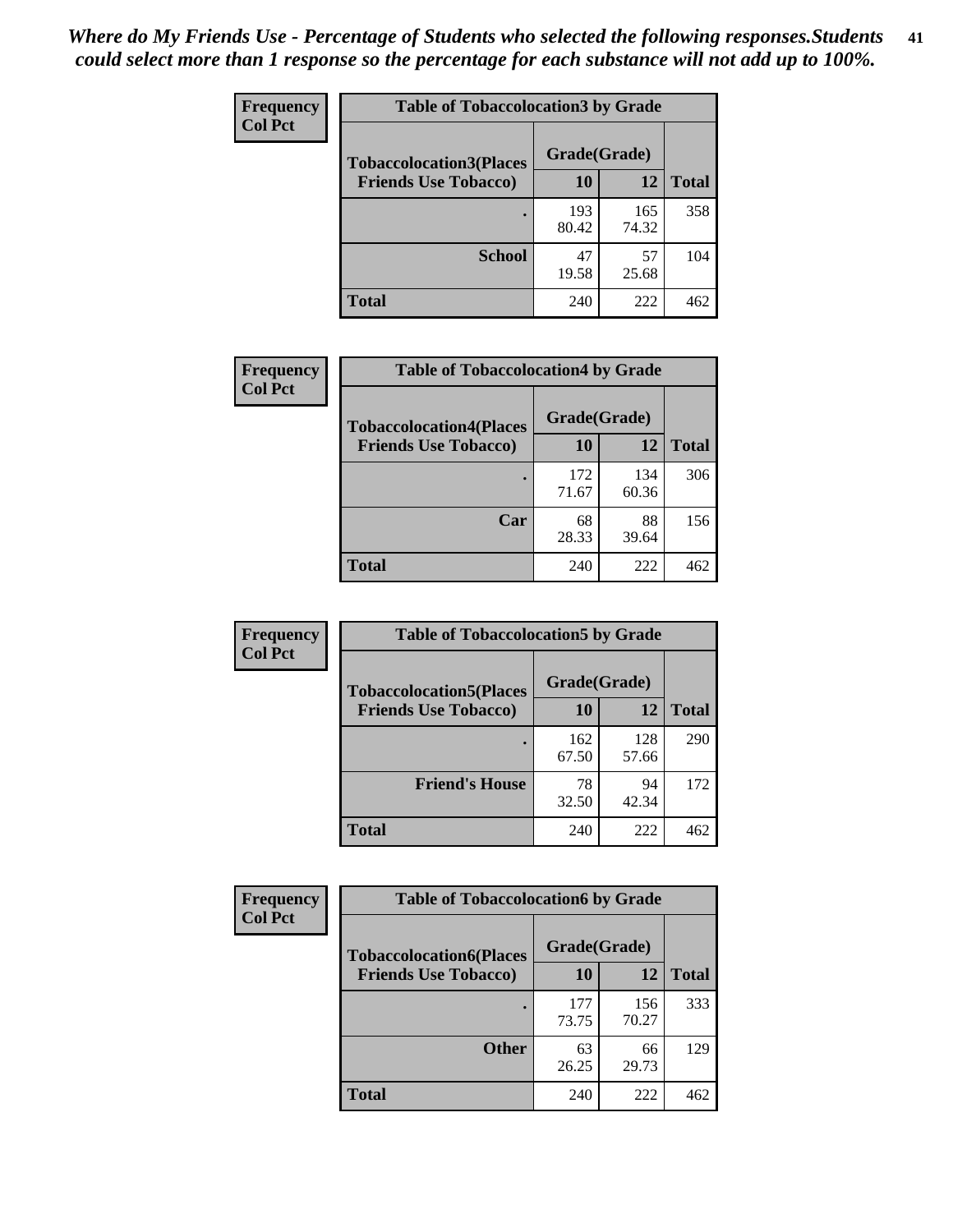| <b>Frequency</b> | <b>Table of Marijuanalocation1 by Grade</b> |              |              |              |
|------------------|---------------------------------------------|--------------|--------------|--------------|
| <b>Col Pct</b>   | <b>Marijuanalocation1(Places</b>            | Grade(Grade) |              |              |
|                  | <b>Friends Use Marijuana</b> )              | <b>10</b>    | 12           | <b>Total</b> |
|                  |                                             | 97<br>40.42  | 103<br>46.40 | 200          |
|                  | Do Not Use                                  | 143<br>59.58 | 119<br>53.60 | 262          |
|                  | <b>Total</b>                                | 240          | 222          | 462          |

| <b>Frequency</b> | <b>Table of Marijuanalocation2 by Grade</b>                        |                    |              |              |
|------------------|--------------------------------------------------------------------|--------------------|--------------|--------------|
| <b>Col Pct</b>   | <b>Marijuanalocation2(Places</b><br><b>Friends Use Marijuana</b> ) | Grade(Grade)<br>10 | 12           | <b>Total</b> |
|                  |                                                                    | 166<br>69.17       | 143<br>64.41 | 309          |
|                  | Home                                                               | 74<br>30.83        | 79<br>35.59  | 153          |
|                  | <b>Total</b>                                                       | 240                | 222          | 462          |

| Frequency<br><b>Col Pct</b> | <b>Table of Marijuanalocation3 by Grade</b> |              |              |              |
|-----------------------------|---------------------------------------------|--------------|--------------|--------------|
|                             | <b>Marijuanalocation3</b> (Places           | Grade(Grade) |              |              |
|                             | <b>Friends Use Marijuana</b> )              | 10           | 12           | <b>Total</b> |
|                             |                                             | 210<br>87.50 | 194<br>87.39 | 404          |
|                             | <b>School</b>                               | 30<br>12.50  | 28<br>12.61  | 58           |
|                             | <b>Total</b>                                | 240          | 222          | 462          |

| <b>Frequency</b> | <b>Table of Marijuanalocation4 by Grade</b> |              |              |              |  |
|------------------|---------------------------------------------|--------------|--------------|--------------|--|
| <b>Col Pct</b>   | <b>Marijuanalocation4(Places</b>            | Grade(Grade) |              |              |  |
|                  | <b>Friends Use Marijuana</b> )              | <b>10</b>    | 12           | <b>Total</b> |  |
|                  |                                             | 197<br>82.08 | 155<br>69.82 | 352          |  |
|                  | Car                                         | 43<br>17.92  | 67<br>30.18  | 110          |  |
|                  | <b>Total</b>                                | 240          | 222          | 462          |  |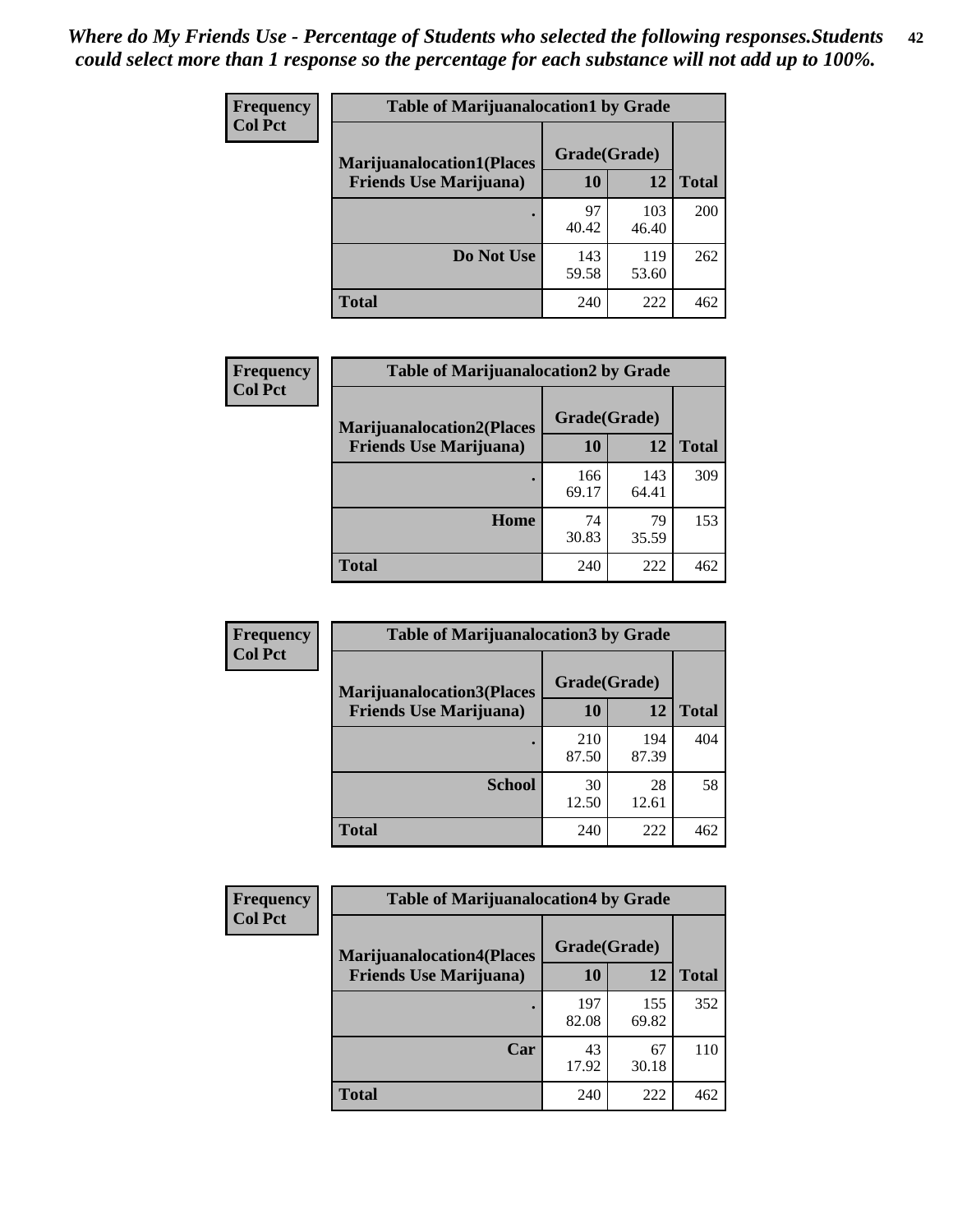| <b>Frequency</b> | <b>Table of Marijuanalocation5 by Grade</b> |              |              |              |
|------------------|---------------------------------------------|--------------|--------------|--------------|
| <b>Col Pct</b>   | <b>Marijuanalocation5</b> (Places           | Grade(Grade) |              |              |
|                  | <b>Friends Use Marijuana</b> )              | 10           | 12           | <b>Total</b> |
|                  |                                             | 173<br>72.08 | 123<br>55.41 | 296          |
|                  | <b>Friend's House</b>                       | 67<br>27.92  | 99<br>44.59  | 166          |
|                  | <b>Total</b>                                | 240          | 222          | 462          |

| <b>Frequency</b> | <b>Table of Marijuanalocation6 by Grade</b>                        |                    |              |              |
|------------------|--------------------------------------------------------------------|--------------------|--------------|--------------|
| <b>Col Pct</b>   | <b>Marijuanalocation6(Places</b><br><b>Friends Use Marijuana</b> ) | Grade(Grade)<br>10 | 12           | <b>Total</b> |
|                  |                                                                    | 176<br>73.33       | 166<br>74.77 | 342          |
|                  | <b>Other</b>                                                       | 64<br>26.67        | 56<br>25.23  | 120          |
|                  | <b>Total</b>                                                       | 240                | 222          | 462          |

| <b>Frequency</b> | <b>Table of Otherdruglocation1 by Grade</b>                          |              |              |              |
|------------------|----------------------------------------------------------------------|--------------|--------------|--------------|
| <b>Col Pct</b>   | <b>Otherdruglocation1(Places</b><br><b>Friends Use Other Illegal</b> | Grade(Grade) |              |              |
|                  | Drugs)                                                               | 10           | 12           | <b>Total</b> |
|                  |                                                                      | 59<br>24.58  | 54<br>24.32  | 113          |
|                  | Do Not Use                                                           | 181<br>75.42 | 168<br>75.68 | 349          |
|                  | <b>Total</b>                                                         | 240          | 222          | 462          |

| Frequency      | <b>Table of Otherdruglocation2 by Grade</b>                          |              |              |              |
|----------------|----------------------------------------------------------------------|--------------|--------------|--------------|
| <b>Col Pct</b> | <b>Otherdruglocation2(Places</b><br><b>Friends Use Other Illegal</b> | Grade(Grade) |              |              |
|                | Drugs)                                                               | 10           | 12           | <b>Total</b> |
|                |                                                                      | 203<br>84.58 | 187<br>84.23 | 390          |
|                | Home                                                                 | 37<br>15.42  | 35<br>15.77  | 72           |
|                | Total                                                                | 240          | 222          | 462          |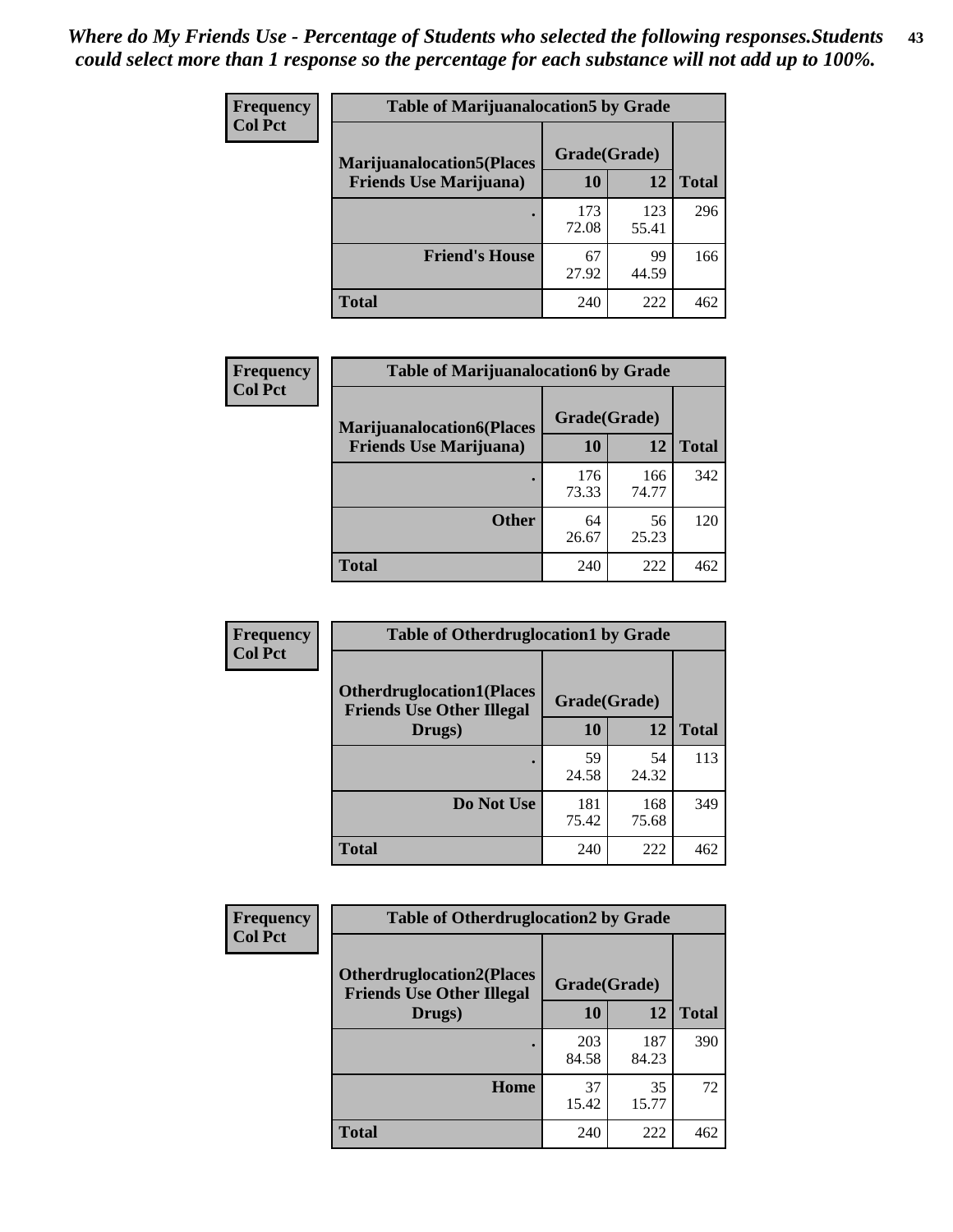| <b>Frequency</b> | <b>Table of Otherdruglocation 3 by Grade</b>                         |              |              |              |
|------------------|----------------------------------------------------------------------|--------------|--------------|--------------|
| <b>Col Pct</b>   | <b>Otherdruglocation3(Places</b><br><b>Friends Use Other Illegal</b> | Grade(Grade) |              |              |
|                  | Drugs)                                                               | 10           | 12           | <b>Total</b> |
|                  |                                                                      | 222<br>92.50 | 206<br>92.79 | 428          |
|                  | <b>School</b>                                                        | 18<br>7.50   | 16<br>7.21   | 34           |
|                  | <b>Total</b>                                                         | 240          | 222          | 462          |

| <b>Frequency</b> | <b>Table of Otherdruglocation4 by Grade</b>                          |              |              |              |
|------------------|----------------------------------------------------------------------|--------------|--------------|--------------|
| <b>Col Pct</b>   | <b>Otherdruglocation4(Places</b><br><b>Friends Use Other Illegal</b> | Grade(Grade) |              |              |
|                  | Drugs)                                                               | 10           | 12           | <b>Total</b> |
|                  |                                                                      | 216<br>90.00 | 192<br>86.49 | 408          |
|                  | Car                                                                  | 24<br>10.00  | 30<br>13.51  | 54           |
|                  | <b>Total</b>                                                         | 240          | 222          | 462          |

| <b>Frequency</b><br><b>Col Pct</b> | <b>Table of Otherdruglocation5 by Grade</b>                          |              |              |              |
|------------------------------------|----------------------------------------------------------------------|--------------|--------------|--------------|
|                                    | <b>Otherdruglocation5(Places</b><br><b>Friends Use Other Illegal</b> | Grade(Grade) |              |              |
|                                    | Drugs)                                                               | <b>10</b>    | 12           | <b>Total</b> |
|                                    |                                                                      | 203<br>84.58 | 173<br>77.93 | 376          |
|                                    | <b>Friend's House</b>                                                | 37<br>15.42  | 49<br>22.07  | 86           |
|                                    | <b>Total</b>                                                         | 240          | 222          | 462          |

| <b>Frequency</b> | <b>Table of Otherdruglocation6 by Grade</b>                          |              |              |              |
|------------------|----------------------------------------------------------------------|--------------|--------------|--------------|
| <b>Col Pct</b>   | <b>Otherdruglocation6(Places</b><br><b>Friends Use Other Illegal</b> | Grade(Grade) |              |              |
|                  | Drugs)                                                               | 10           | 12           | <b>Total</b> |
|                  |                                                                      | 201<br>83.75 | 190<br>85.59 | 391          |
|                  | <b>Other</b>                                                         | 39<br>16.25  | 32<br>14.41  | 71           |
|                  | <b>Total</b>                                                         | 240          | 222          | 462          |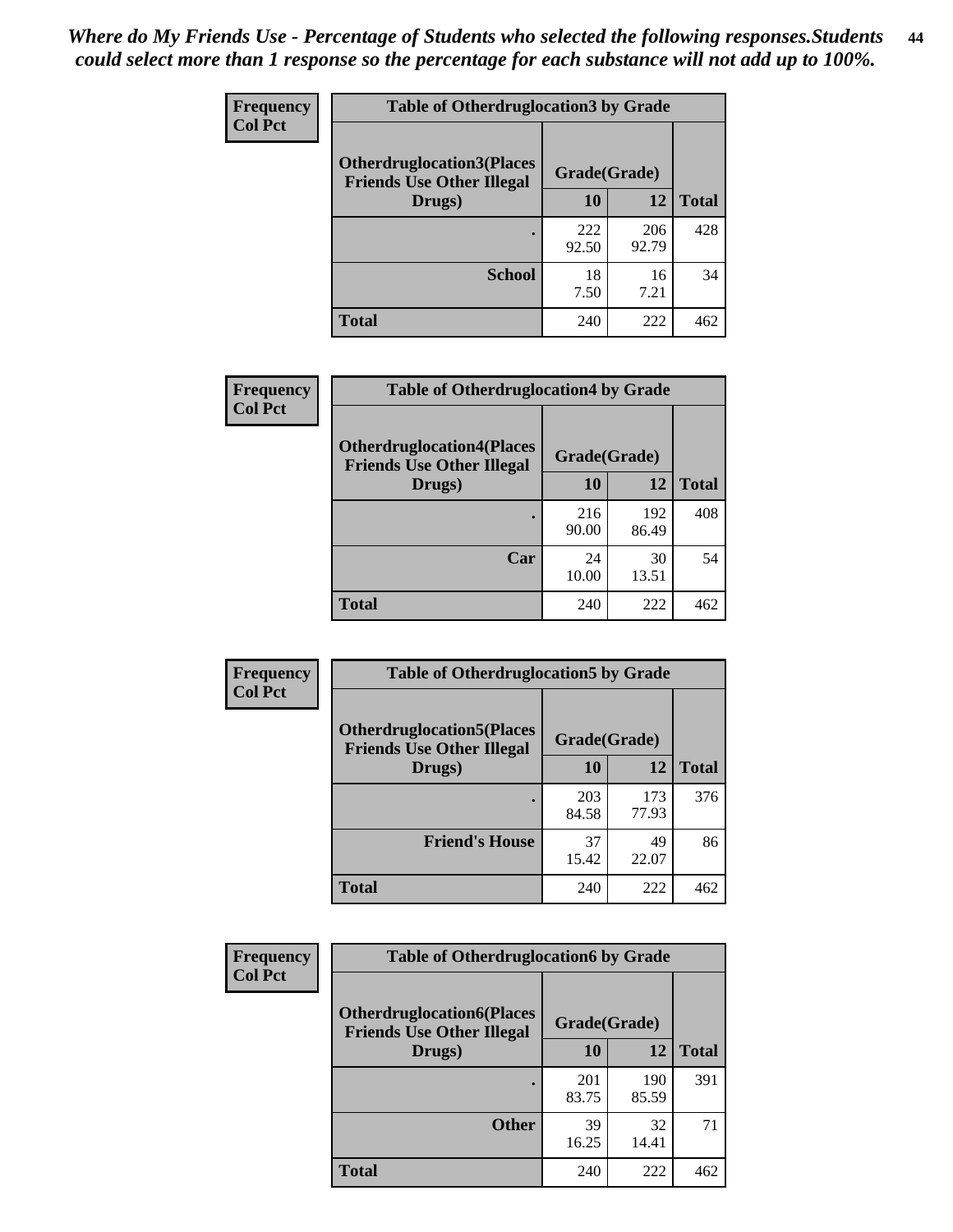| Frequency      | <b>Table of Alcoholtime1 by Grade</b>           |              |              |              |
|----------------|-------------------------------------------------|--------------|--------------|--------------|
| <b>Col Pct</b> | <b>Alcoholtime1(Times</b><br><b>Friends Use</b> | Grade(Grade) |              |              |
|                | Alcohol)                                        | 10           | <b>12</b>    | <b>Total</b> |
|                |                                                 | 147<br>61.25 | 160<br>72.07 | 307          |
|                | Do Not Use                                      | 93<br>38.75  | 62<br>27.93  | 155          |
|                | <b>Total</b>                                    | 240          | 222          | 462          |

| Frequency      | <b>Table of Alcoholtime2 by Grade</b>           |              |              |              |
|----------------|-------------------------------------------------|--------------|--------------|--------------|
| <b>Col Pct</b> | <b>Alcoholtime2(Times</b><br><b>Friends Use</b> | Grade(Grade) |              |              |
|                | Alcohol)                                        | 10           | 12           | <b>Total</b> |
|                |                                                 | 227<br>94.58 | 207<br>93.24 | 434          |
|                | <b>On Way to School</b>                         | 13<br>5.42   | 15<br>6.76   | 28           |
|                | <b>Total</b>                                    | 240          | 222          | 462          |

| Frequency      | <b>Table of Alcoholtime3 by Grade</b>                           |              |              |              |
|----------------|-----------------------------------------------------------------|--------------|--------------|--------------|
| <b>Col Pct</b> | <b>Alcoholtime3(Times</b><br>Grade(Grade)<br><b>Friends Use</b> |              |              |              |
|                | Alcohol)                                                        | 10           | 12           | <b>Total</b> |
|                |                                                                 | 231<br>96.25 | 213<br>95.95 | 444          |
|                | <b>During School</b>                                            | 9<br>3.75    | q<br>4.05    | 18           |
|                | Total                                                           | 240          | 222          | 462          |

| <b>Frequency</b><br><b>Col Pct</b> | <b>Table of Alcoholtime4 by Grade</b> |              |              |              |
|------------------------------------|---------------------------------------|--------------|--------------|--------------|
|                                    | <b>Alcoholtime4(Times</b>             | Grade(Grade) |              |              |
|                                    | <b>Friends Use Alcohol)</b>           | <b>10</b>    | 12           | <b>Total</b> |
|                                    |                                       | 225<br>93.75 | 205<br>92.34 | 430          |
|                                    | <b>On Way Home From School</b>        | 15<br>6.25   | 17<br>7.66   | 32           |
|                                    | Total                                 | 240          | 222          | 462          |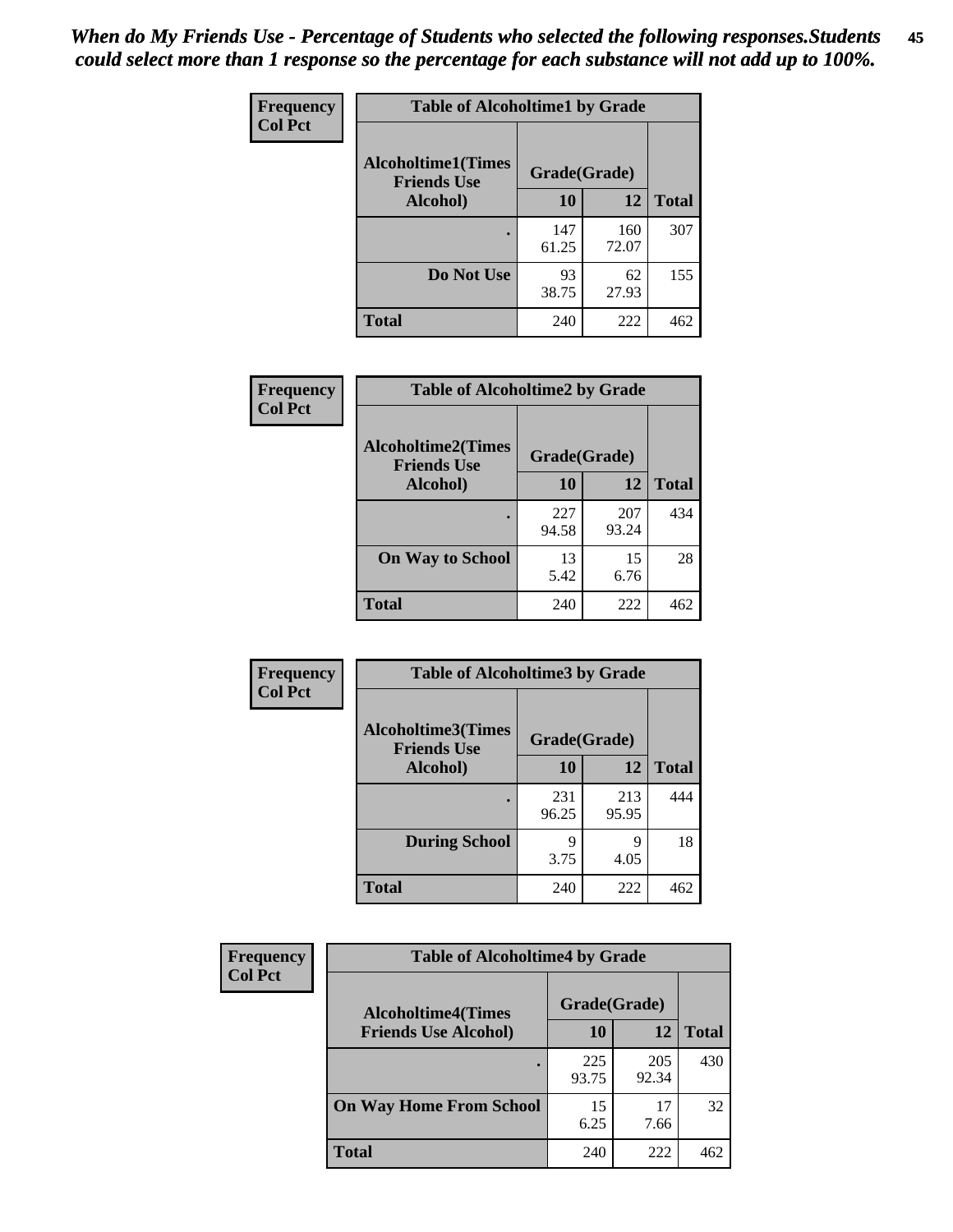*When do My Friends Use - Percentage of Students who selected the following responses.Students could select more than 1 response so the percentage for each substance will not add up to 100%.* **46**

| Frequency      | <b>Table of Alcoholtime5 by Grade</b>            |              |              |              |
|----------------|--------------------------------------------------|--------------|--------------|--------------|
| <b>Col Pct</b> | <b>Alcoholtime5</b> (Times<br><b>Friends Use</b> | Grade(Grade) |              |              |
|                | Alcohol)                                         | 10           | 12           | <b>Total</b> |
|                |                                                  | 194<br>80.83 | 164<br>73.87 | 358          |
|                | Weeknights                                       | 46<br>19.17  | 58<br>26.13  | 104          |
|                | <b>Total</b>                                     | 240          | 222          | 462          |

| Frequency      |                                                 | <b>Table of Alcoholtime6 by Grade</b> |              |              |  |
|----------------|-------------------------------------------------|---------------------------------------|--------------|--------------|--|
| <b>Col Pct</b> | <b>Alcoholtime6(Times</b><br><b>Friends Use</b> | Grade(Grade)                          |              |              |  |
|                | Alcohol)                                        | 10                                    | 12           | <b>Total</b> |  |
|                |                                                 | 84<br>35.00                           | 56<br>25.23  | 140          |  |
|                | Weekends                                        | 156<br>65.00                          | 166<br>74.77 | 322          |  |
|                | <b>Total</b>                                    | 240                                   | 222          | 462          |  |

| <b>Frequency</b><br><b>Col Pct</b> | <b>Table of Tobaccotime1 by Grade</b>           |              |              |              |
|------------------------------------|-------------------------------------------------|--------------|--------------|--------------|
|                                    | <b>Tobaccotime1(Times</b><br><b>Friends Use</b> | Grade(Grade) |              |              |
|                                    | <b>Tobacco</b> )                                | 10           | 12           | <b>Total</b> |
|                                    |                                                 | 120<br>50.00 | 110<br>49.55 | 230          |
|                                    | Do Not Use                                      | 120<br>50.00 | 112<br>50.45 | 232          |
|                                    | <b>Total</b>                                    | 240          | 222          | 462          |

| <b>Frequency</b> | <b>Table of Tobaccotime2 by Grade</b>           |              |              |              |
|------------------|-------------------------------------------------|--------------|--------------|--------------|
| <b>Col Pct</b>   | <b>Tobaccotime2(Times</b><br><b>Friends Use</b> | Grade(Grade) |              |              |
|                  | <b>Tobacco</b> )                                | 10           | <b>12</b>    | <b>Total</b> |
|                  |                                                 | 171<br>71.25 | 145<br>65.32 | 316          |
|                  | <b>On Way to School</b>                         | 69<br>28.75  | 77<br>34.68  | 146          |
|                  | <b>Total</b>                                    | 240          | 222          | 462          |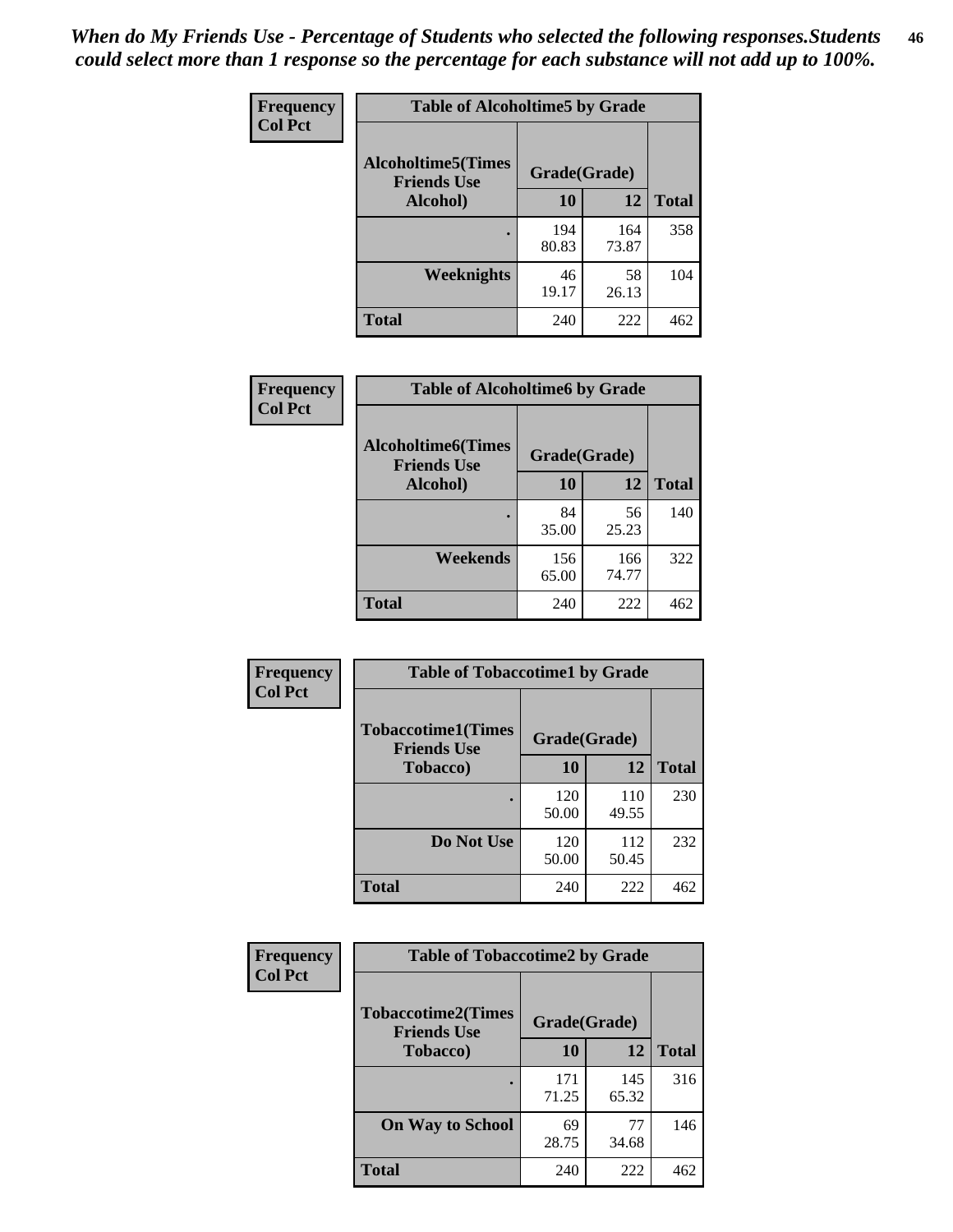*When do My Friends Use - Percentage of Students who selected the following responses.Students could select more than 1 response so the percentage for each substance will not add up to 100%.* **47**

| <b>Frequency</b> | <b>Table of Tobaccotime3 by Grade</b>           |              |              |              |
|------------------|-------------------------------------------------|--------------|--------------|--------------|
| <b>Col Pct</b>   | <b>Tobaccotime3(Times</b><br><b>Friends Use</b> | Grade(Grade) |              |              |
|                  | <b>Tobacco</b> )                                | 10           | 12           | <b>Total</b> |
|                  |                                                 | 199<br>82.92 | 183<br>82.43 | 382          |
|                  | <b>During School</b>                            | 41<br>17.08  | 39<br>17.57  | 80           |
|                  | <b>Total</b>                                    | 240          | 222          | 462          |

| <b>Frequency</b> | <b>Table of Tobaccotime4 by Grade</b> |              |              |              |
|------------------|---------------------------------------|--------------|--------------|--------------|
| <b>Col Pct</b>   | <b>Tobaccotime4(Times</b>             | Grade(Grade) |              |              |
|                  | <b>Friends Use Tobacco)</b>           | 10           | 12           | <b>Total</b> |
|                  |                                       | 225<br>93.75 | 205<br>92.34 | 430          |
|                  | <b>On Way Home From School</b>        | 15<br>6.25   | 17<br>7.66   | 32           |
|                  | Total                                 | 240          | 222          | 462          |

| Frequency      | <b>Table of Tobaccotime5 by Grade</b>            |              |              |              |
|----------------|--------------------------------------------------|--------------|--------------|--------------|
| <b>Col Pct</b> | <b>Tobaccotime5</b> (Times<br><b>Friends Use</b> | Grade(Grade) |              |              |
|                | <b>Tobacco</b> )                                 | 10           | 12           | <b>Total</b> |
|                |                                                  | 160<br>66.67 | 133<br>59.91 | 293          |
|                | <b>Weeknights</b>                                | 80<br>33.33  | 89<br>40.09  | 169          |
|                | <b>Total</b>                                     | 240          | 222          | 462          |

| Frequency      | <b>Table of Tobaccotime6 by Grade</b>           |              |              |              |
|----------------|-------------------------------------------------|--------------|--------------|--------------|
| <b>Col Pct</b> | <b>Tobaccotime6(Times</b><br><b>Friends Use</b> | Grade(Grade) |              |              |
|                | <b>Tobacco</b> )                                | 10           | <b>12</b>    | <b>Total</b> |
|                |                                                 | 131<br>54.58 | 115<br>51.80 | 246          |
|                | Weekends                                        | 109<br>45.42 | 107<br>48.20 | 216          |
|                | <b>Total</b>                                    | 240          | 222          | 462          |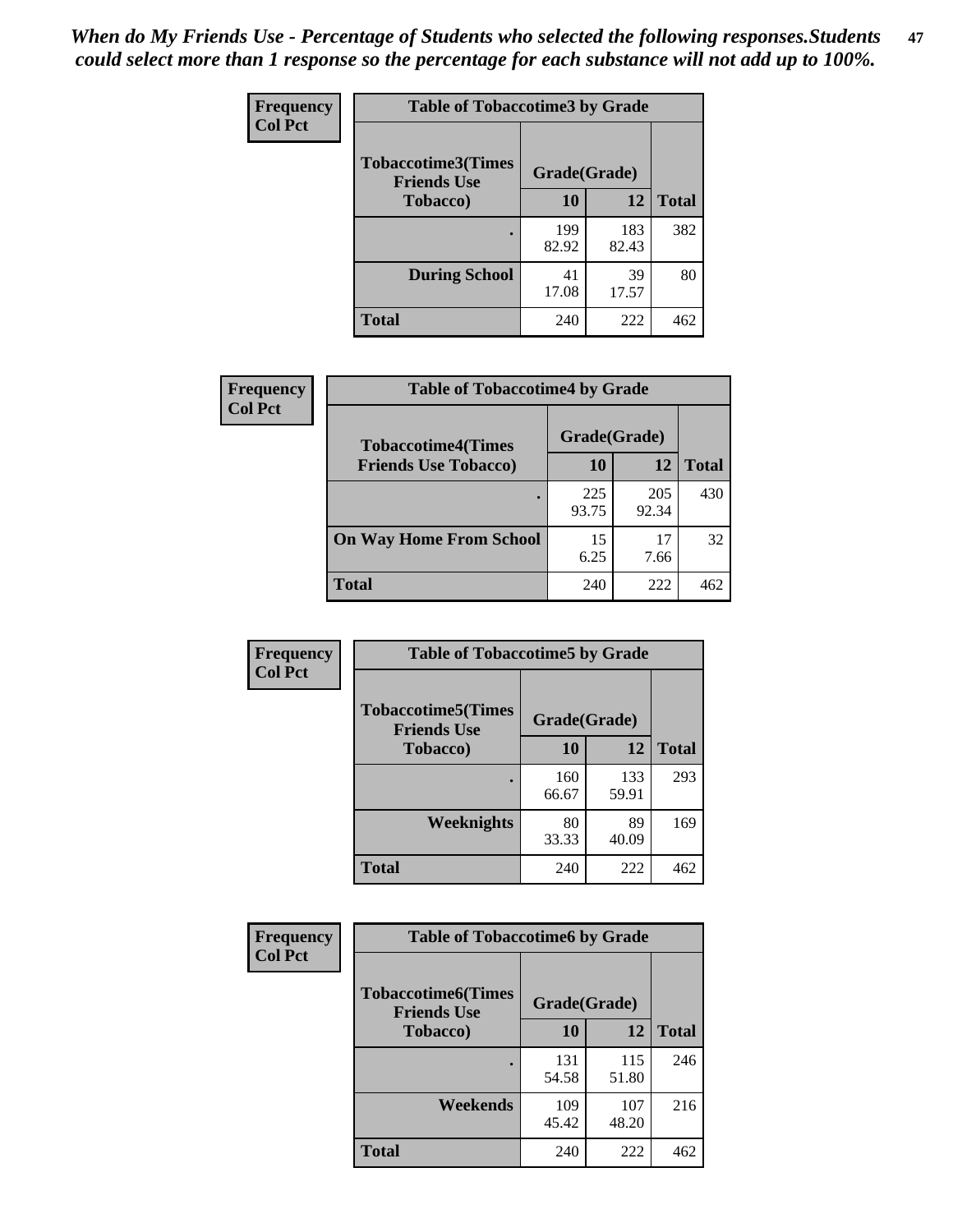| Frequency      | <b>Table of Marijuanatime1 by Grade</b>           |              |              |              |
|----------------|---------------------------------------------------|--------------|--------------|--------------|
| <b>Col Pct</b> | <b>Marijuanatime1(Times</b><br><b>Friends Use</b> | Grade(Grade) |              |              |
|                | Marijuana)                                        | 10           | 12           | <b>Total</b> |
|                |                                                   | 91<br>37.92  | 105<br>47.30 | 196          |
|                | Do Not Use                                        | 149<br>62.08 | 117<br>52.70 | 266          |
|                | <b>Total</b>                                      | 240          | 222          | 462          |

| Frequency      | <b>Table of Marijuanatime2 by Grade</b>           |              |              |              |  |
|----------------|---------------------------------------------------|--------------|--------------|--------------|--|
| <b>Col Pct</b> | <b>Marijuanatime2(Times</b><br><b>Friends Use</b> | Grade(Grade) |              |              |  |
|                | Marijuana)                                        | 10           | 12           | <b>Total</b> |  |
|                |                                                   | 211<br>87.92 | 177<br>79.73 | 388          |  |
|                | <b>On Way to School</b>                           | 29<br>12.08  | 45<br>20.27  | 74           |  |
|                | <b>Total</b>                                      | 240          | 222          | 462          |  |

| Frequency<br><b>Col Pct</b> | <b>Table of Marijuanatime3 by Grade</b>    |              |              |              |
|-----------------------------|--------------------------------------------|--------------|--------------|--------------|
|                             | Marijuanatime3(Times<br><b>Friends Use</b> | Grade(Grade) |              |              |
|                             | Marijuana)                                 | 10           | 12           | <b>Total</b> |
|                             |                                            | 219<br>91.25 | 205<br>92.34 | 424          |
|                             | <b>During School</b>                       | 21<br>8.75   | 17<br>7.66   | 38           |
|                             | <b>Total</b>                               | 240          | 222          | 462          |

| <b>Frequency</b><br><b>Col Pct</b> | <b>Table of Marijuanatime4 by Grade</b> |              |              |              |
|------------------------------------|-----------------------------------------|--------------|--------------|--------------|
|                                    | <b>Marijuanatime4</b> (Times            | Grade(Grade) |              |              |
|                                    | <b>Friends Use Marijuana</b> )          | 10           | 12           | <b>Total</b> |
|                                    |                                         | 213<br>88.75 | 178<br>80.18 | 391          |
|                                    | <b>On Way Home From School</b>          | 27<br>11.25  | 44<br>19.82  | 71           |
|                                    | <b>Total</b>                            | 240          | 222          | 462          |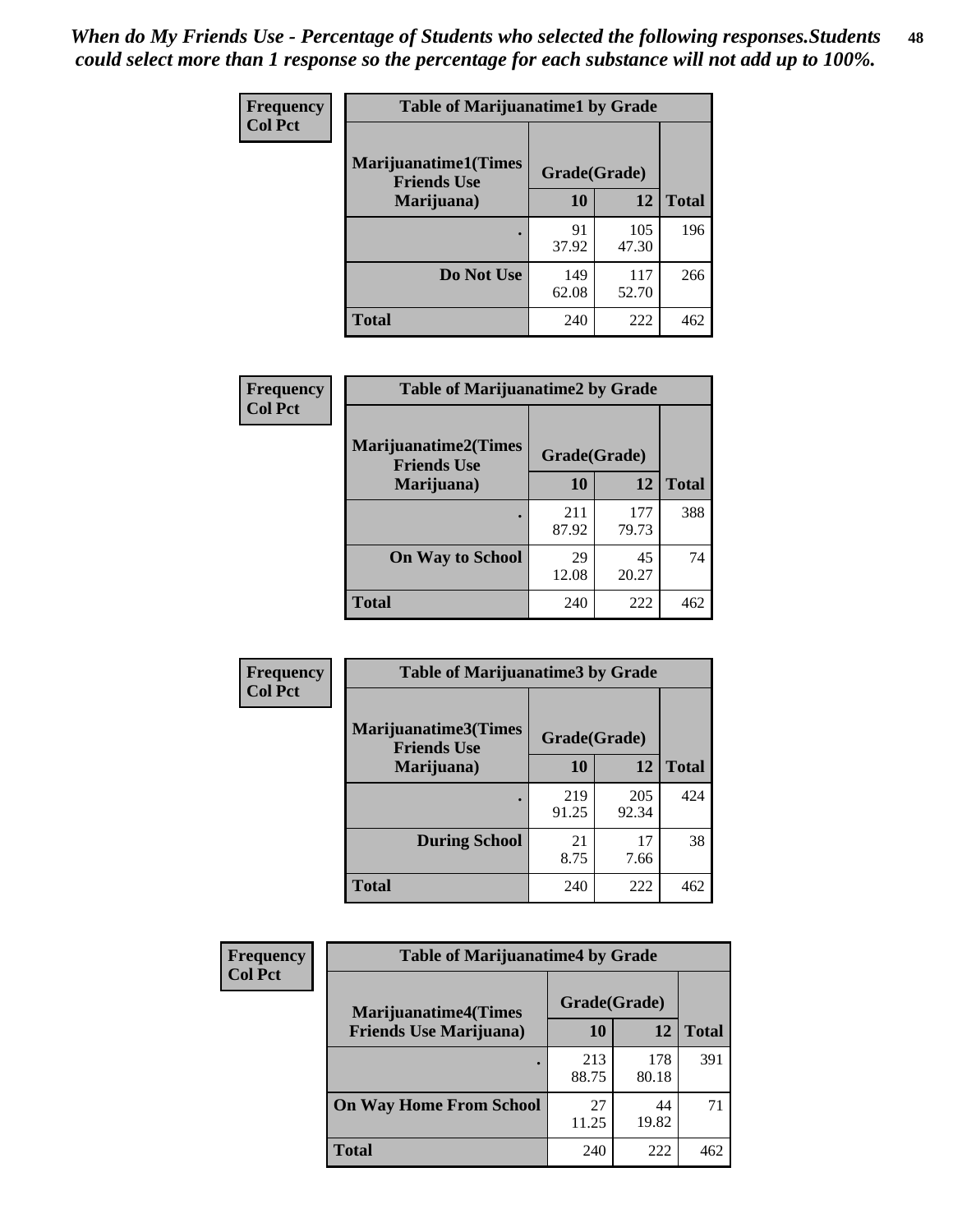| Frequency      | <b>Table of Marijuanatime5 by Grade</b>            |              |              |              |
|----------------|----------------------------------------------------|--------------|--------------|--------------|
| <b>Col Pct</b> | <b>Marijuanatime5</b> (Times<br><b>Friends Use</b> | Grade(Grade) |              |              |
|                | Marijuana)                                         | 10           | 12           | <b>Total</b> |
|                |                                                    | 186<br>77.50 | 151<br>68.02 | 337          |
|                | Weeknights                                         | 54<br>22.50  | 71<br>31.98  | 125          |
|                | <b>Total</b>                                       | 240          | 222          | 462          |

| <b>Frequency</b> | <b>Table of Marijuanatime6 by Grade</b>            |              |              |              |
|------------------|----------------------------------------------------|--------------|--------------|--------------|
| <b>Col Pct</b>   | <b>Marijuanatime6</b> (Times<br><b>Friends Use</b> | Grade(Grade) |              |              |
|                  | Marijuana)                                         | 10           | 12           | <b>Total</b> |
|                  |                                                    | 146<br>60.83 | 110<br>49.55 | 256          |
|                  | Weekends                                           | 94<br>39.17  | 112<br>50.45 | 206          |
|                  | <b>Total</b>                                       | 240          | 222          | 462          |

| <b>Frequency</b> | <b>Table of Otherdrugtime1 by Grade</b>                  |              |              |              |
|------------------|----------------------------------------------------------|--------------|--------------|--------------|
| <b>Col Pct</b>   | <b>Otherdrugtime1</b> (Times<br><b>Friends Use Other</b> | Grade(Grade) |              |              |
|                  | <b>Illegal Drugs</b> )                                   | 10           | 12           | <b>Total</b> |
|                  |                                                          | 52<br>21.67  | 43<br>19.37  | 95           |
|                  | Do Not Use                                               | 188<br>78.33 | 179<br>80.63 | 367          |
|                  | <b>Total</b>                                             | 240          | 222          | 462          |

| Frequency      | <b>Table of Otherdrugtime2 by Grade</b>                 |              |              |              |  |  |  |
|----------------|---------------------------------------------------------|--------------|--------------|--------------|--|--|--|
| <b>Col Pct</b> | <b>Otherdrugtime2(Times</b><br><b>Friends Use Other</b> | Grade(Grade) |              |              |  |  |  |
|                | <b>Illegal Drugs</b> )                                  | 10           | 12           | <b>Total</b> |  |  |  |
|                |                                                         | 221<br>92.08 | 207<br>93.24 | 428          |  |  |  |
|                | <b>On Way to School</b>                                 | 19<br>7.92   | 15<br>6.76   | 34           |  |  |  |
|                | Total                                                   | 240          | 222          | 462          |  |  |  |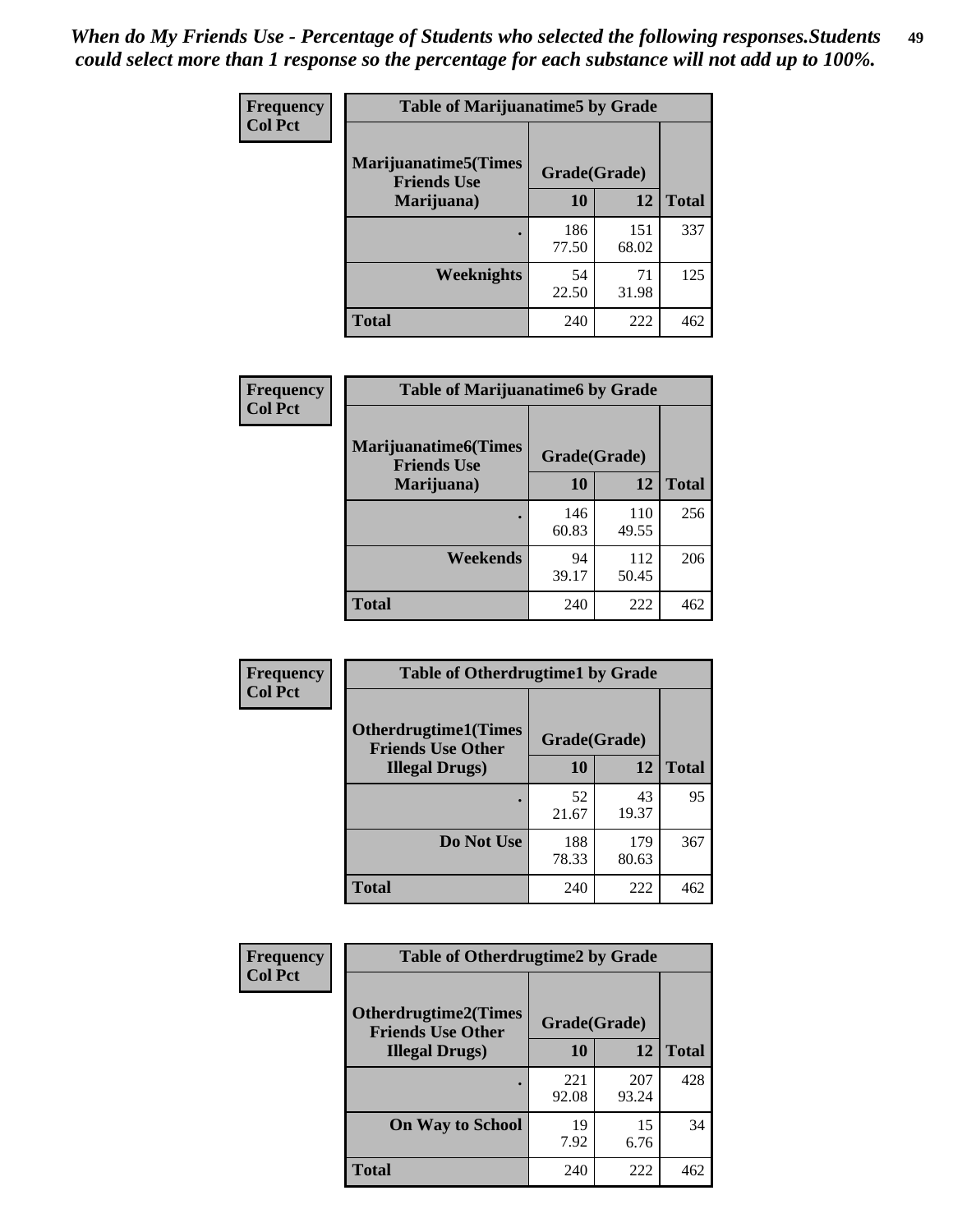| <b>Frequency</b> | <b>Table of Otherdrugtime3 by Grade</b>                                 |              |              |              |  |  |  |
|------------------|-------------------------------------------------------------------------|--------------|--------------|--------------|--|--|--|
| <b>Col Pct</b>   | <b>Otherdrugtime3(Times</b><br>Grade(Grade)<br><b>Friends Use Other</b> |              |              |              |  |  |  |
|                  | <b>Illegal Drugs)</b>                                                   | 10           | 12           | <b>Total</b> |  |  |  |
|                  |                                                                         | 222<br>92.50 | 212<br>95.50 | 434          |  |  |  |
|                  | <b>During School</b>                                                    | 18<br>7.50   | 10<br>4.50   | 28           |  |  |  |
|                  | Total                                                                   | 240          | 222          | 462          |  |  |  |

| <b>Frequency</b> | <b>Table of Otherdrugtime4 by Grade</b>                         |              |              |              |  |  |
|------------------|-----------------------------------------------------------------|--------------|--------------|--------------|--|--|
| <b>Col Pct</b>   | <b>Otherdrugtime4(Times</b><br><b>Friends Use Other Illegal</b> | Grade(Grade) |              |              |  |  |
|                  | Drugs)                                                          | 10           | 12           | <b>Total</b> |  |  |
|                  |                                                                 | 224<br>93.33 | 206<br>92.79 | 430          |  |  |
|                  | <b>On Way Home From School</b>                                  | 16<br>6.67   | 16<br>7.21   | 32           |  |  |
|                  | <b>Total</b>                                                    | 240          | 222          | 462          |  |  |

| Frequency<br><b>Col Pct</b> | <b>Table of Otherdrugtime5 by Grade</b>                  |              |              |              |  |  |
|-----------------------------|----------------------------------------------------------|--------------|--------------|--------------|--|--|
|                             | <b>Otherdrugtime5</b> (Times<br><b>Friends Use Other</b> | Grade(Grade) |              |              |  |  |
|                             | <b>Illegal Drugs</b> )                                   | 10           | 12           | <b>Total</b> |  |  |
|                             |                                                          | 209<br>87.08 | 198<br>89.19 | 407          |  |  |
|                             | Weeknights                                               | 31<br>12.92  | 24<br>10.81  | 55           |  |  |
|                             | Total                                                    | 240          | 222          | 462          |  |  |

| <b>Frequency</b> | <b>Table of Otherdrugtime6 by Grade</b>                 |              |              |              |  |  |
|------------------|---------------------------------------------------------|--------------|--------------|--------------|--|--|
| <b>Col Pct</b>   | <b>Otherdrugtime6(Times</b><br><b>Friends Use Other</b> | Grade(Grade) |              |              |  |  |
|                  | <b>Illegal Drugs</b> )                                  | 10           | 12           | <b>Total</b> |  |  |
|                  |                                                         | 182<br>75.83 | 174<br>78.38 | 356          |  |  |
|                  | Weekends                                                | 58<br>24.17  | 48<br>21.62  | 106          |  |  |
|                  | <b>Total</b>                                            | 240          | 222          | 462          |  |  |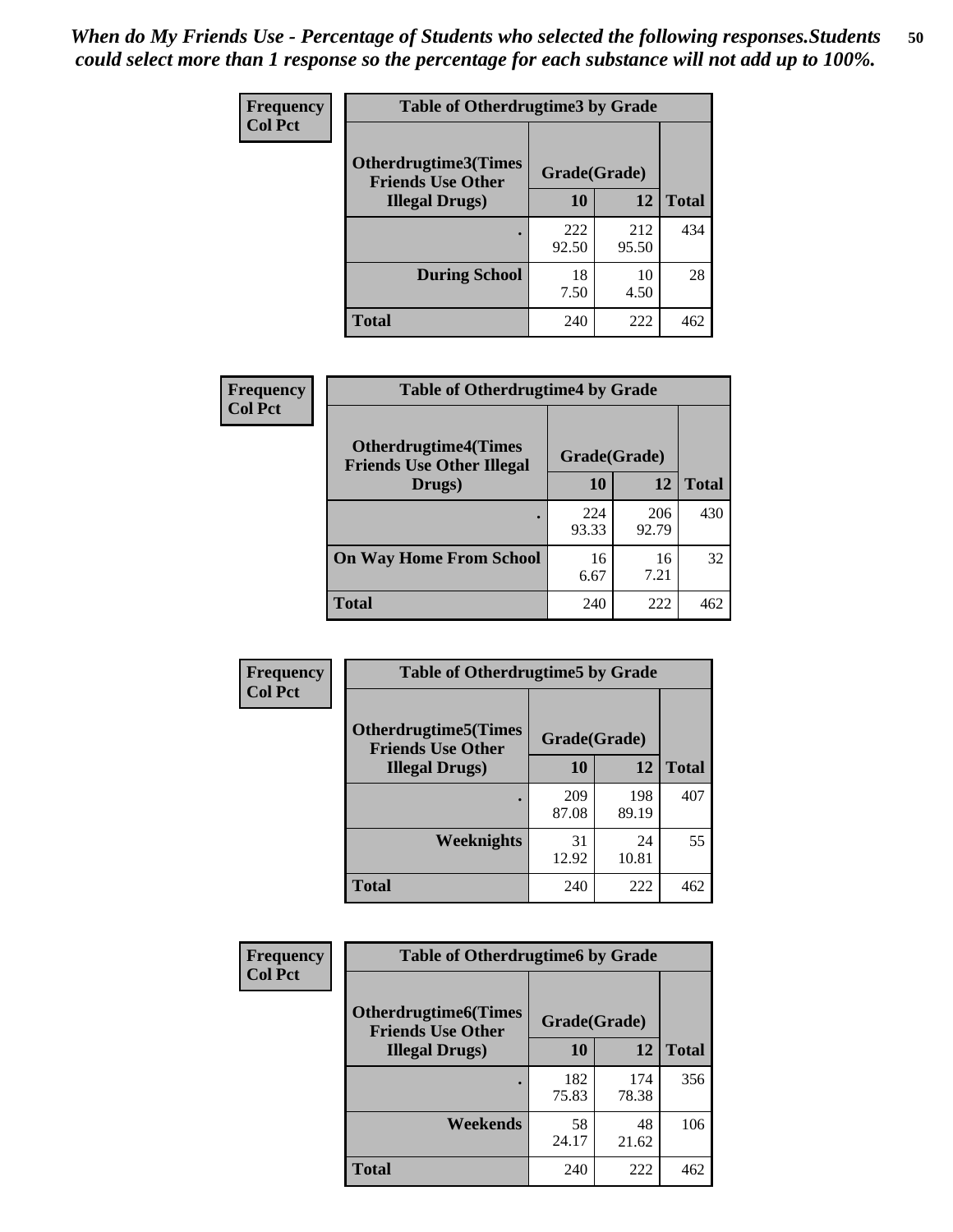| Frequency<br><b>Col Pct</b> | <b>Table of Educationalcohol by Grade</b>                                                                  |              |              |              |  |  |
|-----------------------------|------------------------------------------------------------------------------------------------------------|--------------|--------------|--------------|--|--|
|                             | Educationalcohol(I<br>have been taught<br>about alcohol,<br>tobacco,<br>and other drugs<br>within the last | Grade(Grade) |              |              |  |  |
|                             | year at school)                                                                                            | 10           | 12           | <b>Total</b> |  |  |
|                             | Yes                                                                                                        | 200<br>83.33 | 135<br>60.81 | 335          |  |  |
|                             | N <sub>0</sub>                                                                                             | 40<br>16.67  | 87<br>39.19  | 127          |  |  |
|                             | <b>Total</b>                                                                                               | 240          | 222          | 462          |  |  |

| Frequency      | <b>Table of Eversmoked by Grade</b> |              |              |              |  |  |  |
|----------------|-------------------------------------|--------------|--------------|--------------|--|--|--|
| <b>Col Pct</b> | Eversmoked(I<br>have smoked         | Grade(Grade) |              |              |  |  |  |
|                | a cigarette)                        | 10           | 12           | <b>Total</b> |  |  |  |
|                | Yes                                 | 100<br>41.67 | 82<br>36.94  | 182          |  |  |  |
|                | N <sub>0</sub>                      | 140<br>58.33 | 140<br>63.06 | 280          |  |  |  |
|                | <b>Total</b>                        | 240          | 222          | 462          |  |  |  |

| Frequency<br><b>Col Pct</b> | <b>Table of Drovedrinking by Grade</b>                                                                              |                    |              |     |  |  |
|-----------------------------|---------------------------------------------------------------------------------------------------------------------|--------------------|--------------|-----|--|--|
|                             | Drovedrinking(In<br>the past 30 days I<br>have driven a car<br>or other vehicle<br>while I was<br>drinking alcohol) | Grade(Grade)<br>10 | <b>Total</b> |     |  |  |
|                             | Yes                                                                                                                 |                    |              | 14  |  |  |
|                             |                                                                                                                     | 2.92               | 3.15         |     |  |  |
|                             | N <sub>0</sub>                                                                                                      | 233<br>97.08       | 215<br>96.85 | 448 |  |  |
|                             | <b>Total</b>                                                                                                        | 240                | 222          | 462 |  |  |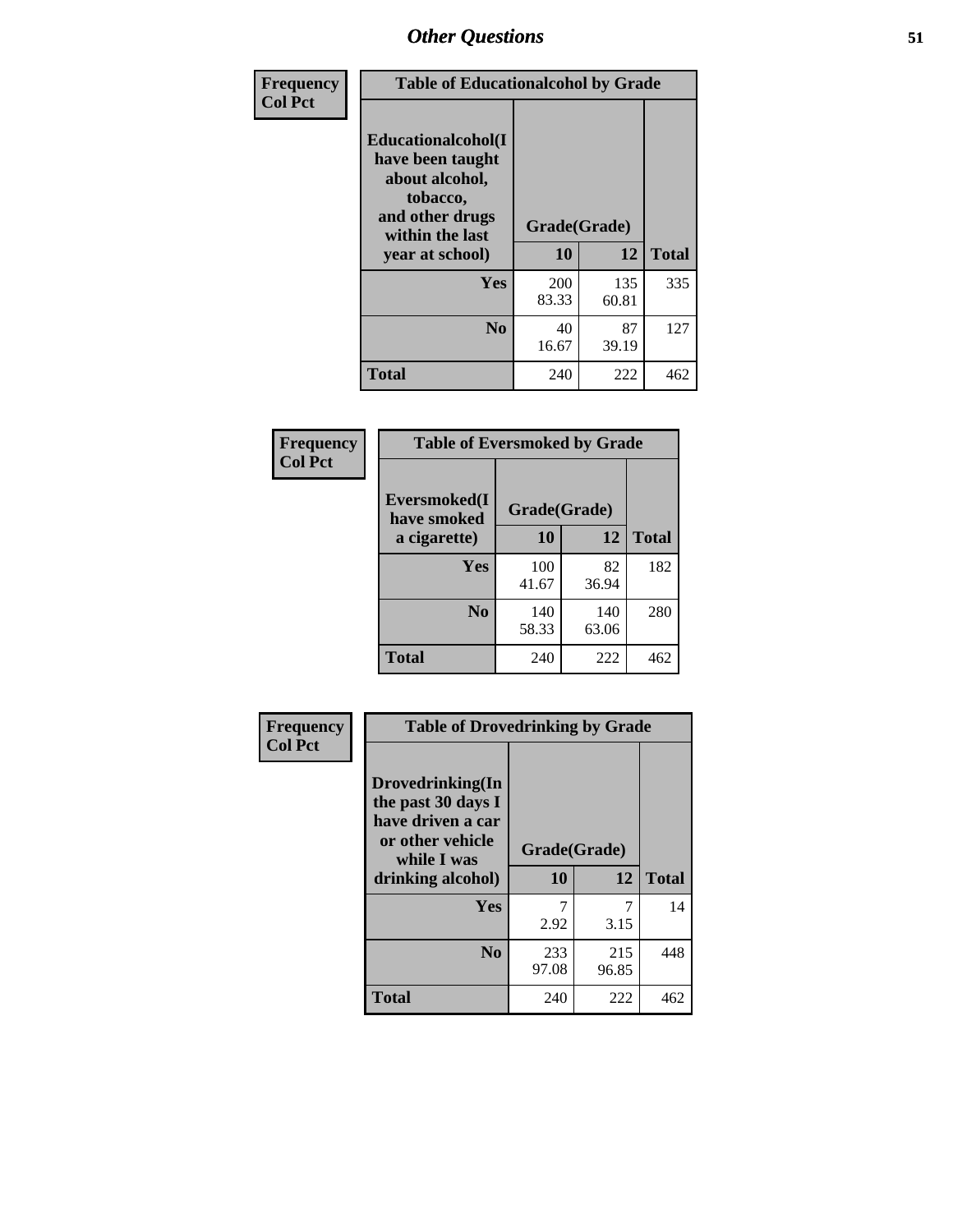| Frequency<br><b>Col Pct</b> | <b>Table of Rodedrinking by Grade</b>                                                                                  |                          |              |              |  |  |
|-----------------------------|------------------------------------------------------------------------------------------------------------------------|--------------------------|--------------|--------------|--|--|
|                             | Rodedrinking(In<br>the past 30 days<br>I have ridden in<br>a car with a<br>driver who had<br>been drinking<br>alcohol) | Grade(Grade)<br>10<br>12 |              | <b>Total</b> |  |  |
|                             | <b>Yes</b>                                                                                                             | 37<br>15.42              | 26<br>11.71  | 63           |  |  |
|                             | N <sub>0</sub>                                                                                                         | 203<br>84.58             | 196<br>88.29 | 399          |  |  |
|                             | <b>Total</b>                                                                                                           | 240                      | 222          | 462          |  |  |

#### **Frequency Col Pct**

| <b>Table of Drugsschool by Grade</b>                                                                                      |              |              |              |  |  |  |
|---------------------------------------------------------------------------------------------------------------------------|--------------|--------------|--------------|--|--|--|
| <b>Drugsschool</b> (During<br>the past 12 months,<br>I have been offered,<br>sold,<br>or given illegal<br>drugs on school | Grade(Grade) |              |              |  |  |  |
| property)                                                                                                                 | 10           | 12           | <b>Total</b> |  |  |  |
| Yes                                                                                                                       | 65<br>27.08  | 45<br>20.27  | 110          |  |  |  |
| N <sub>0</sub>                                                                                                            | 175<br>72.92 | 177<br>79.73 | 352          |  |  |  |
| <b>Total</b>                                                                                                              | 240          | 222          | 462          |  |  |  |

| Frequency      | <b>Table of Helpbullied by Grade</b>                                   |                                 |              |              |  |  |
|----------------|------------------------------------------------------------------------|---------------------------------|--------------|--------------|--|--|
| <b>Col Pct</b> | $Helpb$ ullied $(I$<br>would help<br>someone who was<br>being bullied) | Grade(Grade)<br><b>10</b><br>12 |              | <b>Total</b> |  |  |
|                |                                                                        |                                 |              |              |  |  |
|                | <b>Strongly Agree</b>                                                  | 112<br>46.67                    | 105<br>47.30 | 217          |  |  |
|                | <b>Somewhat Agree</b>                                                  | 89<br>37.08                     | 96<br>43.24  | 185          |  |  |
|                | <b>Somewhat Disagree</b>                                               | 27<br>11.25                     | 14<br>6.31   | 41           |  |  |
|                | <b>Strongly Disagree</b>                                               | 12<br>5.00                      | 7<br>3.15    | 19           |  |  |
|                | Total                                                                  | 240                             | 222          | 462          |  |  |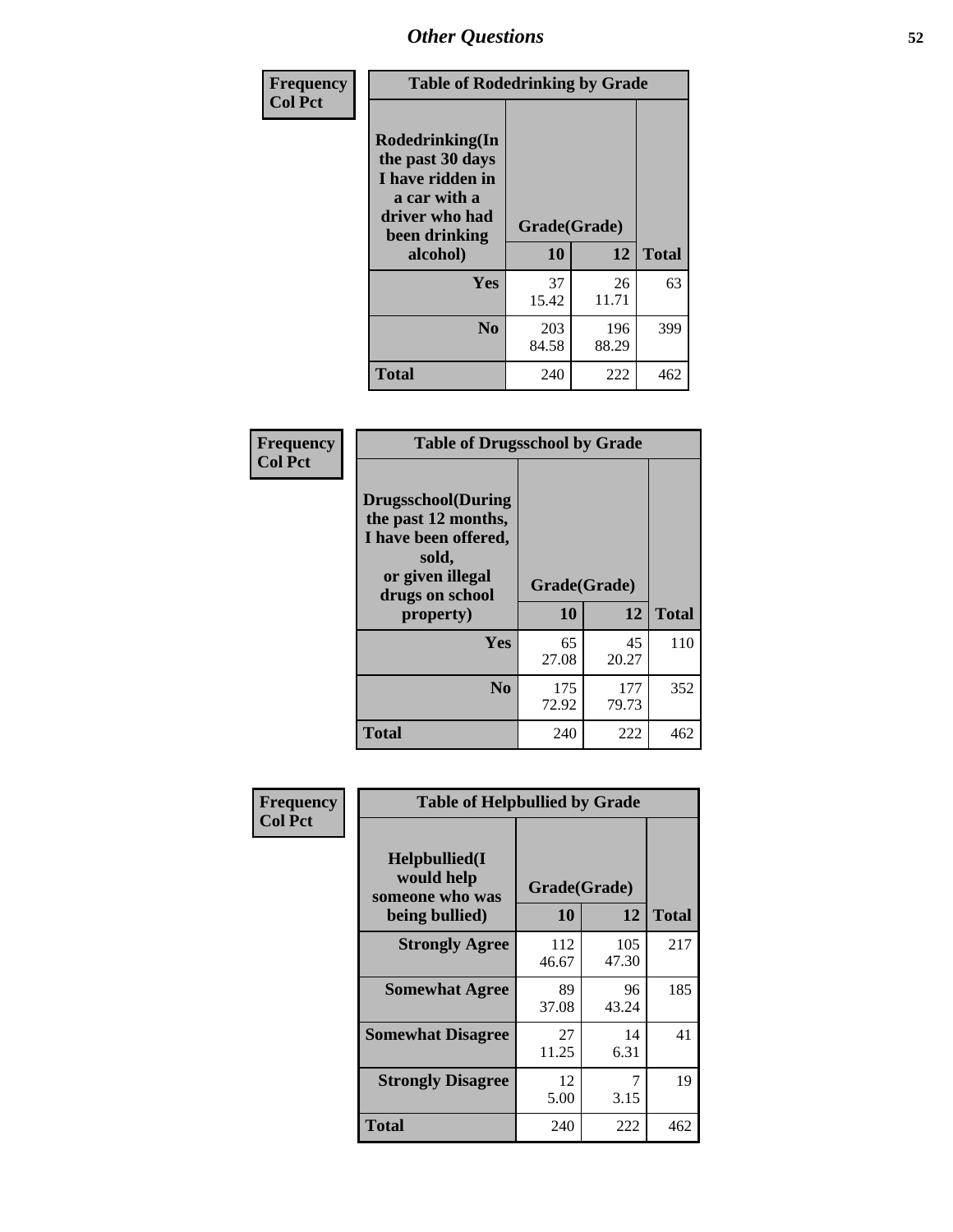| <b>Frequency</b> | <b>Table of Grade by Bingedrinking</b> |                                                                                                         |                                |                              |                   |                        |                        |                   |              |
|------------------|----------------------------------------|---------------------------------------------------------------------------------------------------------|--------------------------------|------------------------------|-------------------|------------------------|------------------------|-------------------|--------------|
| <b>Row Pct</b>   |                                        | Bingedrinking(I have drunk five or more<br>drinks of alcohol at one sitting during the<br>last 30 days) |                                |                              |                   |                        |                        |                   |              |
|                  | Grade(Grade)                           | $\boldsymbol{0}$<br><b>Days</b>                                                                         | 1 or<br>$\overline{2}$<br>days | 3 <sub>to</sub><br>5<br>days | 6 to<br>9<br>days | 10<br>to<br>19<br>days | 20<br>to<br>29<br>days | All<br>30<br>days | <b>Total</b> |
|                  | 10                                     | 212<br>88.33                                                                                            | 9<br>3.75                      | 5<br>2.08                    | $\Omega$<br>0.00  | 3<br>1.25              | 4<br>1.67              | 7<br>2.92         | 240          |
|                  | 12                                     | 187<br>84.23                                                                                            | 14<br>6.31                     | $\tau$<br>3.15               | 5<br>2.25         | 0.45                   | $\Omega$<br>0.00       | 8<br>3.60         | 222          |
|                  | <b>Total</b>                           | 399                                                                                                     | 23                             | 12                           | 5                 | $\overline{4}$         | 4                      | 15                | 462          |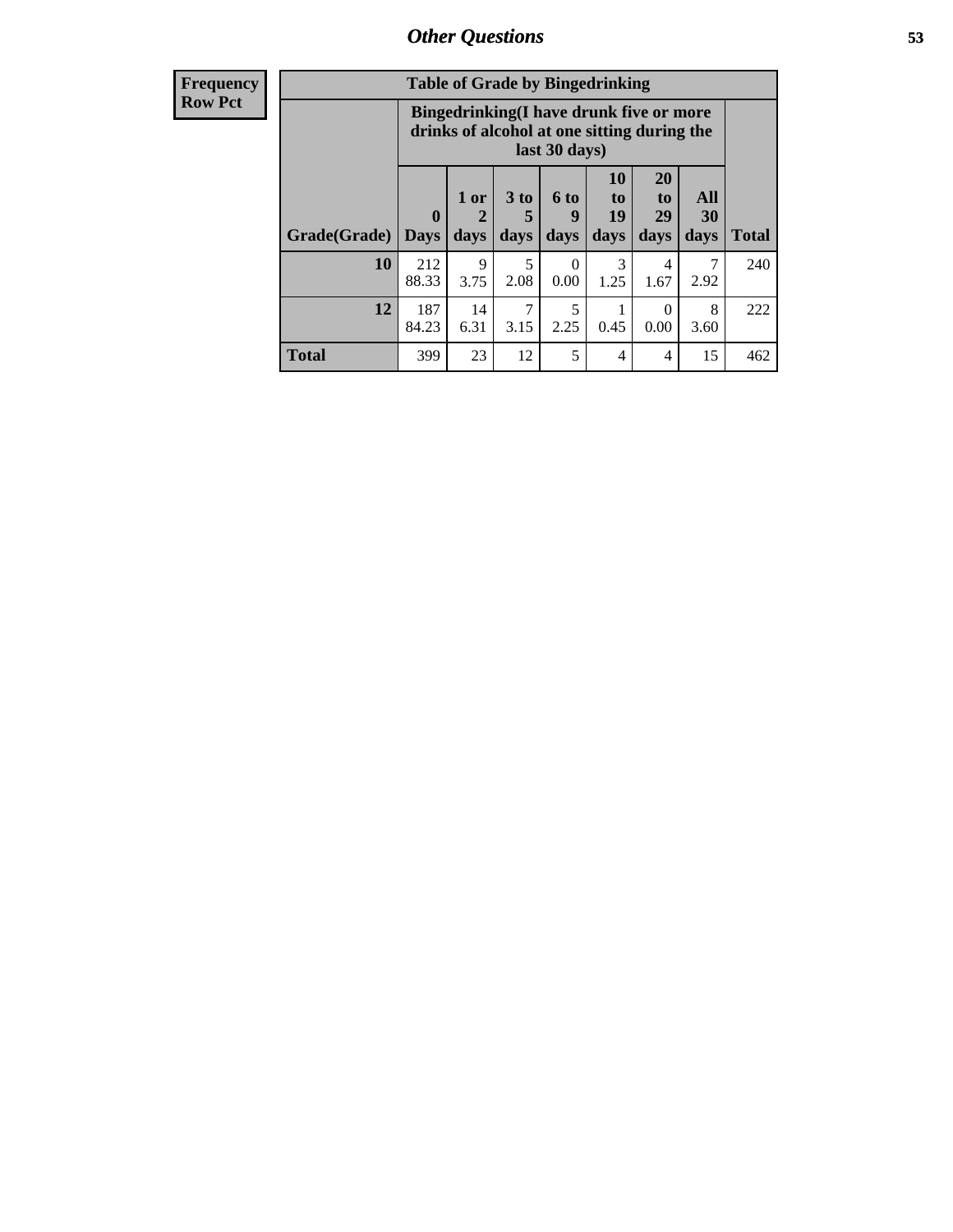### *Nutrition* **54**

| <b>Frequency</b><br>Row Pct |
|-----------------------------|
|                             |

| <b>Table of Grade by Dairy</b> |                          |                                                                                                                      |             |             |     |  |  |  |
|--------------------------------|--------------------------|----------------------------------------------------------------------------------------------------------------------|-------------|-------------|-----|--|--|--|
|                                |                          | Dairy (I eat at least 3 servings of dairy<br>products each day)                                                      |             |             |     |  |  |  |
| Grade(Grade)                   | <b>Strongly</b><br>Agree | <b>Somewhat</b><br><b>Somewhat</b><br><b>Strongly</b><br><b>Disagree</b><br><b>Total</b><br><b>Disagree</b><br>Agree |             |             |     |  |  |  |
| 10                             | 63<br>26.25              | 108<br>45.00                                                                                                         | 45<br>18.75 | 24<br>10.00 | 240 |  |  |  |
| 12                             | 56<br>25.23              | 105<br>47.30                                                                                                         | 42<br>18.92 | 19<br>8.56  | 222 |  |  |  |
| <b>Total</b>                   | 119                      | 213                                                                                                                  | 87          | 43          | 462 |  |  |  |

| <b>Frequency</b> |  |
|------------------|--|
| <b>Row Pct</b>   |  |

| <b>Table of Grade by Fruitveg</b> |                          |                                                                          |                   |                                               |              |  |  |
|-----------------------------------|--------------------------|--------------------------------------------------------------------------|-------------------|-----------------------------------------------|--------------|--|--|
|                                   |                          | Fruitveg(I eat at least 5 servings of fruits<br>and vegetables each day) |                   |                                               |              |  |  |
| Grade(Grade)                      | <b>Strongly</b><br>Agree | Agree                                                                    | Somewhat Somewhat | <b>Strongly</b><br><b>Disagree</b>   Disagree | <b>Total</b> |  |  |
| 10                                | 38<br>15.83              | 89<br>37.08                                                              | 76<br>31.67       | 37<br>15.42                                   | 240          |  |  |
| 12                                | 34<br>15.32              | 77<br>34.68                                                              | 76<br>34.23       | 35<br>15.77                                   | 222          |  |  |
| <b>Total</b>                      | 72                       | 166                                                                      | 152               | 72                                            | 462          |  |  |

| <b>Frequency</b> | <b>Table of Grade by Cafeteriahealthy</b> |                                                                       |                     |                      |                                    |              |
|------------------|-------------------------------------------|-----------------------------------------------------------------------|---------------------|----------------------|------------------------------------|--------------|
| <b>Row Pct</b>   |                                           | Cafeteriahealthy (School meals in my<br>school cafeteria are healthy) |                     |                      |                                    |              |
|                  | Grade(Grade)                              | <b>Strongly</b><br>Agree                                              | Somewhat  <br>Agree | Somewhat<br>Disagree | <b>Strongly</b><br><b>Disagree</b> | <b>Total</b> |
|                  | 10                                        | 14<br>5.83                                                            | 58<br>24.17         | 73<br>30.42          | 95<br>39.58                        | 240          |
|                  | 12                                        | 12<br>5.41                                                            | 65<br>29.28         | 55<br>24.77          | 90<br>40.54                        | 222          |
|                  | Total                                     | 26                                                                    | 123                 | 128                  | 185                                | 462          |

| <b>Frequency</b> |
|------------------|
| <b>Row Pct</b>   |

| <b>Table of Grade by Cafeterianutrition</b>                                               |                          |                     |                                    |                                    |              |  |  |
|-------------------------------------------------------------------------------------------|--------------------------|---------------------|------------------------------------|------------------------------------|--------------|--|--|
| <b>Cafeterianutrition</b> (Facts about nutrition<br>are available in my school cafeteria) |                          |                     |                                    |                                    |              |  |  |
| Grade(Grade)                                                                              | <b>Strongly</b><br>Agree | Somewhat  <br>Agree | <b>Somewhat</b><br><b>Disagree</b> | <b>Strongly</b><br><b>Disagree</b> | <b>Total</b> |  |  |
| 10                                                                                        | 43<br>17.92              | 82<br>34.17         | 70<br>29.17                        | 45<br>18.75                        | 240          |  |  |
| 12                                                                                        | 36<br>16.22              | 99<br>44.59         | 47<br>21.17                        | 40<br>18.02                        | 222          |  |  |
| <b>Total</b>                                                                              | 79                       | 181                 | 117                                | 85                                 | 462          |  |  |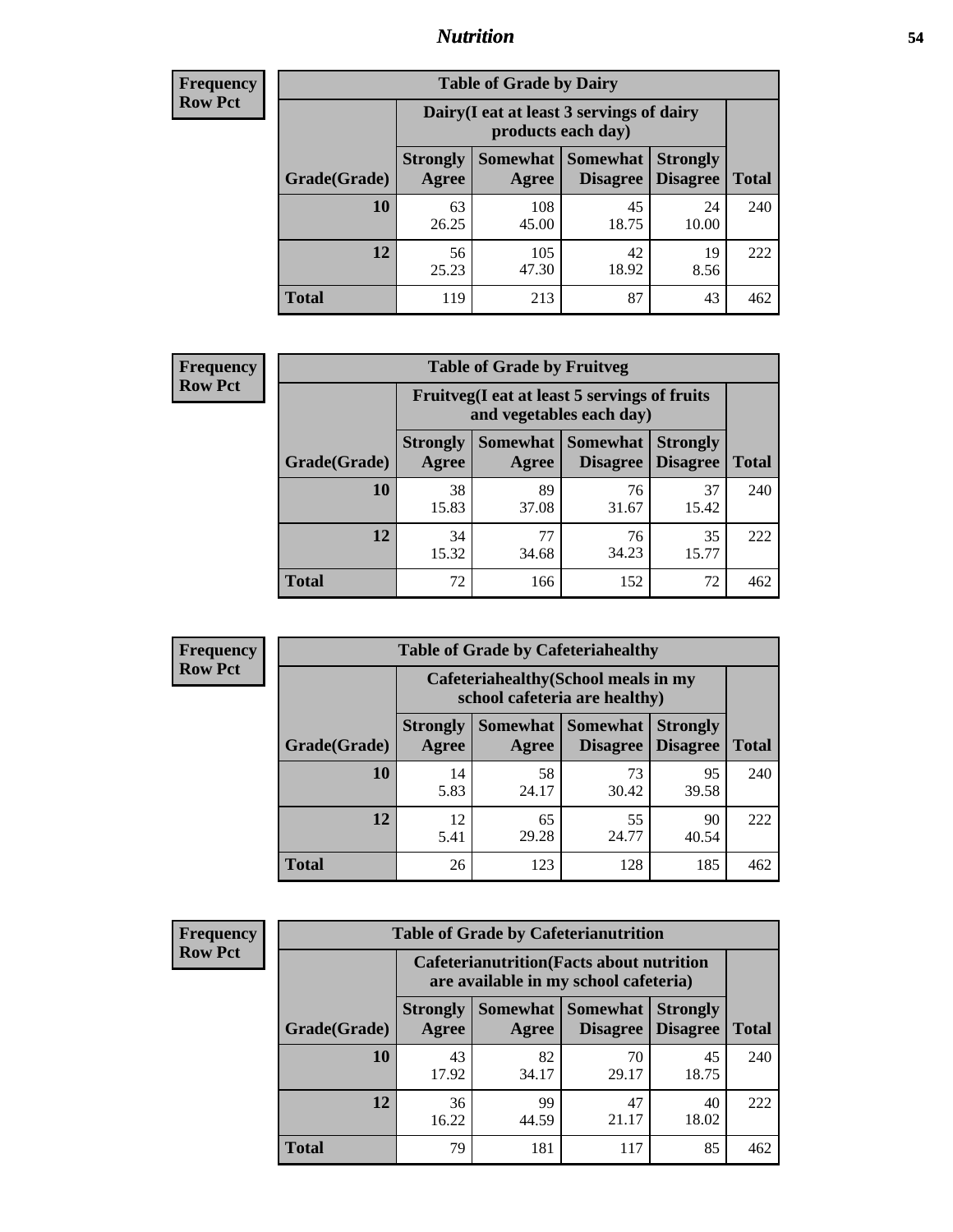### *Nutrition* **55**

| <b>Frequency</b> |
|------------------|
| <b>Row Pct</b>   |

| <b>Table of Grade by Schoollunch</b> |                                                                                                                               |                                                                 |             |             |     |  |  |  |
|--------------------------------------|-------------------------------------------------------------------------------------------------------------------------------|-----------------------------------------------------------------|-------------|-------------|-----|--|--|--|
|                                      |                                                                                                                               | Schoollunch(I eat school lunch three or<br>more times per week) |             |             |     |  |  |  |
| Grade(Grade)                         | Somewhat  <br><b>Somewhat</b><br><b>Strongly</b><br><b>Strongly</b><br><b>Disagree</b><br>Agree<br>Disagree<br>Total<br>Agree |                                                                 |             |             |     |  |  |  |
| 10                                   | 101<br>42.08                                                                                                                  | 32<br>13.33                                                     | 26<br>10.83 | 81<br>33.75 | 240 |  |  |  |
| 12                                   | 74<br>33.33                                                                                                                   | 47<br>21.17                                                     | 15<br>6.76  | 86<br>38.74 | 222 |  |  |  |
| <b>Total</b>                         | 175                                                                                                                           | 79                                                              | 41          | 167         | 462 |  |  |  |

| <b>Frequency</b> |  |
|------------------|--|
| <b>Row Pct</b>   |  |

| <b>Table of Grade by Foodchoices</b>                                       |                          |             |                     |                                             |              |  |  |
|----------------------------------------------------------------------------|--------------------------|-------------|---------------------|---------------------------------------------|--------------|--|--|
| <b>Foodchoices</b> (I make healthy food choices in<br>my school cafeteria) |                          |             |                     |                                             |              |  |  |
| Grade(Grade)                                                               | <b>Strongly</b><br>Agree | Agree       | Somewhat   Somewhat | <b>Strongly</b><br><b>Disagree</b> Disagree | <b>Total</b> |  |  |
| 10                                                                         | 51<br>21.25              | 85<br>35.42 | 48<br>20.00         | 56<br>23.33                                 | 240          |  |  |
| 12                                                                         | 29<br>13.06              | 92<br>41.44 | 47<br>21.17         | 54<br>24.32                                 | 222          |  |  |
| <b>Total</b>                                                               | 80                       | 177         | 95                  | 110                                         | 462          |  |  |

| Frequency      | <b>Table of Grade by Wholewheat</b> |                                                                                                             |             |                                   |                                    |              |  |  |  |
|----------------|-------------------------------------|-------------------------------------------------------------------------------------------------------------|-------------|-----------------------------------|------------------------------------|--------------|--|--|--|
| <b>Row Pct</b> |                                     | Wholewheat (There are whole wheat and<br>multigrain breads and cereals available in<br>my school cafeteria) |             |                                   |                                    |              |  |  |  |
|                | Grade(Grade)                        | <b>Strongly</b><br>Agree                                                                                    | Agree       | Somewhat   Somewhat  <br>Disagree | <b>Strongly</b><br><b>Disagree</b> | <b>Total</b> |  |  |  |
|                | 10                                  | 43<br>17.92                                                                                                 | 72<br>30.00 | 63<br>26.25                       | 62<br>25.83                        | 240          |  |  |  |
|                | 12                                  | 45<br>20.27                                                                                                 | 67<br>30.18 | 54<br>24.32                       | 56<br>25.23                        | 222          |  |  |  |
|                | <b>Total</b>                        | 88                                                                                                          | 139         | 117                               | 118                                | 462          |  |  |  |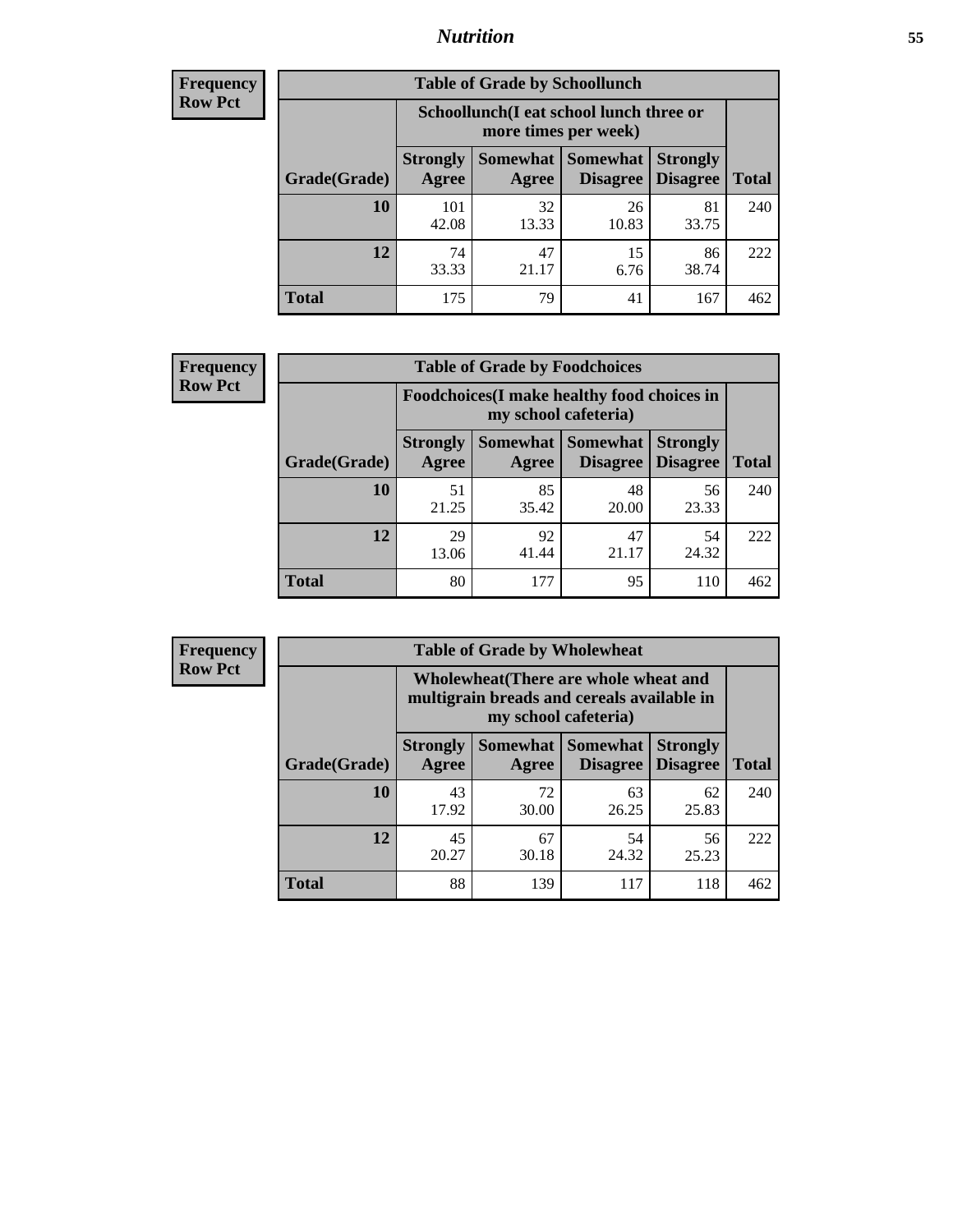### *Nutrition* **56**

**Frequency Row Pct**

| <b>Table of Grade by Healthyvending</b> |                                                                                                                                               |                          |                                    |                                    |              |  |
|-----------------------------------------|-----------------------------------------------------------------------------------------------------------------------------------------------|--------------------------|------------------------------------|------------------------------------|--------------|--|
|                                         | Healthyvending (If only healthy snacks and<br>beverages were available in the vending<br>machines during the school day,<br>I would buy them) |                          |                                    |                                    |              |  |
| Grade(Grade)                            | <b>Strongly</b><br>Agree                                                                                                                      | <b>Somewhat</b><br>Agree | <b>Somewhat</b><br><b>Disagree</b> | <b>Strongly</b><br><b>Disagree</b> | <b>Total</b> |  |
| 10                                      | 51<br>21.25                                                                                                                                   | 67<br>27.92              | 47<br>19.58                        | 75<br>31.25                        | 240          |  |
| 12                                      | 54<br>24.32                                                                                                                                   | 55<br>24.77              | 34<br>15.32                        | 79<br>35.59                        | 222          |  |
| <b>Total</b>                            | 105                                                                                                                                           | 122                      | 81                                 | 154                                | 462          |  |

**Frequency Row Pct**

| <b>Table of Grade by Schoolbreakfast</b> |                                                                                                                                         |                                           |                                    |                                    |              |  |  |
|------------------------------------------|-----------------------------------------------------------------------------------------------------------------------------------------|-------------------------------------------|------------------------------------|------------------------------------|--------------|--|--|
|                                          | Schoolbreakfast (If breakfast were<br>available at school,<br>but outside the cafeteria,<br>I would eat breakfast at school more often) |                                           |                                    |                                    |              |  |  |
| Grade(Grade)                             | <b>Strongly</b><br>Agree                                                                                                                | Somewhat  <br>Agree                       | <b>Somewhat</b><br><b>Disagree</b> | <b>Strongly</b><br><b>Disagree</b> | <b>Total</b> |  |  |
| 10                                       | 82<br>34.17                                                                                                                             | 58<br>24.17                               | 46<br>19.17                        | 54<br>22.50                        | 240          |  |  |
| 12                                       | 83<br>37.39                                                                                                                             | 59<br>38<br>42<br>18.92<br>17.12<br>26.58 |                                    |                                    |              |  |  |
| <b>Total</b>                             | 165                                                                                                                                     | 117                                       | 84                                 | 96                                 | 462          |  |  |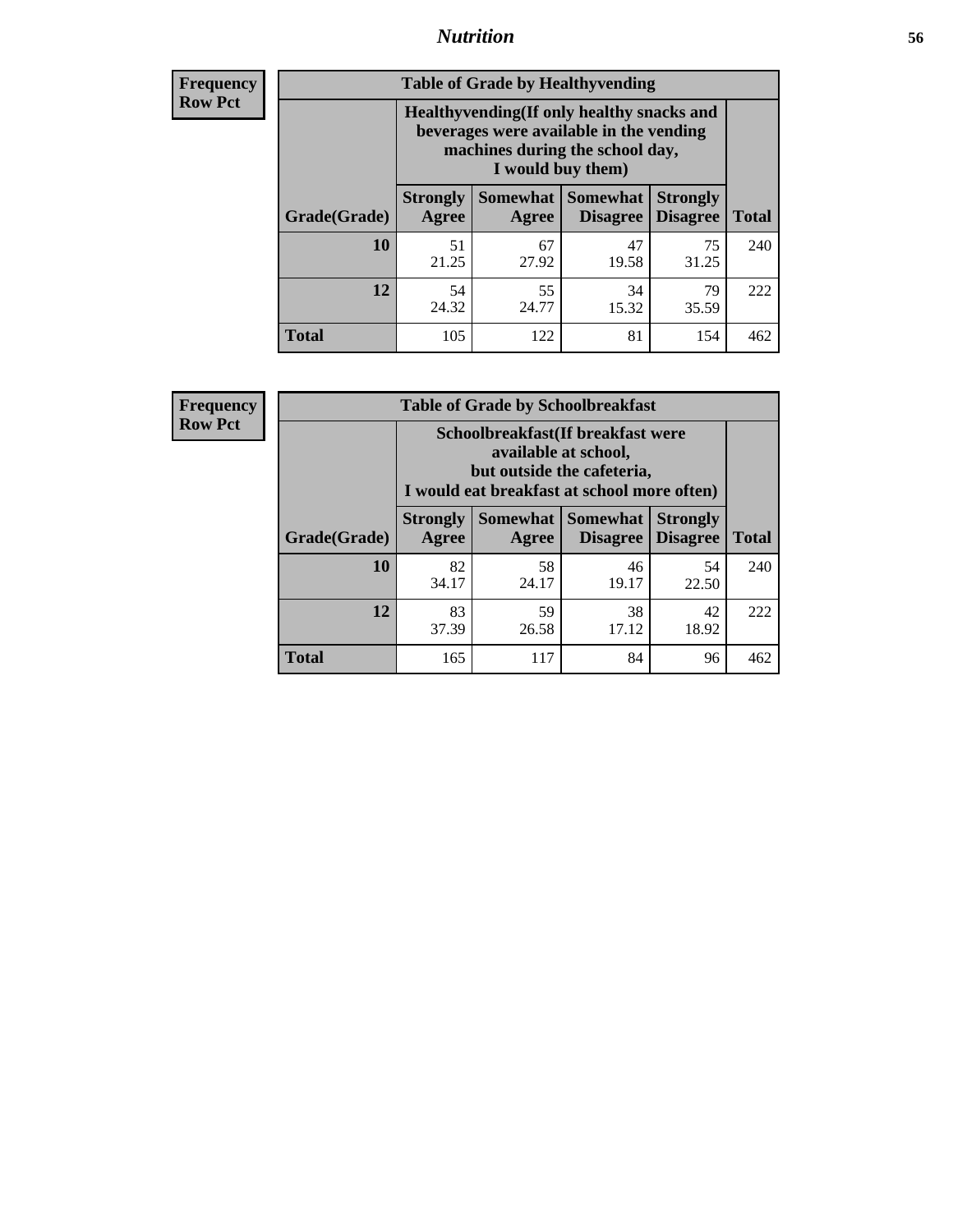| Frequency<br><b>Col Pct</b> | <b>Table of Educationaids by Grade</b>                                                                    |                    |              |              |
|-----------------------------|-----------------------------------------------------------------------------------------------------------|--------------------|--------------|--------------|
|                             | <b>Educationaids</b> (I<br>have been<br>taught about<br><b>HIV/AIDS</b> at<br>school in the<br>past year) | Grade(Grade)<br>10 | 12           | <b>Total</b> |
|                             | Yes                                                                                                       | 196<br>81.67       | 163<br>73.42 | 359          |
|                             | N <sub>0</sub>                                                                                            | 44<br>18.33        | 59<br>26.58  | 103          |
|                             | <b>Total</b>                                                                                              | 240                | 222          | 462          |

| <b>Frequency</b> | <b>Table of Educationcharacter by Grade</b>                                          |              |              |              |
|------------------|--------------------------------------------------------------------------------------|--------------|--------------|--------------|
| <b>Col Pct</b>   | Educationcharacter(I<br>have been taught<br>about character<br>education in the past | Grade(Grade) |              |              |
|                  | year at school)                                                                      | 10           | 12           | <b>Total</b> |
|                  | Yes                                                                                  | 178<br>74.17 | 164<br>73.87 | 342          |
|                  | N <sub>0</sub>                                                                       | 62<br>25.83  | 58<br>26.13  | 120          |
|                  | <b>Total</b>                                                                         | 240          | 222          | 462          |

| Frequency      | <b>Table of Gradcoach1 by Grade</b>              |              |              |              |
|----------------|--------------------------------------------------|--------------|--------------|--------------|
| <b>Col Pct</b> | Gradcoach1(I<br>know who my<br><b>Graduation</b> | Grade(Grade) |              |              |
|                | Coach is)                                        | 10           | 12           | <b>Total</b> |
|                | Yes                                              | 36<br>15.00  | 70<br>31.53  | 106          |
|                | N <sub>0</sub>                                   | 204<br>85.00 | 152<br>68.47 | 356          |
|                | <b>Total</b>                                     | 240          | 222          | 462          |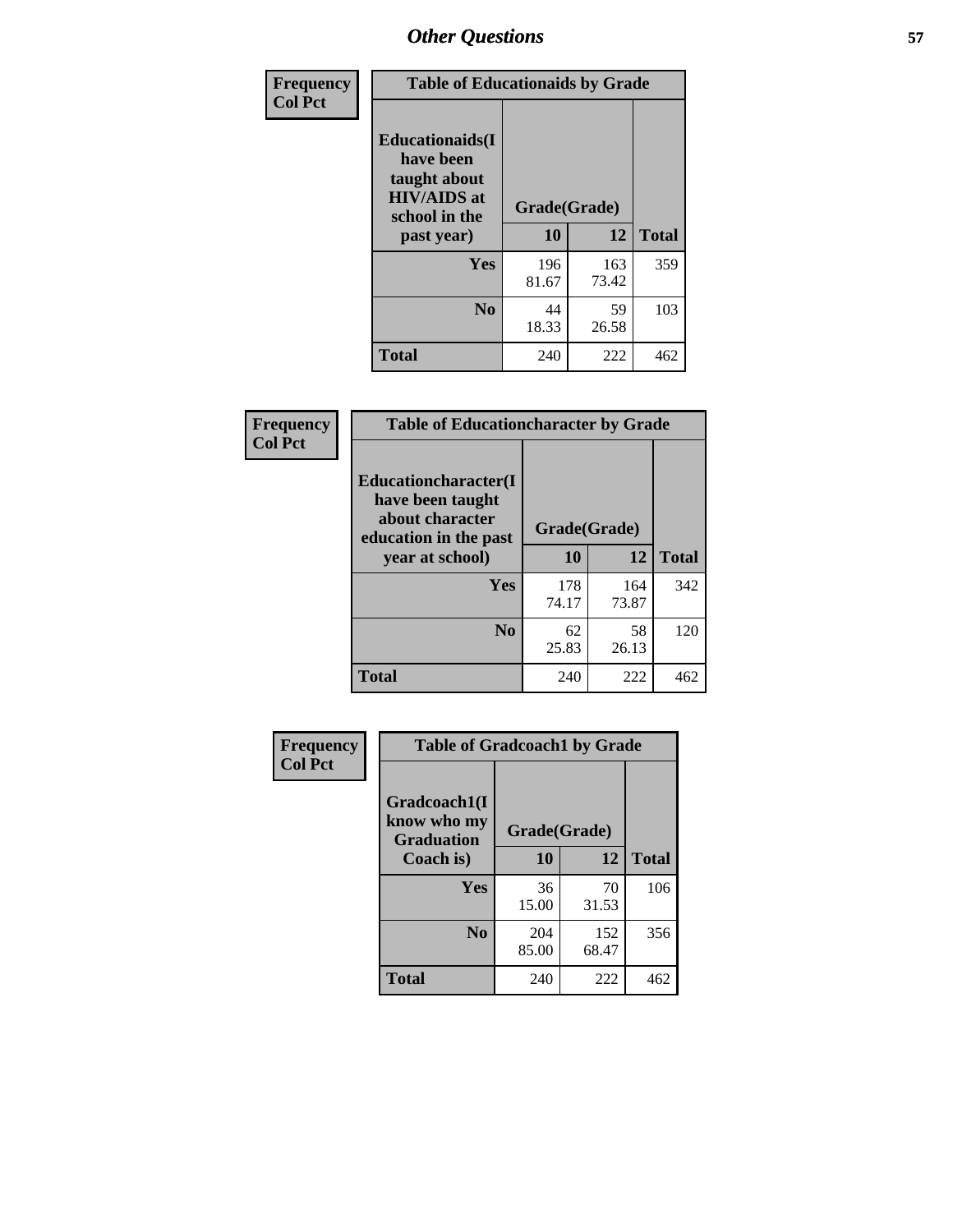| Frequency      | <b>Table of Gradcoach2 by Grade</b> |              |              |              |
|----------------|-------------------------------------|--------------|--------------|--------------|
| <b>Col Pct</b> |                                     |              |              |              |
|                | Gradcoach2(I<br>have                |              |              |              |
|                | contacted my<br><b>Graduation</b>   | Grade(Grade) |              |              |
|                | Coach)                              | 10           | 12           | <b>Total</b> |
|                | <b>Yes</b>                          | 16<br>6.67   | 37<br>16.67  | 53           |
|                | N <sub>0</sub>                      | 224<br>93.33 | 185<br>83.33 | 409          |
|                | <b>Total</b>                        | 240          | 222          | 462          |

| <b>Frequency</b><br><b>Col Pct</b> |                                                                             | <b>Table of Gradcoach3 by Grade</b> |              |              |  |
|------------------------------------|-----------------------------------------------------------------------------|-------------------------------------|--------------|--------------|--|
|                                    | Gradcoach3(I<br>have received<br>assistance<br>from my<br><b>Graduation</b> | Grade(Grade)                        |              |              |  |
|                                    | Coach)                                                                      | 10                                  | 12           | <b>Total</b> |  |
|                                    | Yes                                                                         | 9<br>3.75                           | 32<br>14.41  | 41           |  |
|                                    | N <sub>0</sub>                                                              | 60<br>25.00                         | 46<br>20.72  | 106          |  |
|                                    | Don't know                                                                  | 171<br>71.25                        | 144<br>64.86 | 315          |  |
|                                    | <b>Total</b>                                                                | 240                                 | 222          | 462          |  |

| Frequency<br><b>Col Pct</b> | <b>Table of Selfharm by Grade</b>                                                                                                                                                      |                    |              |              |  |
|-----------------------------|----------------------------------------------------------------------------------------------------------------------------------------------------------------------------------------|--------------------|--------------|--------------|--|
|                             | <b>Selfharm</b> (During<br>the past 12<br>months,<br>I harmed myself<br>on purpose<br><b>Suicideconsider</b><br>During the past<br>12 months,<br>I seriously<br>considered<br>suicide) | Grade(Grade)<br>10 | 12           | <b>Total</b> |  |
|                             | Yes                                                                                                                                                                                    | 24                 | 15           | 39           |  |
|                             |                                                                                                                                                                                        | 10.00              | 6.76         |              |  |
|                             | N <sub>0</sub>                                                                                                                                                                         | 216<br>90.00       | 207<br>93.24 | 423          |  |
|                             | <b>Total</b>                                                                                                                                                                           | 240                | 222          | 462          |  |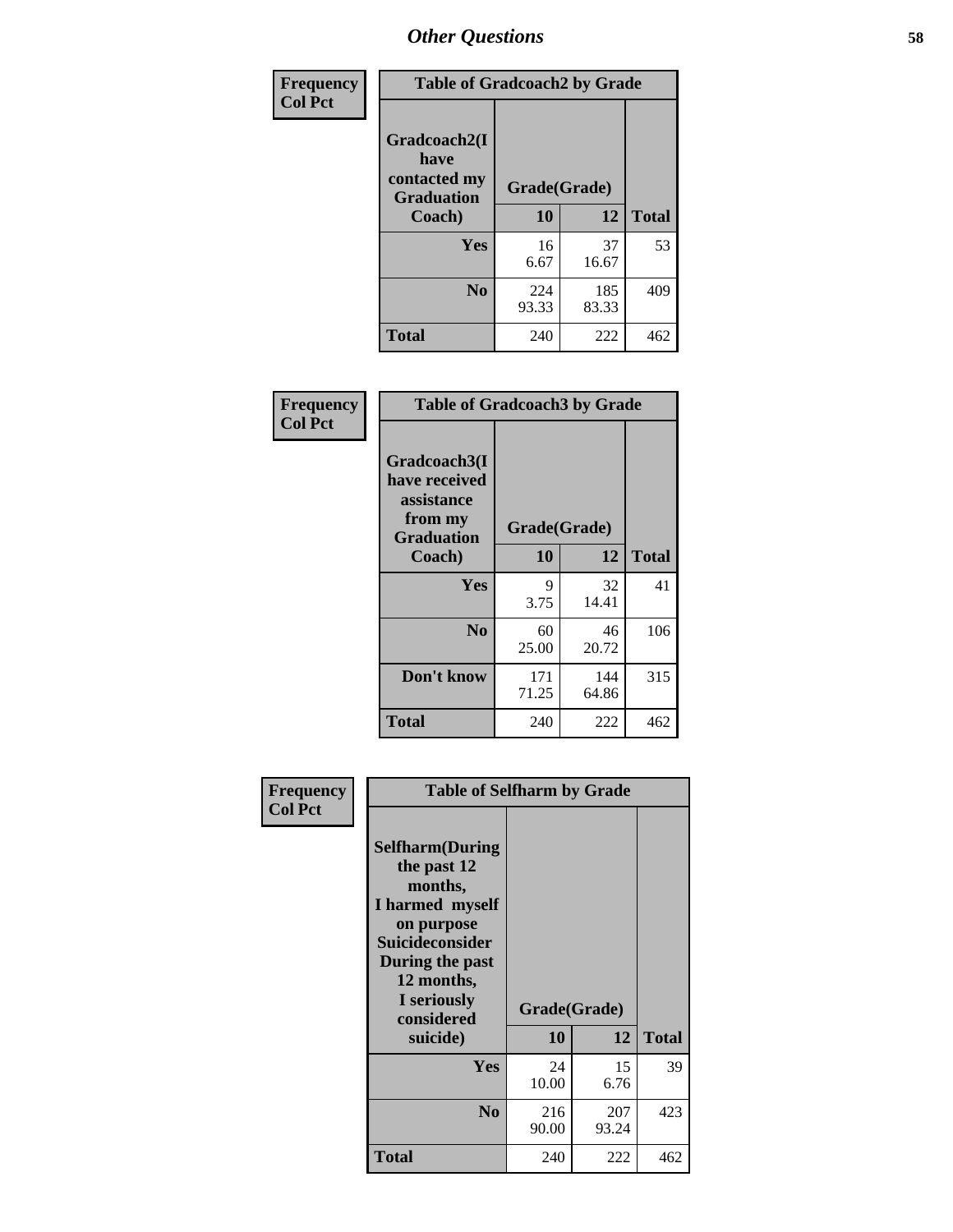| <b>Frequency</b> | <b>Table of Suicideconsider by Grade</b> |              |              |              |  |
|------------------|------------------------------------------|--------------|--------------|--------------|--|
| <b>Col Pct</b>   |                                          | Grade(Grade) |              |              |  |
|                  | Suicideconsider                          | 10           | 12           | <b>Total</b> |  |
|                  | Yes                                      | 21<br>8.75   | 12<br>5.41   | 33           |  |
|                  | N <sub>0</sub>                           | 219<br>91.25 | 210<br>94.59 | 429          |  |
|                  | <b>Total</b>                             | 240          | 222          | 462          |  |

| Frequency      | <b>Table of Suicideattempt by Grade</b>              |              |              |              |
|----------------|------------------------------------------------------|--------------|--------------|--------------|
| <b>Col Pct</b> | Suicideattempt(I<br>have attempted<br>suicide in the | Grade(Grade) |              |              |
|                | last year)                                           | 10           | 12           | <b>Total</b> |
|                | Yes                                                  | 14<br>5.83   | 3<br>1.35    | 17           |
|                | N <sub>0</sub>                                       | 226<br>94.17 | 219<br>98.65 | 445          |
|                | <b>Total</b>                                         | 240          | 222          | 462          |

| Frequency      | <b>Table of Instantmessaged by Grade</b>               |              |              |              |
|----------------|--------------------------------------------------------|--------------|--------------|--------------|
| <b>Col Pct</b> | Instantmessaged(I<br>have instant<br>messaged people I | Grade(Grade) |              |              |
|                | do not even know)                                      | 10           | 12           | <b>Total</b> |
|                | <b>Yes</b>                                             | 69<br>28.75  | 69<br>31.08  | 138          |
|                | N <sub>0</sub>                                         | 171<br>71.25 | 153<br>68.92 | 324          |
|                | <b>Total</b>                                           | 240          | 222          | 462          |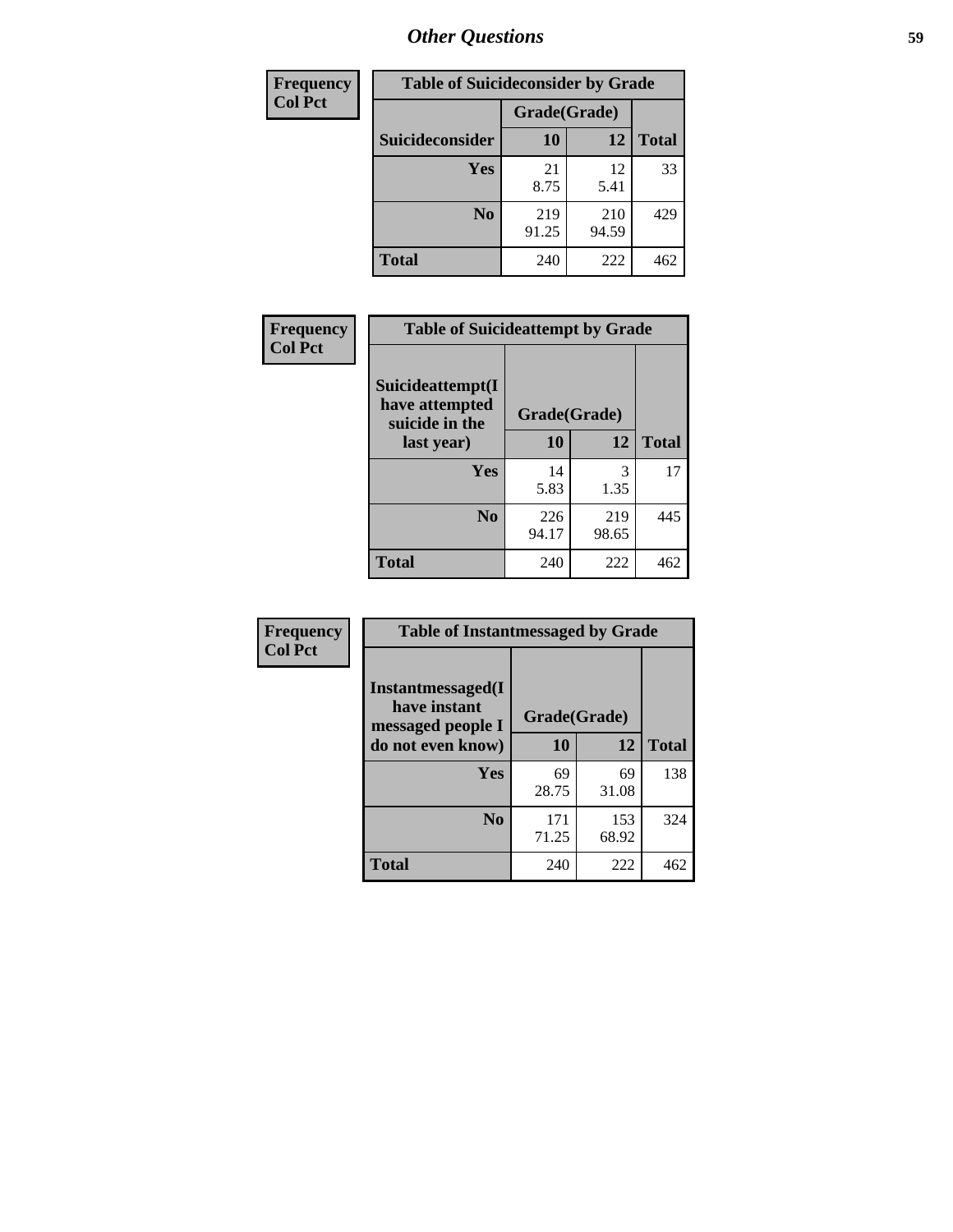| Frequency      | <b>Table of Getsalong by Grade</b>                  |              |              |              |
|----------------|-----------------------------------------------------|--------------|--------------|--------------|
| <b>Col Pct</b> | Getsalong(I get<br>along with other<br>students and | Grade(Grade) |              |              |
|                | adults)                                             | 10           | 12           | <b>Total</b> |
|                | <b>Strongly Agree</b>                               | 116<br>48.33 | 128<br>57.66 | 244          |
|                | <b>Somewhat Agree</b>                               | 105<br>43.75 | 81<br>36.49  | 186          |
|                | <b>Somewhat Disagree</b>                            | 10<br>4.17   | 5<br>2.25    | 15           |
|                | <b>Strongly Disagree</b>                            | 9<br>3.75    | 8<br>3.60    | 17           |
|                | <b>Total</b>                                        | 240          | 222          | 462          |

| Frequency      |                                  | <b>Table of Safehome by Grade</b> |              |              |  |  |  |  |
|----------------|----------------------------------|-----------------------------------|--------------|--------------|--|--|--|--|
| <b>Col Pct</b> | Safehome(I feel<br>safe at home) | Grade(Grade)<br>10                | 12           | <b>Total</b> |  |  |  |  |
|                | <b>Strongly Agree</b>            | 181<br>75.42                      | 176<br>79.28 | 357          |  |  |  |  |
|                | <b>Somewhat Agree</b>            | 38<br>15.83                       | 36<br>16.22  | 74           |  |  |  |  |
|                | <b>Somewhat Disagree</b>         | 9<br>3.75                         | 6<br>2.70    | 15           |  |  |  |  |
|                | <b>Strongly Disagree</b>         | 12<br>5.00                        | 4<br>1.80    | 16           |  |  |  |  |
|                | <b>Total</b>                     | 240                               | 222          | 462          |  |  |  |  |

| Frequency      |                                                                                     | <b>Table of Adulttalk by Grade</b> |              |              |
|----------------|-------------------------------------------------------------------------------------|------------------------------------|--------------|--------------|
| <b>Col Pct</b> | <b>Adulttalk(I</b><br>know an<br>adult at<br>school that<br>I can talk<br>with if I | Grade(Grade)                       |              |              |
|                | need help)                                                                          | 10                                 | 12           | <b>Total</b> |
|                | Yes                                                                                 | 174<br>72.50                       | 181<br>81.53 | 355          |
|                | N <sub>0</sub>                                                                      | 66<br>27.50                        | 41<br>18.47  | 107          |
|                | <b>Total</b>                                                                        | 240                                | 222          | 462          |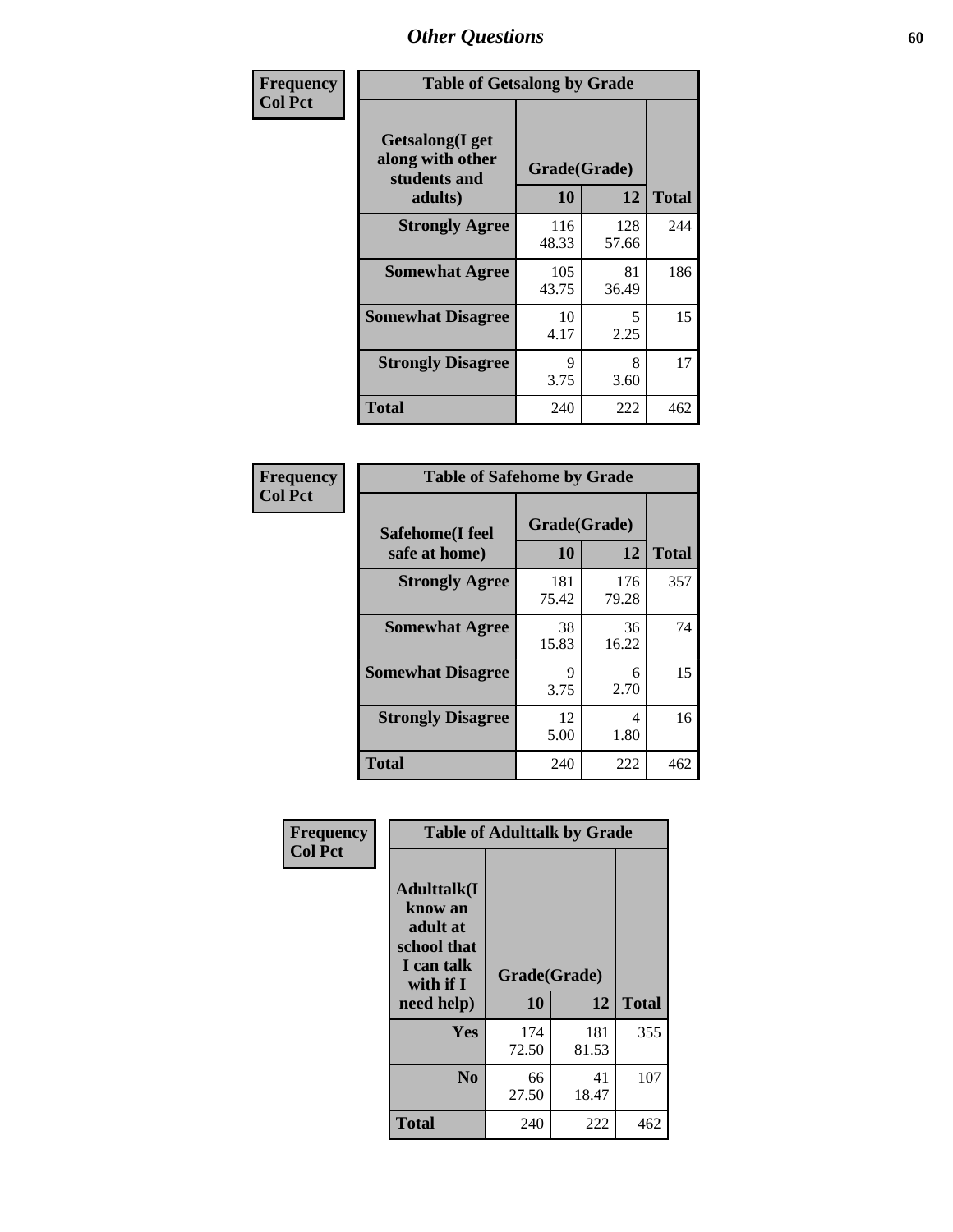**Frequency Row Pct**

r

| <b>Table of Grade by Tvtime</b> |             |                                                                                        |             |             |             |             |              |  |  |  |
|---------------------------------|-------------|----------------------------------------------------------------------------------------|-------------|-------------|-------------|-------------|--------------|--|--|--|
|                                 |             | Tvtime(On an average school day,<br>how much unsupervised time do I spend watching TV) |             |             |             |             |              |  |  |  |
|                                 |             | <b>Less that</b>                                                                       |             | $2 - 3$     | $4 - 5$     | $6+$        |              |  |  |  |
| Grade(Grade)                    | None        | hour/day                                                                               | hour/day    | hours/day   | hours/day   | hours/day   | <b>Total</b> |  |  |  |
| 10                              | 41<br>17.08 | 54<br>22.50                                                                            | 31<br>12.92 | 61<br>25.42 | 29<br>12.08 | 24<br>10.00 | 240          |  |  |  |
| 12                              | 37<br>16.67 | 38<br>17.12                                                                            | 38<br>17.12 | 53<br>23.87 | 36<br>16.22 | 20<br>9.01  | 222          |  |  |  |
| <b>Total</b>                    | 78          | 92                                                                                     | 69          | 114         | 65          | 44          | 462          |  |  |  |

**Frequency Row Pct**

| <b>Table of Grade by Computertime</b> |             |                                                                                                                               |             |             |            |            |     |  |  |
|---------------------------------------|-------------|-------------------------------------------------------------------------------------------------------------------------------|-------------|-------------|------------|------------|-----|--|--|
|                                       |             | Computertime (On an average school day,<br>how much unsupervised time do I spend on the computer)                             |             |             |            |            |     |  |  |
| Grade(Grade)                          | None        | <b>Less that</b><br>$2 - 3$<br>$4 - 5$<br>$6+$<br>hours/day<br>hour/day<br>hour/day<br>hours/day<br>hours/day<br><b>Total</b> |             |             |            |            |     |  |  |
| 10                                    | 46<br>19.17 | 66<br>27.50                                                                                                                   | 47<br>19.58 | 42<br>17.50 | 17<br>7.08 | 22<br>9.17 | 240 |  |  |
| 12                                    | 30<br>13.51 | 54<br>24.32                                                                                                                   | 43<br>19.37 | 58<br>26.13 | 22<br>9.91 | 15<br>6.76 | 222 |  |  |
| <b>Total</b>                          | 76          | 120                                                                                                                           | 90          | 100         | 39         | 37         | 462 |  |  |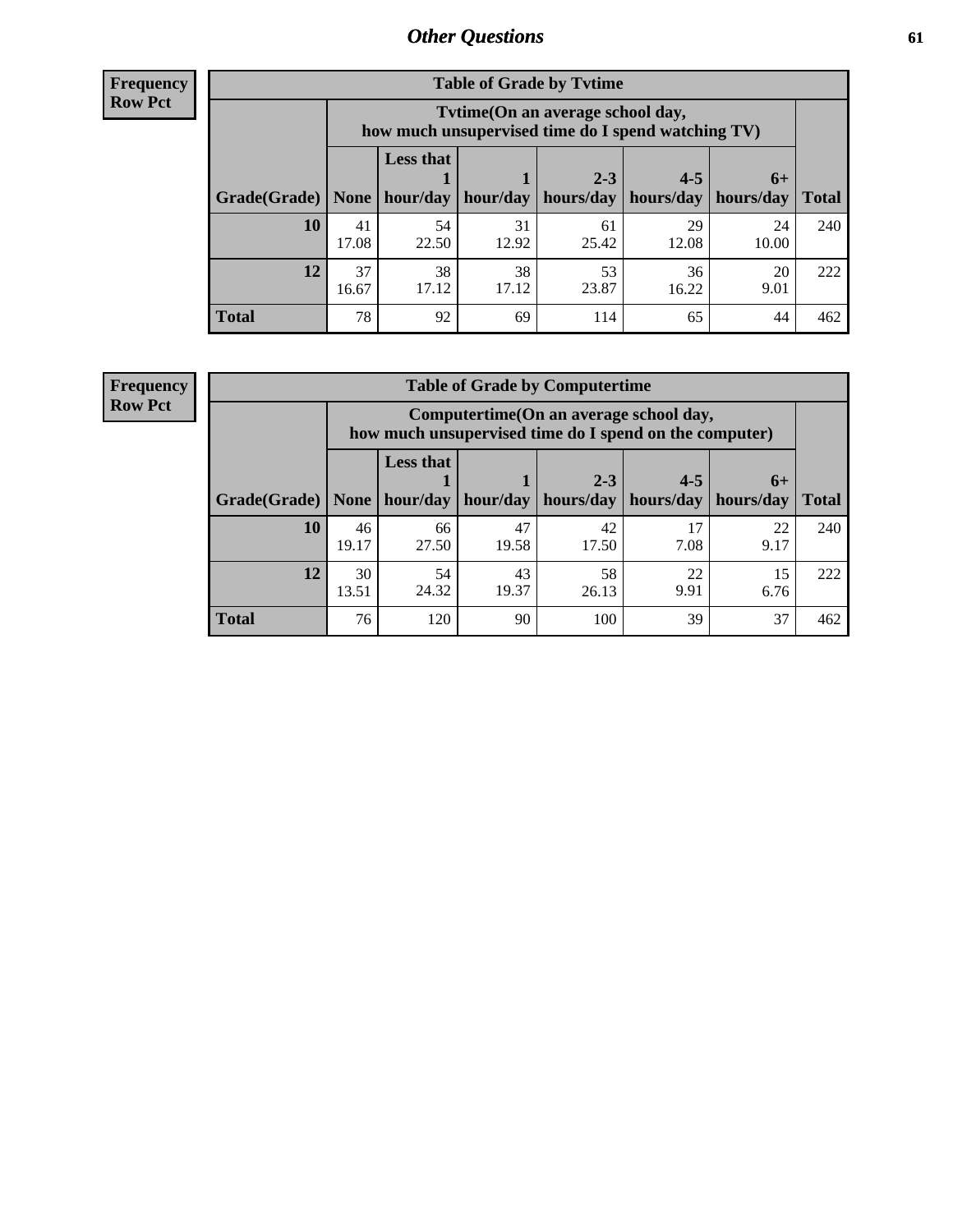#### *Questions about Driving Laws* **62** *Driving Questions were asked only of high school students.*

| <b>Frequency</b> |
|------------------|
| <b>Row Pct</b>   |

| <b>Table of Grade by License1</b> |                                                                    |                                                                                                                                           |                |               |               |              |  |  |  |
|-----------------------------------|--------------------------------------------------------------------|-------------------------------------------------------------------------------------------------------------------------------------------|----------------|---------------|---------------|--------------|--|--|--|
|                                   |                                                                    | License1(During the first 6 months of driving<br>with a provisional license,<br>the only passengers who can ride with the<br>driver are:) |                |               |               |              |  |  |  |
| Grade(Grade)                      | <b>Parent or</b><br>Guardian                                       | Family<br>  Members                                                                                                                       | <b>Friends</b> | <b>Anyone</b> | Don't<br>Know | <b>Total</b> |  |  |  |
| 10                                | 52<br>21.67                                                        | 147<br>61.25                                                                                                                              | 6<br>2.50      | 16<br>6.67    | 19<br>7.92    | 240          |  |  |  |
| 12                                | 54<br>150<br>2<br>8<br>8<br>24.32<br>0.90<br>67.57<br>3.60<br>3.60 |                                                                                                                                           |                |               |               |              |  |  |  |
| <b>Total</b>                      | 106                                                                | 297                                                                                                                                       | 8              | 24            | 27            | 462          |  |  |  |

| <b>Frequency</b> | <b>Table of Grade by License2</b>                                                                        |                           |                              |                  |                                                      |               |              |  |
|------------------|----------------------------------------------------------------------------------------------------------|---------------------------|------------------------------|------------------|------------------------------------------------------|---------------|--------------|--|
| <b>Row Pct</b>   | License2(17 yr old drivers with a<br>provisional driver's license cannot<br>drive between the hours of:) |                           |                              |                  |                                                      |               |              |  |
|                  | Grade(Grade)                                                                                             | <b>Midnight</b><br>to 6am | 1am<br>t <sub>0</sub><br>5am | 1am<br>to<br>6am | N <sub>0</sub><br>curfew<br>for $17$<br>vear<br>olds | Don't<br>Know | <b>Total</b> |  |
|                  | 10                                                                                                       | 156<br>65.00              | 16<br>6.67                   | 15<br>6.25       | 10<br>4.17                                           | 43<br>17.92   | 240          |  |
|                  | 12                                                                                                       | 161<br>72.52              | 18<br>8.11                   | 14<br>6.31       | $\overline{2}$<br>0.90                               | 27<br>12.16   | 222          |  |
|                  | <b>Total</b>                                                                                             | 317                       | 34                           | 29               | 12                                                   | 70            | 462          |  |

| Frequency      |              | <b>Table of Grade by License3</b>                                                      |             |             |            |             |               |              |
|----------------|--------------|----------------------------------------------------------------------------------------|-------------|-------------|------------|-------------|---------------|--------------|
| <b>Row Pct</b> |              | License3(For drivers under the age of 21,<br>what level of alcohol is considered DUI?) |             |             |            |             |               |              |
|                | Grade(Grade) | Any<br><b>Amount</b>                                                                   | 0.02        | 0.04        | 0.06       | 0.08        | Don't<br>know | <b>Total</b> |
|                | 10           | 36<br>15.00                                                                            | 82<br>34.17 | 28<br>11.67 | 15<br>6.25 | 30<br>12.50 | 49<br>20.42   | 240          |
|                | 12           | 51<br>22.97                                                                            | 51<br>22.97 | 30<br>13.51 | 11<br>4.95 | 20<br>9.01  | 59<br>26.58   | 222          |
|                | <b>Total</b> | 87                                                                                     | 133         | 58          | 26         | 50          | 108           | 462          |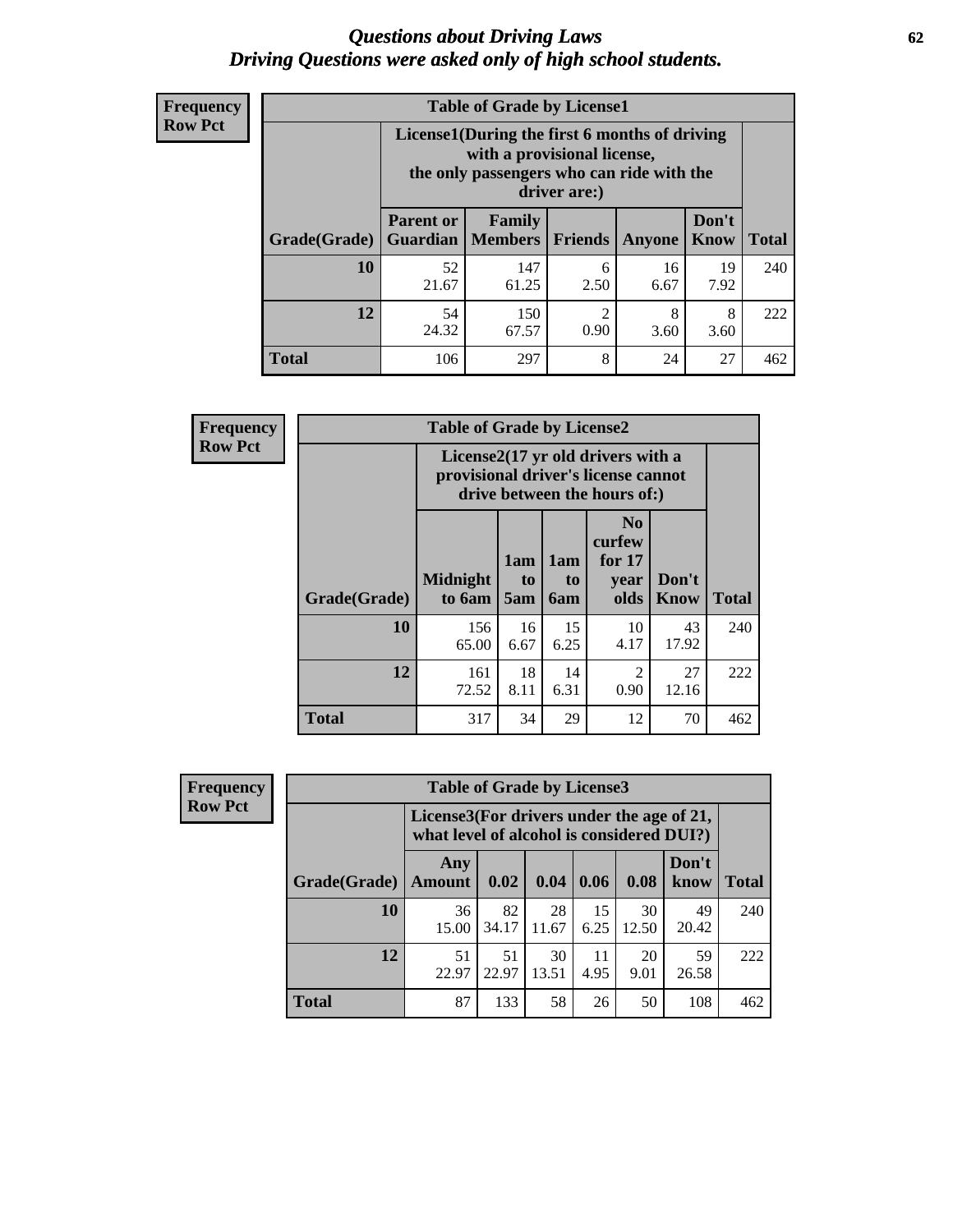#### *Questions about Driving Laws* **63** *Driving Questions were asked only of high school students.*

**Frequency Row Pct**

| <b>Table of Grade by License4</b> |             |                                                                                                                                                                                                                                                                                       |             |            |            |             |     |  |  |
|-----------------------------------|-------------|---------------------------------------------------------------------------------------------------------------------------------------------------------------------------------------------------------------------------------------------------------------------------------------|-------------|------------|------------|-------------|-----|--|--|
|                                   |             | License4(A driver under 21 automatically<br>loses his/her license if caught exceeding the<br>posted speet limit by:)<br>Can't<br>lose<br><b>Depends</b><br>license<br>$15+$<br>$25+$<br>$35+$<br>Don't<br>for<br><b>on</b><br>mph<br>speeding<br><b>Total</b><br>know<br>mph<br>judge |             |            |            |             |     |  |  |
| Grade(Grade)                      | mph         |                                                                                                                                                                                                                                                                                       |             |            |            |             |     |  |  |
| 10                                | 50<br>20.83 | 45<br>18.75                                                                                                                                                                                                                                                                           | 40<br>16.67 | 18<br>7.50 | 11<br>4.58 | 76<br>31.67 | 240 |  |  |
| 12                                | 30<br>13.51 | 66<br>46<br>20<br>54<br>6<br>29.73<br>20.72<br>2.70<br>24.32<br>9.01                                                                                                                                                                                                                  |             |            |            |             |     |  |  |
| <b>Total</b>                      | 80          | 111                                                                                                                                                                                                                                                                                   | 86          | 38         | 17         | 130         | 462 |  |  |

| Frequency      | <b>Table of Grade by License5</b> |                                                                                                                                                             |                |               |       |
|----------------|-----------------------------------|-------------------------------------------------------------------------------------------------------------------------------------------------------------|----------------|---------------|-------|
| <b>Row Pct</b> |                                   | License5(A)<br>Georgia teenager<br>with family<br>connections or a<br>good lawyer can<br>break a teen<br>driving law and<br>keep their driver's<br>license) |                |               |       |
|                | Grade(Grade)                      | <b>Yes</b>                                                                                                                                                  | N <sub>0</sub> | Don't<br>know | Total |
|                | 10                                | 31<br>12.92                                                                                                                                                 | 134<br>55.83   | 75<br>31.25   | 240   |
|                | 12                                | 69<br>31.08                                                                                                                                                 | 94<br>42.34    | 59<br>26.58   | 222   |
|                | <b>Total</b>                      | 100                                                                                                                                                         | 228            | 134           | 462   |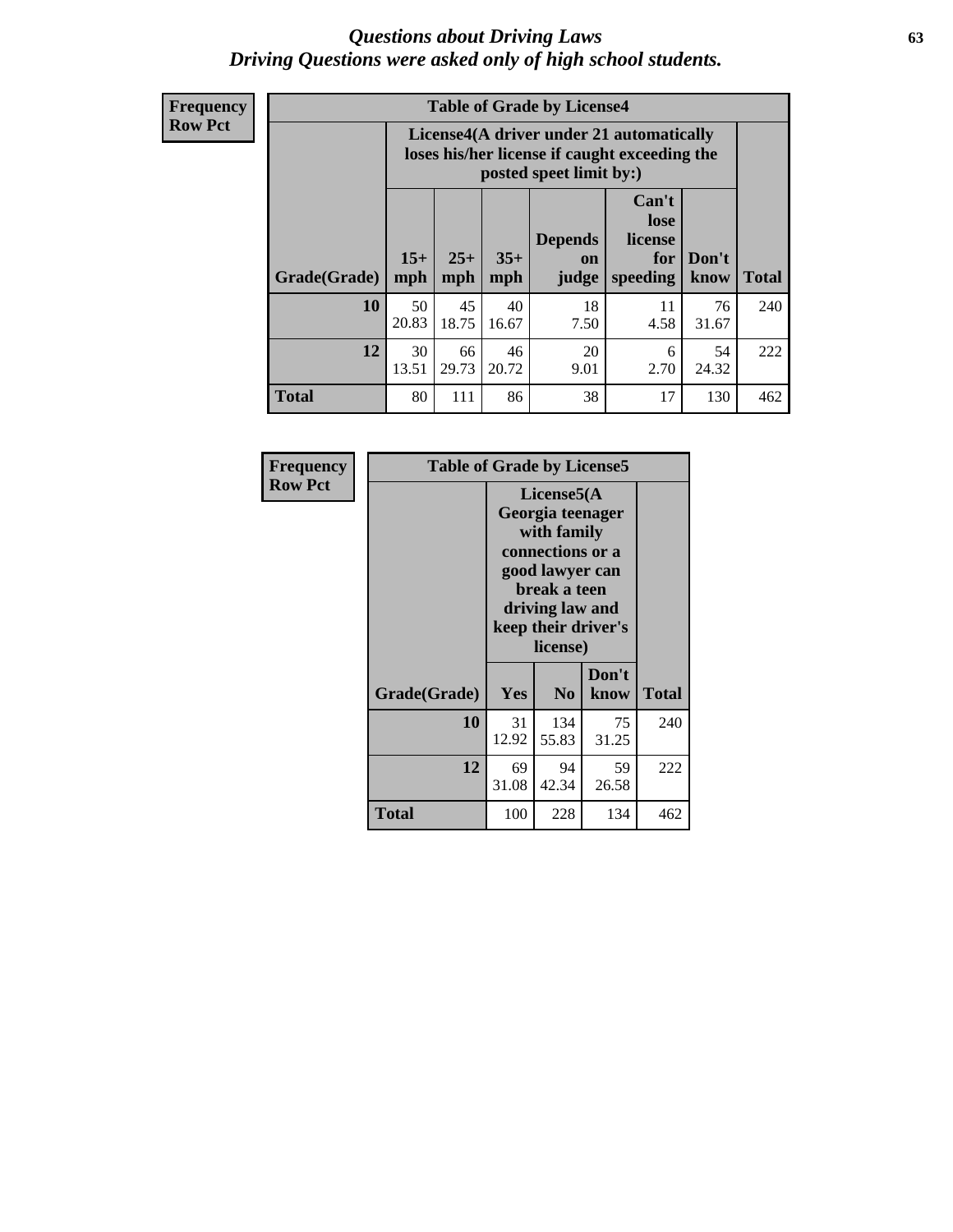#### *Questions about Driving Laws* **64** *Driving Questions were asked only of high school students.*

| <b>Frequency</b> | <b>Table of Grade by License6</b> |             |                                                                                                                           |                    |              |  |
|------------------|-----------------------------------|-------------|---------------------------------------------------------------------------------------------------------------------------|--------------------|--------------|--|
| <b>Row Pct</b>   |                                   |             | License <sub>6</sub> (I know a<br>friend or<br>classmate that<br>broke a teen<br>driving law,<br>keep his/her<br>license) | but was allowed to |              |  |
|                  | Grade(Grade)                      | Yes         | N <sub>0</sub>                                                                                                            | Don't<br>know      | <b>Total</b> |  |
|                  | 10                                | 76<br>31.67 | 98<br>40.83                                                                                                               | 66<br>27.50        | 240          |  |
|                  | 12                                | 82<br>36.94 | 81<br>36.49                                                                                                               | 59<br>26.58        | 222          |  |
|                  | <b>Total</b>                      | 158         | 179                                                                                                                       | 125                | 462          |  |

| <b>Frequency</b> |              |                                                                             | <b>Table of Grade by License7</b>   |                                                                                               |                        |              |
|------------------|--------------|-----------------------------------------------------------------------------|-------------------------------------|-----------------------------------------------------------------------------------------------|------------------------|--------------|
| <b>Row Pct</b>   |              |                                                                             |                                     | License7(A student under the age of 18 cam loser<br>his/her driving privileges if he or she:) |                        |              |
|                  | Grade(Grade) | <b>Have</b><br>more than<br>10<br>unexcused<br>absences<br>per school<br>yr | Drop out<br>without  <br>graduating | <b>Bring</b><br>alcohol/drugs/weapon<br>to school                                             | All of<br>the<br>above | <b>Total</b> |
|                  | 10           | 55<br>22.92                                                                 | 17<br>7.08                          | 2.92                                                                                          | 161<br>67.08           | 240          |
|                  | 12           | 49<br>22.07                                                                 | $\overline{2}$<br>0.90              | 4<br>1.80                                                                                     | 167<br>75.23           | 222          |
|                  | <b>Total</b> | 104                                                                         | 19                                  | 11                                                                                            | 328                    | 462          |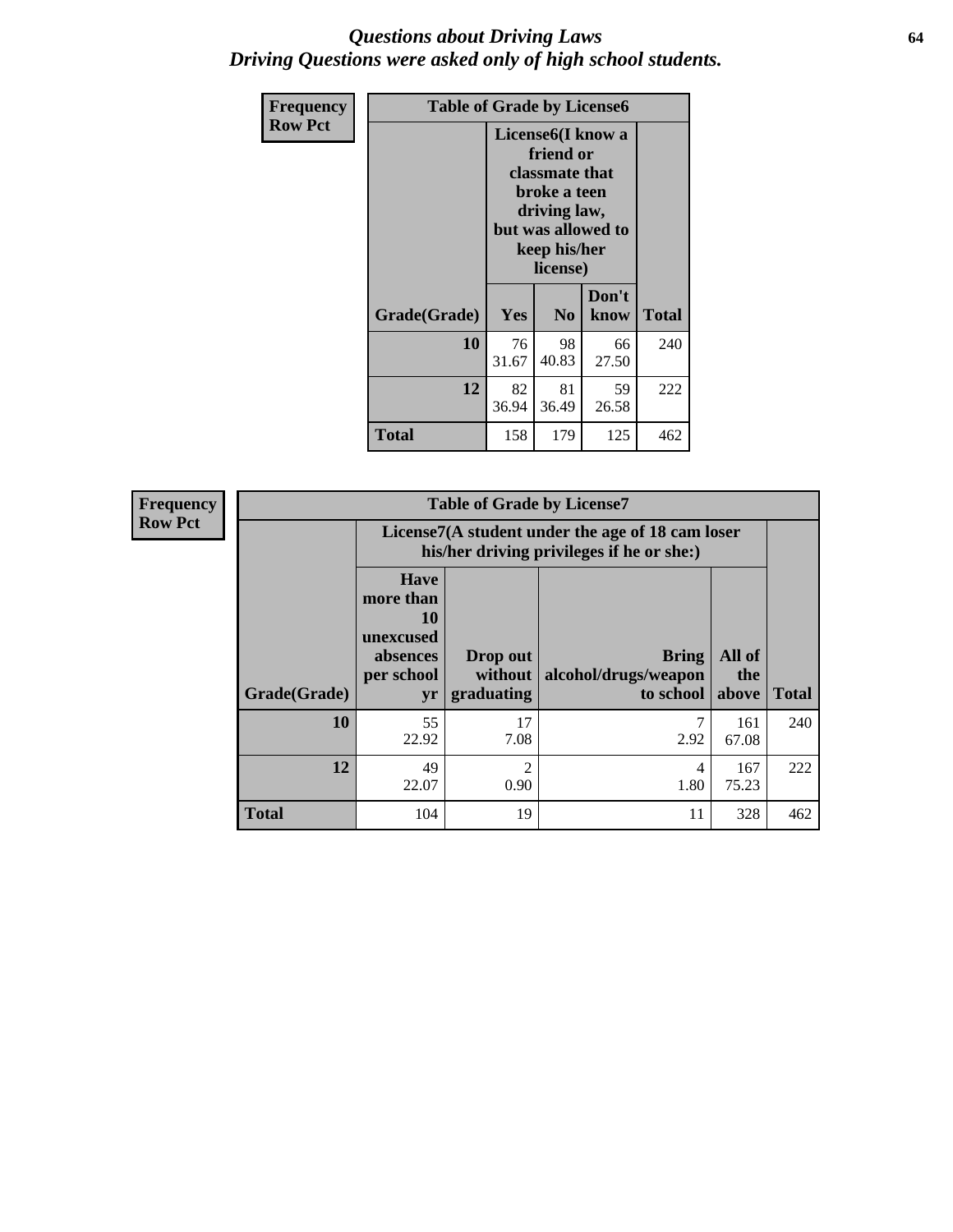# *Select Results by Gender* **65**

| Frequency      | <b>Table of SchoolClimate2 by Gender</b>          |                                 |              |              |  |
|----------------|---------------------------------------------------|---------------------------------|--------------|--------------|--|
| <b>Col Pct</b> | SchoolClimate2(I<br>feel successful at<br>school) | Gender(Gender)<br><b>Female</b> | <b>Male</b>  | <b>Total</b> |  |
|                | <b>Strongly Agree</b>                             | 104<br>38.52                    | 64<br>33.33  | 168          |  |
|                | <b>Somewhat Agree</b>                             | 146<br>54.07                    | 107<br>55.73 | 253          |  |
|                | <b>Somewhat Disagree</b>                          | 18<br>6.67                      | 11<br>5.73   | 29           |  |
|                | <b>Strongly Disagree</b>                          | $\mathfrak{D}$<br>0.74          | 10<br>5.21   | 12           |  |
|                | <b>Total</b>                                      | 270                             | 192          | 462          |  |

| <b>Frequency</b> | <b>Table of SchoolClimate6 by Gender</b>                 |               |                               |              |  |
|------------------|----------------------------------------------------------|---------------|-------------------------------|--------------|--|
| <b>Col Pct</b>   | <b>SchoolClimate6(Teachers</b><br>treat me with respect) | <b>Female</b> | Gender(Gender)<br><b>Male</b> | <b>Total</b> |  |
|                  | <b>Strongly Agree</b>                                    | 92<br>34.07   | 70<br>36.46                   | 162          |  |
|                  | <b>Somewhat Agree</b>                                    | 121<br>44.81  | 77<br>40.10                   | 198          |  |
|                  | <b>Somewhat Disagree</b>                                 | 44<br>16.30   | 24<br>12.50                   | 68           |  |
|                  | <b>Strongly Disagree</b>                                 | 13<br>4.81    | 21<br>10.94                   | 34           |  |
|                  | <b>Total</b>                                             | 270           | 192                           | 462          |  |

| Frequency      | <b>Table of SchoolClimate8 by Gender</b>                                             |                                 |             |              |
|----------------|--------------------------------------------------------------------------------------|---------------------------------|-------------|--------------|
| <b>Col Pct</b> | <b>SchoolClimate8(Students</b><br>are frequently<br>recognized for good<br>behavior) | Gender(Gender)<br><b>Female</b> | <b>Male</b> | <b>Total</b> |
|                | <b>Strongly Agree</b>                                                                | 46<br>17.04                     | 23<br>11.98 | 69           |
|                | <b>Somewhat Agree</b>                                                                | 106<br>39.26                    | 83<br>43.23 | 189          |
|                | <b>Somewhat Disagree</b>                                                             | 81<br>30.00                     | 51<br>26.56 | 132          |
|                | <b>Strongly Disagree</b>                                                             | 37<br>13.70                     | 35<br>18.23 | 72           |
|                | Total                                                                                | 270                             | 192         | 462          |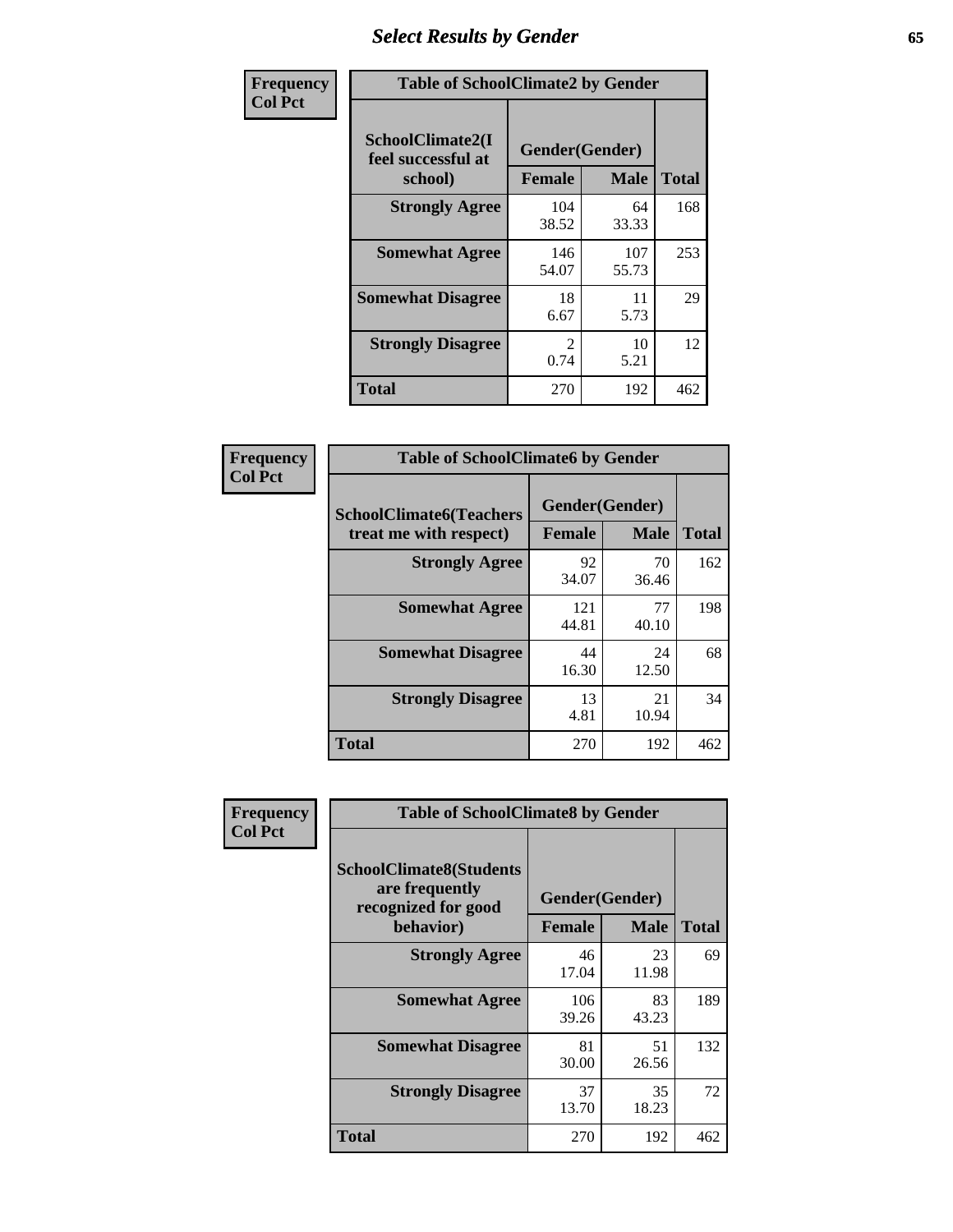# *Select Results by Gender* **66**

| Frequency      | <b>Table of Gender by Dropout</b> |                                                                        |                |              |
|----------------|-----------------------------------|------------------------------------------------------------------------|----------------|--------------|
| <b>Row Pct</b> |                                   | Dropout(I<br>have<br>thought<br>about<br>dropping<br>out of<br>school) |                |              |
|                | Gender(Gender)                    | Yes                                                                    | N <sub>0</sub> | <b>Total</b> |
|                | <b>Female</b>                     | 67<br>24.81                                                            | 203<br>75.19   | 270          |
|                | <b>Male</b>                       | 52<br>27.08                                                            | 140<br>72.92   | 192          |
|                | <b>Total</b>                      | 119                                                                    | 343            | 462          |

| <b>Frequency</b> |                       | <b>Table of Gender by Dropoutreason</b>                             |              |                          |                                |              |              |
|------------------|-----------------------|---------------------------------------------------------------------|--------------|--------------------------|--------------------------------|--------------|--------------|
| <b>Row Pct</b>   |                       | Dropoutreason (If I dropped out the<br>reason would most likely be) |              |                          |                                |              |              |
|                  | <b>Gender(Gender)</b> | Won't<br>Drop<br>out                                                | <b>Bored</b> | Family<br><b>Reasons</b> | <b>Being</b><br><b>Bullied</b> | <b>Other</b> | <b>Total</b> |
|                  | <b>Female</b>         | 177<br>65.56                                                        | 34<br>12.59  | 16<br>5.93               | 1.85                           | 38<br>14.07  | 270          |
|                  | <b>Male</b>           | 122<br>63.54                                                        | 21<br>10.94  | 12<br>6.25               | ↑<br>1.04                      | 35<br>18.23  | 192          |
|                  | <b>Total</b>          | 299                                                                 | 55           | 28                       |                                | 73           | 462          |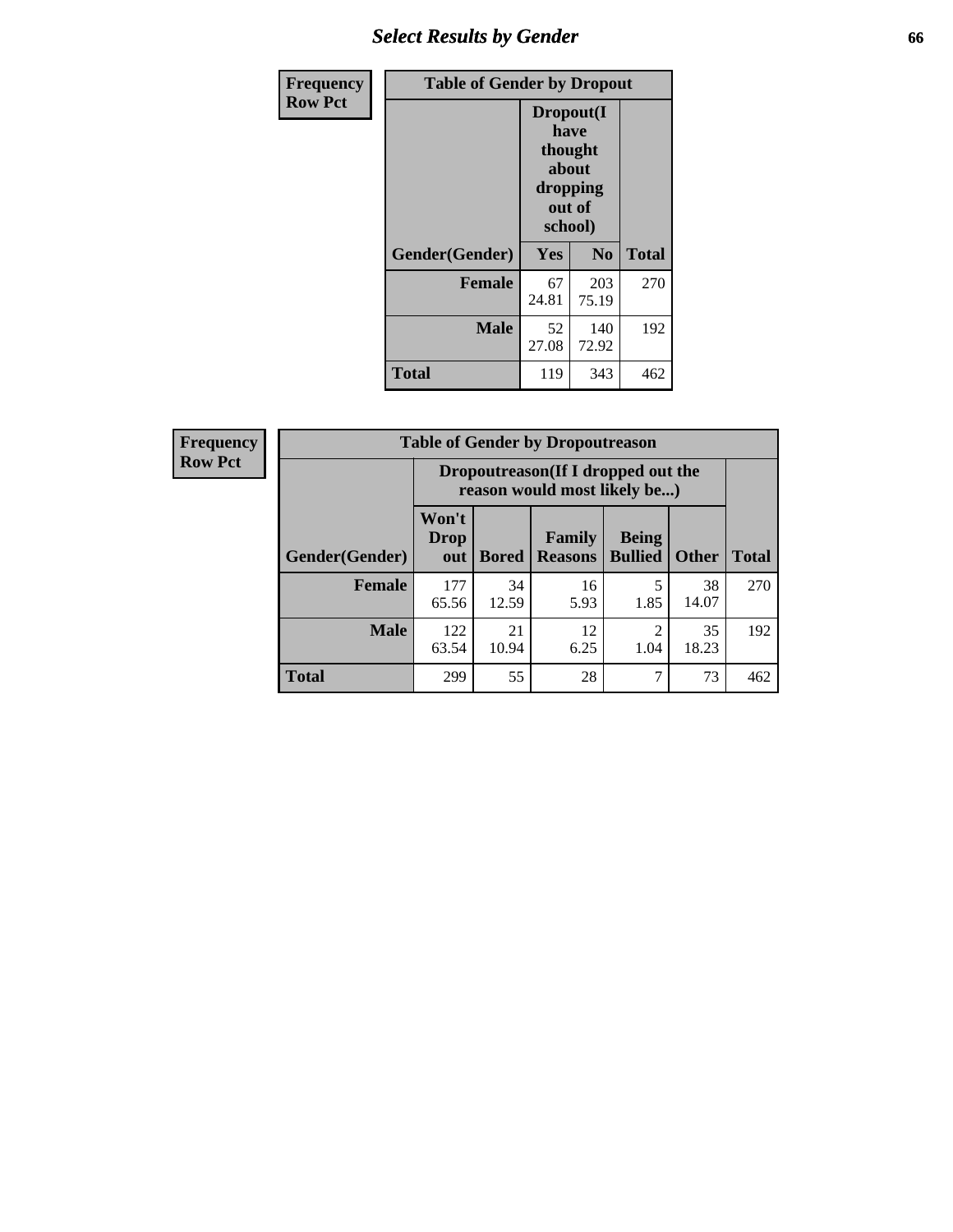*School Safety* **67**

| Frequency      | <b>Table of Gender by Bullied2</b> |                 |                |              |
|----------------|------------------------------------|-----------------|----------------|--------------|
| <b>Row Pct</b> |                                    | <b>Bullied2</b> |                |              |
|                | Gender(Gender)                     | Yes             | N <sub>0</sub> | <b>Total</b> |
|                | <b>Female</b>                      | 27<br>10.00     | 243<br>90.00   | 270          |
|                | <b>Male</b>                        | 21<br>10.94     | 171<br>89.06   | 192          |
|                | <b>Total</b>                       | 48              | 414            | 462          |

| Frequency      | <b>Table of Gender by Bulliedothers2</b> |                       |                |              |
|----------------|------------------------------------------|-----------------------|----------------|--------------|
| <b>Row Pct</b> |                                          | <b>Bulliedothers2</b> |                |              |
|                | Gender(Gender)                           | <b>Yes</b>            | N <sub>0</sub> | <b>Total</b> |
|                | <b>Female</b>                            | 15<br>5.56            | 255<br>94.44   | 270          |
|                | <b>Male</b>                              | 28<br>14.58           | 164<br>85.42   | 192          |
|                | <b>Total</b>                             | 43                    | 419            | 462          |

| Frequency      | <b>Table of Gender by Weaponschool2</b> |                      |                |              |
|----------------|-----------------------------------------|----------------------|----------------|--------------|
| <b>Row Pct</b> |                                         | <b>Weaponschool2</b> |                |              |
|                | Gender(Gender)                          | Yes                  | N <sub>0</sub> | <b>Total</b> |
|                | <b>Female</b>                           | 0.74                 | 268<br>99.26   | 270          |
|                | <b>Male</b>                             | 3.65                 | 185<br>96.35   | 192          |
|                | <b>Total</b>                            | 9                    | 453            | 462          |

| Frequency      | <b>Table of Gender by Absentunsafe2</b> |               |                |              |
|----------------|-----------------------------------------|---------------|----------------|--------------|
| <b>Row Pct</b> |                                         | Absentunsafe2 |                |              |
|                | Gender(Gender)                          | <b>Yes</b>    | N <sub>0</sub> | <b>Total</b> |
|                | <b>Female</b>                           | 6<br>2.22     | 264<br>97.78   | 270          |
|                | <b>Male</b>                             | 3.65          | 185<br>96.35   | 192          |
|                | <b>Total</b>                            | 13            | 449            | 462          |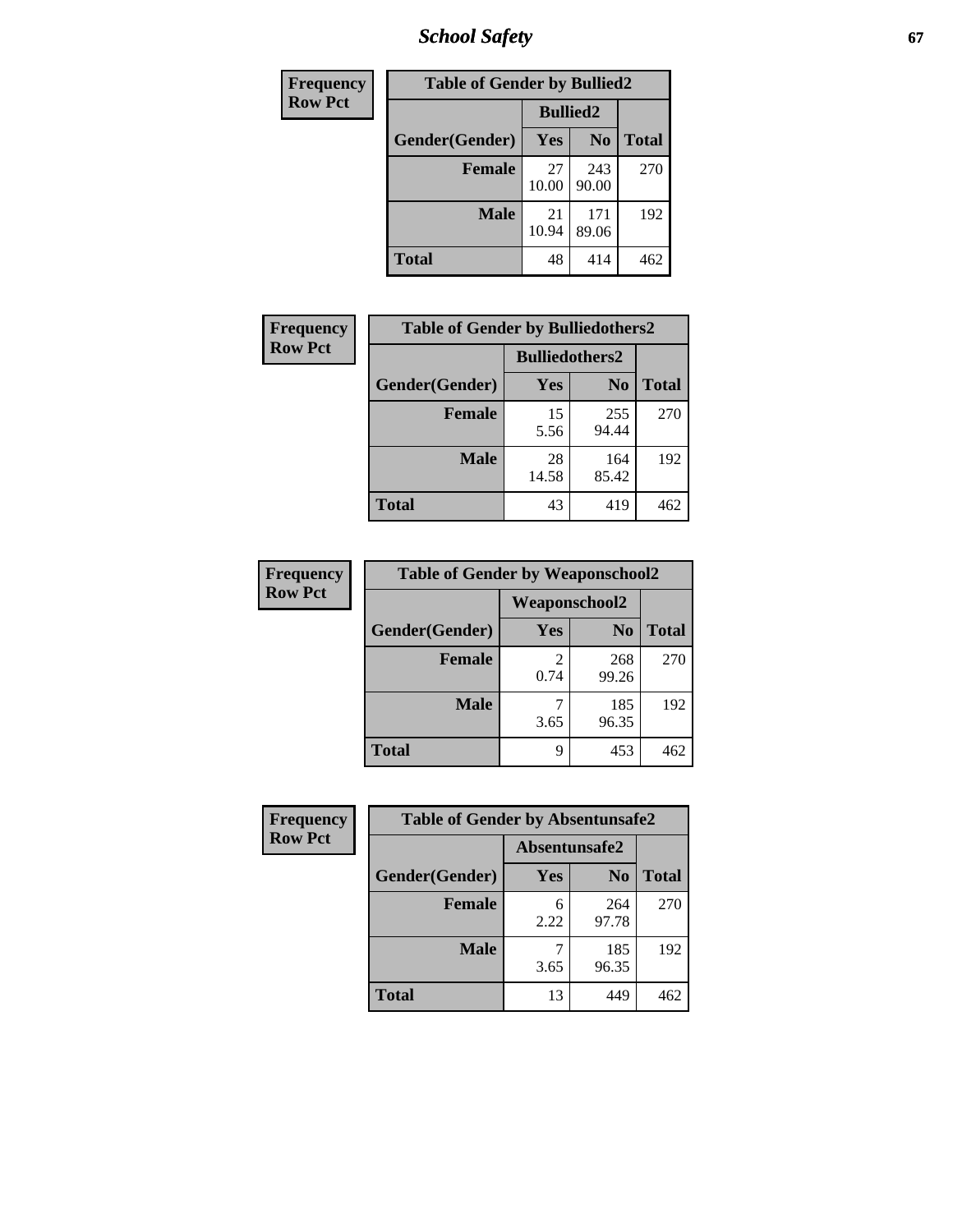*School Safety* **68**

| Frequency      | <b>Table of Gender by Gangself</b> |                                                                                                |                |              |
|----------------|------------------------------------|------------------------------------------------------------------------------------------------|----------------|--------------|
| <b>Row Pct</b> |                                    | Gangself(I<br>have<br>participated<br>in illegal gang<br>activities in<br>the past 30<br>days) |                |              |
|                | Gender(Gender)                     | Yes                                                                                            | N <sub>0</sub> | <b>Total</b> |
|                | <b>Female</b>                      | 5<br>1.85                                                                                      | 265<br>98.15   | 270          |
|                | <b>Male</b>                        | 8<br>4.17                                                                                      | 184<br>95.83   | 192          |
|                | <b>Total</b>                       | 13                                                                                             | 449            | 462          |

| Frequency      | <b>Table of Gender by Gangpeers</b> |                                                                                                                             |                |              |
|----------------|-------------------------------------|-----------------------------------------------------------------------------------------------------------------------------|----------------|--------------|
| <b>Row Pct</b> |                                     | <b>Gangpeers</b> (I<br>have friends<br>who have<br>participated<br>in illegal gang<br>activities in<br>the past 30<br>days) |                |              |
|                | Gender(Gender)                      | Yes                                                                                                                         | N <sub>0</sub> | <b>Total</b> |
|                | <b>Female</b>                       | 46<br>17.04                                                                                                                 | 224<br>82.96   | 270          |
|                | <b>Male</b>                         | 44<br>22.92                                                                                                                 | 148<br>77.08   | 192          |
|                | <b>Total</b>                        | 90                                                                                                                          | 372            | 462          |

| Frequency      | <b>Table of Gender by Pickedon2</b> |             |                |              |
|----------------|-------------------------------------|-------------|----------------|--------------|
| <b>Row Pct</b> |                                     | Pickedon2   |                |              |
|                | Gender(Gender)                      | <b>Yes</b>  | N <sub>0</sub> | <b>Total</b> |
|                | <b>Female</b>                       | 70<br>25.93 | 200<br>74.07   | 270          |
|                | <b>Male</b>                         | 52<br>27.08 | 140<br>72.92   | 192          |
|                | <b>Total</b>                        | 122         | 340            | 462          |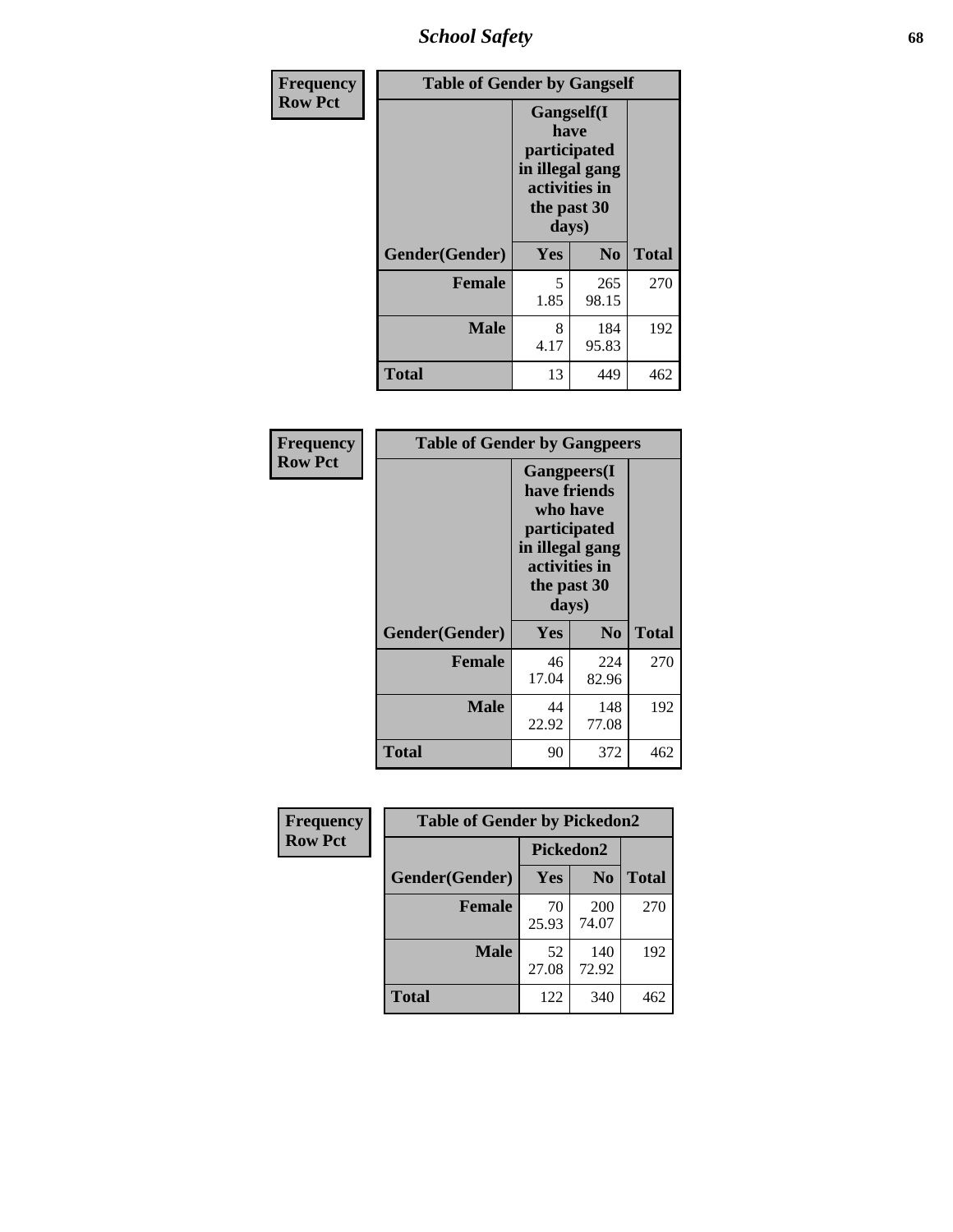*School Safety* **69**

| Frequency      | <b>Table of Gender by Safeschool2</b> |              |                |              |  |
|----------------|---------------------------------------|--------------|----------------|--------------|--|
| <b>Row Pct</b> |                                       | Safeschool2  |                |              |  |
|                | Gender(Gender)                        | <b>Yes</b>   | N <sub>0</sub> | <b>Total</b> |  |
|                | <b>Female</b>                         | 196<br>72.59 | 74<br>27.41    | 270          |  |
|                | Male                                  | 145<br>75.52 | 47<br>24.48    | 192          |  |
|                | <b>Total</b>                          | 341          | 121            | 462          |  |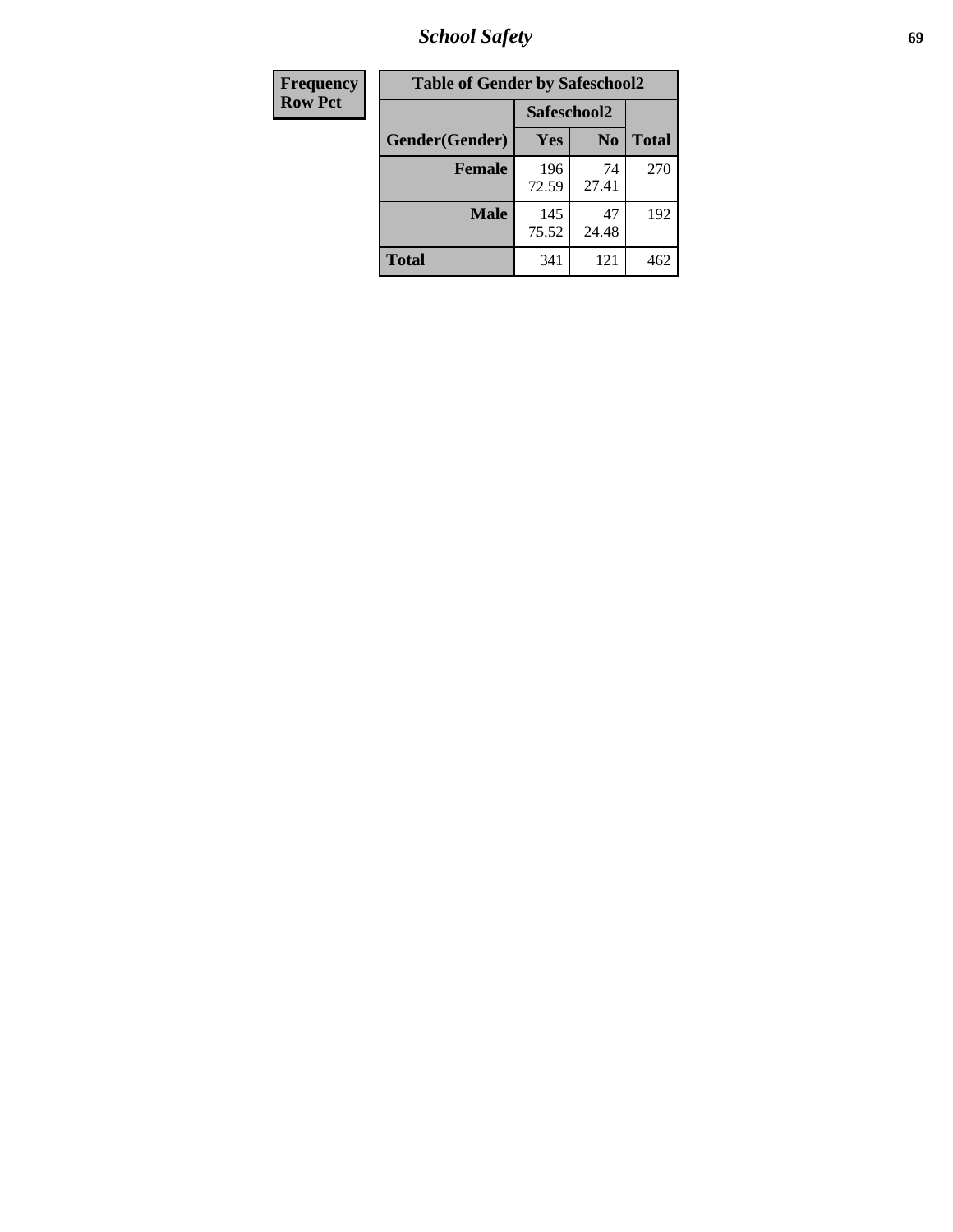# *Incidence of Drug Use* **70**

| <b>Frequency</b> | <b>Table of Gender by AlcoholAlt</b> |                                          |                |              |  |
|------------------|--------------------------------------|------------------------------------------|----------------|--------------|--|
| <b>Row Pct</b>   |                                      | AlcoholAlt(Alcohol<br>use, past 30 days) |                |              |  |
|                  | Gender(Gender)                       | <b>Yes</b>                               | N <sub>0</sub> | <b>Total</b> |  |
|                  | <b>Female</b>                        | 53<br>19.63                              | 217<br>80.37   | 270          |  |
|                  | <b>Male</b>                          | 49<br>25.52                              | 143<br>74.48   | 192          |  |
|                  | <b>Total</b>                         | 102                                      | 360            | 462          |  |

| Frequency      | <b>Table of Gender by TobaccoAny</b> |                    |                    |              |  |
|----------------|--------------------------------------|--------------------|--------------------|--------------|--|
| <b>Row Pct</b> |                                      | use, past 30 days) | TobaccoAny(Tobacco |              |  |
|                | Gender(Gender)                       | Yes                | N <sub>0</sub>     | <b>Total</b> |  |
|                | <b>Female</b>                        | 39<br>14.44        | 231<br>85.56       | 270          |  |
|                | <b>Male</b>                          | 48<br>25.00        | 144<br>75.00       | 192          |  |
|                | Total                                | 87                 | 375                | 462          |  |

| <b>Frequency</b> | <b>Table of Gender by MarijuanaAlt</b> |                                              |                |              |
|------------------|----------------------------------------|----------------------------------------------|----------------|--------------|
| <b>Row Pct</b>   |                                        | MarijuanaAlt(Marijuana<br>use, past 30 days) |                |              |
|                  | Gender(Gender)                         | Yes                                          | N <sub>0</sub> | <b>Total</b> |
|                  | <b>Female</b>                          | 23<br>8.52                                   | 247<br>91.48   | 270          |
|                  | <b>Male</b>                            | 19<br>9.90                                   | 173<br>90.10   | 192          |
|                  | <b>Total</b>                           | 42                                           | 420            | 462          |

| <b>Frequency</b> | <b>Table of Gender by OtherDrugAny</b> |                         |                           |              |  |
|------------------|----------------------------------------|-------------------------|---------------------------|--------------|--|
| <b>Row Pct</b>   |                                        | drug use, past 30 days) | <b>OtherDrugAny(Other</b> |              |  |
|                  | Gender(Gender)                         | <b>Yes</b>              | N <sub>0</sub>            | <b>Total</b> |  |
|                  | <b>Female</b>                          | 15<br>5.56              | 255<br>94.44              | 270          |  |
|                  | <b>Male</b>                            | 15<br>7.81              | 177<br>92.19              | 192          |  |
|                  | <b>Total</b>                           | 30                      | 432                       | 462          |  |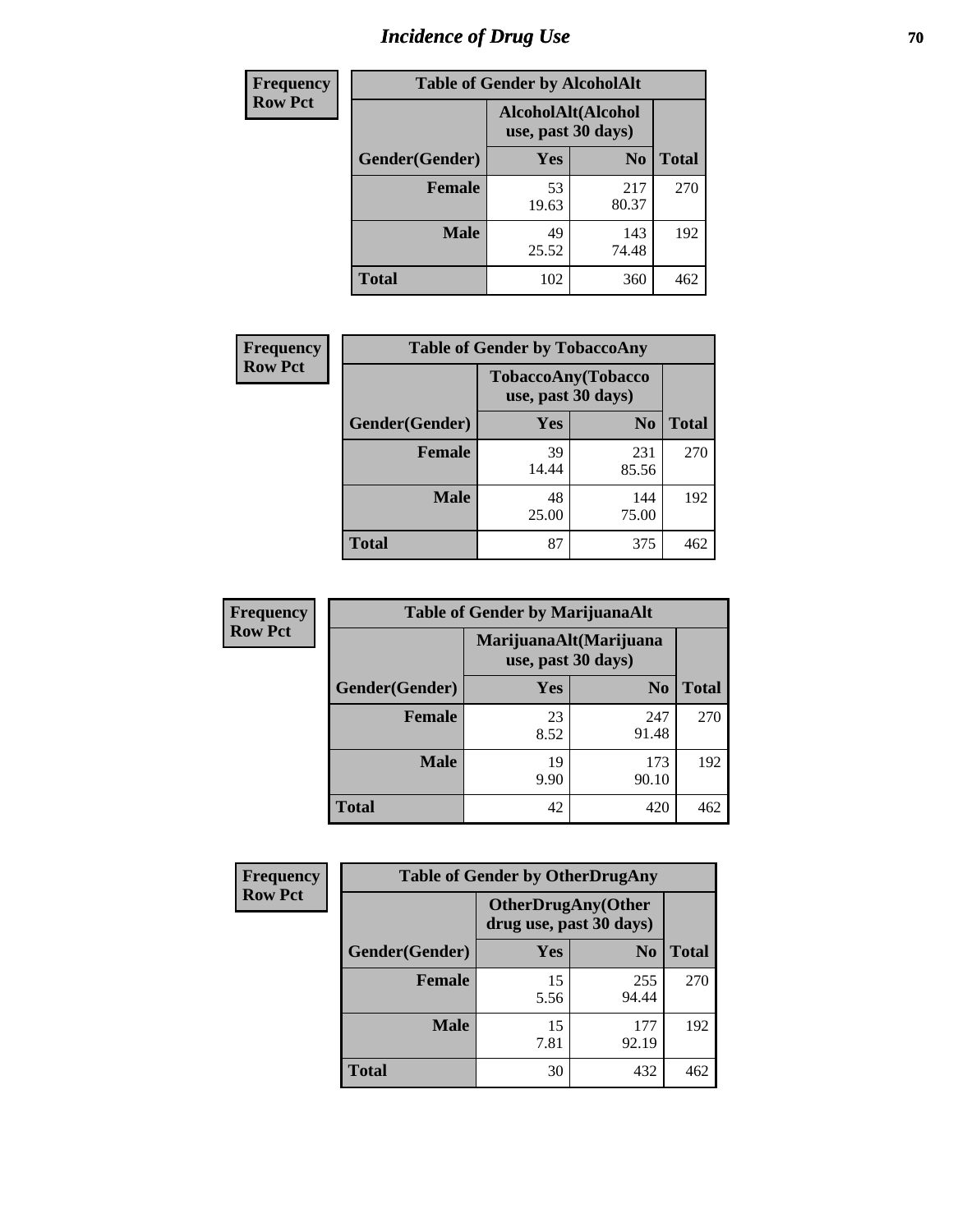#### *Average Age at Onset of Use* **71** *Results for "Average Age at Onset of Use" questions exclude students who said they did not use that substance*

#### **Gender=Female**

| <b>Variable</b>                 | <b>Label</b>                                                       | <b>Mean</b> |
|---------------------------------|--------------------------------------------------------------------|-------------|
| Alcoholinit2                    | I started using alcohol when I was                                 | 13.63       |
| Cigarettesinit2                 | I started smoking tobacco when I was                               | 13.77       |
| Smokelessinit2                  | I started chewing tobacco when I was                               | 14.25       |
| Marijuanainit2                  | I started using marijuana when I was                               | 14.70       |
| Cocaineinit2                    | I started using cocaine when I was                                 | 14.33       |
| Inhalantsinit2                  | I started using inhalants when I was                               | 13.00       |
| Steroidsinit2                   | I started using steroids when I was                                | 13.00       |
| Ecstasyinit2                    | I started using ecstasy when I was                                 | 15.75       |
| Methinit2                       | I started using methamphetamines when I was                        |             |
| Hallucinogensinit2              | I started using hallucinogens when I was                           | 15.00       |
| Prescription in it <sub>2</sub> | I started using prescription drugs not prescribed to me when I was | 14.42       |

#### **Gender=Male**

| <b>Variable</b>    | Label                                                              | <b>Mean</b> |
|--------------------|--------------------------------------------------------------------|-------------|
| Alcoholinit2       | I started using alcohol when I was                                 | 13.60       |
| Cigarettesinit2    | I started smoking tobacco when I was                               | 13.76       |
| Smokelessinit2     | I started chewing tobacco when I was                               | 12.87       |
| Marijuanainit2     | I started using marijuana when I was                               | 13.29       |
| Cocaineinit2       | I started using cocaine when I was                                 | 11.44       |
| Inhalantsinit2     | I started using inhalants when I was                               | 10.33       |
| Steroidsinit2      | I started using steroids when I was                                | 10.43       |
| Ecstasyinit2       | I started using ecstasy when I was                                 | 12.80       |
| Methinit2          | I started using methamphetamines when I was                        | 11.60       |
| Hallucinogensinit2 | I started using hallucinogens when I was                           | 12.64       |
| Prescriptioninit2  | I started using prescription drugs not prescribed to me when I was | 11.93       |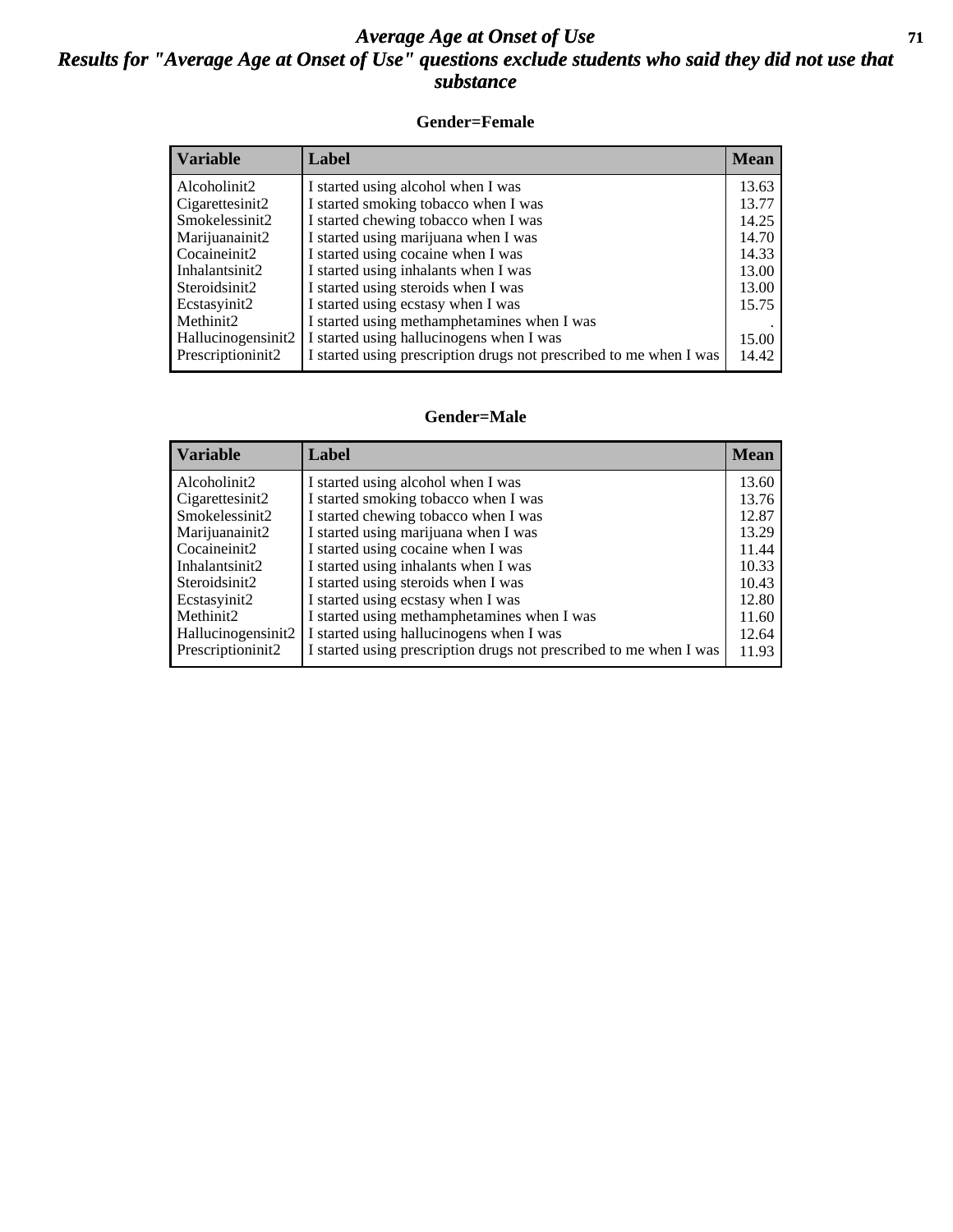# *I Think These Drugs are Harmful* **72**

| <b>Frequency</b> | <b>Table of Gender by Alcoholharmdich</b> |                                                   |                |              |  |
|------------------|-------------------------------------------|---------------------------------------------------|----------------|--------------|--|
| <b>Row Pct</b>   |                                           | Alcoholharmdich(I<br>think alcohol is<br>harmful) |                |              |  |
|                  | Gender(Gender)                            | <b>Yes</b>                                        | N <sub>0</sub> | <b>Total</b> |  |
|                  | <b>Female</b>                             | 215<br>79.63                                      | 55<br>20.37    | 270          |  |
|                  | <b>Male</b>                               | 142<br>73.96                                      | 50<br>26.04    | 192          |  |
|                  | <b>Total</b>                              | 357                                               | 105            | 462          |  |

| Frequency      | <b>Table of Gender by Tobaccoharmdich</b> |                              |                   |              |  |
|----------------|-------------------------------------------|------------------------------|-------------------|--------------|--|
| <b>Row Pct</b> |                                           | think tobacco is<br>harmful) | Tobaccoharmdich(I |              |  |
|                | Gender(Gender)                            | <b>Yes</b>                   | N <sub>0</sub>    | <b>Total</b> |  |
|                | <b>Female</b>                             | 258<br>95.56                 | 12<br>4.44        | 270          |  |
|                | <b>Male</b>                               | 174<br>90.63                 | 18<br>9.38        | 192          |  |
|                | <b>Total</b>                              | 432                          | 30                | 462          |  |

| Frequency      | <b>Table of Gender by Marijuanaharmdich</b> |                                                       |                |              |  |
|----------------|---------------------------------------------|-------------------------------------------------------|----------------|--------------|--|
| <b>Row Pct</b> |                                             | Marijuanaharmdich(I<br>think marijuana is<br>harmful) |                |              |  |
|                | Gender(Gender)                              | <b>Yes</b>                                            | N <sub>0</sub> | <b>Total</b> |  |
|                | <b>Female</b>                               | 225<br>83.33                                          | 45<br>16.67    | 270          |  |
|                | <b>Male</b>                                 | 141<br>73.44                                          | 51<br>26.56    | 192          |  |
|                | <b>Total</b>                                | 366                                                   | 96             | 462          |  |

| Frequency      | <b>Table of Gender by Otherdrugharmdich</b> |                                                          |                |              |  |
|----------------|---------------------------------------------|----------------------------------------------------------|----------------|--------------|--|
| <b>Row Pct</b> |                                             | Otherdrugharmdich(I<br>think other drugs are<br>harmful) |                |              |  |
|                | Gender(Gender)                              | Yes                                                      | N <sub>0</sub> | <b>Total</b> |  |
|                | <b>Female</b>                               | 259<br>95.93                                             | 11<br>4.07     | 270          |  |
|                | <b>Male</b>                                 | 179<br>93.23                                             | 13<br>6.77     | 192          |  |
|                | <b>Total</b>                                | 438                                                      | 24             | 462          |  |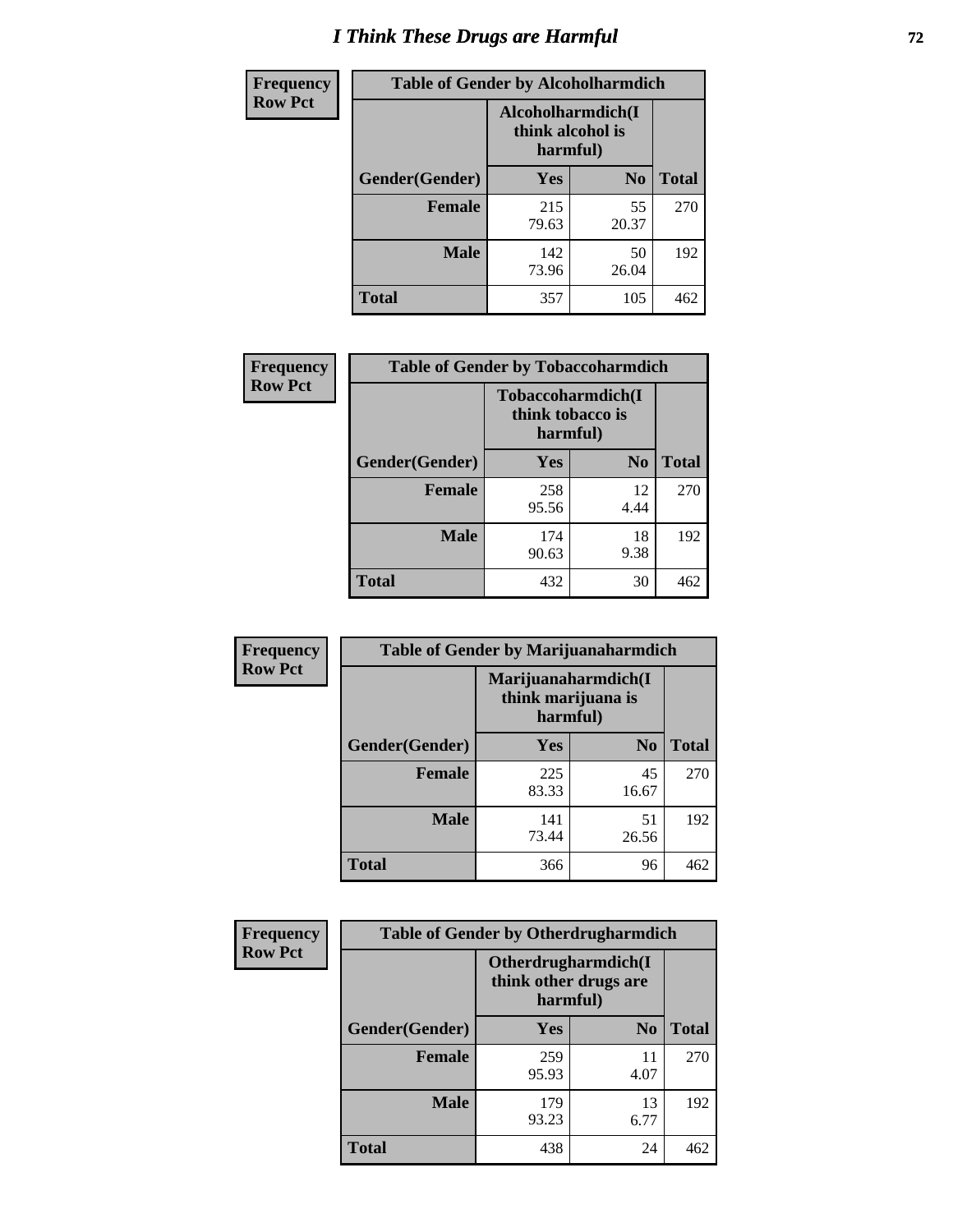| <b>Frequency</b> | <b>Table of Gender by Alcohollocation1</b> |                                                               |             |              |
|------------------|--------------------------------------------|---------------------------------------------------------------|-------------|--------------|
| <b>Row Pct</b>   |                                            | <b>Alcohollocation1(Places</b><br><b>Friends Use Alcohol)</b> |             |              |
|                  | Gender(Gender)                             |                                                               | Do Not Use  | <b>Total</b> |
|                  | <b>Female</b>                              | 176<br>65.19                                                  | 94<br>34.81 | 270          |
|                  | <b>Male</b>                                | 112<br>58.33                                                  | 80<br>41.67 | 192          |
|                  | <b>Total</b>                               | 288                                                           | 174         | 462          |

| <b>Frequency</b> | <b>Table of Gender by Alcohollocation2</b> |              |                                                               |              |
|------------------|--------------------------------------------|--------------|---------------------------------------------------------------|--------------|
| <b>Row Pct</b>   |                                            |              | <b>Alcohollocation2(Places</b><br><b>Friends Use Alcohol)</b> |              |
|                  | Gender(Gender)                             |              | Home                                                          | <b>Total</b> |
|                  | <b>Female</b>                              | 153<br>56.67 | 117<br>43.33                                                  | 270          |
|                  | <b>Male</b>                                | 106<br>55.21 | 86<br>44.79                                                   | 192          |
|                  | <b>Total</b>                               | 259          | 203                                                           | 462          |

| Frequency      | <b>Table of Gender by Alcohollocation3</b> |                                                               |               |              |
|----------------|--------------------------------------------|---------------------------------------------------------------|---------------|--------------|
| <b>Row Pct</b> |                                            | <b>Alcohollocation3(Places</b><br><b>Friends Use Alcohol)</b> |               |              |
|                | Gender(Gender)                             |                                                               | <b>School</b> | <b>Total</b> |
|                | <b>Female</b>                              | 254<br>94.07                                                  | 16<br>5.93    | 270          |
|                | <b>Male</b>                                | 182<br>94.79                                                  | 10<br>5.21    | 192          |
|                | <b>Total</b>                               | 436                                                           | 26            | 462          |

| Frequency      | <b>Table of Gender by Alcohollocation4</b> |                             |                                |              |
|----------------|--------------------------------------------|-----------------------------|--------------------------------|--------------|
| <b>Row Pct</b> |                                            | <b>Friends Use Alcohol)</b> | <b>Alcohollocation4(Places</b> |              |
|                | Gender(Gender)                             |                             | Car                            | <b>Total</b> |
|                | <b>Female</b>                              | 237<br>87.78                | 33<br>12.22                    | 270          |
|                | <b>Male</b>                                | 174<br>90.63                | 18<br>9.38                     | 192          |
|                | <b>Total</b>                               | 411                         | 51                             | 462          |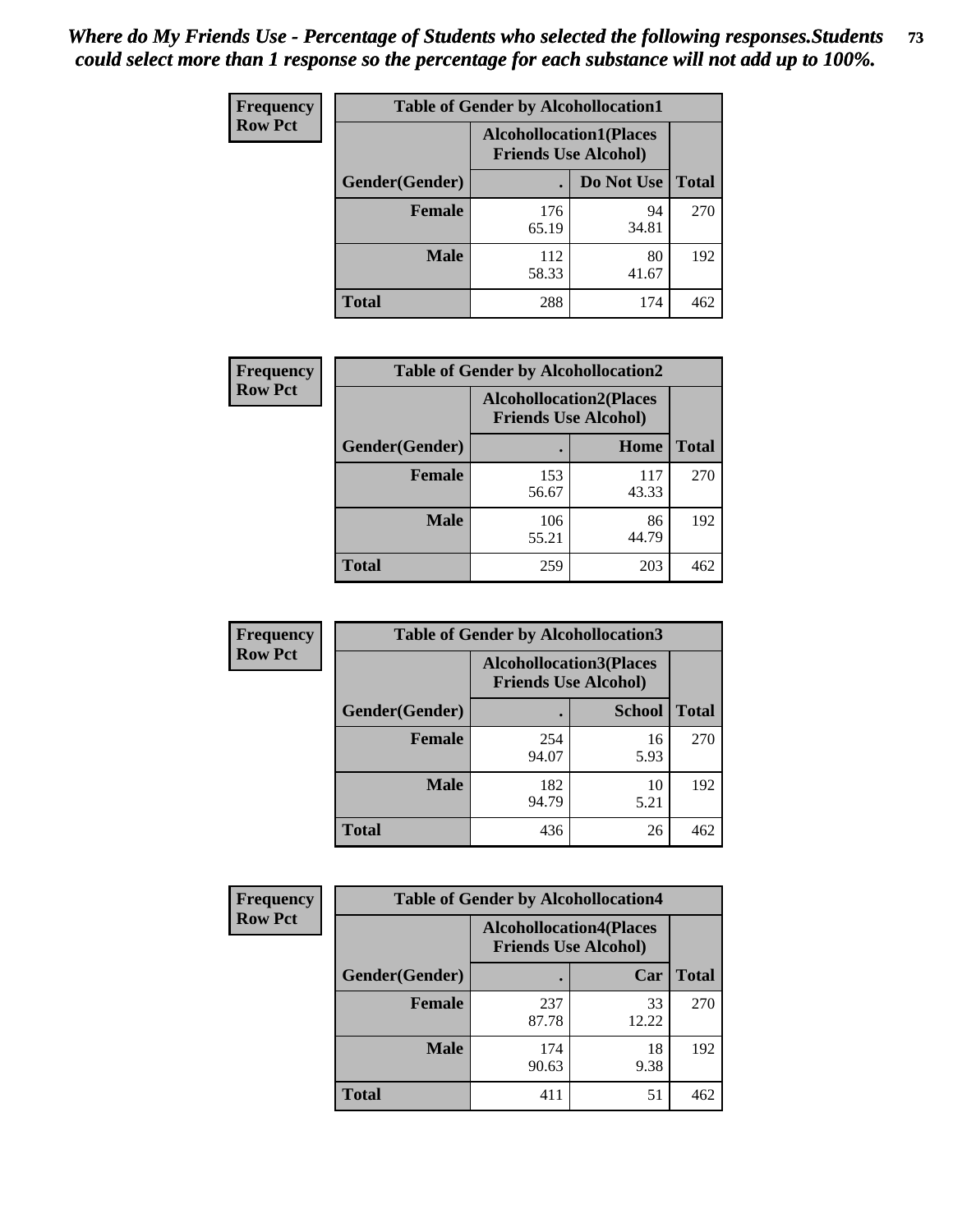| <b>Frequency</b> | <b>Table of Gender by Alcohollocation5</b> |              |                                                                |              |
|------------------|--------------------------------------------|--------------|----------------------------------------------------------------|--------------|
| <b>Row Pct</b>   |                                            |              | <b>Alcohollocation5</b> (Places<br><b>Friends Use Alcohol)</b> |              |
|                  | Gender(Gender)                             |              | <b>Friend's</b><br><b>House</b>                                | <b>Total</b> |
|                  | <b>Female</b>                              | 115<br>42.59 | 155<br>57.41                                                   | 270          |
|                  | <b>Male</b>                                | 99<br>51.56  | 93<br>48.44                                                    | 192          |
|                  | <b>Total</b>                               | 214          | 248                                                            | 462          |

| Frequency      | <b>Table of Gender by Alcohollocation6</b> |                                                               |              |              |
|----------------|--------------------------------------------|---------------------------------------------------------------|--------------|--------------|
| <b>Row Pct</b> |                                            | <b>Alcohollocation6(Places</b><br><b>Friends Use Alcohol)</b> |              |              |
|                | Gender(Gender)                             |                                                               | <b>Other</b> | <b>Total</b> |
|                | <b>Female</b>                              | 179<br>66.30                                                  | 91<br>33.70  | 270          |
|                | <b>Male</b>                                | 141<br>73.44                                                  | 51<br>26.56  | 192          |
|                | <b>Total</b>                               | 320                                                           | 142          | 462          |

| Frequency      | <b>Table of Gender by Tobaccolocation1</b> |                                                               |              |              |  |
|----------------|--------------------------------------------|---------------------------------------------------------------|--------------|--------------|--|
| <b>Row Pct</b> |                                            | <b>Tobaccolocation1(Places</b><br><b>Friends Use Tobacco)</b> |              |              |  |
|                | Gender(Gender)                             |                                                               | Do Not Use   | <b>Total</b> |  |
|                | Female                                     | 120<br>44.44                                                  | 150<br>55.56 | 270          |  |
|                | <b>Male</b>                                | 104<br>54.17                                                  | 88<br>45.83  | 192          |  |
|                | <b>Total</b>                               | 224                                                           | 238          | 462          |  |

| <b>Frequency</b> | <b>Table of Gender by Tobaccolocation2</b> |                             |                                |              |
|------------------|--------------------------------------------|-----------------------------|--------------------------------|--------------|
| <b>Row Pct</b>   |                                            | <b>Friends Use Tobacco)</b> | <b>Tobaccolocation2(Places</b> |              |
|                  | Gender(Gender)                             |                             | Home                           | <b>Total</b> |
|                  | Female                                     | 167<br>61.85                | 103<br>38.15                   | 270          |
|                  | <b>Male</b>                                | 106<br>55.21                | 86<br>44.79                    | 192          |
|                  | <b>Total</b>                               | 273                         | 189                            | 462          |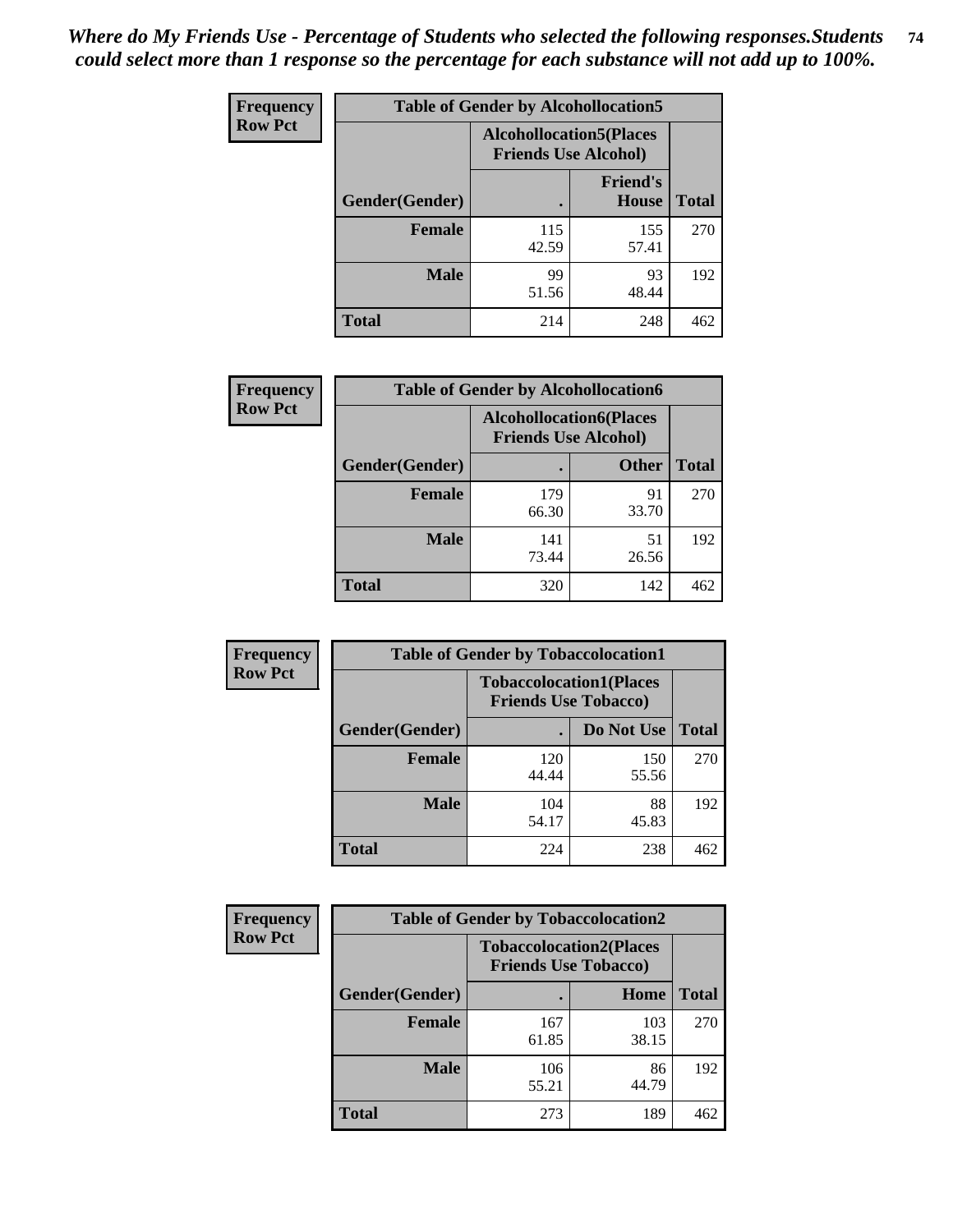| <b>Frequency</b> |                | <b>Table of Gender by Tobaccolocation3</b> |                                                               |              |
|------------------|----------------|--------------------------------------------|---------------------------------------------------------------|--------------|
| <b>Row Pct</b>   |                |                                            | <b>Tobaccolocation3(Places</b><br><b>Friends Use Tobacco)</b> |              |
|                  | Gender(Gender) |                                            | <b>School</b>                                                 | <b>Total</b> |
|                  | <b>Female</b>  | 217<br>80.37                               | 53<br>19.63                                                   | 270          |
|                  | <b>Male</b>    | 141<br>73.44                               | 51<br>26.56                                                   | 192          |
|                  | <b>Total</b>   | 358                                        | 104                                                           | 462          |

| <b>Frequency</b> | <b>Table of Gender by Tobaccolocation4</b> |                                                               |             |              |
|------------------|--------------------------------------------|---------------------------------------------------------------|-------------|--------------|
| <b>Row Pct</b>   |                                            | <b>Tobaccolocation4(Places</b><br><b>Friends Use Tobacco)</b> |             |              |
|                  | Gender(Gender)                             |                                                               | Car         | <b>Total</b> |
|                  | <b>Female</b>                              | 178<br>65.93                                                  | 92<br>34.07 | 270          |
|                  | <b>Male</b>                                | 128<br>66.67                                                  | 64<br>33.33 | 192          |
|                  | <b>Total</b>                               | 306                                                           | 156         | 462          |

| <b>Frequency</b> | <b>Table of Gender by Tobaccolocation5</b> |                                                               |                                 |              |  |
|------------------|--------------------------------------------|---------------------------------------------------------------|---------------------------------|--------------|--|
| <b>Row Pct</b>   |                                            | <b>Tobaccolocation5(Places</b><br><b>Friends Use Tobacco)</b> |                                 |              |  |
|                  | Gender(Gender)                             |                                                               | <b>Friend's</b><br><b>House</b> | <b>Total</b> |  |
|                  | <b>Female</b>                              | 167<br>61.85                                                  | 103<br>38.15                    | 270          |  |
|                  | <b>Male</b>                                | 123<br>64.06                                                  | 69<br>35.94                     | 192          |  |
|                  | <b>Total</b>                               | 290                                                           | 172                             | 462          |  |

| <b>Frequency</b> |                | <b>Table of Gender by Tobaccolocation6</b>                    |              |              |  |
|------------------|----------------|---------------------------------------------------------------|--------------|--------------|--|
| <b>Row Pct</b>   |                | <b>Tobaccolocation6(Places</b><br><b>Friends Use Tobacco)</b> |              |              |  |
|                  | Gender(Gender) |                                                               | <b>Other</b> | <b>Total</b> |  |
|                  | Female         | 200<br>74.07                                                  | 70<br>25.93  | 270          |  |
|                  | <b>Male</b>    | 133<br>69.27                                                  | 59<br>30.73  | 192          |  |
|                  | <b>Total</b>   | 333                                                           | 129          | 462          |  |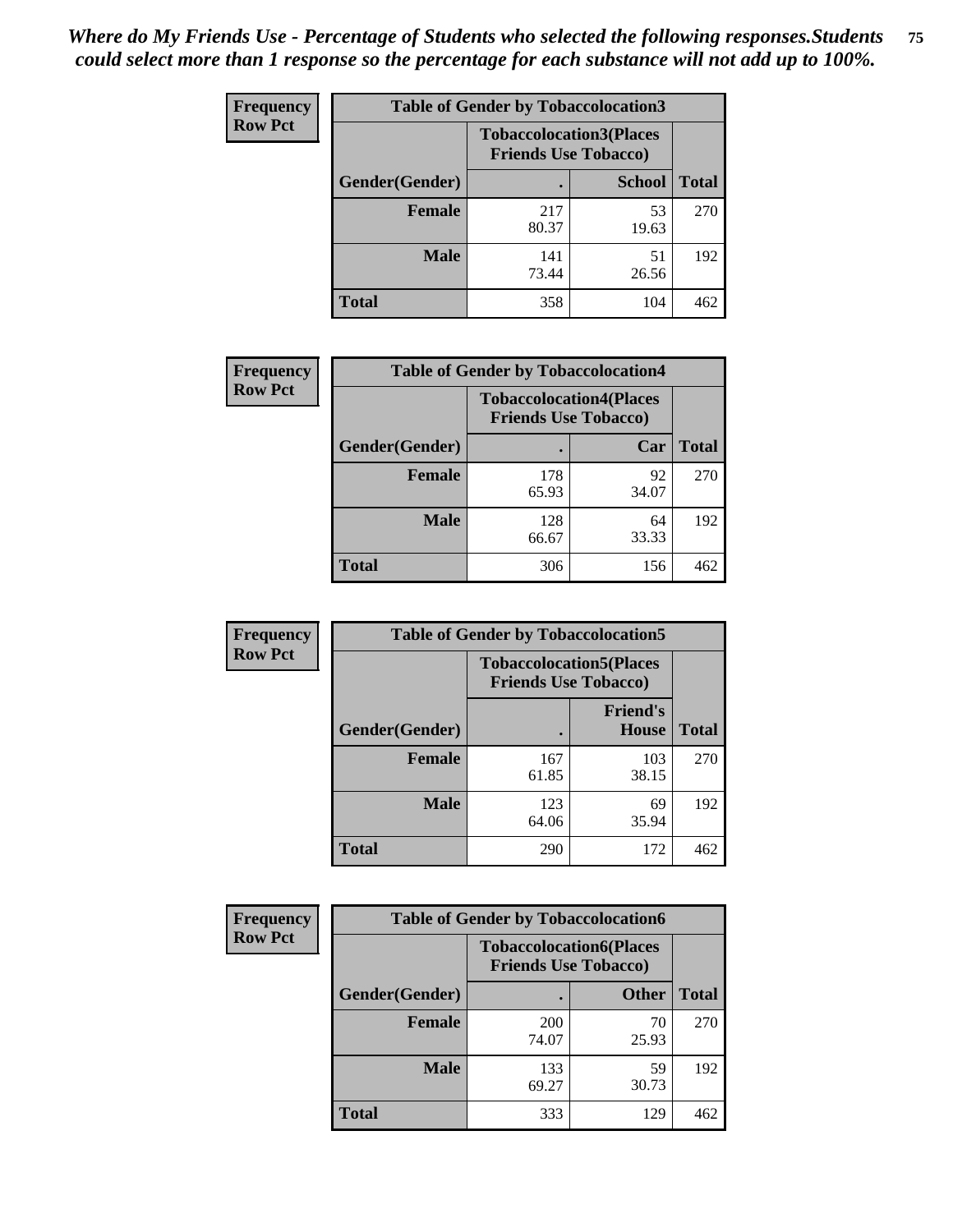| <b>Frequency</b> | <b>Table of Gender by Marijuanalocation1</b> |                                                                    |              |              |
|------------------|----------------------------------------------|--------------------------------------------------------------------|--------------|--------------|
| <b>Row Pct</b>   |                                              | <b>Marijuanalocation1(Places</b><br><b>Friends Use Marijuana</b> ) |              |              |
|                  | Gender(Gender)                               |                                                                    | Do Not Use   | <b>Total</b> |
|                  | <b>Female</b>                                | 124<br>45.93                                                       | 146<br>54.07 | 270          |
|                  | <b>Male</b>                                  | 76<br>39.58                                                        | 116<br>60.42 | 192          |
|                  | <b>Total</b>                                 | 200                                                                | 262          | 462          |

| <b>Frequency</b> | <b>Table of Gender by Marijuanalocation2</b> |                                                                    |             |              |
|------------------|----------------------------------------------|--------------------------------------------------------------------|-------------|--------------|
| <b>Row Pct</b>   |                                              | <b>Marijuanalocation2(Places</b><br><b>Friends Use Marijuana</b> ) |             |              |
|                  | Gender(Gender)                               |                                                                    | Home        | <b>Total</b> |
|                  | Female                                       | 177<br>65.56                                                       | 93<br>34.44 | 270          |
|                  | <b>Male</b>                                  | 132<br>68.75                                                       | 60<br>31.25 | 192          |
|                  | <b>Total</b>                                 | 309                                                                | 153         | 462          |

| Frequency      | <b>Table of Gender by Marijuanalocation3</b> |                                                                    |               |              |
|----------------|----------------------------------------------|--------------------------------------------------------------------|---------------|--------------|
| <b>Row Pct</b> |                                              | <b>Marijuanalocation3(Places</b><br><b>Friends Use Marijuana</b> ) |               |              |
|                | Gender(Gender)                               |                                                                    | <b>School</b> | <b>Total</b> |
|                | Female                                       | 231<br>85.56                                                       | 39<br>14.44   | 270          |
|                | <b>Male</b>                                  | 173<br>90.10                                                       | 19<br>9.90    | 192          |
|                | <b>Total</b>                                 | 404                                                                | 58            | 462          |

| <b>Frequency</b> | <b>Table of Gender by Marijuanalocation4</b> |                                                                    |             |              |
|------------------|----------------------------------------------|--------------------------------------------------------------------|-------------|--------------|
| <b>Row Pct</b>   |                                              | <b>Marijuanalocation4(Places</b><br><b>Friends Use Marijuana</b> ) |             |              |
|                  | Gender(Gender)                               |                                                                    | Car         | <b>Total</b> |
|                  | <b>Female</b>                                | 197<br>72.96                                                       | 73<br>27.04 | 270          |
|                  | <b>Male</b>                                  | 155<br>80.73                                                       | 37<br>19.27 | 192          |
|                  | <b>Total</b>                                 | 352                                                                | 110         | 462          |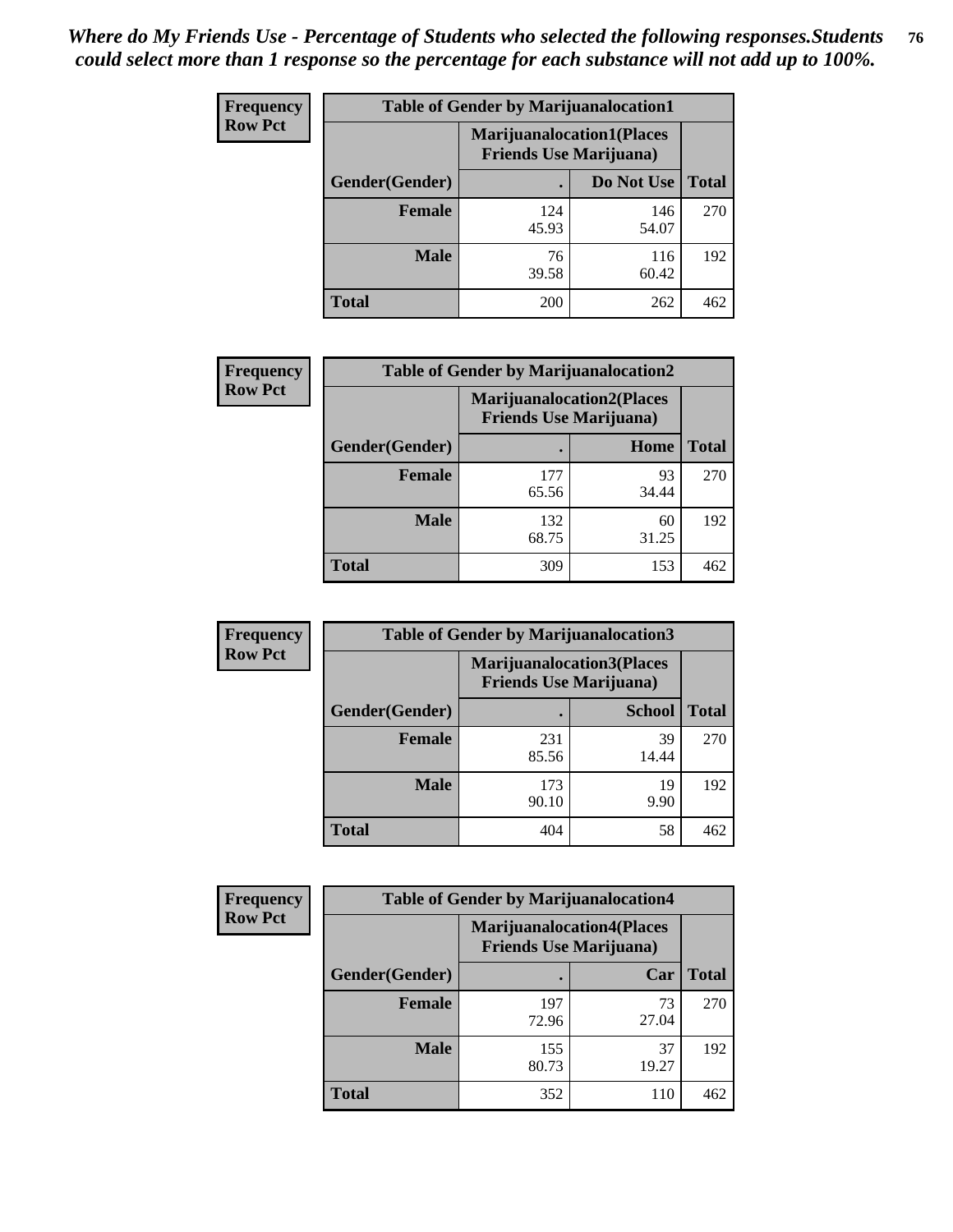| <b>Frequency</b> | <b>Table of Gender by Marijuanalocation5</b> |                                                                    |                          |              |
|------------------|----------------------------------------------|--------------------------------------------------------------------|--------------------------|--------------|
| <b>Row Pct</b>   |                                              | <b>Marijuanalocation5(Places</b><br><b>Friends Use Marijuana</b> ) |                          |              |
|                  | <b>Gender</b> (Gender)                       |                                                                    | <b>Friend's</b><br>House | <b>Total</b> |
|                  | <b>Female</b>                                | 160<br>59.26                                                       | 110<br>40.74             | 270          |
|                  | <b>Male</b>                                  | 136<br>70.83                                                       | 56<br>29.17              | 192          |
|                  | <b>Total</b>                                 | 296                                                                | 166                      | 462          |

| <b>Frequency</b> | <b>Table of Gender by Marijuanalocation6</b> |                                                                    |              |              |
|------------------|----------------------------------------------|--------------------------------------------------------------------|--------------|--------------|
| <b>Row Pct</b>   |                                              | <b>Marijuanalocation6(Places</b><br><b>Friends Use Marijuana</b> ) |              |              |
|                  | <b>Gender</b> (Gender)                       |                                                                    | <b>Other</b> | <b>Total</b> |
|                  | <b>Female</b>                                | 196<br>72.59                                                       | 74<br>27.41  | 270          |
|                  | <b>Male</b>                                  | 146<br>76.04                                                       | 46<br>23.96  | 192          |
|                  | <b>Total</b>                                 | 342                                                                | 120          | 462          |

| Frequency      | <b>Table of Gender by Otherdruglocation1</b> |                                                                                |              |              |
|----------------|----------------------------------------------|--------------------------------------------------------------------------------|--------------|--------------|
| <b>Row Pct</b> |                                              | <b>Otherdruglocation1(Places</b><br><b>Friends Use Other Illegal</b><br>Drugs) |              |              |
|                | Gender(Gender)                               |                                                                                | Do Not Use   | <b>Total</b> |
|                | <b>Female</b>                                | 70<br>25.93                                                                    | 200<br>74.07 | 270          |
|                | <b>Male</b>                                  | 43<br>22.40                                                                    | 149<br>77.60 | 192          |
|                | <b>Total</b>                                 | 113                                                                            | 349          | 462          |

| <b>Frequency</b> | <b>Table of Gender by Otherdruglocation2</b> |                                            |                                  |              |
|------------------|----------------------------------------------|--------------------------------------------|----------------------------------|--------------|
| <b>Row Pct</b>   |                                              | <b>Friends Use Other Illegal</b><br>Drugs) | <b>Otherdruglocation2(Places</b> |              |
|                  | Gender(Gender)                               |                                            | Home                             | <b>Total</b> |
|                  | Female                                       | 230<br>85.19                               | 40<br>14.81                      | 270          |
|                  | <b>Male</b>                                  | 160<br>83.33                               | 32<br>16.67                      | 192          |
|                  | <b>Total</b>                                 | 390                                        | 72                               | 462          |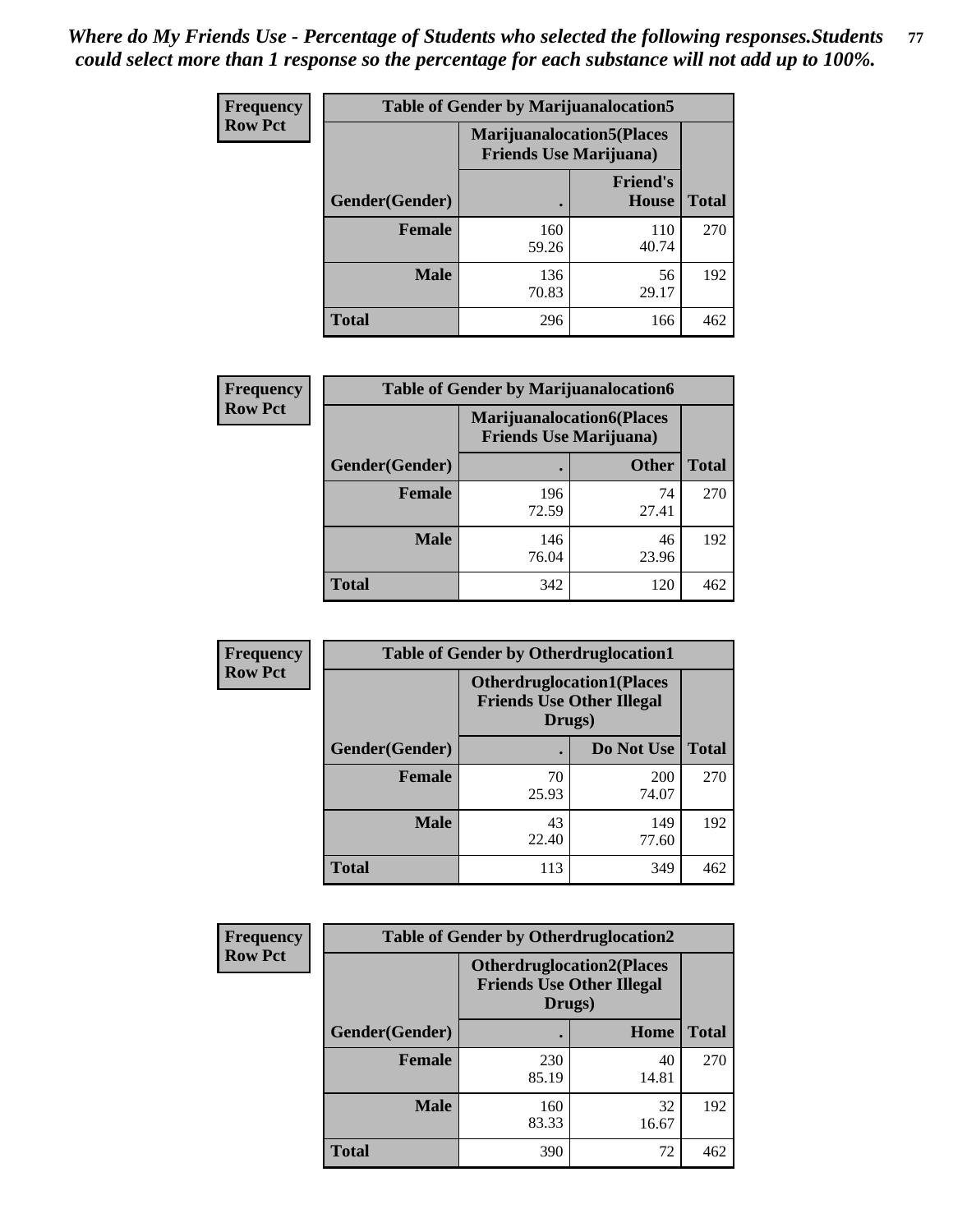| <b>Frequency</b> | <b>Table of Gender by Otherdruglocation3</b> |                                                                                |               |              |
|------------------|----------------------------------------------|--------------------------------------------------------------------------------|---------------|--------------|
| <b>Row Pct</b>   |                                              | <b>Otherdruglocation3(Places</b><br><b>Friends Use Other Illegal</b><br>Drugs) |               |              |
|                  | Gender(Gender)                               |                                                                                | <b>School</b> | <b>Total</b> |
|                  | <b>Female</b>                                | 248<br>91.85                                                                   | 22<br>8.15    | 270          |
|                  | <b>Male</b>                                  | 180<br>93.75                                                                   | 12<br>6.25    | 192          |
|                  | <b>Total</b>                                 | 428                                                                            | 34            | 462          |

| <b>Frequency</b> | <b>Table of Gender by Otherdruglocation4</b> |                                                                                |             |              |
|------------------|----------------------------------------------|--------------------------------------------------------------------------------|-------------|--------------|
| <b>Row Pct</b>   |                                              | <b>Otherdruglocation4(Places</b><br><b>Friends Use Other Illegal</b><br>Drugs) |             |              |
|                  | Gender(Gender)                               |                                                                                | Car         | <b>Total</b> |
|                  | <b>Female</b>                                | 238<br>88.15                                                                   | 32<br>11.85 | 270          |
|                  | <b>Male</b>                                  | 170<br>88.54                                                                   | 22<br>11.46 | 192          |
|                  | <b>Total</b>                                 | 408                                                                            | 54          | 462          |

| Frequency      | <b>Table of Gender by Otherdruglocation5</b> |                                                                                |                                 |              |
|----------------|----------------------------------------------|--------------------------------------------------------------------------------|---------------------------------|--------------|
| <b>Row Pct</b> |                                              | <b>Otherdruglocation5(Places</b><br><b>Friends Use Other Illegal</b><br>Drugs) |                                 |              |
|                | Gender(Gender)                               |                                                                                | <b>Friend's</b><br><b>House</b> | <b>Total</b> |
|                | <b>Female</b>                                | 217<br>80.37                                                                   | 53<br>19.63                     | 270          |
|                | <b>Male</b>                                  | 159<br>82.81                                                                   | 33<br>17.19                     | 192          |
|                | <b>Total</b>                                 | 376                                                                            | 86                              | 462          |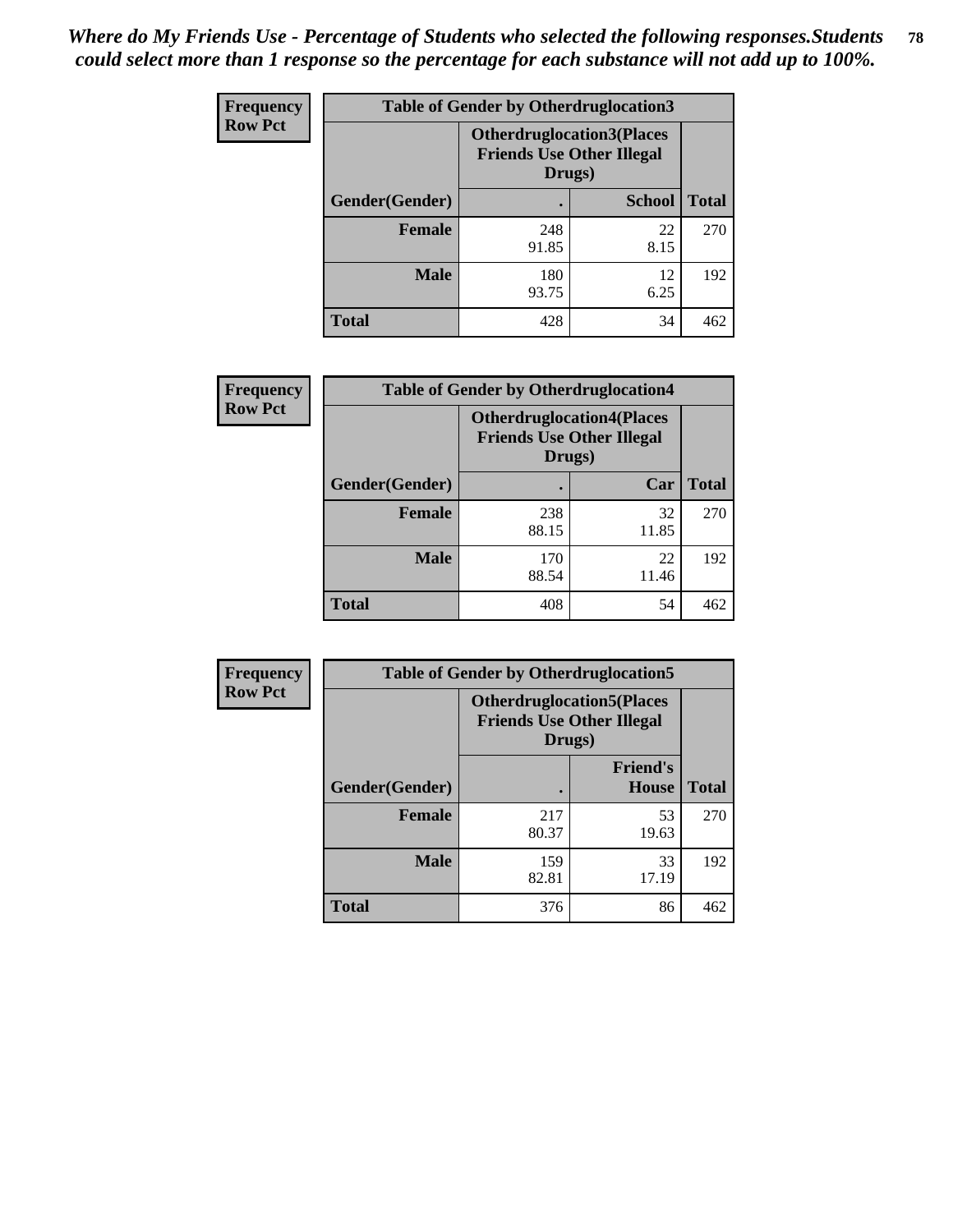| <b>Frequency</b> | <b>Table of Gender by Otherdruglocation6</b> |                                                                                |              |              |
|------------------|----------------------------------------------|--------------------------------------------------------------------------------|--------------|--------------|
| <b>Row Pct</b>   |                                              | <b>Otherdruglocation6(Places</b><br><b>Friends Use Other Illegal</b><br>Drugs) |              |              |
|                  | Gender(Gender)                               |                                                                                | <b>Other</b> | <b>Total</b> |
|                  | Female                                       | 228<br>84.44                                                                   | 42<br>15.56  | 270          |
|                  | <b>Male</b>                                  | 163<br>84.90                                                                   | 29<br>15.10  | 192          |
|                  | <b>Total</b>                                 | 391                                                                            | 71           | 462          |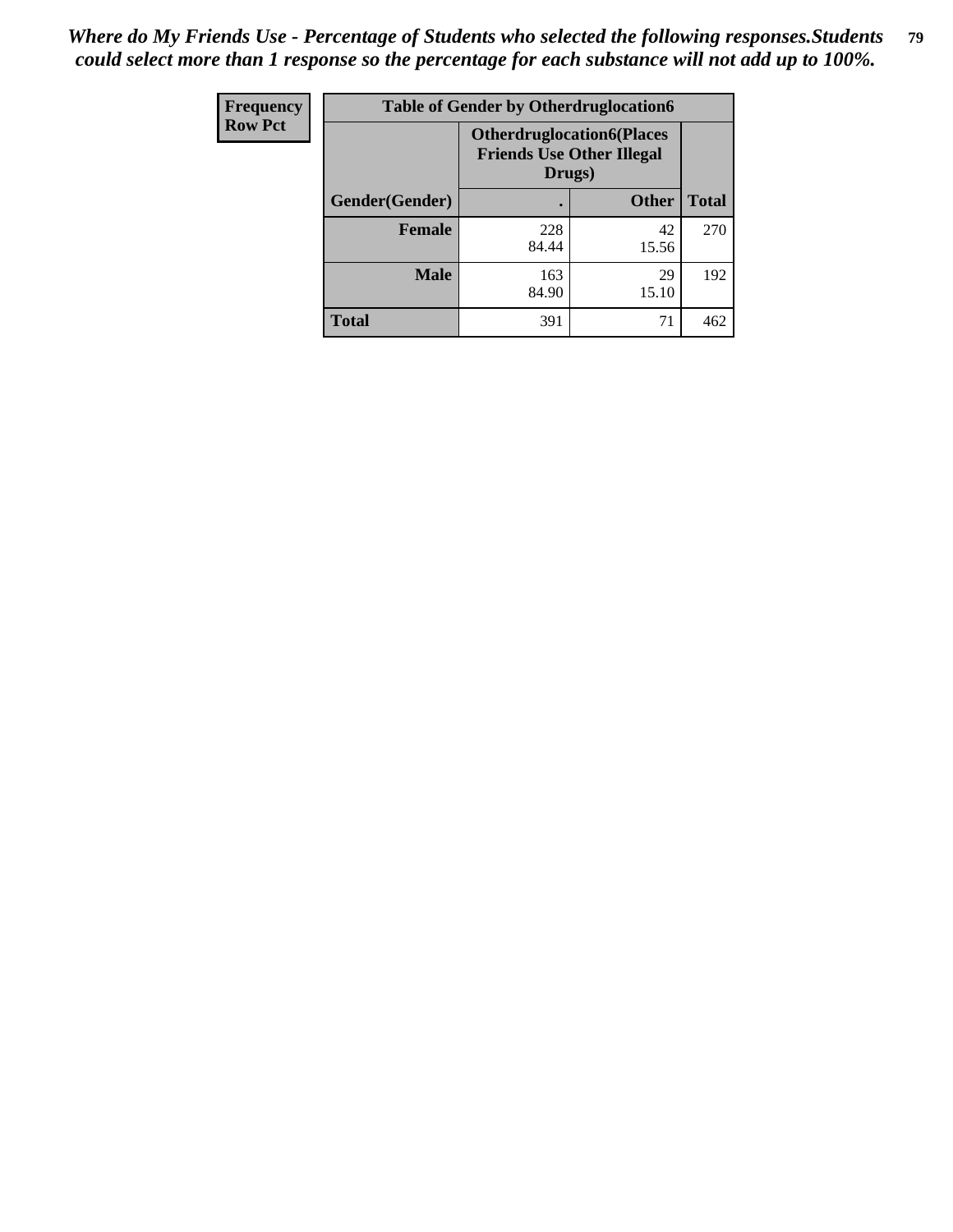| <b>Frequency</b> | <b>Table of Gender by Alcoholtime1</b> |                                                          |                      |              |
|------------------|----------------------------------------|----------------------------------------------------------|----------------------|--------------|
| <b>Row Pct</b>   |                                        | <b>Alcoholtime1(Times</b><br><b>Friends Use Alcohol)</b> |                      |              |
|                  | Gender(Gender)                         |                                                          | Do Not<br><b>Use</b> | <b>Total</b> |
|                  | <b>Female</b>                          | 187<br>69.26                                             | 83<br>30.74          | 270          |
|                  | <b>Male</b>                            | 120<br>62.50                                             | 72<br>37.50          | 192          |
|                  | <b>Total</b>                           | 307                                                      | 155                  | 462          |

| Frequency      | <b>Table of Gender by Alcoholtime2</b> |                                                          |                            |              |
|----------------|----------------------------------------|----------------------------------------------------------|----------------------------|--------------|
| <b>Row Pct</b> |                                        | <b>Alcoholtime2(Times</b><br><b>Friends Use Alcohol)</b> |                            |              |
|                | Gender(Gender)                         |                                                          | <b>On Way</b><br>to School | <b>Total</b> |
|                | <b>Female</b>                          | 256<br>94.81                                             | 14<br>5.19                 | 270          |
|                | <b>Male</b>                            | 178<br>92.71                                             | 14<br>7.29                 | 192          |
|                | <b>Total</b>                           | 434                                                      | 28                         | 462          |

| Frequency      | <b>Table of Gender by Alcoholtime3</b> |                                                   |                                |              |
|----------------|----------------------------------------|---------------------------------------------------|--------------------------------|--------------|
| <b>Row Pct</b> |                                        | Alcoholtime3(Times<br><b>Friends Use Alcohol)</b> |                                |              |
|                | Gender(Gender)                         |                                                   | <b>During</b><br><b>School</b> | <b>Total</b> |
|                | Female                                 | 260<br>96.30                                      | 10<br>3.70                     | 270          |
|                | <b>Male</b>                            | 184<br>95.83                                      | 8<br>4.17                      | 192          |
|                | <b>Total</b>                           | 444                                               | 18                             | 462          |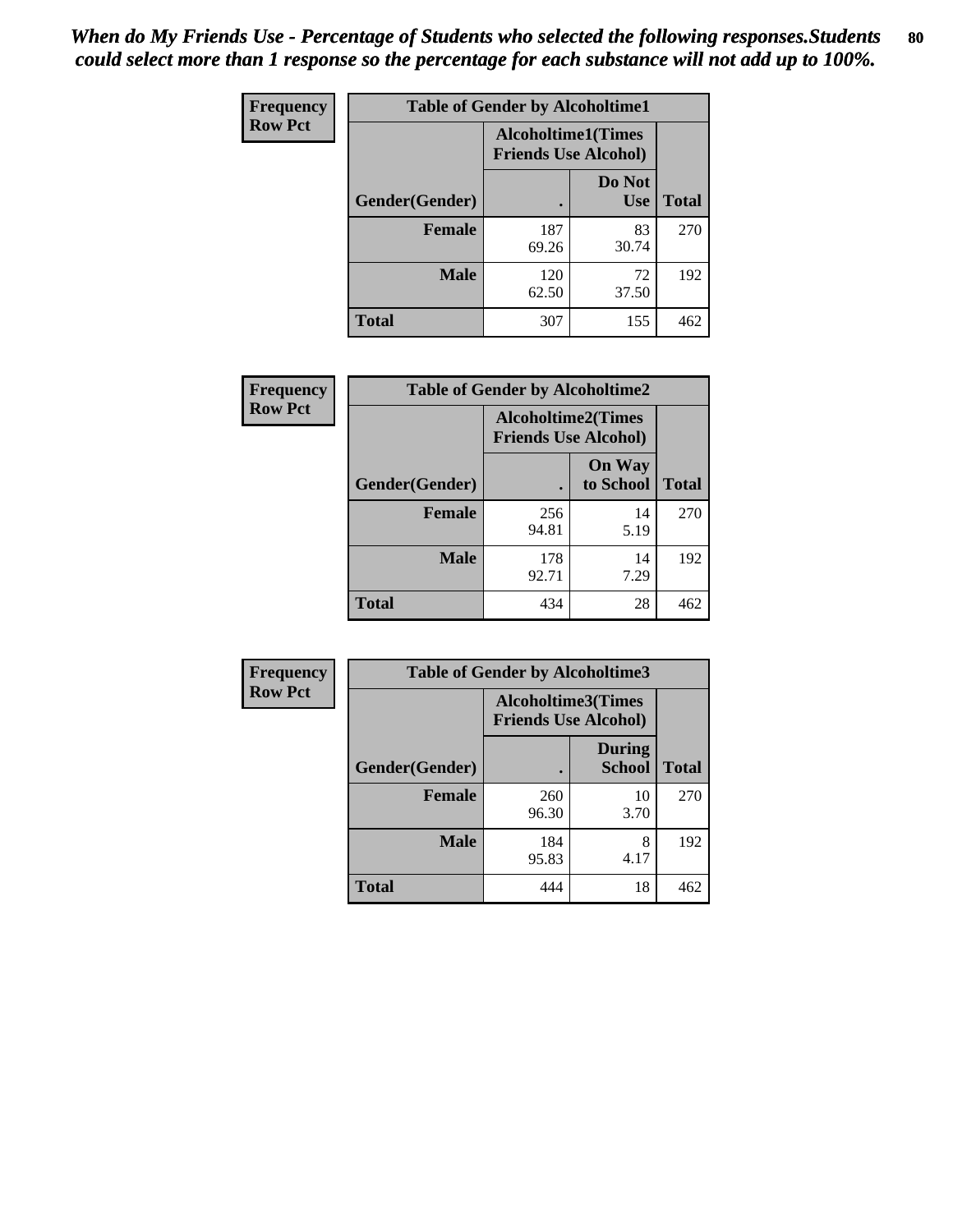*When do My Friends Use - Percentage of Students who selected the following responses.Students could select more than 1 response so the percentage for each substance will not add up to 100%.* **81**

| <b>Frequency</b> | <b>Table of Gender by Alcoholtime4</b> |                                                          |                                                |              |
|------------------|----------------------------------------|----------------------------------------------------------|------------------------------------------------|--------------|
| <b>Row Pct</b>   |                                        | <b>Alcoholtime4(Times</b><br><b>Friends Use Alcohol)</b> |                                                |              |
|                  | Gender(Gender)                         |                                                          | <b>On Way</b><br>Home<br>From<br><b>School</b> | <b>Total</b> |
|                  | <b>Female</b>                          | 253<br>93.70                                             | 17<br>6.30                                     | 270          |
|                  | <b>Male</b>                            | 177<br>92.19                                             | 15<br>7.81                                     | 192          |
|                  | <b>Total</b>                           | 430                                                      | 32                                             | 462          |

| <b>Frequency</b> | <b>Table of Gender by Alcoholtime5</b> |                                                           |             |              |
|------------------|----------------------------------------|-----------------------------------------------------------|-------------|--------------|
| <b>Row Pct</b>   |                                        | <b>Alcoholtime5</b> (Times<br><b>Friends Use Alcohol)</b> |             |              |
|                  | Gender(Gender)                         |                                                           | Weeknights  | <b>Total</b> |
|                  | <b>Female</b>                          | 206<br>76.30                                              | 64<br>23.70 | 270          |
|                  | <b>Male</b>                            | 152<br>79.17                                              | 40<br>20.83 | 192          |
|                  | <b>Total</b>                           | 358                                                       | 104         | 462          |

| <b>Frequency</b> |                | <b>Table of Gender by Alcoholtime6</b> |                                                           |              |
|------------------|----------------|----------------------------------------|-----------------------------------------------------------|--------------|
| <b>Row Pct</b>   |                |                                        | <b>Alcoholtime6</b> (Times<br><b>Friends Use Alcohol)</b> |              |
|                  | Gender(Gender) |                                        | Weekends                                                  | <b>Total</b> |
|                  | Female         | 77<br>28.52                            | 193<br>71.48                                              | 270          |
|                  | <b>Male</b>    | 63<br>32.81                            | 129<br>67.19                                              | 192          |
|                  | <b>Total</b>   | 140                                    | 322                                                       | 462          |

| Frequency      | <b>Table of Gender by Tobaccotime1</b> |                                                          |                      |              |
|----------------|----------------------------------------|----------------------------------------------------------|----------------------|--------------|
| <b>Row Pct</b> |                                        | <b>Tobaccotime1(Times</b><br><b>Friends Use Tobacco)</b> |                      |              |
|                | Gender(Gender)                         |                                                          | Do Not<br><b>Use</b> | <b>Total</b> |
|                | Female                                 | 131<br>48.52                                             | 139<br>51.48         | 270          |
|                | <b>Male</b>                            | 99<br>51.56                                              | 93<br>48.44          | 192          |
|                | <b>Total</b>                           | 230                                                      | 232                  | 462          |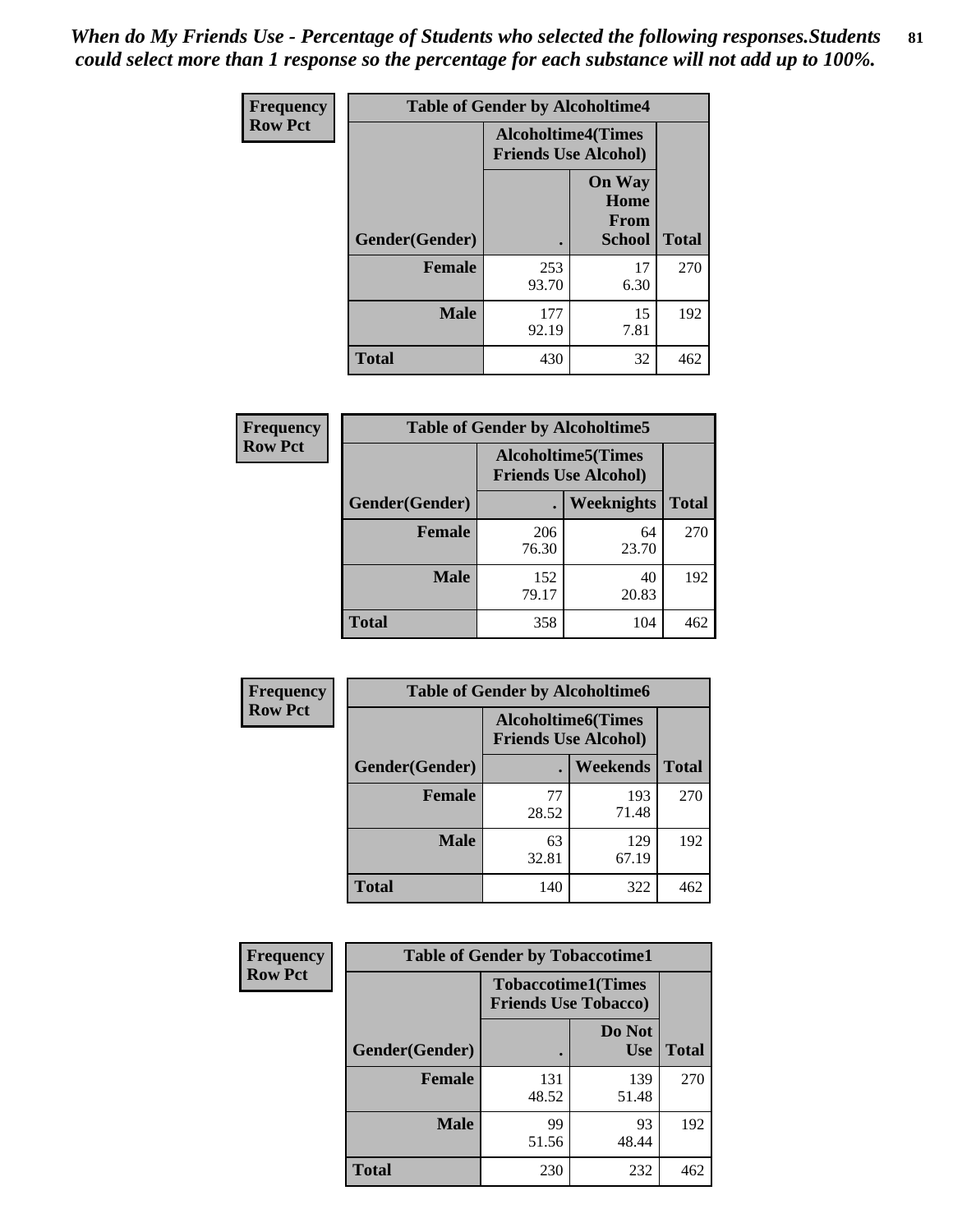*When do My Friends Use - Percentage of Students who selected the following responses.Students could select more than 1 response so the percentage for each substance will not add up to 100%.* **82**

| Frequency      | <b>Table of Gender by Tobaccotime2</b> |                                                          |                            |              |
|----------------|----------------------------------------|----------------------------------------------------------|----------------------------|--------------|
| <b>Row Pct</b> |                                        | <b>Tobaccotime2(Times</b><br><b>Friends Use Tobacco)</b> |                            |              |
|                | Gender(Gender)                         |                                                          | <b>On Way</b><br>to School | <b>Total</b> |
|                | <b>Female</b>                          | 189<br>70.00                                             | 81<br>30.00                | 270          |
|                | <b>Male</b>                            | 127<br>66.15                                             | 65<br>33.85                | 192          |
|                | Total                                  | 316                                                      | 146                        | 462          |

| <b>Frequency</b> | <b>Table of Gender by Tobaccotime3</b> |                             |                                |              |
|------------------|----------------------------------------|-----------------------------|--------------------------------|--------------|
| <b>Row Pct</b>   |                                        | <b>Friends Use Tobacco)</b> | <b>Tobaccotime3(Times</b>      |              |
|                  | Gender(Gender)                         |                             | <b>During</b><br><b>School</b> | <b>Total</b> |
|                  | <b>Female</b>                          | 235<br>87.04                | 35<br>12.96                    | 270          |
|                  | <b>Male</b>                            | 147<br>76.56                | 45<br>23.44                    | 192          |
|                  | <b>Total</b>                           | 382                         | 80                             | 462          |

| <b>Frequency</b> | <b>Table of Gender by Tobaccotime4</b> |                                                          |                                                |              |
|------------------|----------------------------------------|----------------------------------------------------------|------------------------------------------------|--------------|
| <b>Row Pct</b>   |                                        | <b>Tobaccotime4(Times</b><br><b>Friends Use Tobacco)</b> |                                                |              |
|                  | Gender(Gender)                         |                                                          | <b>On Way</b><br>Home<br>From<br><b>School</b> | <b>Total</b> |
|                  | <b>Female</b>                          | 253<br>93.70                                             | 17<br>6.30                                     | 270          |
|                  | <b>Male</b>                            | 177<br>92.19                                             | 15<br>7.81                                     | 192          |
|                  | <b>Total</b>                           | 430                                                      | 32                                             | 462          |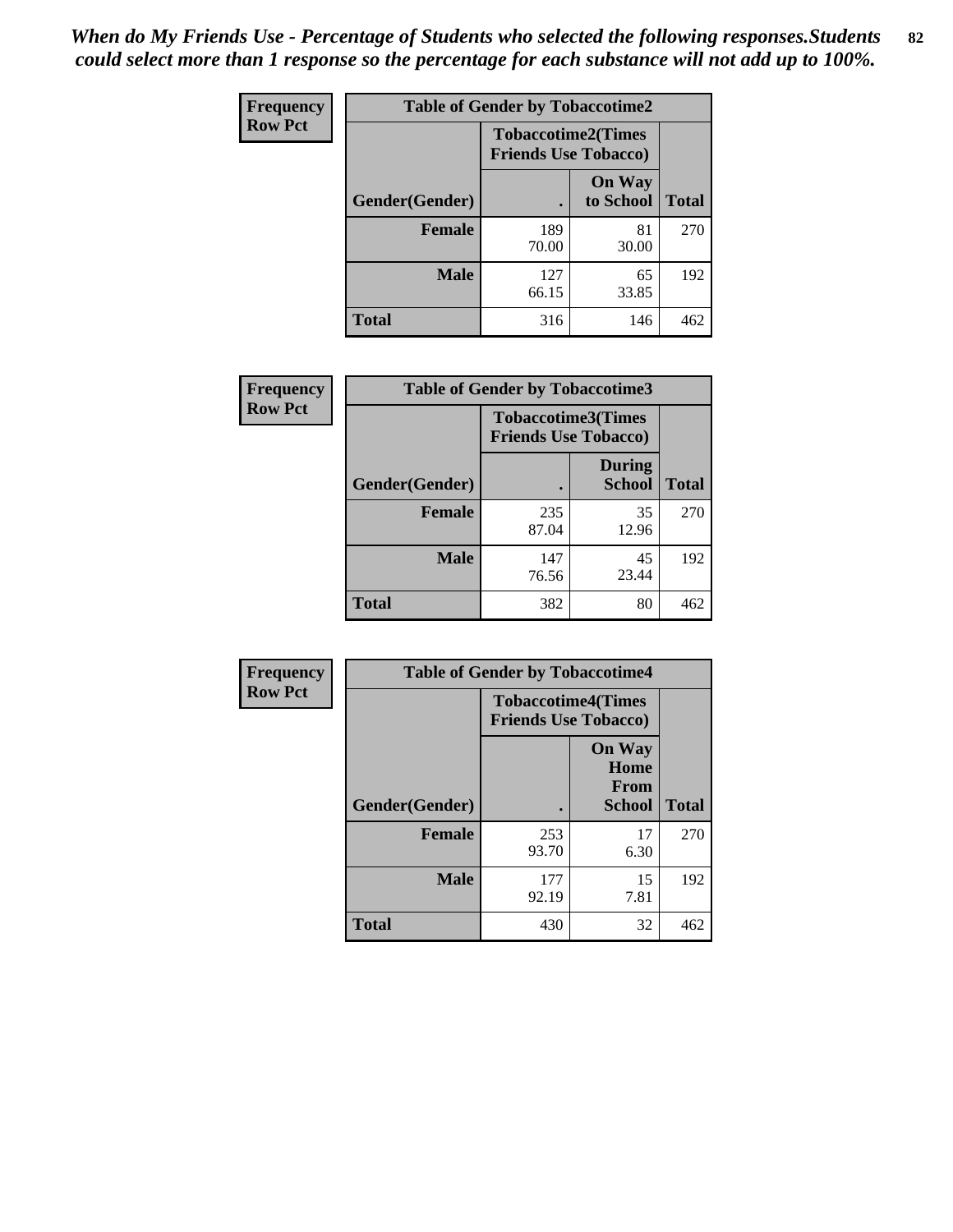| <b>Frequency</b> | <b>Table of Gender by Tobaccotime5</b> |              |                                                          |              |  |
|------------------|----------------------------------------|--------------|----------------------------------------------------------|--------------|--|
| <b>Row Pct</b>   |                                        |              | <b>Tobaccotime5(Times</b><br><b>Friends Use Tobacco)</b> |              |  |
|                  | <b>Gender</b> (Gender)                 |              | <b>Weeknights</b>                                        | <b>Total</b> |  |
|                  | <b>Female</b>                          | 181<br>67.04 | 89<br>32.96                                              | 270          |  |
|                  | <b>Male</b>                            | 112<br>58.33 | 80<br>41.67                                              | 192          |  |
|                  | <b>Total</b>                           | 293          | 169                                                      | 462          |  |

| Frequency      | <b>Table of Gender by Tobaccotime6</b> |                                                          |              |              |
|----------------|----------------------------------------|----------------------------------------------------------|--------------|--------------|
| <b>Row Pct</b> |                                        | <b>Tobaccotime6(Times</b><br><b>Friends Use Tobacco)</b> |              |              |
|                | Gender(Gender)                         |                                                          | Weekends     | <b>Total</b> |
|                | Female                                 | 149<br>55.19                                             | 121<br>44.81 | 270          |
|                | <b>Male</b>                            | 97<br>50.52                                              | 95<br>49.48  | 192          |
|                | <b>Total</b>                           | 246                                                      | 216          | 462          |

| <b>Frequency</b> | <b>Table of Gender by Marijuanatime1</b> |                                |                             |              |
|------------------|------------------------------------------|--------------------------------|-----------------------------|--------------|
| <b>Row Pct</b>   |                                          | <b>Friends Use Marijuana</b> ) | <b>Marijuanatime1(Times</b> |              |
|                  | Gender(Gender)                           |                                | Do Not Use                  | <b>Total</b> |
|                  | <b>Female</b>                            | 123<br>45.56                   | 147<br>54.44                | 270          |
|                  | <b>Male</b>                              | 73<br>38.02                    | 119<br>61.98                | 192          |
|                  | <b>Total</b>                             | 196                            | 266                         | 462          |

| <b>Frequency</b> | <b>Table of Gender by Marijuanatime2</b> |                                                        |                            |              |
|------------------|------------------------------------------|--------------------------------------------------------|----------------------------|--------------|
| <b>Row Pct</b>   |                                          | Marijuanatime2(Times<br><b>Friends Use Marijuana</b> ) |                            |              |
|                  | Gender(Gender)                           |                                                        | On Way to<br><b>School</b> | <b>Total</b> |
|                  | Female                                   | 229<br>84.81                                           | 41<br>15.19                | 270          |
|                  | <b>Male</b>                              | 159<br>82.81                                           | 33<br>17.19                | 192          |
|                  | <b>Total</b>                             | 388                                                    | 74                         | 462          |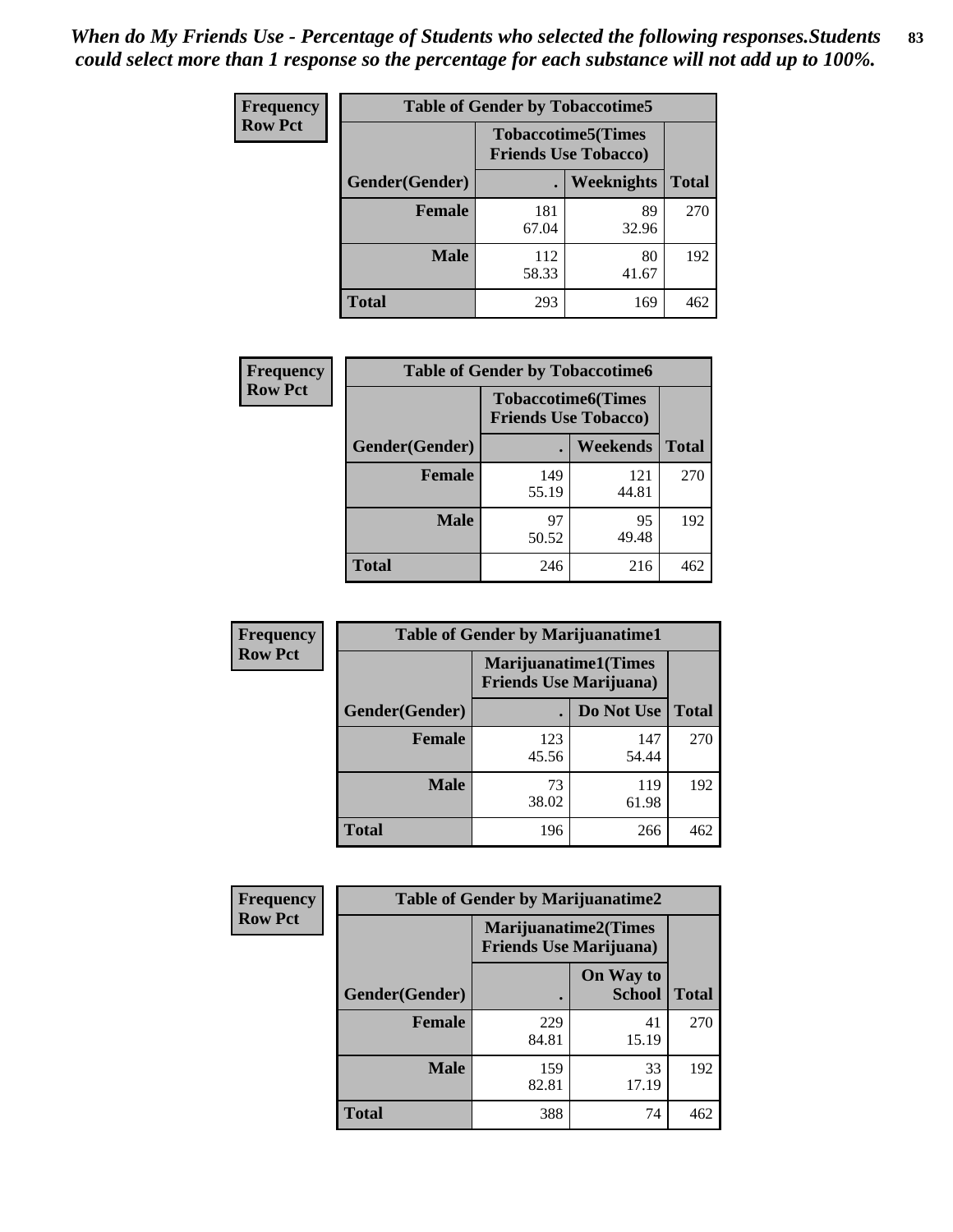*When do My Friends Use - Percentage of Students who selected the following responses.Students could select more than 1 response so the percentage for each substance will not add up to 100%.* **84**

| <b>Frequency</b> | Table of Gender by Marijuanatime3 |                                                        |                                |              |
|------------------|-----------------------------------|--------------------------------------------------------|--------------------------------|--------------|
| <b>Row Pct</b>   |                                   | Marijuanatime3(Times<br><b>Friends Use Marijuana</b> ) |                                |              |
|                  | Gender(Gender)                    |                                                        | <b>During</b><br><b>School</b> | <b>Total</b> |
|                  | <b>Female</b>                     | 251<br>92.96                                           | 19<br>7.04                     | 270          |
|                  | <b>Male</b>                       | 173<br>90.10                                           | 19<br>9.90                     | 192          |
|                  | <b>Total</b>                      | 424                                                    | 38                             | 462          |

| Frequency      | <b>Table of Gender by Marijuanatime4</b> |                                |                                                       |              |
|----------------|------------------------------------------|--------------------------------|-------------------------------------------------------|--------------|
| <b>Row Pct</b> |                                          | <b>Friends Use Marijuana</b> ) | <b>Marijuanatime4</b> (Times                          |              |
|                | Gender(Gender)                           |                                | <b>On Way</b><br>Home<br><b>From</b><br><b>School</b> | <b>Total</b> |
|                | <b>Female</b>                            | 229<br>84.81                   | 41<br>15.19                                           | 270          |
|                | <b>Male</b>                              | 162<br>84.38                   | 30<br>15.63                                           | 192          |
|                | <b>Total</b>                             | 391                            | 71                                                    | 462          |

| Frequency      | <b>Table of Gender by Marijuanatime5</b> |                                                                |             |              |  |
|----------------|------------------------------------------|----------------------------------------------------------------|-------------|--------------|--|
| <b>Row Pct</b> |                                          | <b>Marijuanatime5</b> (Times<br><b>Friends Use Marijuana</b> ) |             |              |  |
|                | Gender(Gender)                           |                                                                | Weeknights  | <b>Total</b> |  |
|                | <b>Female</b>                            | 193<br>71.48                                                   | 77<br>28.52 | 270          |  |
|                | <b>Male</b>                              | 144<br>75.00                                                   | 48<br>25.00 | 192          |  |
|                | <b>Total</b>                             | 337                                                            | 125         | 462          |  |

| Frequency      | <b>Table of Gender by Marijuanatime6</b> |                                                                |                 |              |  |
|----------------|------------------------------------------|----------------------------------------------------------------|-----------------|--------------|--|
| <b>Row Pct</b> |                                          | <b>Marijuanatime6</b> (Times<br><b>Friends Use Marijuana</b> ) |                 |              |  |
|                | Gender(Gender)                           |                                                                | <b>Weekends</b> | <b>Total</b> |  |
|                | <b>Female</b>                            | 143<br>52.96                                                   | 127<br>47.04    | 270          |  |
|                | <b>Male</b>                              | 113<br>58.85                                                   | 79<br>41.15     | 192          |  |
|                | <b>Total</b>                             | 256                                                            | 206             | 462          |  |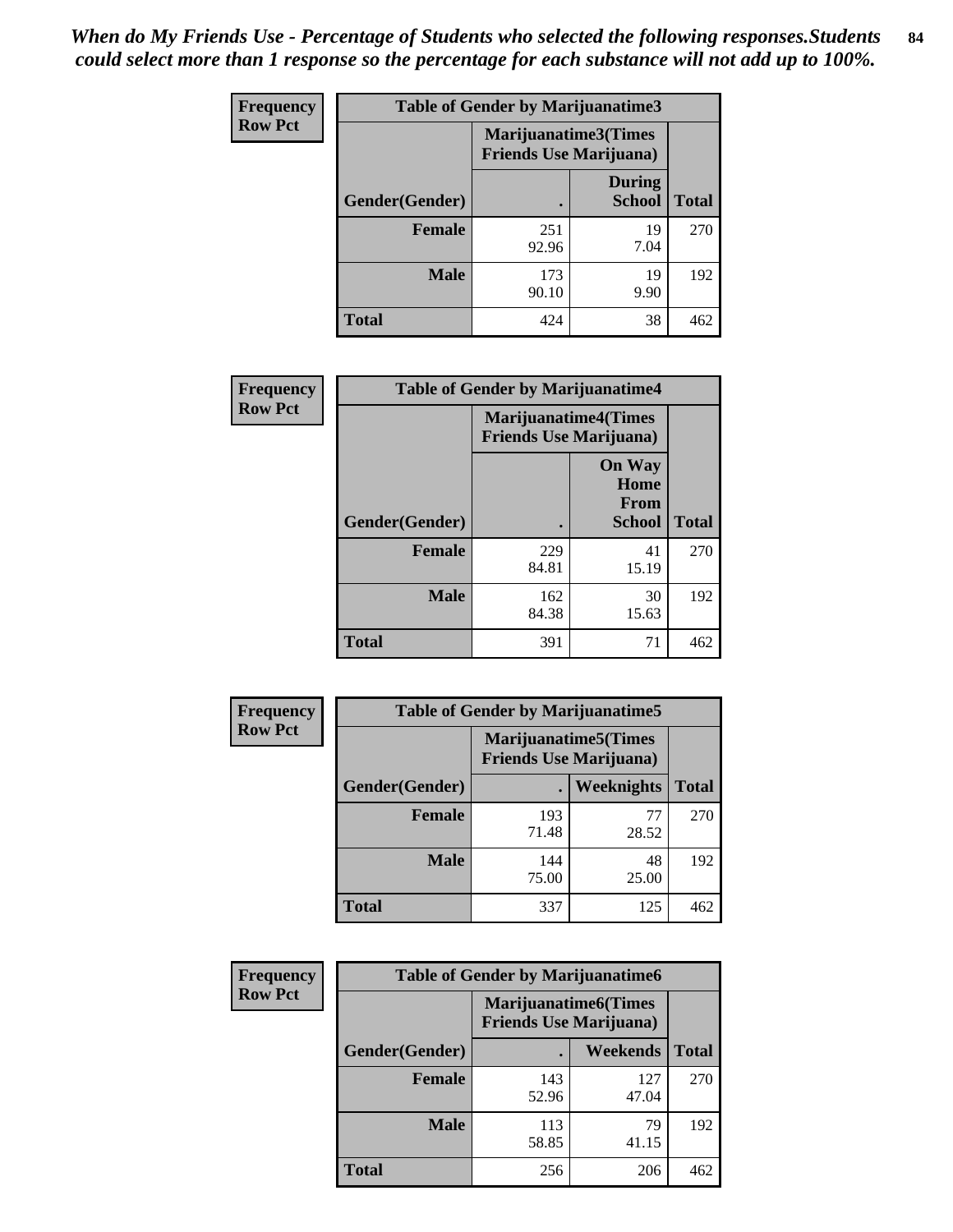*When do My Friends Use - Percentage of Students who selected the following responses.Students could select more than 1 response so the percentage for each substance will not add up to 100%.* **85**

| <b>Frequency</b> | <b>Table of Gender by Otherdrugtime1</b> |                                                                                    |              |              |  |
|------------------|------------------------------------------|------------------------------------------------------------------------------------|--------------|--------------|--|
| <b>Row Pct</b>   |                                          | <b>Otherdrugtime1</b> (Times<br><b>Friends Use Other</b><br><b>Illegal Drugs</b> ) |              |              |  |
|                  | Gender(Gender)                           |                                                                                    | Do Not Use   | <b>Total</b> |  |
|                  | <b>Female</b>                            | 57<br>21.11                                                                        | 213<br>78.89 | 270          |  |
|                  | <b>Male</b>                              | 38<br>19.79                                                                        | 154<br>80.21 | 192          |  |
|                  | <b>Total</b>                             | 95                                                                                 | 367          | 462          |  |

| Frequency      | <b>Table of Gender by Otherdrugtime2</b> |                        |                                                         |              |
|----------------|------------------------------------------|------------------------|---------------------------------------------------------|--------------|
| <b>Row Pct</b> |                                          | <b>Illegal Drugs</b> ) | <b>Otherdrugtime2(Times</b><br><b>Friends Use Other</b> |              |
|                | Gender(Gender)                           |                        | On Way to<br><b>School</b>                              | <b>Total</b> |
|                | <b>Female</b>                            | 247<br>91.48           | 23<br>8.52                                              | 270          |
|                | <b>Male</b>                              | 181<br>94.27           | 11<br>5.73                                              | 192          |
|                | <b>Total</b>                             | 428                    | 34                                                      | 462          |

| Frequency      | <b>Table of Gender by Otherdrugtime3</b> |                       |                                                  |              |
|----------------|------------------------------------------|-----------------------|--------------------------------------------------|--------------|
| <b>Row Pct</b> |                                          | <b>Illegal Drugs)</b> | Otherdrugtime3(Times<br><b>Friends Use Other</b> |              |
|                | Gender(Gender)                           |                       | <b>During</b><br><b>School</b>                   | <b>Total</b> |
|                | <b>Female</b>                            | 252<br>93.33          | 18<br>6.67                                       | 270          |
|                | <b>Male</b>                              | 182<br>94.79          | 10<br>5.21                                       | 192          |
|                | <b>Total</b>                             | 434                   | 28                                               | 462          |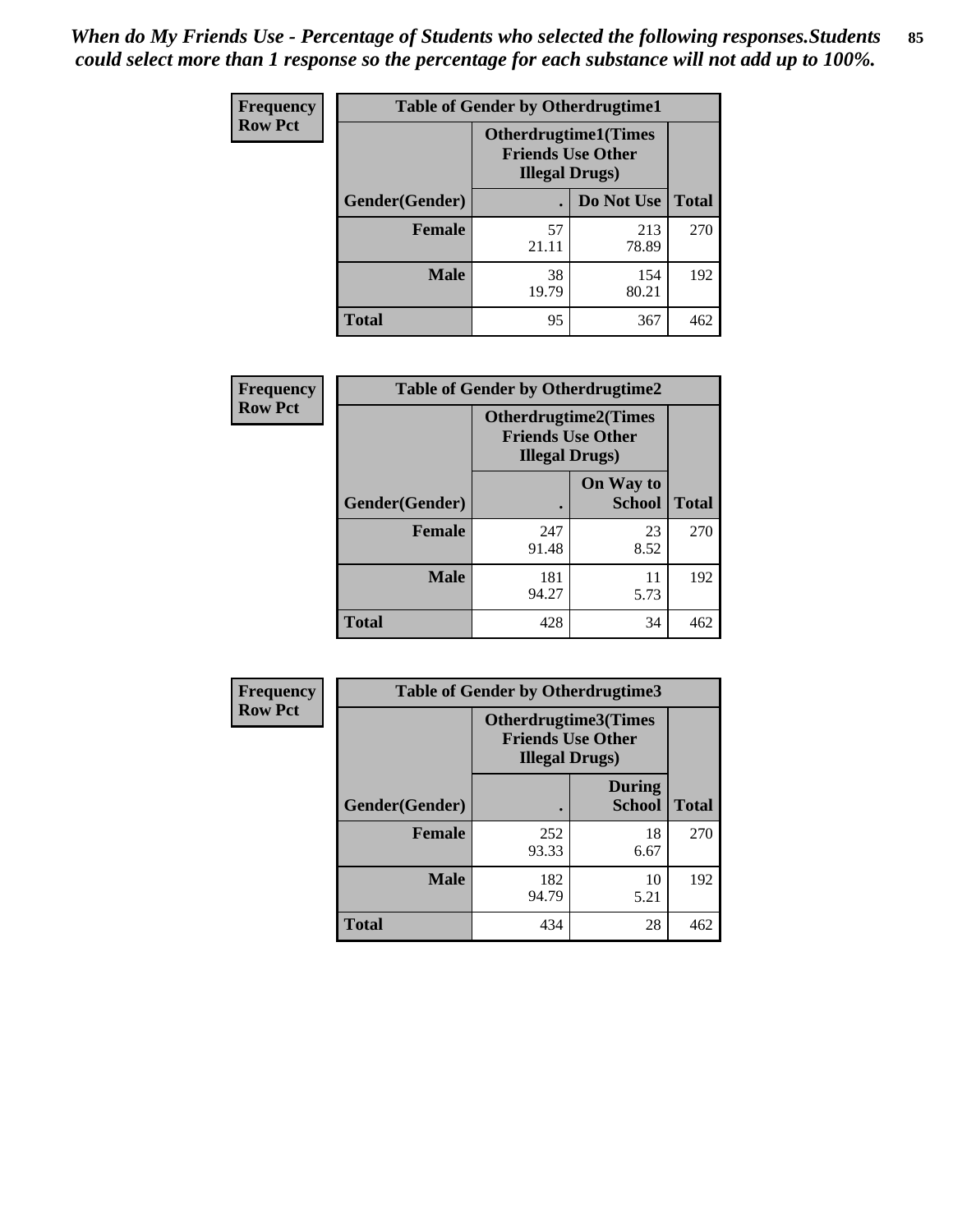*When do My Friends Use - Percentage of Students who selected the following responses.Students could select more than 1 response so the percentage for each substance will not add up to 100%.* **86**

| <b>Frequency</b> | <b>Table of Gender by Otherdrugtime4</b> |                                                    |                                                       |              |
|------------------|------------------------------------------|----------------------------------------------------|-------------------------------------------------------|--------------|
| <b>Row Pct</b>   |                                          | <b>Friends Use Other</b><br><b>Illegal Drugs</b> ) | <b>Otherdrugtime4(Times</b>                           |              |
|                  | Gender(Gender)                           |                                                    | <b>On Way</b><br>Home<br><b>From</b><br><b>School</b> | <b>Total</b> |
|                  | <b>Female</b>                            | 249<br>92.22                                       | 21<br>7.78                                            | 270          |
|                  | <b>Male</b>                              | 181<br>94.27                                       | 11<br>5.73                                            | 192          |
|                  | <b>Total</b>                             | 430                                                | 32                                                    | 462          |

| <b>Frequency</b> | <b>Table of Gender by Otherdrugtime5</b> |                                                                                    |             |              |
|------------------|------------------------------------------|------------------------------------------------------------------------------------|-------------|--------------|
| <b>Row Pct</b>   |                                          | <b>Otherdrugtime5</b> (Times<br><b>Friends Use Other</b><br><b>Illegal Drugs</b> ) |             |              |
|                  | Gender(Gender)                           |                                                                                    | Weeknights  | <b>Total</b> |
|                  | <b>Female</b>                            | 239<br>88.52                                                                       | 31<br>11.48 | 270          |
|                  | <b>Male</b>                              | 168<br>87.50                                                                       | 24<br>12.50 | 192          |
|                  | <b>Total</b>                             | 407                                                                                | 55          | 462          |

| <b>Frequency</b> | <b>Table of Gender by Otherdrugtime6</b> |                                                                                   |             |              |
|------------------|------------------------------------------|-----------------------------------------------------------------------------------|-------------|--------------|
| <b>Row Pct</b>   |                                          | <b>Otherdrugtime6(Times</b><br><b>Friends Use Other</b><br><b>Illegal Drugs</b> ) |             |              |
|                  | Gender(Gender)                           |                                                                                   | Weekends    | <b>Total</b> |
|                  | <b>Female</b>                            | 208<br>77.04                                                                      | 62<br>22.96 | 270          |
|                  | <b>Male</b>                              | 148<br>77.08                                                                      | 44<br>22.92 | 192          |
|                  | <b>Total</b>                             | 356                                                                               | 106         | 462          |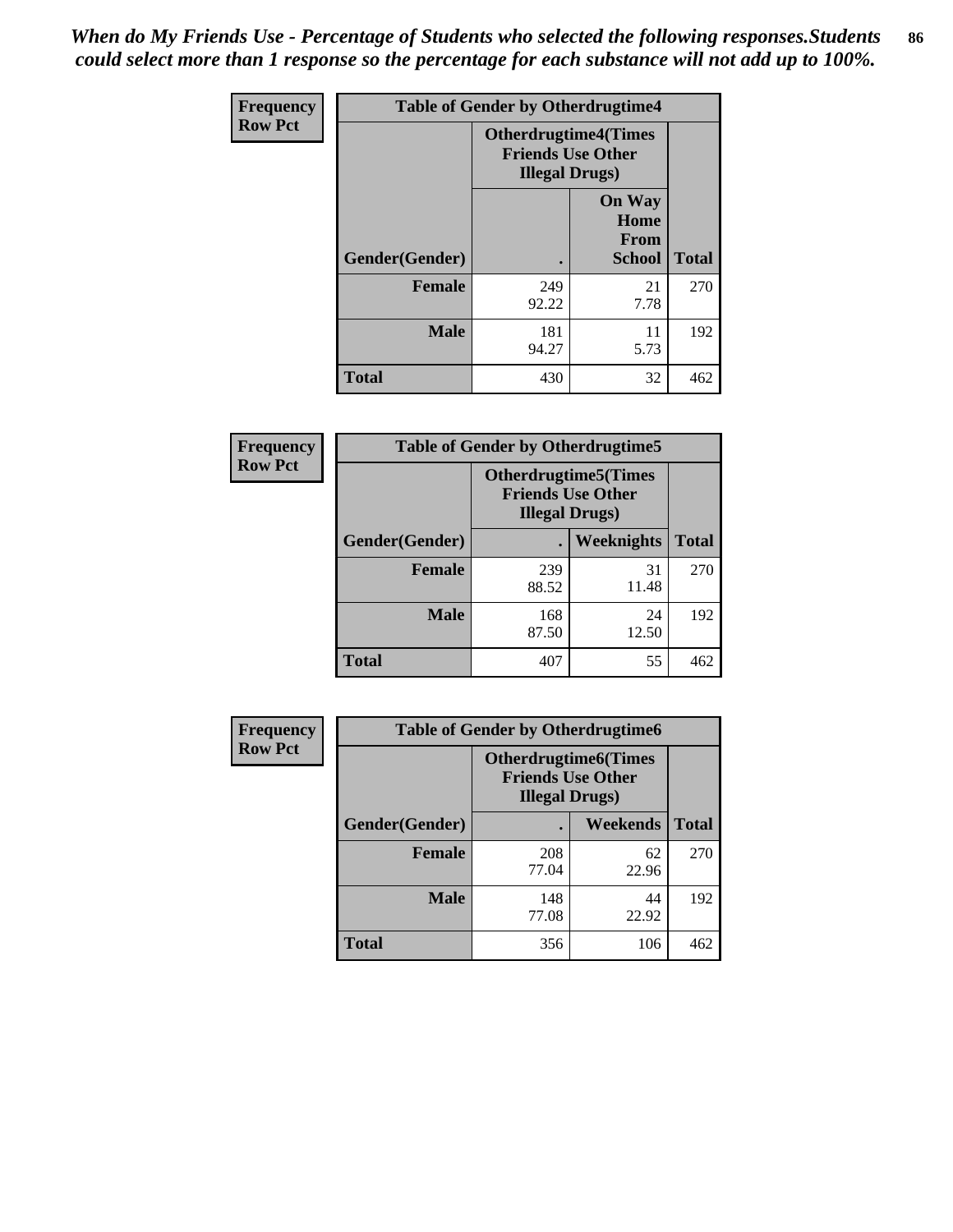## *Other Questions* **87**

| <b>Frequency</b> | <b>Table of Gender by Educationalcohol</b> |                                                                                                                                       |                |              |  |
|------------------|--------------------------------------------|---------------------------------------------------------------------------------------------------------------------------------------|----------------|--------------|--|
| <b>Row Pct</b>   |                                            | <b>Educationalcohol</b> (I<br>have been taught<br>about alcohol,<br>tobacco,<br>and other drugs<br>within the last year<br>at school) |                |              |  |
|                  | Gender(Gender)                             | <b>Yes</b>                                                                                                                            | N <sub>0</sub> | <b>Total</b> |  |
|                  | <b>Female</b>                              | 199<br>73.70                                                                                                                          | 71<br>26.30    | 270          |  |
|                  | <b>Male</b>                                | 136<br>70.83                                                                                                                          | 56<br>29.17    | 192          |  |
|                  | <b>Total</b>                               | 335                                                                                                                                   | 127            | 462          |  |

| Frequency      | <b>Table of Gender by Rodedrinking</b> |                                                                                                                     |              |              |
|----------------|----------------------------------------|---------------------------------------------------------------------------------------------------------------------|--------------|--------------|
| <b>Row Pct</b> |                                        | Rodedrinking(In<br>the past 30 days I<br>have ridden in a<br>car with a driver<br>who had been<br>drinking alcohol) |              |              |
|                | Gender(Gender)                         | Yes                                                                                                                 | $\bf N_0$    | <b>Total</b> |
|                | <b>Female</b>                          | 28<br>10.37                                                                                                         | 242<br>89.63 | 270          |
|                | <b>Male</b>                            | 35<br>18.23                                                                                                         | 157<br>81.77 | 192          |
|                | <b>Total</b>                           | 63                                                                                                                  | 399          | 462          |

| Frequency      | <b>Table of Gender by Drugsschool</b> |                                                                                                                                     |                |              |  |
|----------------|---------------------------------------|-------------------------------------------------------------------------------------------------------------------------------------|----------------|--------------|--|
| <b>Row Pct</b> |                                       | <b>Drugsschool</b> (During<br>the past 12 months,<br>I have been offered,<br>sold,<br>or given illegal drugs<br>on school property) |                |              |  |
|                | Gender(Gender)                        | <b>Yes</b>                                                                                                                          | N <sub>0</sub> | <b>Total</b> |  |
|                | <b>Female</b>                         | 53<br>19.63                                                                                                                         | 217<br>80.37   | 270          |  |
|                | <b>Male</b>                           | 57<br>29.69                                                                                                                         | 135<br>70.31   | 192          |  |
|                | <b>Total</b>                          | 110                                                                                                                                 | 352            | 462          |  |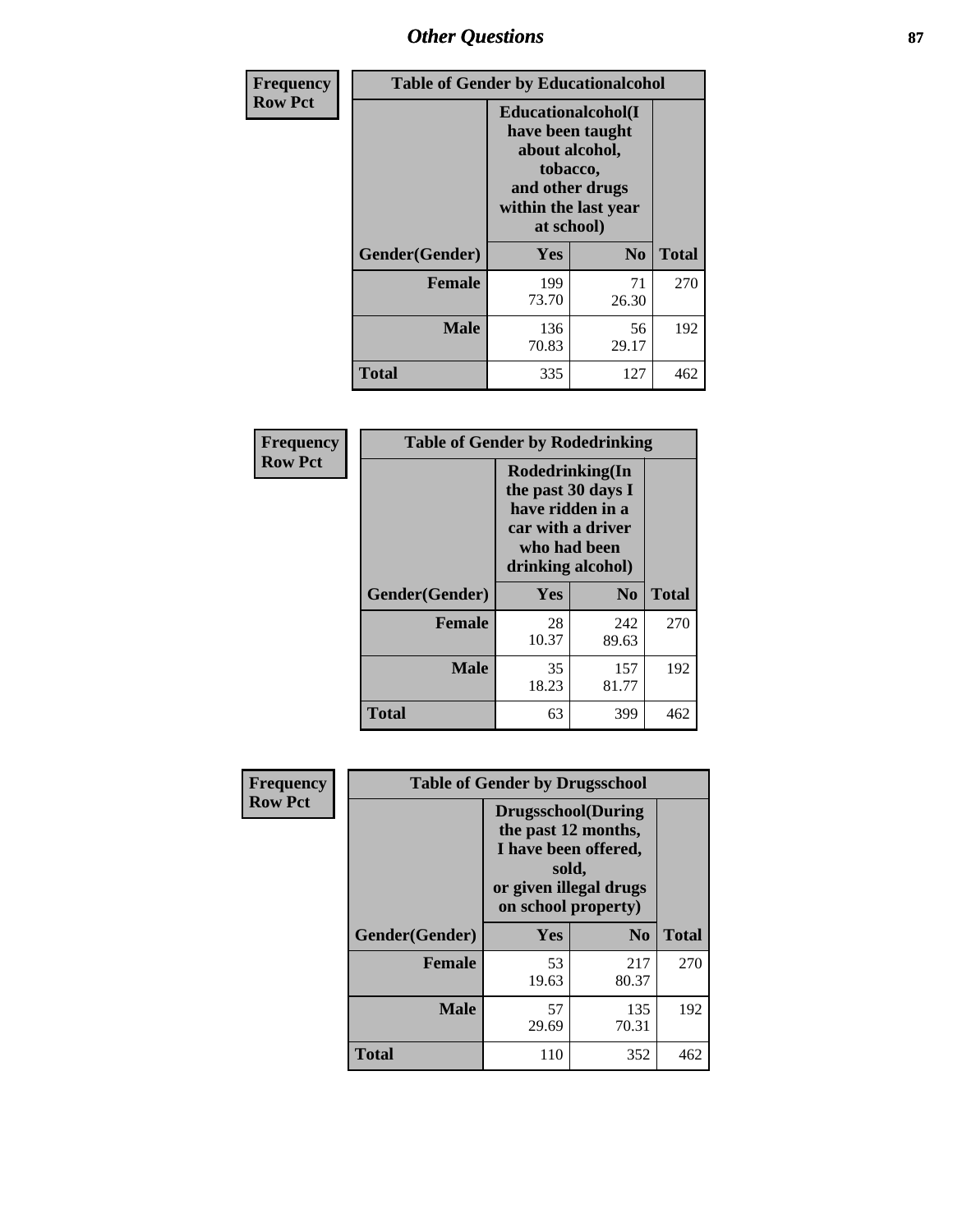### *Other Questions* **88**

**Frequency Row Pct**

| <b>Table of Gender by Bingedrinking</b> |                         |                                                                                                         |                   |                   |                        |                               |                   |              |
|-----------------------------------------|-------------------------|---------------------------------------------------------------------------------------------------------|-------------------|-------------------|------------------------|-------------------------------|-------------------|--------------|
|                                         |                         | Bingedrinking(I have drunk five or more<br>drinks of alcohol at one sitting during the<br>last 30 days) |                   |                   |                        |                               |                   |              |
| <b>Gender</b> (Gender)                  | $\bf{0}$<br><b>Days</b> | 1 or<br>days                                                                                            | 3 to<br>5<br>days | 6 to<br>9<br>days | 10<br>to<br>19<br>days | <b>20</b><br>to<br>29<br>days | All<br>30<br>days | <b>Total</b> |
|                                         |                         |                                                                                                         |                   |                   |                        |                               |                   |              |
| <b>Female</b>                           | 243<br>90.00            | 14<br>5.19                                                                                              | 5<br>1.85         | 2<br>0.74         | 0.37                   | 0<br>0.00                     | 5<br>1.85         | 270          |
| <b>Male</b>                             | 156<br>81.25            | 9<br>4.69                                                                                               | 7<br>3.65         | 3<br>1.56         | 3<br>1.56              | 4<br>2.08                     | 10<br>5.21        | 192          |

| Frequency      | <b>Table of Gender by Educationaids</b> |                                                                                                 |                |              |  |
|----------------|-----------------------------------------|-------------------------------------------------------------------------------------------------|----------------|--------------|--|
| <b>Row Pct</b> |                                         | <b>Educationaids</b> (I<br>have been taught<br>about HIV/AIDS<br>at school in the<br>past year) |                |              |  |
|                | Gender(Gender)                          | Yes                                                                                             | $\mathbf{N_0}$ | <b>Total</b> |  |
|                | <b>Female</b>                           | 212<br>78.52                                                                                    | 58<br>21.48    | 270          |  |
|                | <b>Male</b>                             | 147<br>76.56                                                                                    | 45<br>23.44    | 192          |  |
|                | <b>Total</b>                            | 359                                                                                             | 103            | 462          |  |

| <b>Frequency</b> | <b>Table of Gender by Suicideconsider</b> |                 |                |       |  |
|------------------|-------------------------------------------|-----------------|----------------|-------|--|
| <b>Row Pct</b>   |                                           | Suicideconsider |                |       |  |
|                  | Gender(Gender)                            | Yes             | N <sub>0</sub> | Total |  |
|                  | <b>Female</b>                             | 18<br>6.67      | 252<br>93.33   | 270   |  |
|                  | <b>Male</b>                               | 15<br>7.81      | 177<br>92.19   | 192   |  |
|                  | <b>Total</b>                              | 33              | 429            | 462   |  |